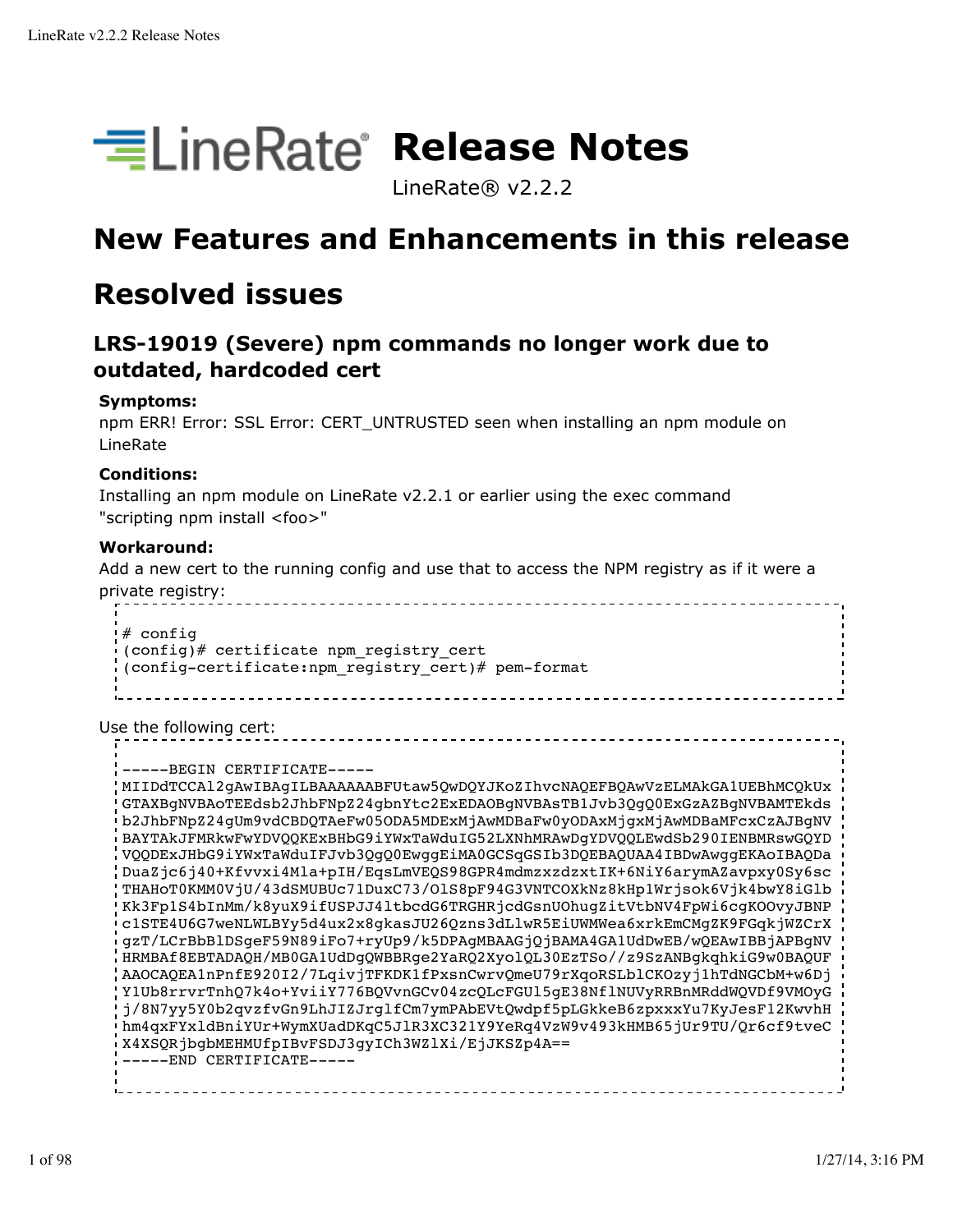add 'quit' on a new line and hit enter to save the config

```
(config-certificate:npm_registry_cert)# npm registry official_registry
(config-npm-registry:official_registry)# url "https://registry.npmjs.org"
(config-npm-registry:official_registry)# attach certificate npm_registry_cert
                                  <u>--------------</u>
```
Then, instead of installing with "scripting npm install <foo>" you specify the new registry data:

# scripting npm install <foo> registry official registry

### **Additional Information:**

## **LRS-10255 (Moderate) REST API returns 4294967295 for health monitor type**

### **Symptoms:**

When using the REST API to query a health monitor type value, a user will receive a data value of 4294967295 instead of -1 if the type has not been set (or has been disabled if previously set). This applies to REST paths /config/app/health/monitor/<name>/type and /status /app/health/monitor/<name>/type.

#### **Conditions:**

The system returns a data value of 4294967295 if the health monitor type has not been set or is disabled for a health monitor object. If the type value has been set to 1 (HTTP) or TCP (2), the correct value (1 or 2) is returned.

### **Workaround:**

For the REST API, use 4294967295, instead of -1, when checking if a health monitor type value has not been set or has been disabled.

### **Additional Information:**

## **LRS-10481 (Moderate) System accepts real-server "Limit Burst Size" values that are less than 2% of the "Request Rate Limit" value.**

### **Symptoms:**

System accepts real-server "Limit Burst Size" values that are less than 2% of the "Request Rate Limit" value.

### **Conditions:**

When configuring the real-server attribute "Limit Burst Size", the new value must be at least 2% of the "Request Rate Limit" value. This validation is performed correctly in the CLI but not in the REST API (ie. the CLI reports an error and refuses to persist the change when you try to configure a burst size smaller than 2%, but the REST API does not).

#### **Workaround:**

None known.

### **Additional Information:**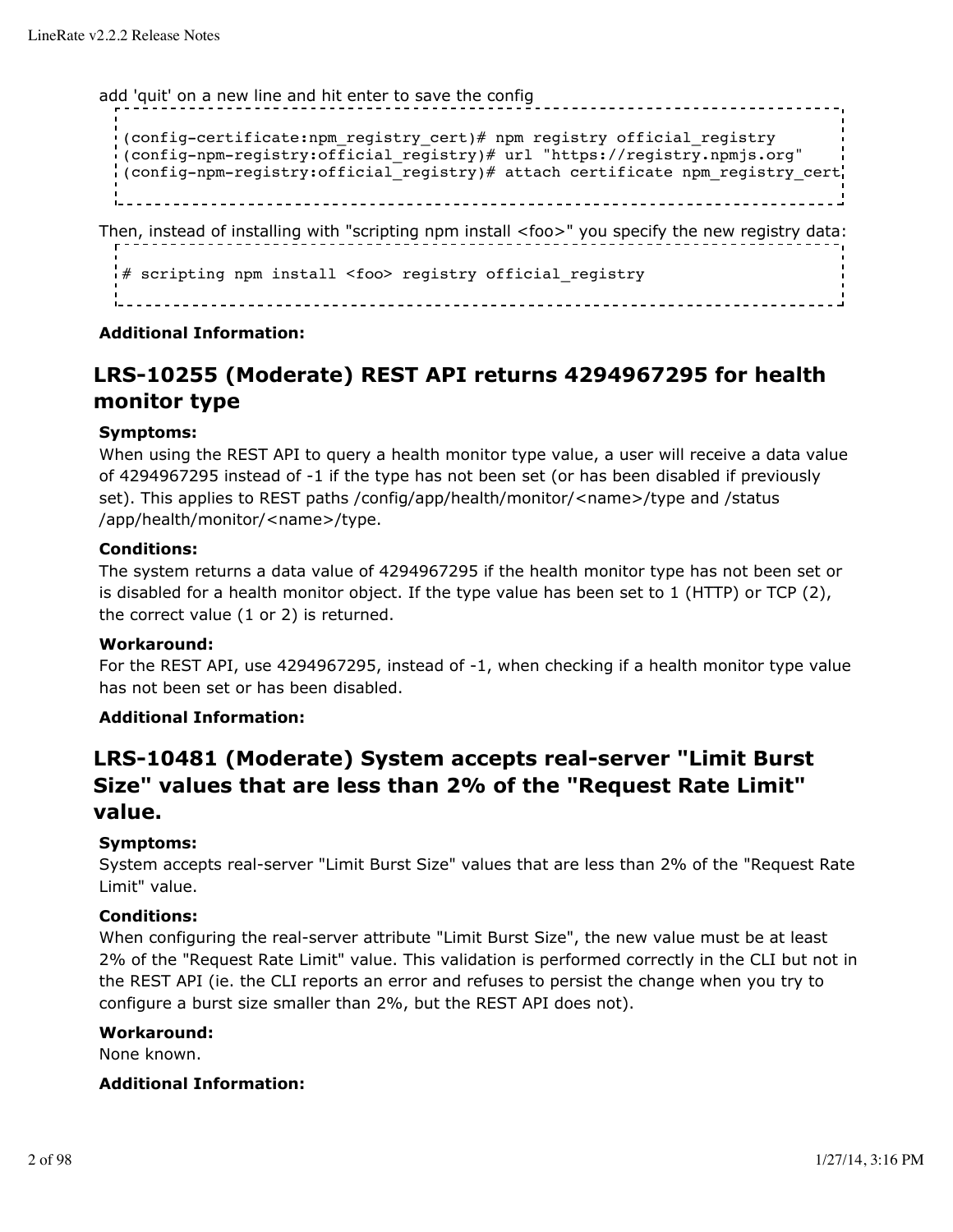## **LRS-12188 (Moderate) Weighted least connections algorithm not distributing traffic correctly in VMware deployment**

## **Symptoms:**

Requests are not distributed according to weight configured for real servers attached to a virtual server.

## **Conditions:**

System is deployed as a VMware guest.

## **Workaround:**

Unknown

## **Additional Information:**

Requests are generally distributed along the lines of the configured weight, though the precise distribution falls outside of expected tolerances as determined via statistical analysis when passing traffic through the system for a set length of time.

## **LRS-17515 (Moderate) Warning message:**

## **"NSSWITCH(\_nsdispatch): lros, passwd, getpwnam\_r, not found, and no fallback provided"**

## **Symptoms:**

A warning message similar to the following appears in the log files: NSSWITCH(\_nsdispatch): lros, passwd, getpwnam\_r, not found, and no fallback provided

## **Conditions:**

Any time an npm module is installed or removed.

## **Workaround:**

None, the message appears to be benign.

## **LRS-19233 (Moderate) Linerate npm install does not verify server's identity when using a configured npm registry**

## **Symptoms:**

Linerate npm does not validate the server's identity presented in the SSL / TLS certificate.

## **Conditions:**

An npm registry is configured on LineRate with an https url and an npm module is installed using the configured registry utilizing the exec command "scripting npm install <foo> registry <registryname>"

## **Workaround:**

None

## **Additional Information:**

## **LRS-19601 (Moderate) LineRate closes HTTP connections when chunked requests/responses are not terminated properly**

## **Symptoms:**

HTTP connections are closed, and statistics for bad request/response parsing are incremented.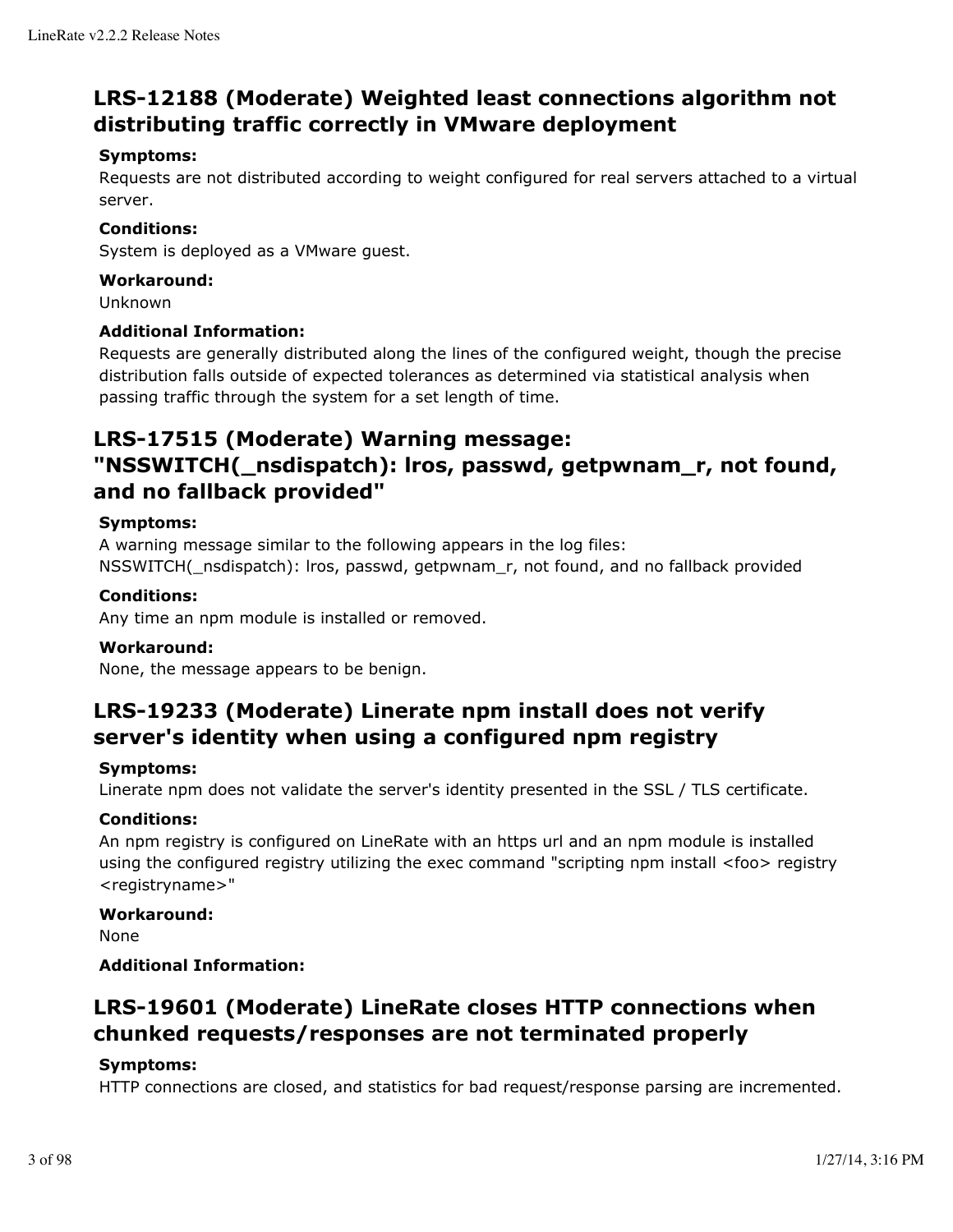## **Conditions:**

HTTP requests and responses with chunked bodies are processed by LineRate. The body chunks are terminated with linefeed only (ASCII 0x0A, '\n'), not carriage return and linefeed.

### **Workaround:**

None.

## **Additional Information:**

Valid HTTP requests or responses with chunked encoding must have carriage return and linefeed (CRLF, 0x0D0A or '\r\n') termination, see http://www.w3.org/Protocols/rfc2616/rfc2616 sec3.html#sec3.6.1. Requests and responses that trigger this bug are not strictly valid HTTP requests or responses. A body using LF-only termination does not strictly meet the requirements of RFC2616, although some browsers and servers are tolerant of linefeed-only termination.

## **LRS-19669 (Moderate) Scripts that call newRequest leak memory**

## **Symptoms:**

System reboots due to memory exhaustion when using scripts that call newRequest

## **Conditions:**

LineRate is configured to use scripts that call newRequest on a virtual-server object. LineRate is handling HTTP requests at a rate of 5K-10K transaction per second with the script calling newRequest for each transaction.

### **Workaround:**

Call next immediately after the call to newRequest

## **Additional Information:**

# **Open caveats**

## **LRS-3801 (Catastrophic) Unacceptable latency with L4 load balancing**

### **Symptom:**

Very high latencies are seen when doing layer 4 (TCP) load balancing. Average latencies may be above 100ms and some latencies may approach 700ms.

### **Condition:**

Virtual server is configured with 'service tcp' and the system CPU is above a certain threshold, about 75-80%.

### **Workaround:**

Do not allow CPU to get to 75% by distributing traffic among more nodes in a cluster.

## **LRS-272 (Severe) Real servers should not allow max-connections of more than 64,535**

### **Symptoms:**

Load balancer stops passing traffic and continually tries to open a connection to a single real server. Statistics show Other connection errors climbing rapidly for one real server.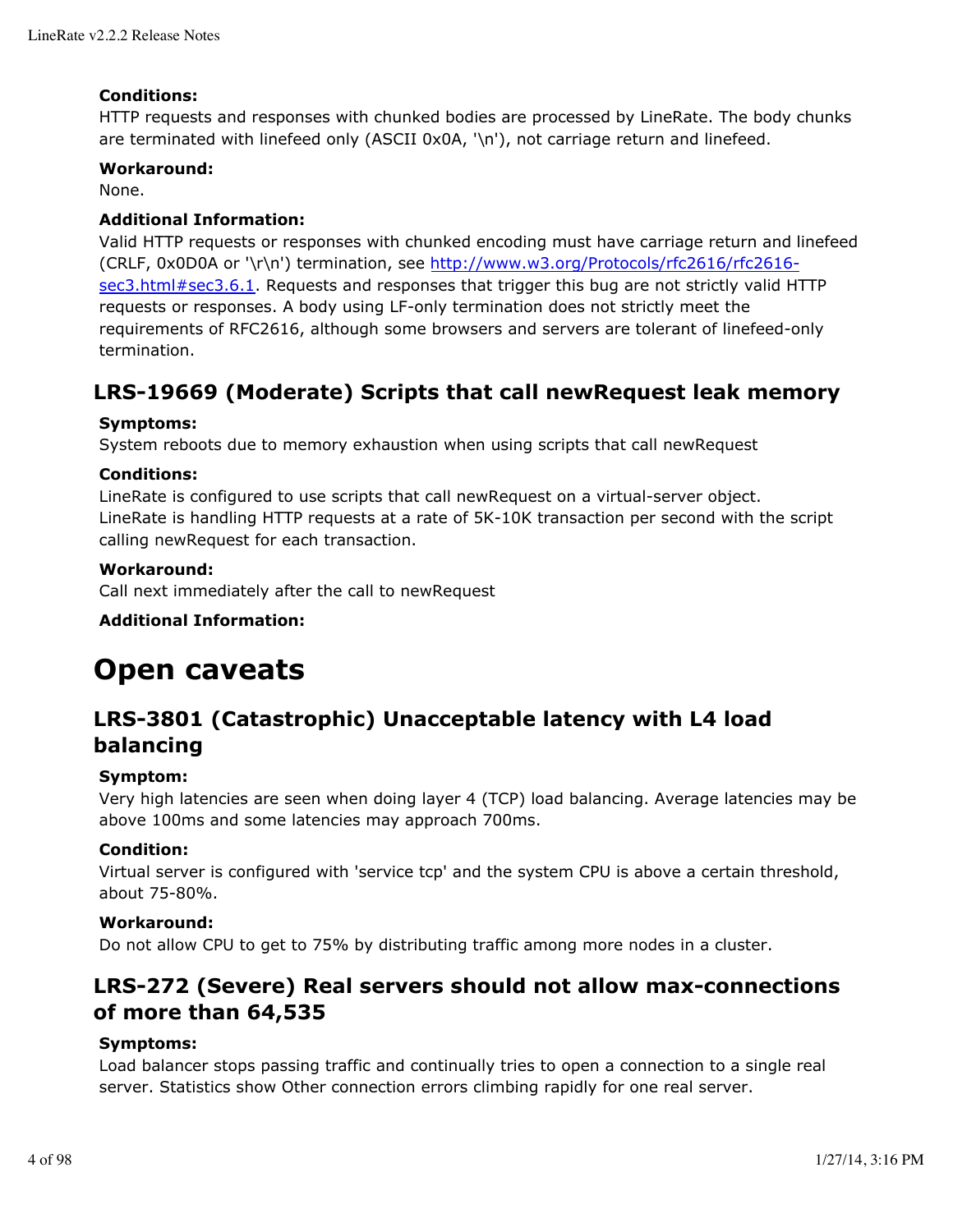### **Conditions:**

A real server is configured with max-connections as 0 (unlimited) or a number larger than  $65536 - 1024 = 64512.$ 

### **Workaround:**

Set max-connections to a number between 0 and 64511.

### **Additional Information:**

The bug is triggered because a single source IP address can have at most 65535 connections open to a single destination IP address. Since the LineRate Proxy will not use source ports less than 1024, the limit is 64511.

## **LRS-543 (Severe) Error when changing a next hop route to a direct route**

## **Symptoms:**

The 'ip route' command gives an error when attempting to change a direct connect to a gateway route or vice versa. Error is:

ERROR: Unable to create static route: Route already exists with target of <Interface or IP>

## **Conditions:**

An IP route to a destination network is already configured and you wish to change the route.

## **Workaround:**

Remove the route with 'no ip route' and then add the new target

Example showing issue: host-1-16(config)# ip route  $2.0.0.0/8$  bce1 host-1-16(config)# ip route 2.0.0.0/8 10.201.128.115 ERROR: Unable to create static route: Route already exists with target of bce1

## **LRS-722 (Severe) Ethernet link saturation may cause unintentional CARP failover**

### **Symptom:**

CARP failover happens even though the master device is healthy and operating normally.

### **Conditions:**

Passing traffic at or near full link capacity on the same interface as CARP is configured.

### **Workaround:**

Manage traffic flow to an HA cluster such that peak traffic load is not greater than approximately 90-95% of link capacity.

### **Additional Information:**

When traffic on a particular Ethernet link approaches the maximum capacity for that link, outgoing packets on the link will be dropped. Currently, the system does not distinguish CARP packets from any other traffic on the link. If too many CARP packets get dropped, one of the standby units in the HA cluster will notice that the master unit is no longer advertising and take over the master role.

## **LRS-733 (Severe) ix interfaces with no cable sometimes show link up**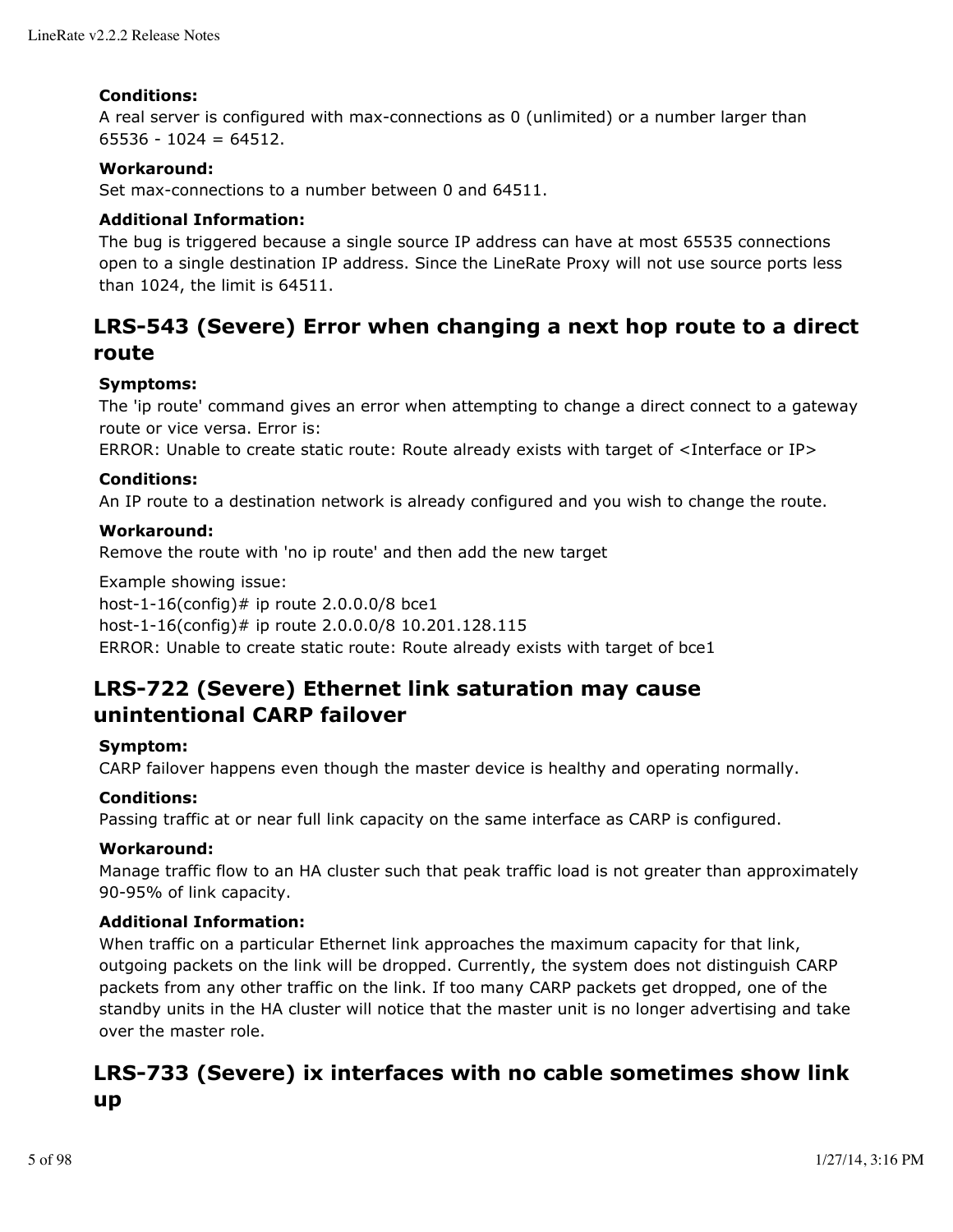### **Symptoms:**

Some ix interfaces (Intel 82598 and 82599) will have link state change periodically when no physical link is present.

## **Conditions:**

Idle disconnected interfaces.

### **Workaround:**

None. This is a benign side effect associated with interrupts on disconnected interfaces.

## **LRS-762 (Severe) interface shutdown should bring link down**

### **Symptom:**

When "shutdown" is configured on an ix or igb interface, the Ethernet link remains active, although no traffic passes.

### **Conditions:**

A device with ix or igb interfaces.

### **Workaround:**

None.

### **Additional Information:**

When these Ethernet interfaces are configured with "shutdown", although the link carrier remains active, no packets are received or transmitted.

## **LRS-943 (Severe) Shell may become slow under traffic load**

## **Symptoms:**

LROS shell responds slowly to commands.

### **Conditions:**

System is operating at very high CPU due to traffic processing.

### **Workaround:**

None

## **LRS-1032 (Severe) Turning off tcp-multiplex with no real-server idle-timeout and low max-connection count may cause connection hang**

### **Symptom:**

After turning tcp-multiplex off within a virtual-server, incoming client HTTP requests may stop being completed.

### **Conditions:**

The real-server must have max-connections set to a low number (a number near the number of load balancing processes, typically near 16) and idle-timeout must not be set on the real-server and tcp-multiplex must be enabled on the corresponding virtual-server. Then, after tcp-multiplex is disabled from the virtual-server, the symptoms may occur.

### **Workaround:**

Always set idle-timeout on real-servers. Or, if you experience this problem, first disable tcp-multiplex, then manually force each real-server associated with that virtual-server to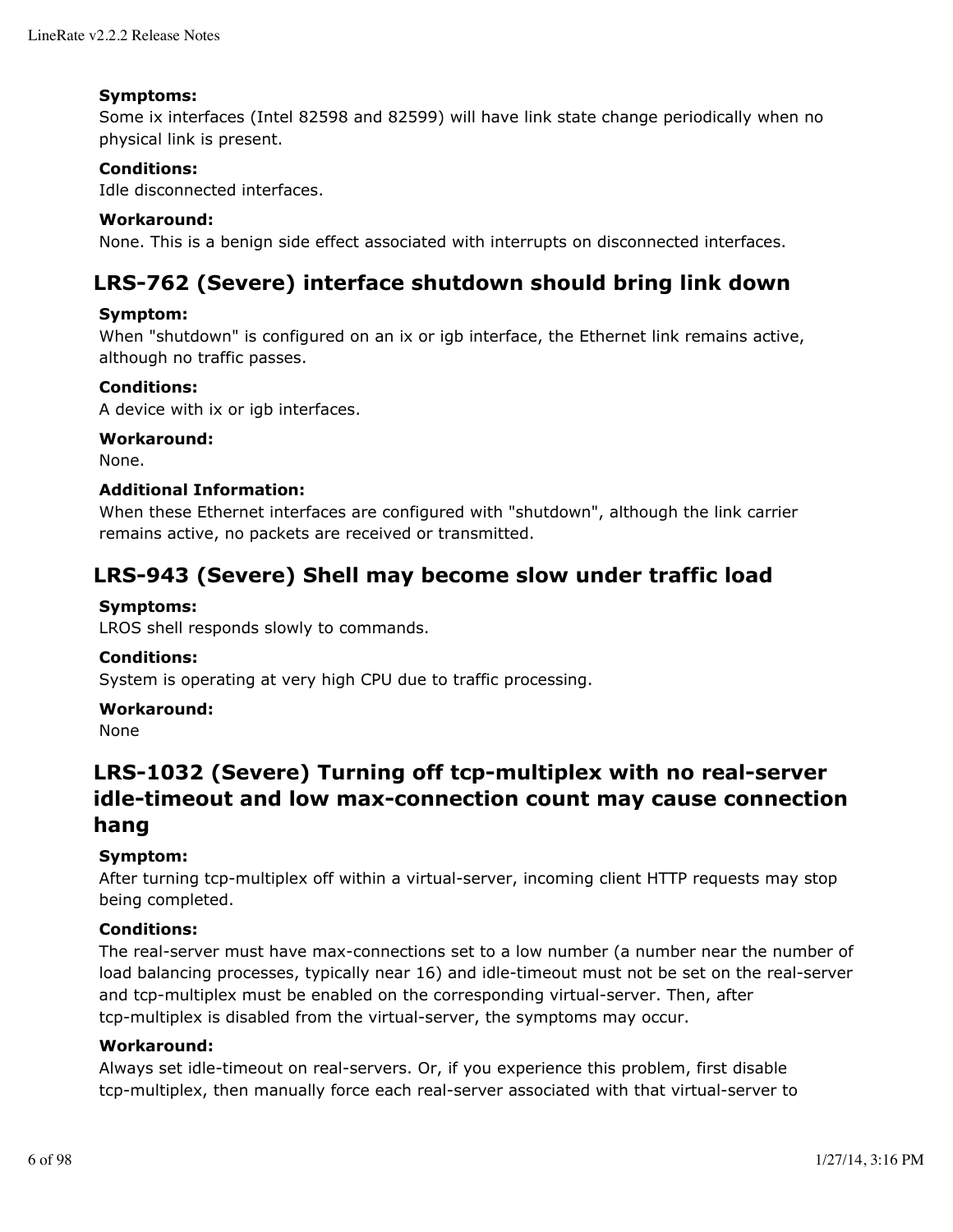"admin-status offline" then back to "admin-status online".

## **LRS-1081 (Severe) Copy/Paste of keys and certificates are inserted in running config incorrectly**

## **Symptom:**

Copy and paste of SSL certificates and keys are not inserted into the configuration correctly.

### **Condition:**

System configured for SSL profiles.

### **Workaround:**

Users can put the certificate and key configuration in a file and use the lros shell --config option in bash to enter the configuration.

## **LRS-1124 (Severe) Chain certificates are missing from the show ssl profile command**

### **Symptoms:**

The show ssl profile <profile name> command does not show configured chain certificates.

### **Conditions:**

An SSL profile (foo) is configured with one or more chain certificates. A show ssl profile foo is issued.

#### **Workaround:**

Use show run to see which chain certificates are configured for a given profile.

## **LRS-1271 (Severe) Multiple nodes in failover group may become master if link comes up before switch begins forwarding packets**

### **Symptoms:**

Multiple nodes in a failover group show that they are master for the failover group.

### **Conditions:**

The switch that the LROS system is attached to has a delay between when link is established on a port and when the port is ready to RX/TX packets. This delay is typical in many switches and is related to spanning tree features.

## **Workaround:**

Turn off spanning tree features on the switch port directly connected to each LROS system. On Cisco switches, the command to disable spanning tree for a port is "spanning-tree portfast". Refer to your switch documentation for more information.

## **LRS-1447 (Severe) In non tcpmux mode HTTP CONNECT message is forwarded to real-server even when "is-proxy" http option for the real-server is not set.**

### **Symptoms:**

HTTP CONNECT request is forwarded to the real server instead of being blocked

### **Conditions:**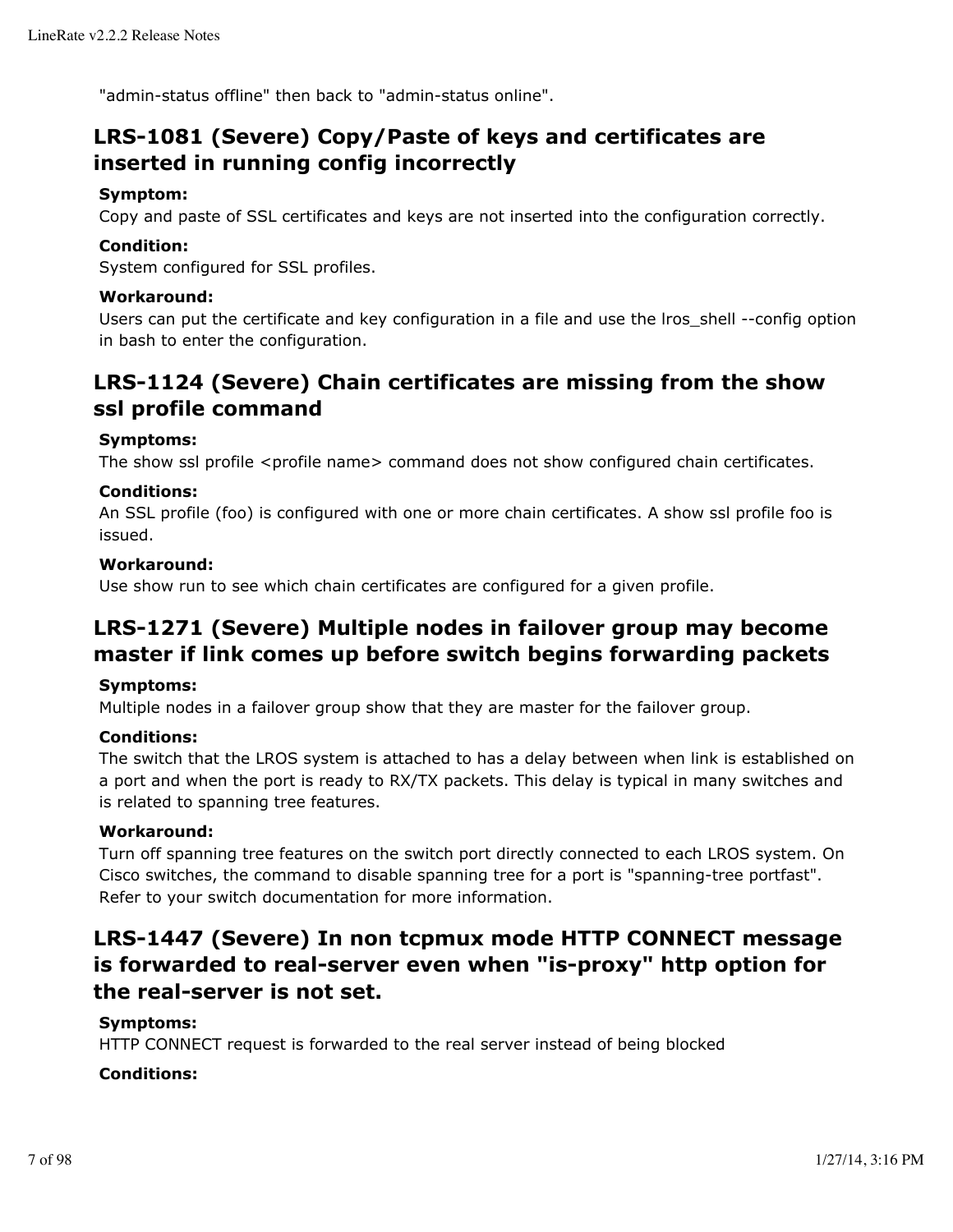- The virtual server has tcp-multiplex disabled.
- The virtual server has the http protocol option "forward-connect-request" enabled.
- For all the real servers attached to the virtual server, the http protocol option "is-proxy" is disabled.

## **Workaround:**

Use tcp-multiplex for virtual servers.

## **Additional Information:**

Under the above specified conditions a HTTP CONNECT request is forwarded to the real-server incorrectly. If the real server is indeed a proxy, a proper response may be received. In addition, when this happens, the http connect specific statistics would not show proper values. Specifically, the "httpServerConnectRequests" stat may not be updated properly.

## **LRS-1498 (Severe) Internally generated HTTP 502 responses do not always increment counter**

## **Symptom:**

No statistics are updated under certain conditions when the load balancer returns a 502 Bad Gateway message.

## **Condition:**

Particular error cases within the load balancer do not update the internally generated 502 response error counters.

## **Workaround:**

None known.

## **LRS-1589 (Severe) Error messages for invalid certificates do not include an explanation**

### **Symptom:**

Error messages that are printed on the command line after entering an invalid certificate are missing the explanation of the problem.

### **Condition:**

System configured with SSL certificates and certificate bundles.

### **Workaround:**

Check that certificates are properly formed in PEM format and include a "-----BEGIN CERTIFICATE-----" and "-----END CERTIFICATE-----" line to indicate the beginning and end of the certificates.

## **LRS-1590 (Severe) Certificate bundles without an END line for each BEGIN are accepted**

### **Symptom:**

Certificate bundles that are missing an END CERTIFICATE are accepted by the command line.

## **Condition:**

System configured for certificate bundles and a bundle that is missing an END statement is entered into the configuration.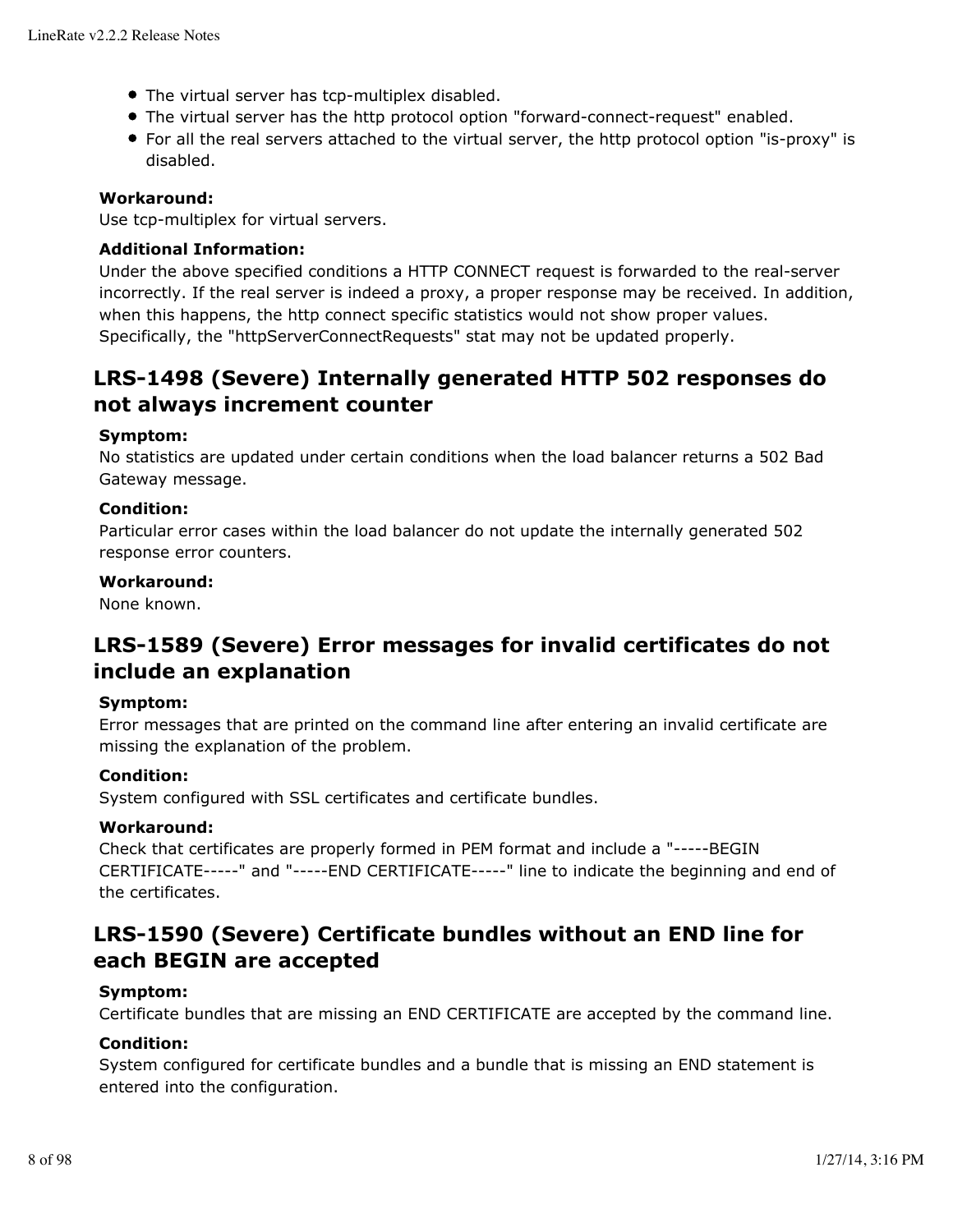### **Workaround:**

None. Use care when entering the certificates and verify that all certificates the system has are correct using the show certificate brief command.

## **LRS-1764 (Severe) Stripping certain headers may result in unexpected behavior**

### **Symptom:**

HTTP connections between client and virtual server are dropped, corrupted, etc.

### **Conditions:**

Virtual server has the following configuration: protocol http strip-request-header <STRING>

where <STRING> contains certain special keywords, including but not necessarily limited to, the following special keywords that affect the core load balancing functionality:

Transfer-Encoding Content-Length Content-Type Connection Host

## **Workaround:**

None known.

## **LRS-1835 (Severe) CARP: group status goes admin down when changing interface MTU**

### **Symptom:**

The "show carp" command shows one or more CARP groups as administratively down, even though the groups are configured to be administratively up (not shutdown).

## **Conditions:**

The MTU configuration on the parent interface of the CARP group was changed.

### **Workaround:**

In configuration mode for the parent interface of the CARP group, perform a "carp <group> shutdown" followed by "no carp <group> shutdown".

## **LRS-1927 (Severe) lb\_http process stuck at 100% CPU**

### **Symptoms:**

A load balancer data path process (process name lb http) runs at 100% CPU, even though network traffic may not be at a high level.

### **Conditions:**

System configured for load balancing or perhaps SSL offload. Other conditions uncertain.

### **Workaround:**

Killing the lb\_http process appears to resolve the high CPU issue. The system will restart the process.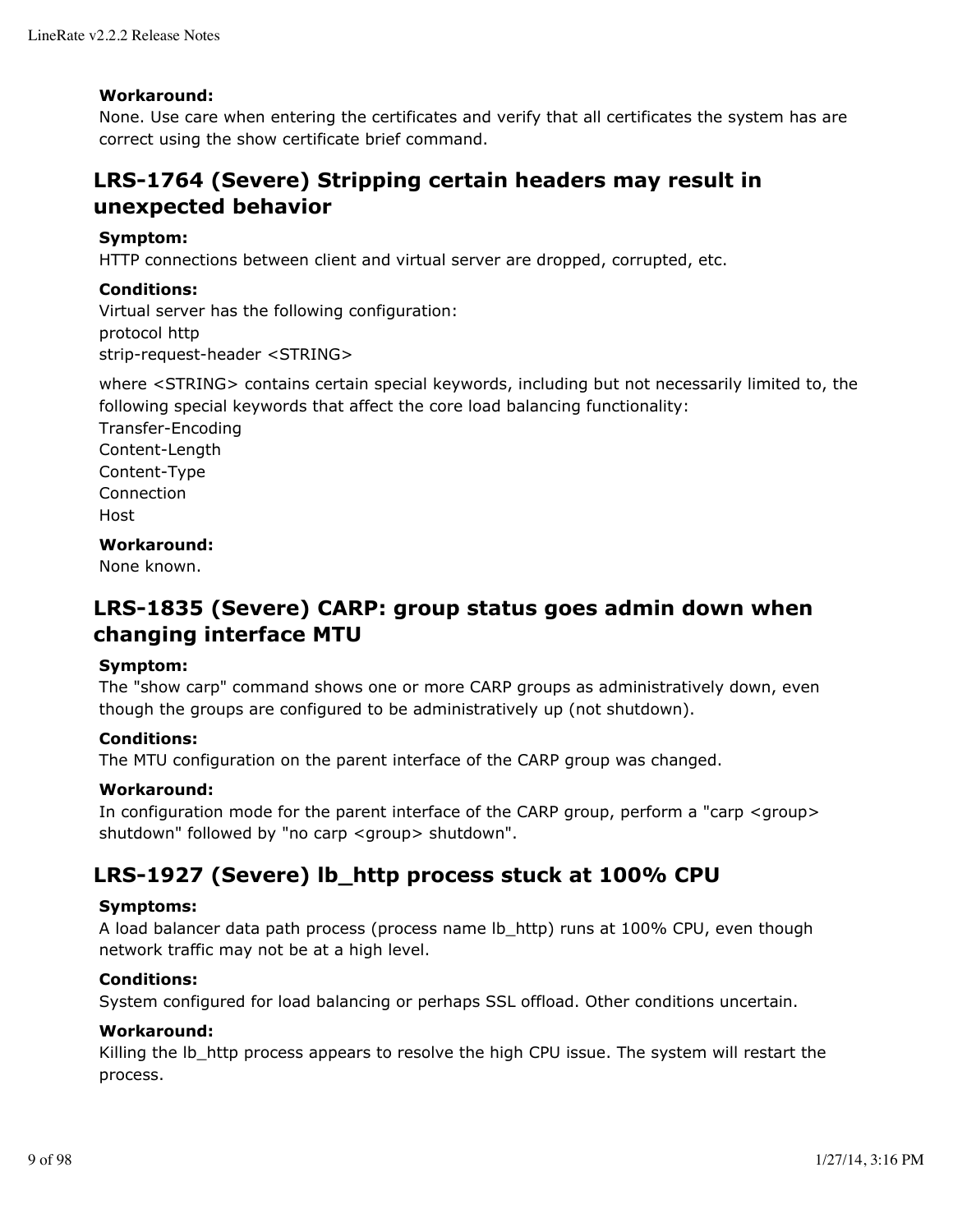## **LRS-1976 (Severe) System may become unresponsive when changing number of load balancer processes while under traffic load**

## **Symptoms:**

The system shell may become unresponsive while configuring "load-balancer processes <nprocs>" (version 1.6.x) or "proxy processes <nprocs>" (version 2.x) and may begin to send TCP reset packets in response to new incoming traffic.

## **Conditions:**

Changing the number of load balancer or proxy processes while under very high traffic load.

## **Workaround:**

**Note:** Consider your changes carefully before using this workaround, because this command can have a serious impact on your system. For information about the command discussed below. For 1.6.x, see https://docs.lineratesystems.com/100Release\_1.6 /200CLI\_Reference\_Guide/Configure\_Commands/Load\_Balancer\_Mode\_Commands. For 2.x, see https://docs.lineratesystems.com/200Release\_2.0/200CLI\_Reference\_Guide /Configure\_Commands/Proxy\_Mode\_Commands.

Configure the number of load balancer or proxy processes, or reduce traffic load before changing this configuration option.

## **LRS-2082 (Severe) System closes/opens an excessive number of real-server connections with tcp-multiplexing enabled**

## **Symptoms:**

The system opens and closes more connections to real servers than is necessary.

### **Conditions:**

The system is configured for load balancing with tcp-multiplex enabled on one or more virtual servers.

## **Workaround:**

None known.

## **LRS-2151 (Severe) Load balancer might reissue a request that was partially transmitted**

## **Symptoms:**

Web servers see duplicate request header fragments that were not issued multiple times by actual clients.

## **Conditions:**

This occurs when max-in-flight is greater than 1 on a real server, that real server prematurely closes a connection during a response, and a request header is only partially transmitted.

## **Workaround:**

Set max-in-flight to 1 on all real servers.

## **LRS-2215 (Severe) Session caching doesn't work with TLSv1 and some SSL servers**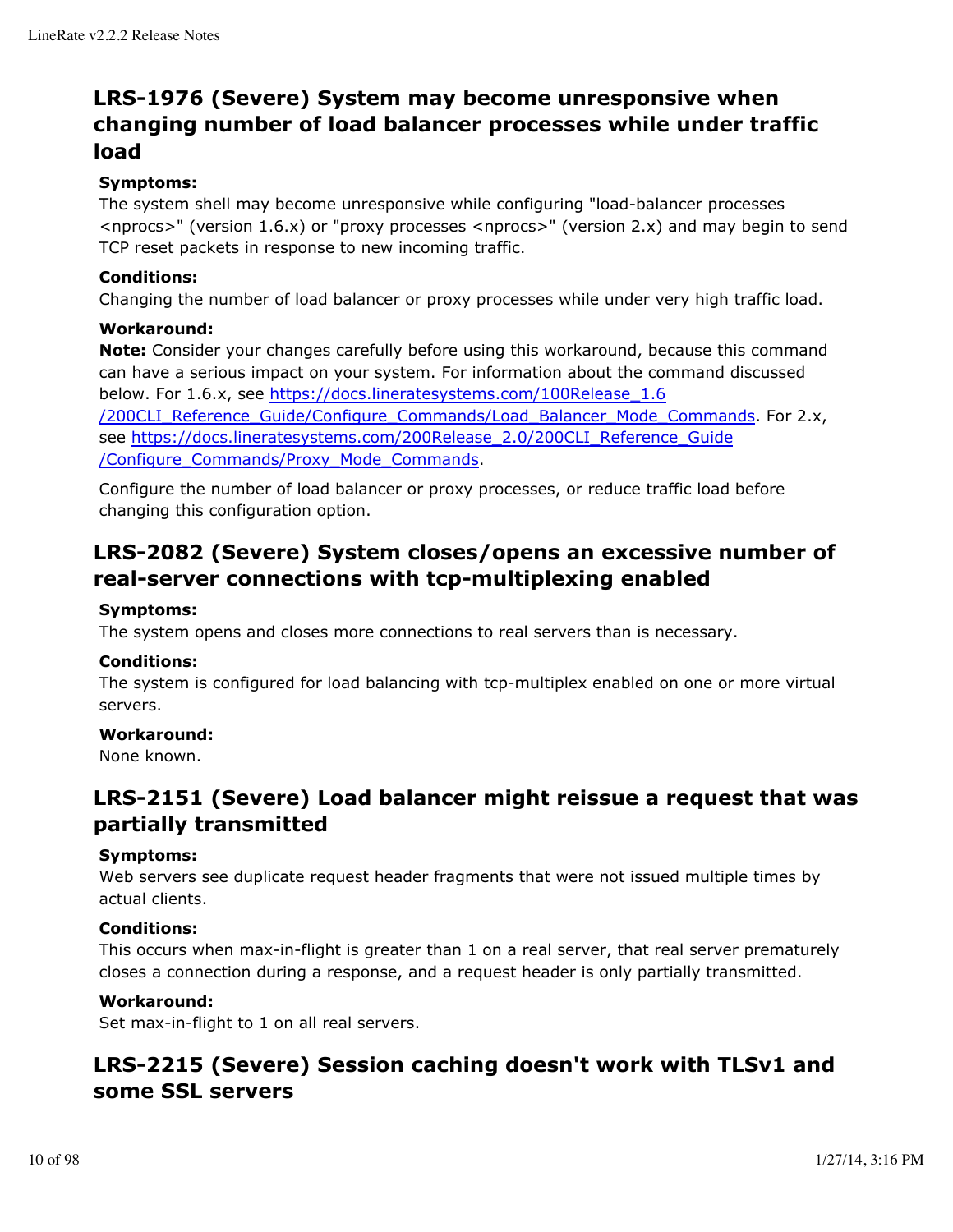### **Symptoms:**

SSL session cache on a remote SSL server is not being used, even though LineRate Proxy is configured to use SSL caching when initiating sessions to the remote server. This was seen when using a Spirent test product as the SSL server, but could be present with other SSL implementations as well.

## **Conditions:**

System is configured for SSL initiation to real servers and is configured to use TLSv1 (which is included in the default cipher list) and is configured to use session caching.

## **Workaround:**

None known.

## **LRS-2217 (Severe) Load balancer processes consume all available memory**

## **Symptom:**

Load balancer datapath processes consume a large amount of memory and may consume all free memory. This may also result in processes being killed, which can be seen in the system logs as messages similar to:

LROS kernel: <3>pid 1744 (lb\_http), uid 0, was killed: out of swap space LROS: ProcManager: lb\_http exited: exited due to signal 9. Restarting.

### **Conditions:**

Load balancer is configured for SSL and is processing a large number of SSL negotiations simultaneously, in excess of the platform's SSL capabilities. This happens more readily at larger SSL key sizes, particularly with 4096-bit keys.

### **Workaround:**

Configure the system to avoid having too many active SSL connections at any given time by adjusting the max-client-conn setting. In version 1.6.x, use load-balancer max-client-conns <conns>. In version 2.x, use proxy max-client-conns <conns>. For a device with 24 GB of memory, a setting of 200000 should be sufficient.

## **LRS-2219 (Severe) TCP negotiates small MSS, then sends big packets**

## **Symptoms:**

When the system terminates a TCP connection, either as client or server, it may send packets to the other endpoint that are larger than the negotiated MSS value.

### **Conditions:**

Unknown, but may have to do with the local interface MTU on the system being higher than the negotiated MSS value.

### **Workaround:**

Reducing the system's interface MTU size may solve the issue.

## **LRS-2221 (Severe) Virtual server has huge queue without traffic**

## **Symptoms:**

The virtual server request manager queue contains a large number of requests, which may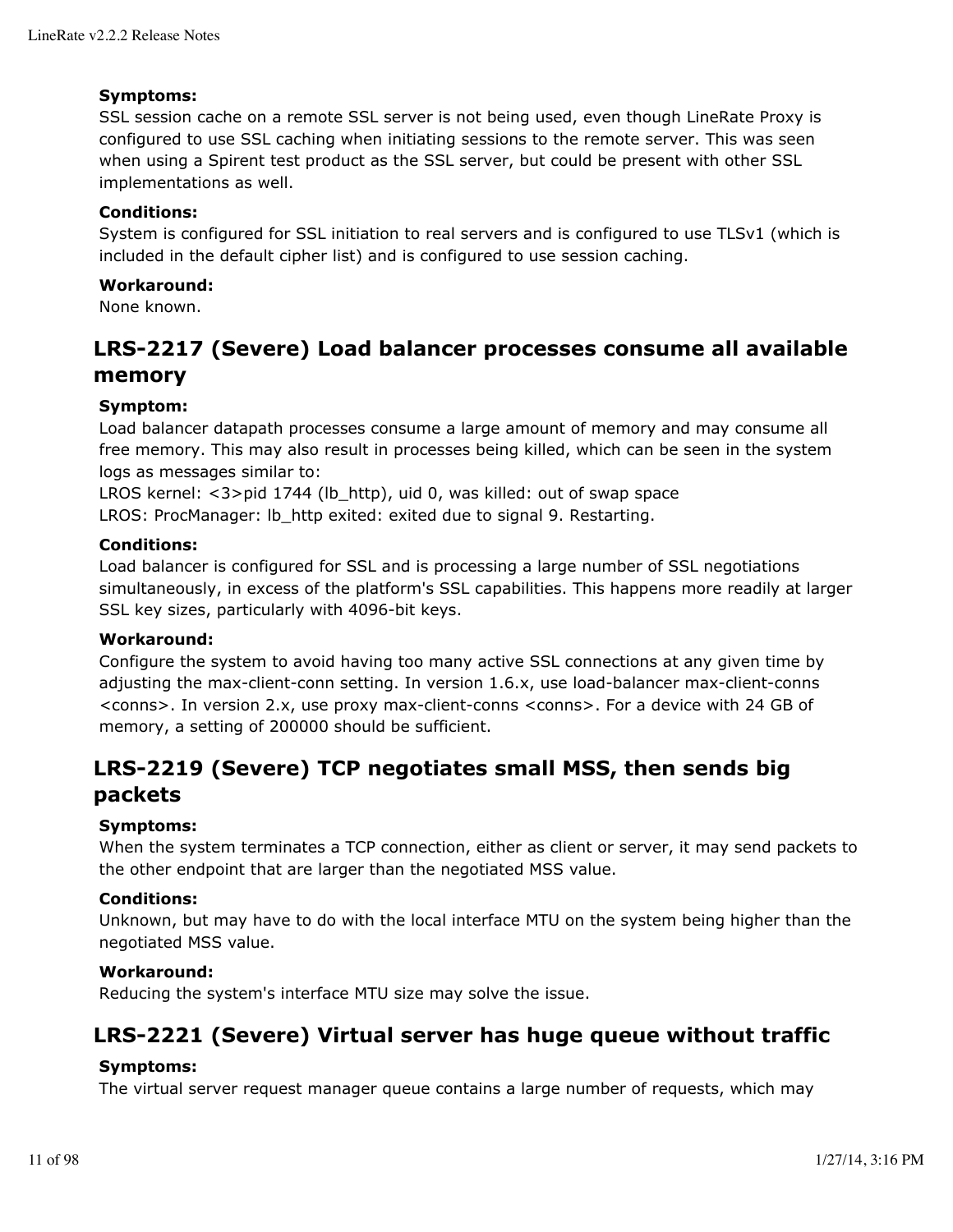result in the load balancer sending HTTP 503 responses if the queue grows larger than 10,000 entries.

## **Conditions:**

The system is configured for load balancing and a virtual server has real servers attached to it, but one or more of the real servers is not responding to requests and the non-responsive real server does not have a health monitor enabled to check its health.

## **Workaround:**

Configure a health monitor for all real servers and enable the health monitor.

## **LRS-2419 (Severe) Installer: ISO install fails on some HP machines over virtual CD/DVD**

### **Symptom:**

Installation from ISO image via virtual DVD fails due to mount failure of cd9960 device.

## **Conditions:**

This issue has only been observed on HP DL120 G7 servers with BIOS version J01 from 05/20/2011 and ILO firmware version 1.26 from 8/26/2011. This BIOS version is not the official supported version of BIOS from HP.

### **Workaround:**

Install LROS from USB key or physical optical drive.

## **Additional information:**

On the same servers, BIOS version J01 from 4/21/2011 and ILO version 1.20 from 3/14/2011 work correctly with virtual DVD install.

## **LRS-2588 (Severe) Real server latencies may not be accurate**

### **Symptoms:**

Real server latency numbers, observed with "show real-server <name> stat" may vary quickly and widely in a short period of time.

### **Conditions:**

System is configured for load balancing and has active traffic to real servers.

### **Workaround:**

None known

## **LRS-2603 (Severe) Duplicate IP addresses can be configured on multiple interfaces**

### **Symptom:**

The same IP address can be configured on more than one interface. Virtual IPs may reset traffic after.

### **Condition:**

LROS 1.4.0

### **Workaround:**

None, user must ensure that IP addresses are not duplicated in the configuration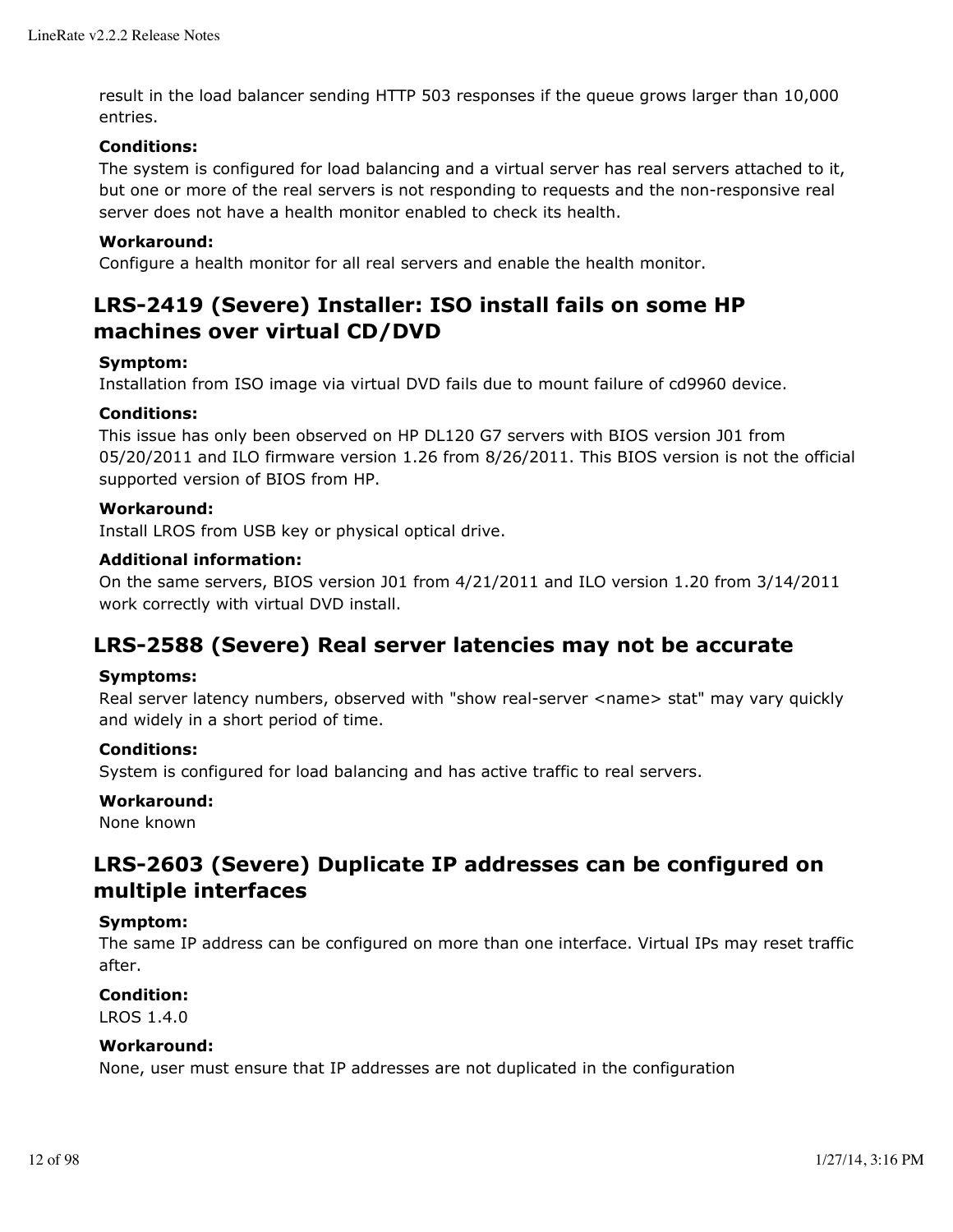## **LRS-2628 (Severe) Real server continues to receive traffic after removal from group**

## **Symptoms:**

A virtual-server contains a real-server group and that group contains a real server that is subsequently removed from the group. The removed real server continues to take traffic from the virtual-server, even though it is no longer configured to do so.

## **Conditions:**

System is configured for load balancing.

### **Workaround:**

Once in this condition, using 'admin-status offline' followed by 'admin-status online' on the affected real-servers resolves the issue.

## **LRS-2685 (Severe) Assertion failure when increasing number of lb\_http processes under load**

### **Symptoms:**

Logs report that an Ib http process has exited with signal 6.

## **Conditions:**

The configuration was just changed to increase the number of load balancer processes.

## **Workaround:**

Remove load from the proxy before changing number of processes.

## **Additional Information:**

While an lb\_http process will crash, it will immediately restart (usually in under 1 millisecond). Only connections to the crashing processes will be lost.

## **LRS-2727 (Severe) Weighted Round-robin free load-balancing algorithm results in a 10% performance drop**

### **Symptoms:**

Performance dips by about 10% on a fully loaded system when a virtual server's load balancing algorithm is weighted-round-robin-free (vs. round-robin-free)

### **Conditions:**

The LineRate Proxy is at maximum load.

### **Workaround:**

With equally weighted servers, use round-robin free instead.

### **Additional Information:**

The 10% performance drop only occurs at near maximum load. The drop in performance will be influenced by the percentage of requests load balanced by the weighted round robin free algorithm. If most of the traffic goes to a virtual server with a different algorithm, no performance drop may be observed.

## **LRS-2797 (Severe) REST not working correctly when configured to use the same IP address and port as a virtual-ip interface**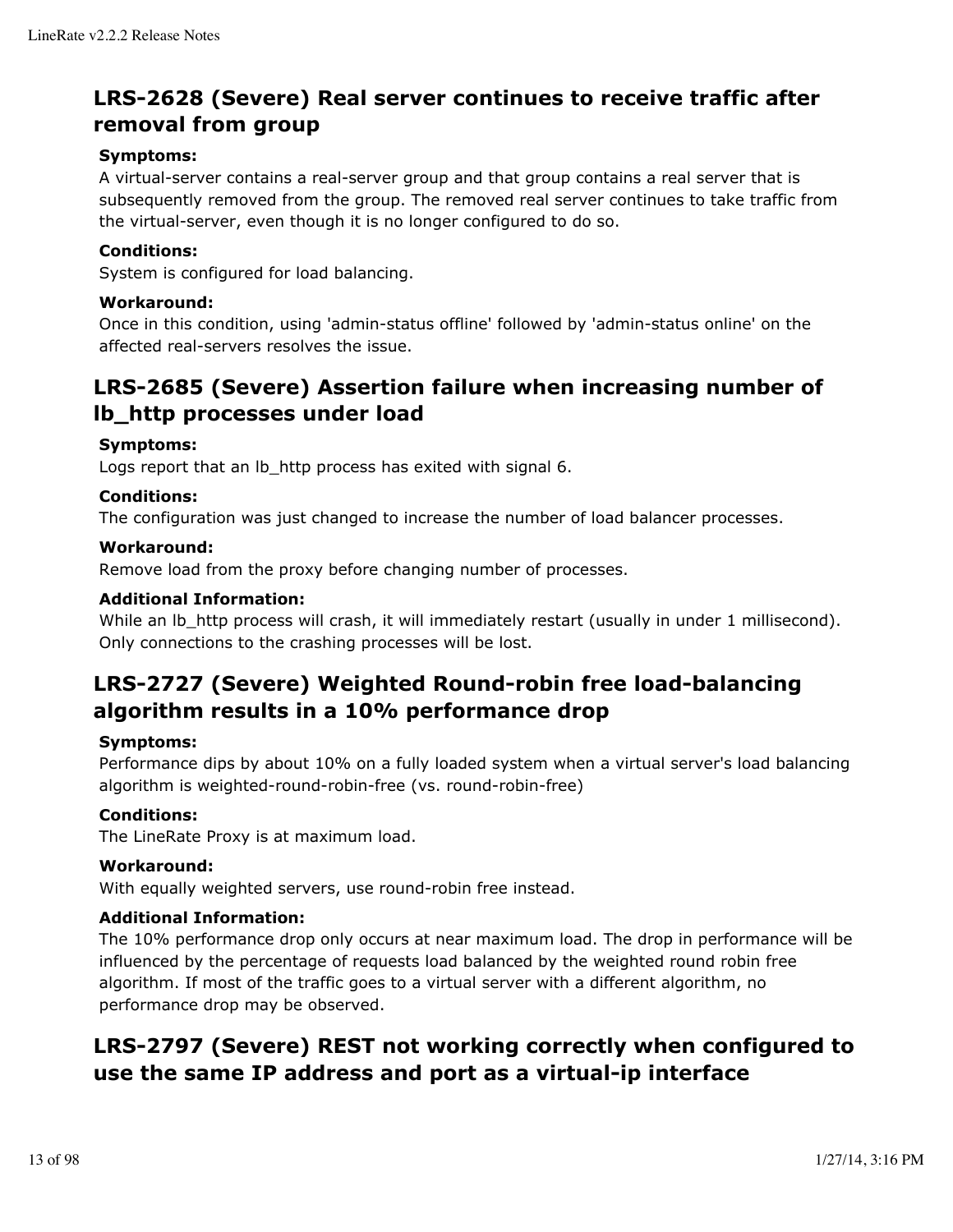### **Symptom:**

REST server not handling requests properly.

### **Conditions:**

Configure the REST server to accept connections on the same IP address and port as that of a virtual IP.

## **Workaround:**

This configuration is not supported. You must configure REST server to use either a different address or port.

## **LRS-2860 (Severe) Unavailable servers cause unbounded reissue attempts for requests**

## **Symptoms:**

A virtual server has a rapidly growing request queue, even with minimal load.

## **Conditions:**

All real servers for a given virtual server have no health monitor configured, and these real servers refuse all connections from LineRate Proxy.

### **Workaround:**

Add health monitoring to the real servers.

### **Additional Information:**

The queuing is caused by LineRate Proxy constantly reissuing requests when it fails to connect to a real server, instead of eventually giving up and returning an error response.

## **LRS-2897 (Severe) System timer threads may in aggregate deny service to management tasks**

### **Symptoms:**

Management console becomes unresponsive under certain load conditions.

### **Conditions:**

Certain load patterns that generate an excessive amount of deferred work handled by multiple system-level timer threads (tmr\_sys, tmr\_tcp, tmr\_syn, etc.) such that two or more of these high-priority threads consume sufficient management CPU resources as to deny service to the interactive management tasks. The load on these threads may be observed by running the following command, 'top -S 1000 | grep swi4'.

### **Workaround:**

**Note:** Consider your changes carefully before using this workaround, because these commands can have a serious impact on your system. For 1.6.x, see https://docs.lineratesystems.com /100Release\_1.6/200CLI\_Reference\_Guide/Configure\_Commands /Load\_Balancer\_Mode\_Commands. For 2.x, see https://docs.lineratesystems.com /200Release\_2.0/200CLI\_Reference\_Guide/Configure\_Commands/Proxy\_Mode\_Commands. Also see, https://docs.lineratesystems.com/200Release\_2.0/200CLI\_Reference\_Guide /Configure\_Commands/Scheduler\_Mode\_Commands.

Reserve a CPU for the timer threads by reducing the number of load balancer or proxy processes by one and moving the "process-class clock" to the next to last CPU in the "scheduler cpu manual" mode.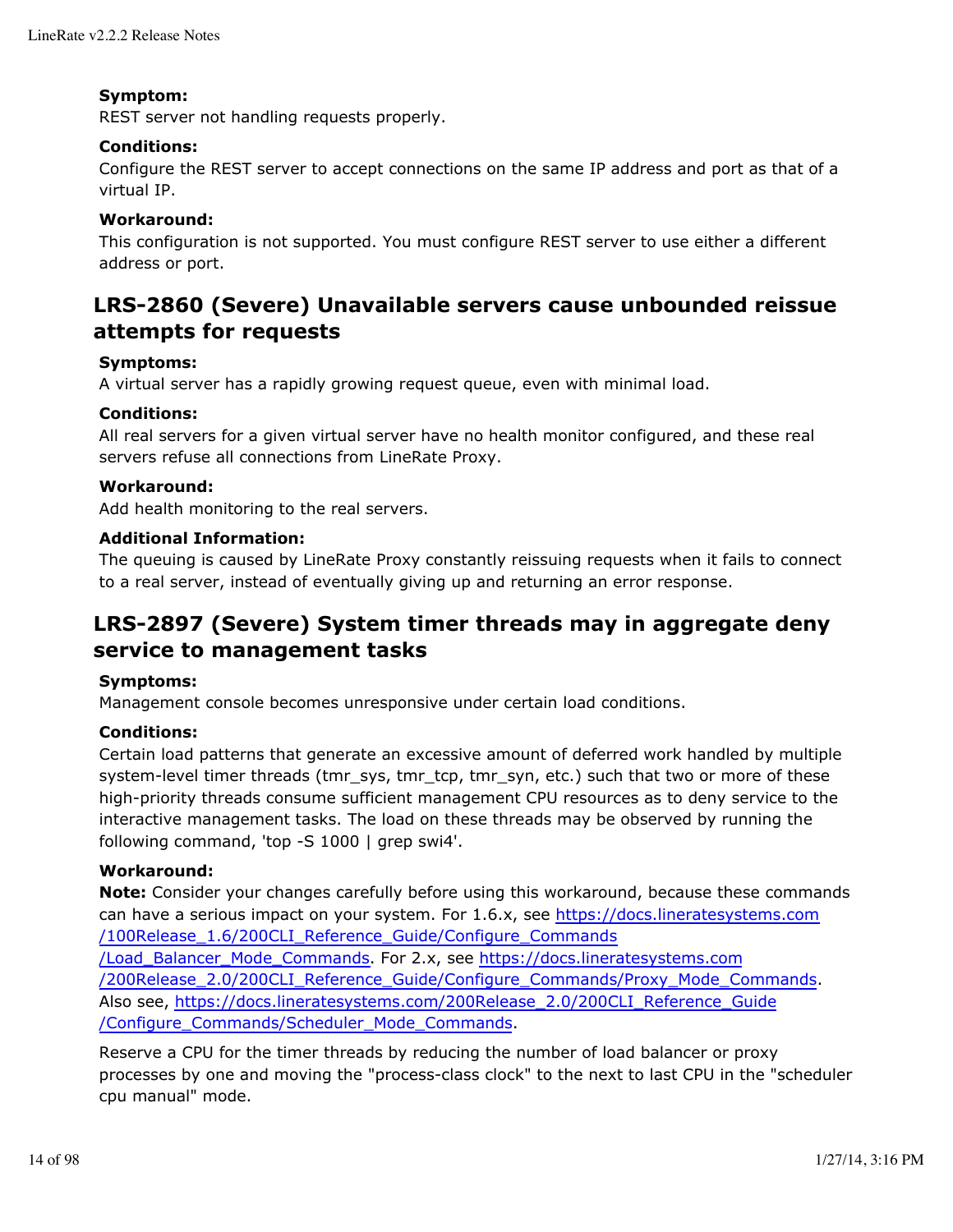## **LRS-2910 (Severe) SSL: "ERROR: Unhandled exception: No such file or directory" when changing system clock**

## **Symptom:**

Unable to change the configuration of an existing SSL profile, specifically, when attempting to attach a primary-certificate.

## **Conditions:**

Change system clock time after creating the original SSL profile.

## **Workaround:**

Remove the SSL profile, then reconfigure the SSL profile.

## **LRS-2966 (Severe) Memory leak when using REST to manage the system**

## **Symptom:**

Slow memory leak will eventually lead to the Out-Of-Memory Killer killing random processes. The OOM can pick any user process, which may lead to a network outage as some LROS processes do not automatically recover.

## **Conditions:**

Extended use of the REST API to monitor the system.

## **Workaround:**

None

## **LRS-2971 (Severe) Timer threads (tmr\_\*) may run at ~95% under load and ~65% at idle**

### **Symptoms:**

System timer threads may consume excessive CPU.

### **Conditions:**

Unknown.

## **Workaround:**

None needed. System performance appears unaffected.

## **LRS-2997 (Severe) WRRF: Service TCP load balancing ratios to real-servers is not what is configured**

### **Symptom:**

The actual ratio of load balanced connections to real servers is not the same as what is configured by a real server's weight.

### **Condition:**

System configured with the weighted-round-robin-free load balancing algorithm on virtual servers.

## **Workaround:**

None known.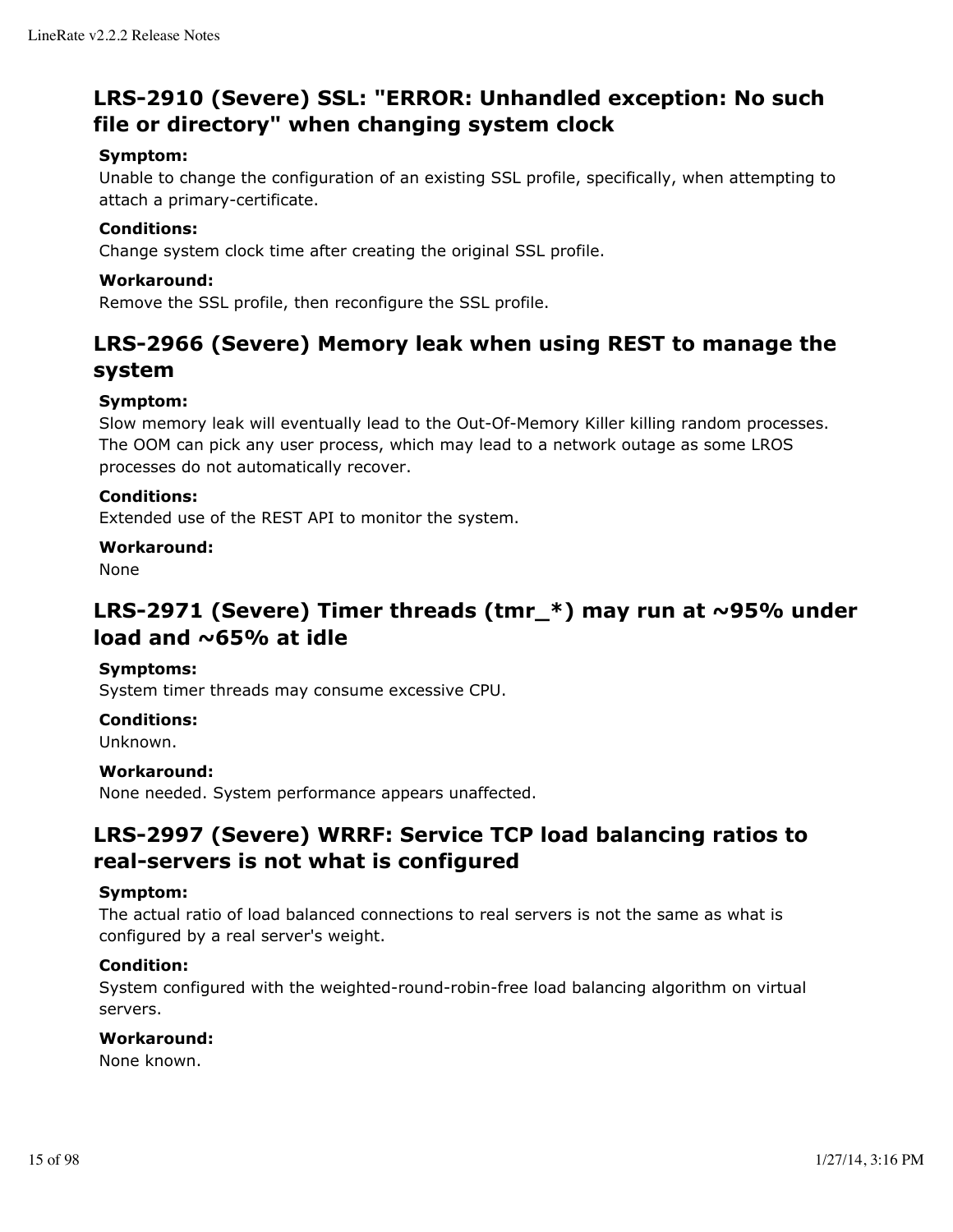## **LRS-3049 (Severe) The fact that config data is being reloaded should be made more obvious.**

## **Symptoms:**

When the user initiates a config data reload in the GUI, it should be more obvious that the config data is being reloaded (for example, activate the "spinner" in all possible "reload" scenarios and make it larger and/or more central). The problem is that the browser considers the page to have loaded before the GUI has actually finished reloading the config data (that is, the page load and config reload are two separate activities). When the browser's spinner or progress bar stops moving, it's easy to assume the application is finished reloading the config data - and this assumption is likely to always be incorrect.

## **Conditions:**

The UI reloads the underlying config data in the following cases:

- when you first log in
- when you click the browser "reload" button
- when you click the application "reload config data" button

## **Workaround:**

None.

## **LRS-3059 (Severe) Icons should provide useful health/status info on hover/mouseover.**

### **Symptoms:**

When you hover over icons, they don't display relevant health/status information (for example, diagnosis of the underlying problem).

### **Conditions:**

Configuration contains objects that are "down", misconfigured, or only partially configured.

### **Workaround:**

None.

## **LRS-3074 (Severe) When the session idle timeout has been reached, the icons become broken images and the "reload" button fails to redirect the user to the login page.**

### **Symptoms:**

After clicking a tab, object icon, or configuration reload button, the GUI displays broken image icons.

## **Conditions:**

Broken links can occur after the session idle timeout period has expired.

### **Workaround:**

Log in to the application again by clicking the browser reload button or by clicking the log out link located at the top of the application. Enter a valid user name and password in the login page to start a new session.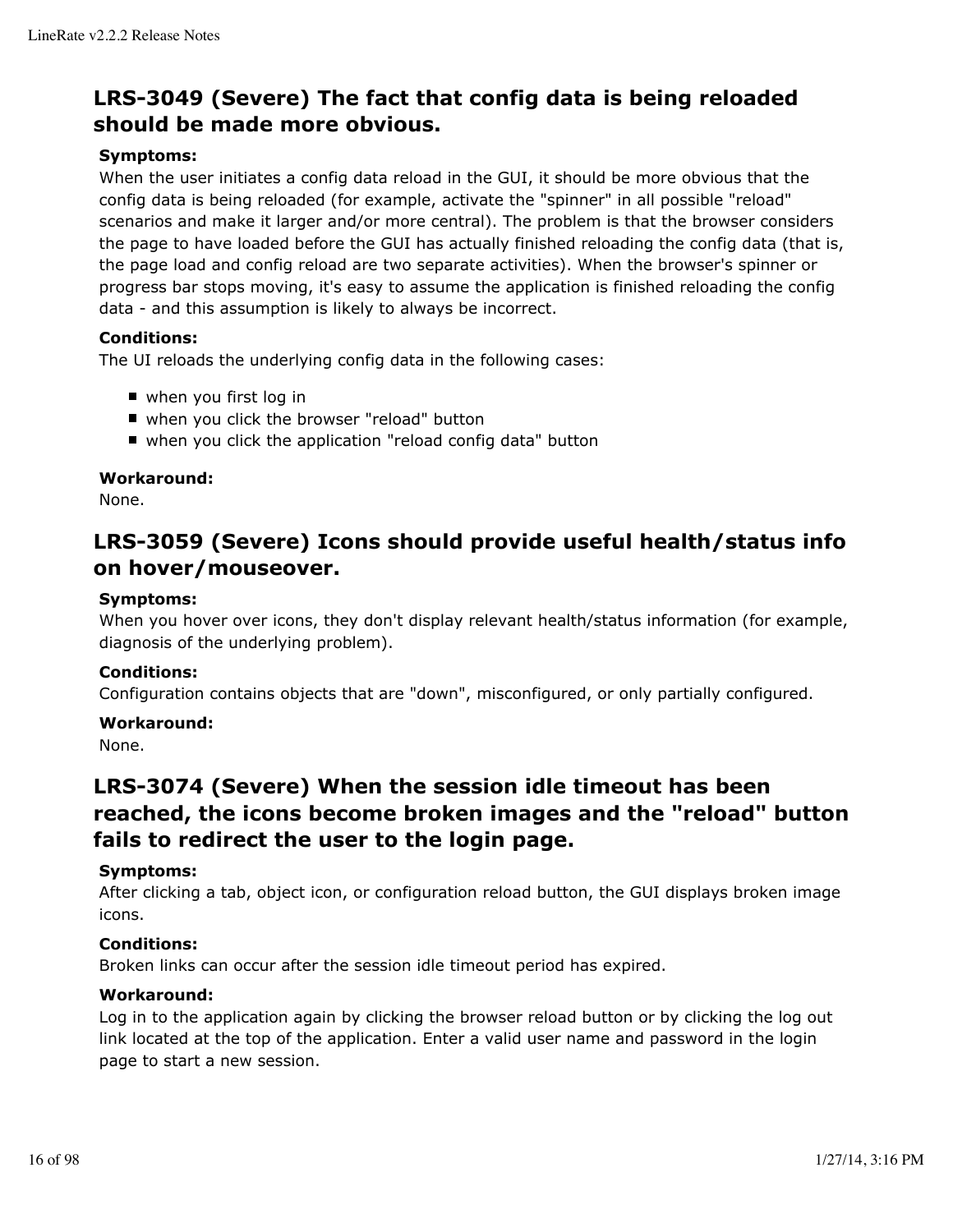## **LRS-3143 (Severe) Loading of large configuration fails sometimes**

## **Symptoms:**

When a large startup configuration is applied to the system via 'lros\_shell --config <configfilename>", the operation fails and error messages similar to the following may be present in the system logs:

ERROR: timeout while sending remote set to applic

Connection to host-67 closed.ttp/realServer/rs-1213-02

ashok@fiji:~\$ 0 host-67-data LROS: health: \***Error**\* controller communication exception (parseHeader):

Encountered EOF before it was expected

Mar 29 10:58:20 host-67-data LROS: health: \***Error**\* Communication failure with controller. Restarting

communications and resyncing.

Mar 29 10:58:24 host-67-data LROS: Health SysdbRemote: An operation unexpectedly timed out. Path: /conf

ig/certificates

Mar 29 10:58:59 host-67-data LROS: health: \***Error**\* controller communication exception (parseHeader):

Connection reset by peer

## **Conditions:**

This problem has been observed only once while loading a large configuration file (2500 Virtualservers, 2500 virtual-ip's, 10000 real-servers) via the command 'lros\_shell --config <configfilename>'.

## **Workaround:**

Apply new configuration in smaller chunks when using 'lros\_shell --config <config-filename>' command.

## **LRS-3189 (Severe) "Down" object rows should be highlighted appropriately (ie. even when they are not the "selected" object).**

## **Symptoms:**

The table rows for objects in the GUI that are "down" are not highlighted in any way.

### **Conditions:**

Find the table rows for one virtual-ip object that is "down" (that is, has a "status" of "DOWN: administratively offline") and one virtual-ip that is "up" (that is, has a "status" of "up"). Note that both rows essentially look the same (that is, the "down" row is not appropriately highlighted).

### **Workaround:**

None.

## **LRS-3539 (Severe) Client connections hang if TCP multiplex is enabled when real server does not have max-connections configured**

## **Symptom:**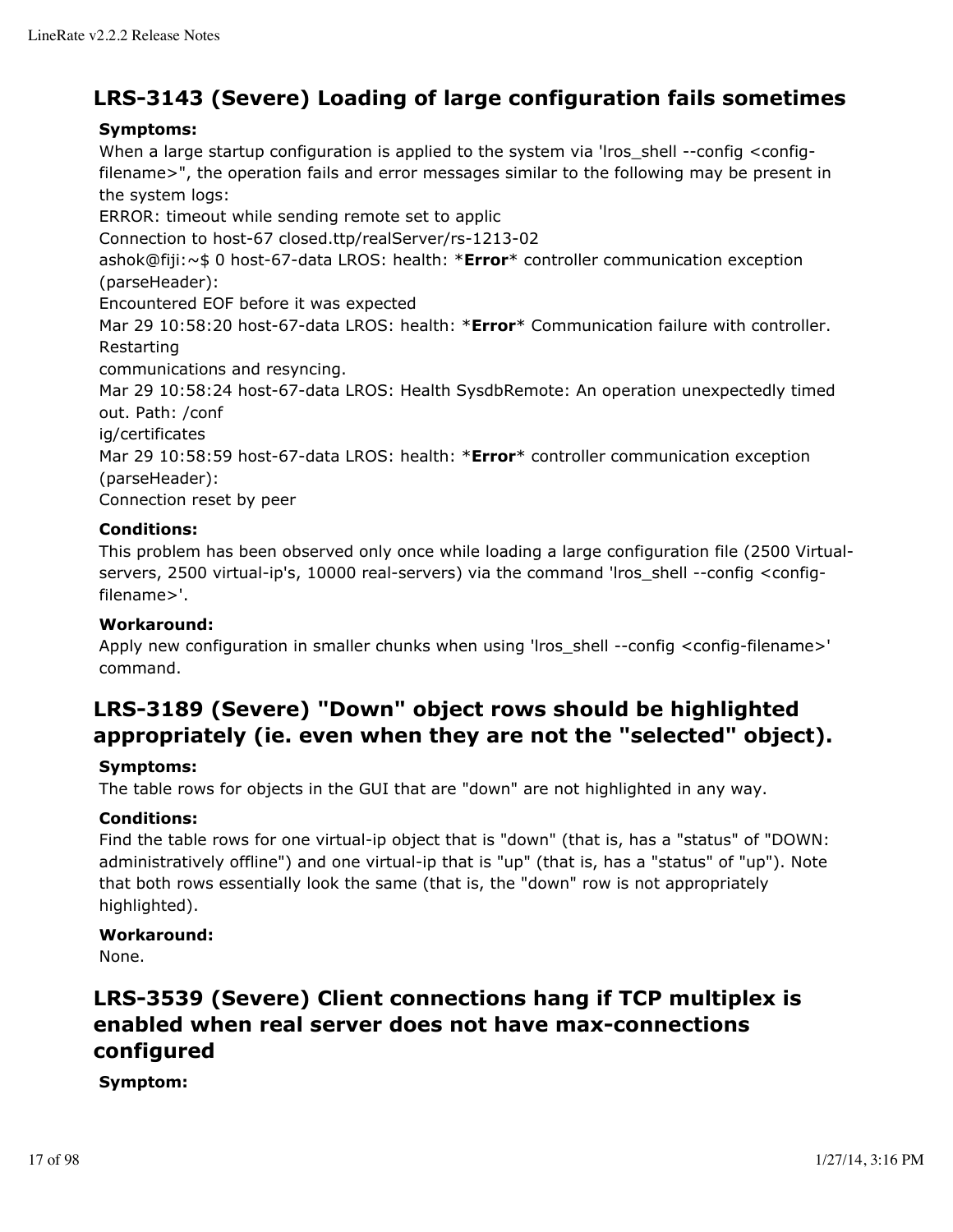Incoming connections from clients to a virtual IP do not close or get a response and appear to hang.

## **Condition:**

The virtual server where the virtual IP is attached has tcp-multiplex enabled and one or more of the real servers attached to that virtual server have no max-connections value set.

## **Workaround:**

Disable tcp-multiplex or set max-connections on all real servers where you intend to use tcp-multplex.

## **LRS-3730 (Severe) Controller hangs and no logins allowed while running "show debug sysdb internals"**

## **Symptoms:**

No login sessions to the system were allowed.

## **Conditions:**

With a large running config and traffic flowing through the system, run the command show debug sysdb internal

### **Workaround:**

None.

## **Additional Information:**

**Note:** The show debug sysdb internals command is a debug command and generally should not be run on a production system. It is mainly intended for debugging purposes. For more information, see https://docs.lineratesystems.com/200Release\_2.0/200CLI\_Reference\_Guide /Exec\_Commands/Debug\_Mode\_Commands.

## **LRS-3802 (Severe) Error messages in log: write error: broken pipe**

### **Symptom:**

Log messages similar to the following appear in system logs:

LROS: Termination(201.0.69.1:9952 -> 201.0.13.4:8080) to Initiation(201.0.15.1:9936) write error: Broken pipe

### **Condition:**

Unknown, but may be related to layer 4 (TCP) load balancing.

### **Workaround:**

None known

## **LRS-3804 (Severe) SNMP output traffic not incrementing for port channel interface**

### **Symptom:**

SNMP counter for output byte count on a port channel interface does not increment. However, input byte count works correctly.

## **Condition:**

System has a port channel interface configured and that interface is being monitored for output traffic via SNMP IF-MIB.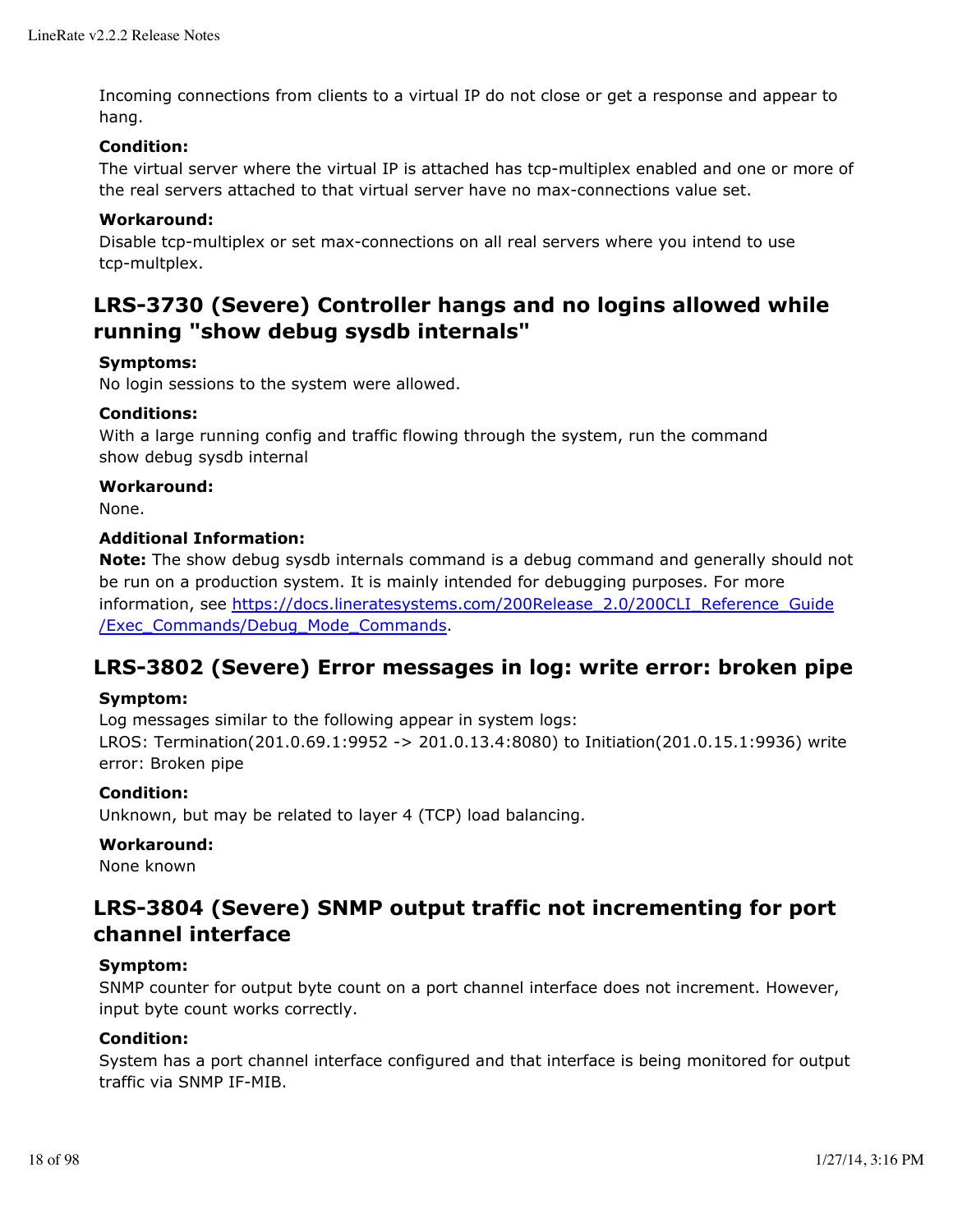### **Workaround:**

Poll the physical interface or subinterfaces, instead of the port channel, for output data counts.

## **LRS-3806 (Severe) Second interface in failover group lags on carp state change**

## **Symptom:**

When one CARP group within a failover group changes state, there may be a delay before the other CARP groups in the failover group also change state.

### **Conditions:**

System is configured with a failover group that has multiple CARP groups configured within the failover group.

## **Workaround:**

None known.

## **LRS-3808 (Severe) SNMP queries slow under traffic load**

## **Symptom:**

SNMP queries to a system may slow down as the CPU and traffic load increase on the system.

## **Condition:**

CPU load on the system is somewhat high.

### **Workaround:**

Apply the following configuration, where <mgmtCPU> is the number of the highest CPU on your system. That number is 15 for a system with 16 hyperthreads or 23 for a system with 24 hyperthreads.

scheduler cpu manual process-class regex "snmpd" "<mgmtCPU>"

## **LRS-3810 (Severe) Performance drop when doing tcpdump**

### **Symptom:**

Overall system performance may degrade more than necessary when performing a packet capture using the tcpdump utility.

### **Conditions:**

Packet capture is being performed on a VLAN sub-interface which is attached to a port channel.

### **Workaround:**

Ensure traffic load is fairly low before performing packet capture or perform the capture on a physical interface.

## **LRS-4065 (Severe) HTTP re-issues and 502 errors on low traffic rate virtual-servers**

## **Symptom:**

502 error HTTP responses are seen in response to some HTTP requests and the Reissues Dropped counter is incrementing.

### **Conditions:**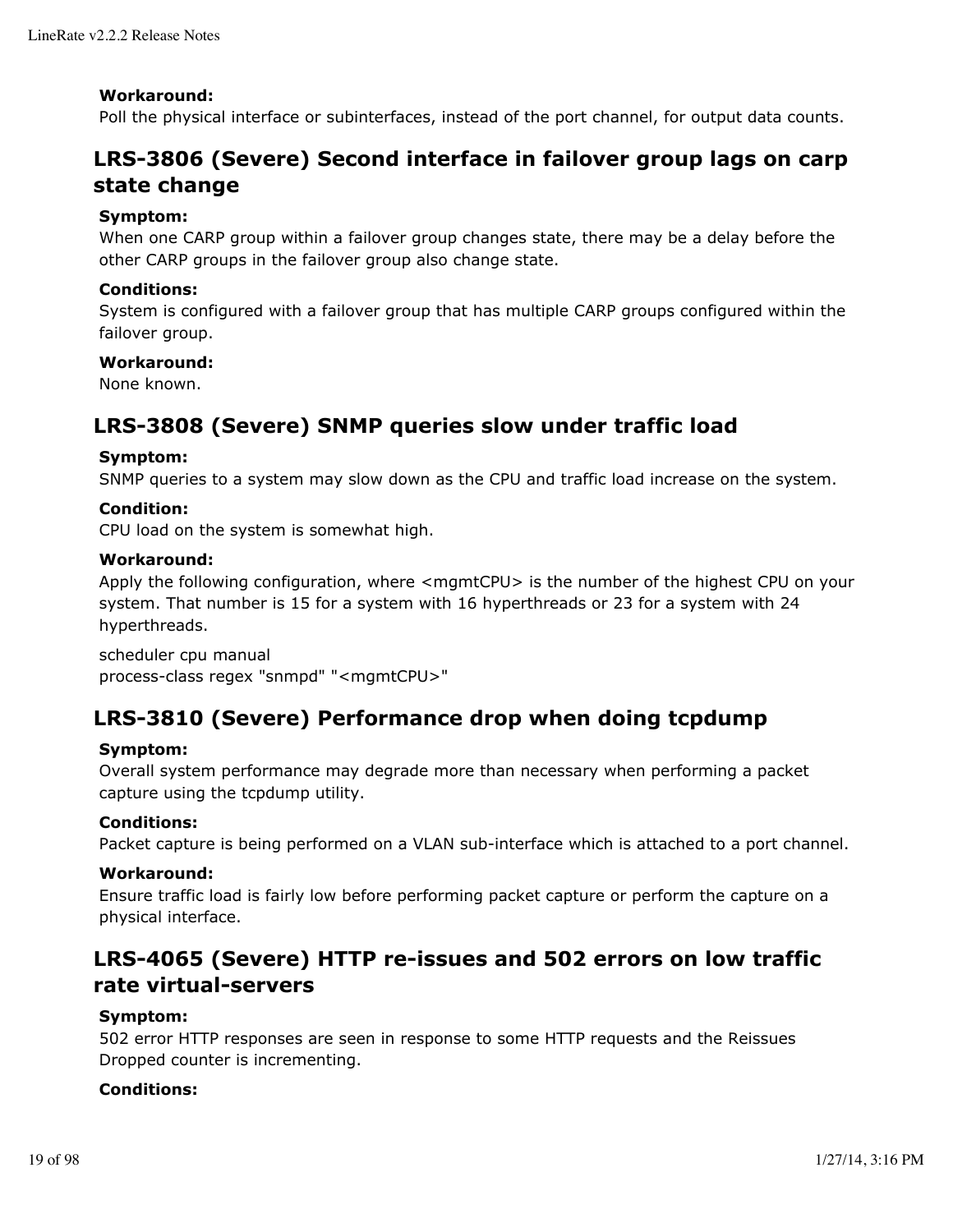- 1. The virtual server is configured with service http.
- 2. The virtual server is configured to enable tcp-multiplex.
- 3. There is a fairly low rate of traffic on the virtual server.

4. The servers attached to the virtual server have timeouts set that close connections that are opened but where no request is sent on that connection (this is often called connection timeout).

5. The real server configuration on the system has a keepalive-timeout that is longer than the timeout from #4 above or does not have keepalive-timeout set.

## **Workaround:**

Configure the system's real server keepalive-timeout to a value that is less than the server's timeout for connections that do not issue a request.

## **LRS-4498 (Severe) Intermittent carp problems on systems with bce interfaces**

## **Symptom:**

CARP peers both switch to master and are unable to contact each other, leading to data traffic problems.

## **Conditions:**

CARP is configured on a bce interface.

### **Workaround:**

Install or replace bce interfaces with another vendor type, such as igb, ix, or em.

## **LRS-5884 (Severe) Systems with oce interfaces may stop processing traffic briefly when receiving fragmented IP packets**

### **Symptom:**

Traffic coming through an oce interface may stop briefly when that interface is receiving fragmented IP packets with certain characteristics

## **Conditions:**

Fragmented IP packets are being received on the interface.

### **Workaround:**

None known

## **LRS-6631 (Severe) Only a subset of proxy processes handle new client connections**

### **Symptoms:**

Only a subset of data path proxy (Ib\_http) processes handle new client connections to a virtual IP. You might see this reflected in CPU utilization.

## **Conditions:**

If the sock mgr process has crashed (as evidenced by a message in the system logs that "sock mgr" process has crashed and restarted, or a core file in the /var/crash directory is created) and:

• a virtual IP is deleted and re-created with the same IP address and port or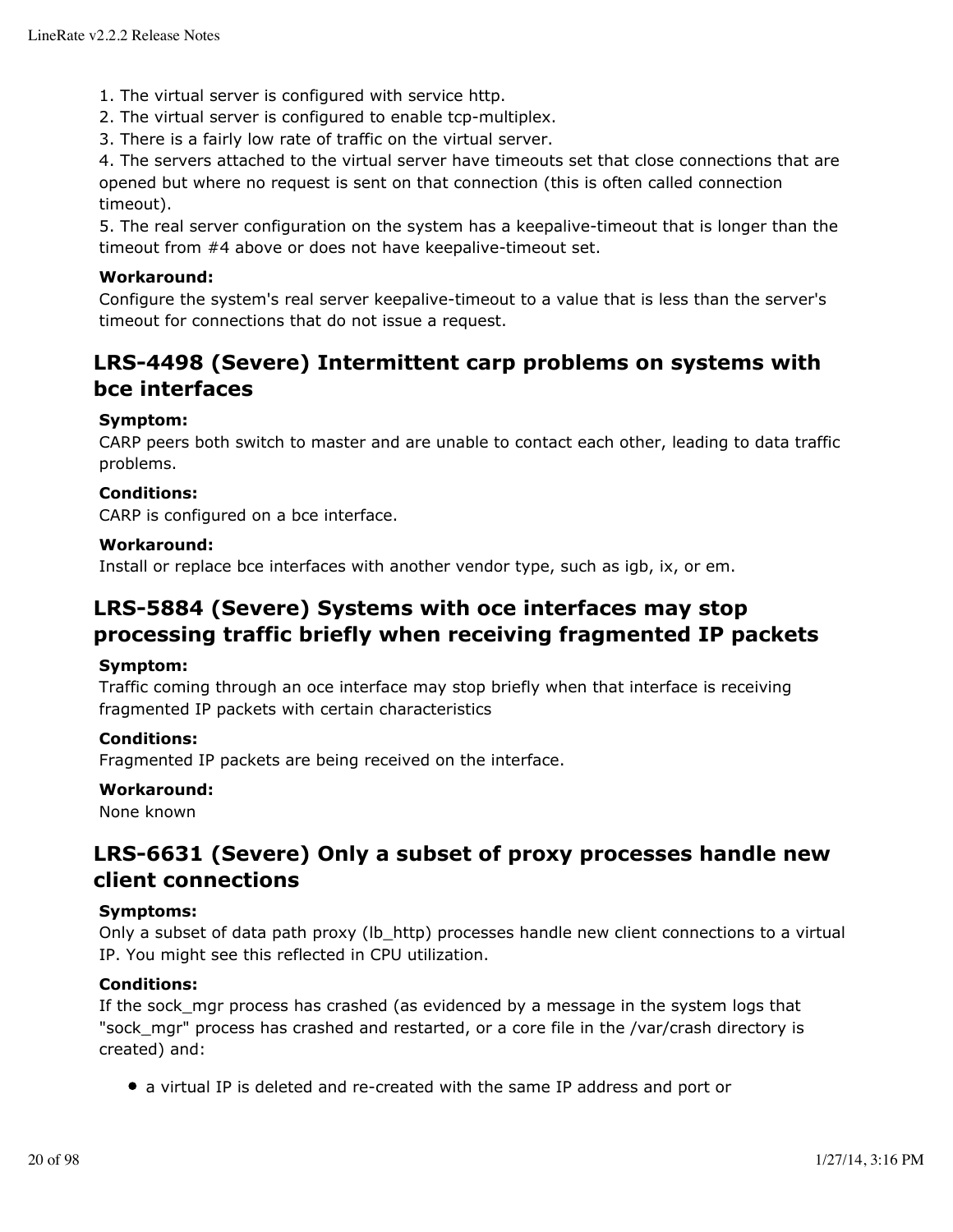- a virtual IP is deleted and another virtual IP is created with the IP address and port of the deleted virtual IP or
- a virtual IP is admin offline/onlined or
- a proxy (lb\_http) process restarts or
- the number of proxy processes in the system is increased.

## **Workaround:**

Reduce the proxy processes to 0 and then set it back to previous value. Use the following config command to set the proxy processes to 0

• proxy processes 0

Use the following to set the number of proxy processes to auto

• proxy processes auto

## **LRS-6634 (Severe) After SYN flood attack, cannot enter configuration mode to configure objects for a period of time**

### **Symptom:**

During and after a SYN flood attack, you cannot enter configuration mode to modify the objects in the configuration.

### **Condition:**

System under SYN flood attack.

#### **Workaround:**

None, after the attack is mitigated, you will be able to enter configuration mode.

### **Additional Information:**

During this time, you may see the following messages in the /var/log/messages file:

Jan 31 11:29:17 host-71-data LROS: HTTP LBMgmt-SysdbRemote SysdbRemote ERROR: timeout while sending remote set to application. Path: /config/app/proxy/virtualIP/VIP-1 Jan 31 11:29:17 host-71-data LROS: lb\_http: \***Error**\* controller communication exception (parseHeader): Encountered EOF before it was expected

Jan 31 11:29:17 host-71-data LROS: lb\_http: \***Error**\* Communication failure with controller. Restarting communications and resyncing.

## **LRS-6638 (Severe) SYN flood on a single VIP with traffic causes client errors**

#### **Symptom:**

During SYN flood attack on a single virtual IP, traffic to real clients is severely degraded.

### **Condition:**

System under SYN flood attack on a virtual IP that is passing traffic.

### **Workaround:**

None.

## **LRS-7380 (Severe) System needs to detect and take action on data**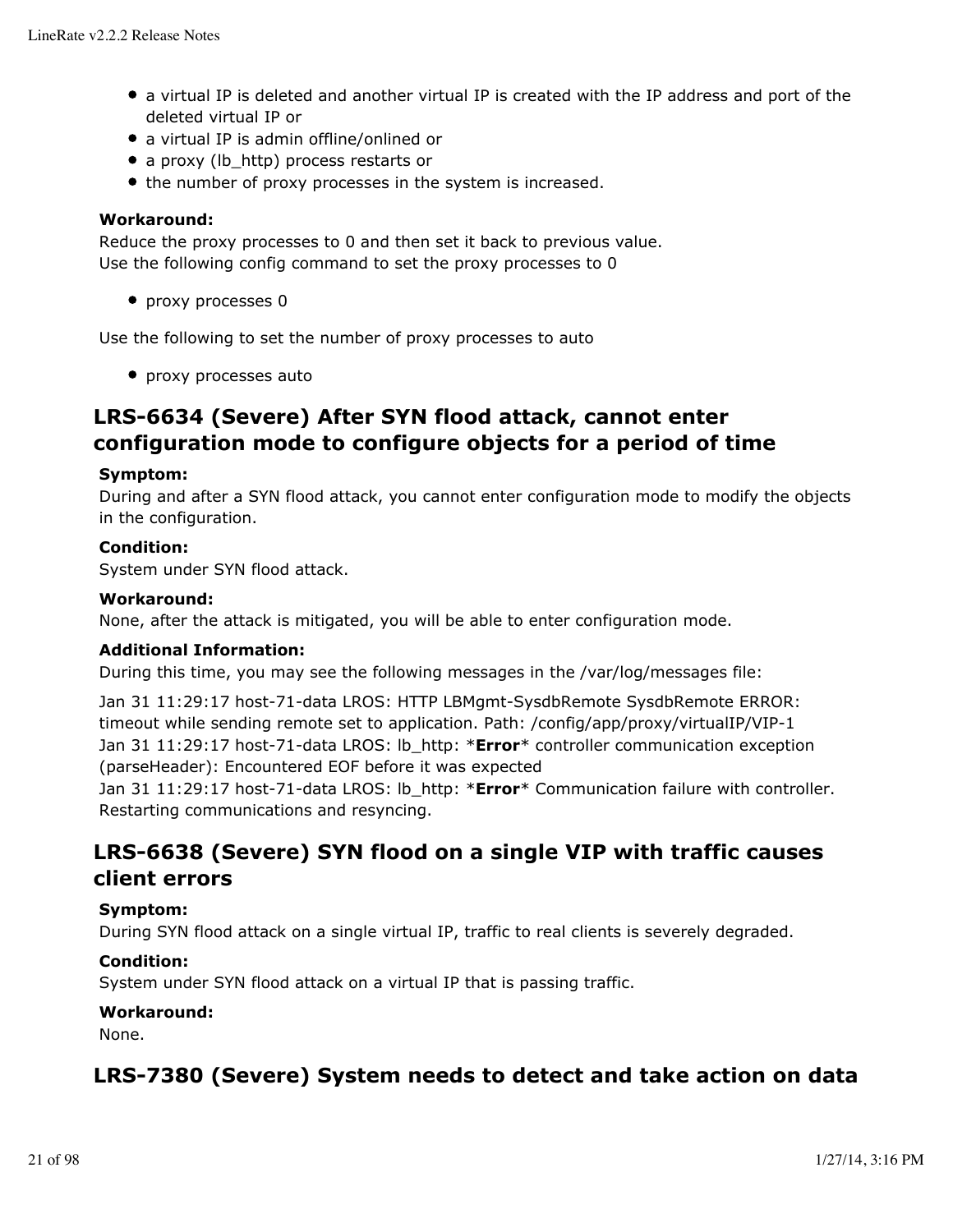## **path processes that are unresponsive**

## **Symptom:**

In some rare instances, the system can get into a state where configuration information is not pushed to all data path processes. This can manifest itself in different ways. For example, while in this state, if a script is configured and turned administratively online, it may not run on all data path processes.

## **Condition:**

This can happen when certain load balancer processes are unresponsive to configuration commands - for example - if a bad running script got into an infinite loop.

## **Workaround:**

None known.

## **LRS-8978 (Severe) Memory leak when adding and removing large configuration**

## **Symptoms:**

System consumes more memory after removing and re-adding the same configuration.

## **Conditions:**

System is configured for load balancing with virtual servers, real servers, and virtual IPs.

### **Workaround:**

None.

## **Additional Information:**

## **LRS-9608 (Severe) Memory leak when script in auto-restart mode has runtime error**

### **Symptoms:**

Memory usage of data path processes continually increases. Depending on the size of system memory, rate of increase, system load, and garbage collection frequency, this could conceivably result in a crash due to lack of memory. If the system is not already low on memory, usage will likely plateau as the garbage collector does its job.

### **Conditions:**

A script is repeatedly crashing with a runtime error, for example, due to a missing module.

## **Workaround:**

Set the script to manual restart mode using: conf script <scriptname> restart-mode manual

## **LRS-9709 (Severe) LROS usb image no longer fits on a 2GB thumb drive.**

**Symptoms:**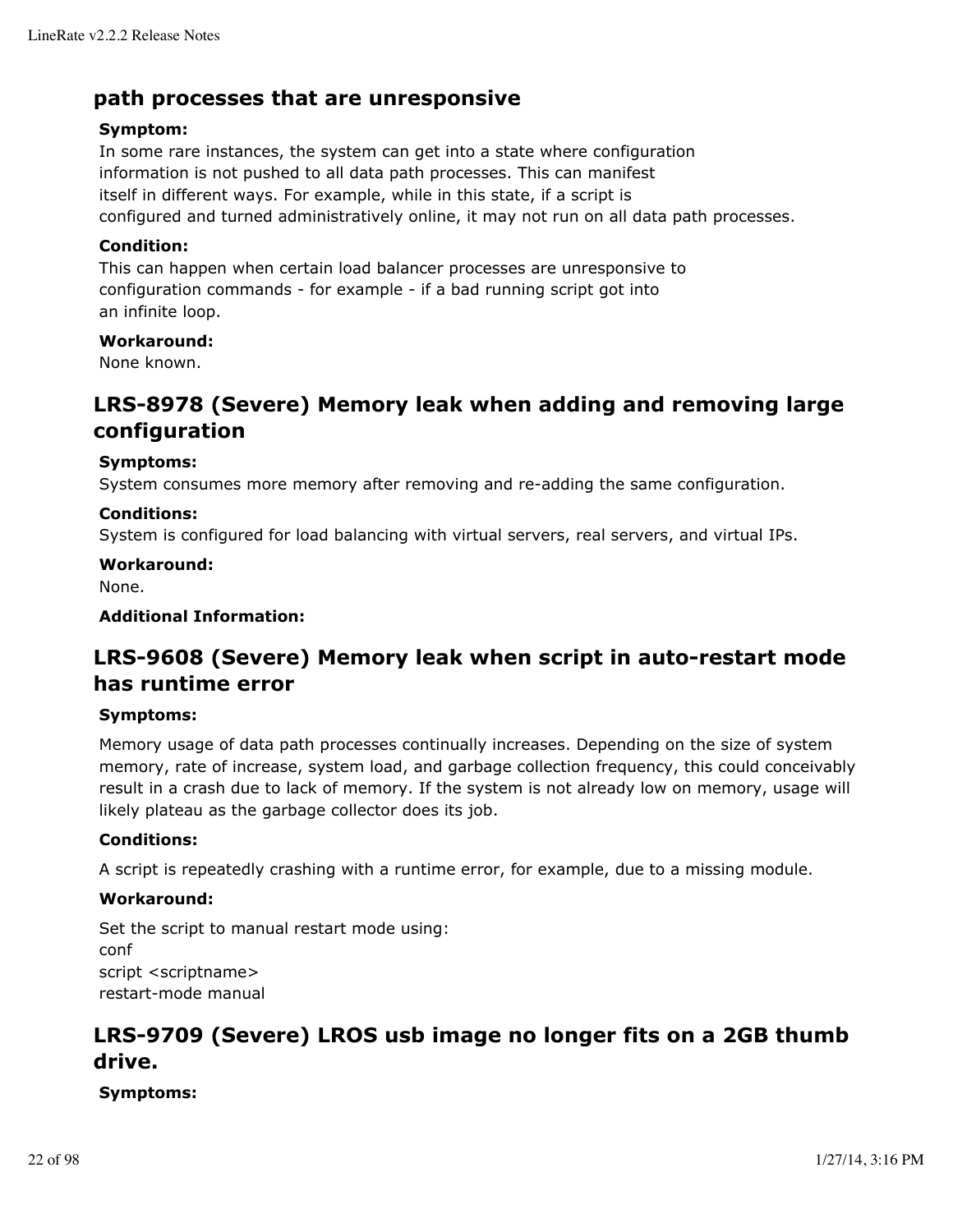LROS usb image no longer fits on a 2GB thumb drive.

## **Conditions:**

The introduction of the scripting feature set caused the LROS usb image to increase in size (from just under 2GB to just under 4GB).

## **Workaround:**

Use 4GB media instead of 2GB media.

## **Additional Information:**

## **LRS-10248 (Severe) Zombie connections not reaped for VIP using IP other than CARP IP**

## **Symptoms:**

System has stale TCP connections after switching from CARP master to backup role.

## **Conditions:**

The virtual IP address is configured to use the IP address of a loopback interface, to which packets are internally routed from a public-facing interface, such as physical or VLAN.

## **Workaround:**

None. TCP connections will either time out and expire, or if the unit becomes master again, incoming TCP connections will trigger collisions upon which the system will respond with a TCP reset.

## **Additional Information:**

## **LRS-13156 (Severe) Panic during IPv6 multicast group subscription teardown from third-party application**

### **Symptoms:**

Kernel panic can occur when a third-party application leaves an IPv6 multicast group.

### **Conditions:**

In some cases, a third-party application that leaves an IPv6 multicast group after the group network interface is destroyed can cause a system panic.

### **Workaround:**

User is advised to avoid installing or enabling applications or services that join IPv6 multicast groups.

### **Additional Information:**

Installation of additional software on the LineRate Proxy hardware is not supported.

## **LRS-13202 (Severe) Scripts can set HTTP/1.1 headers on HTTP/1.0 responses, like node**

**Symptoms:** An HTTP/1.0 client receives a response with HTTP/1.1 headers and behavior when a script sets HTTP/1.1 headers.

```
Conditions: A script must actively set the 'Transfer-Encoding' header:
  vs.on('request', function(req, res, next) {
     // BAD: Didn't check req.httpVersion first!
```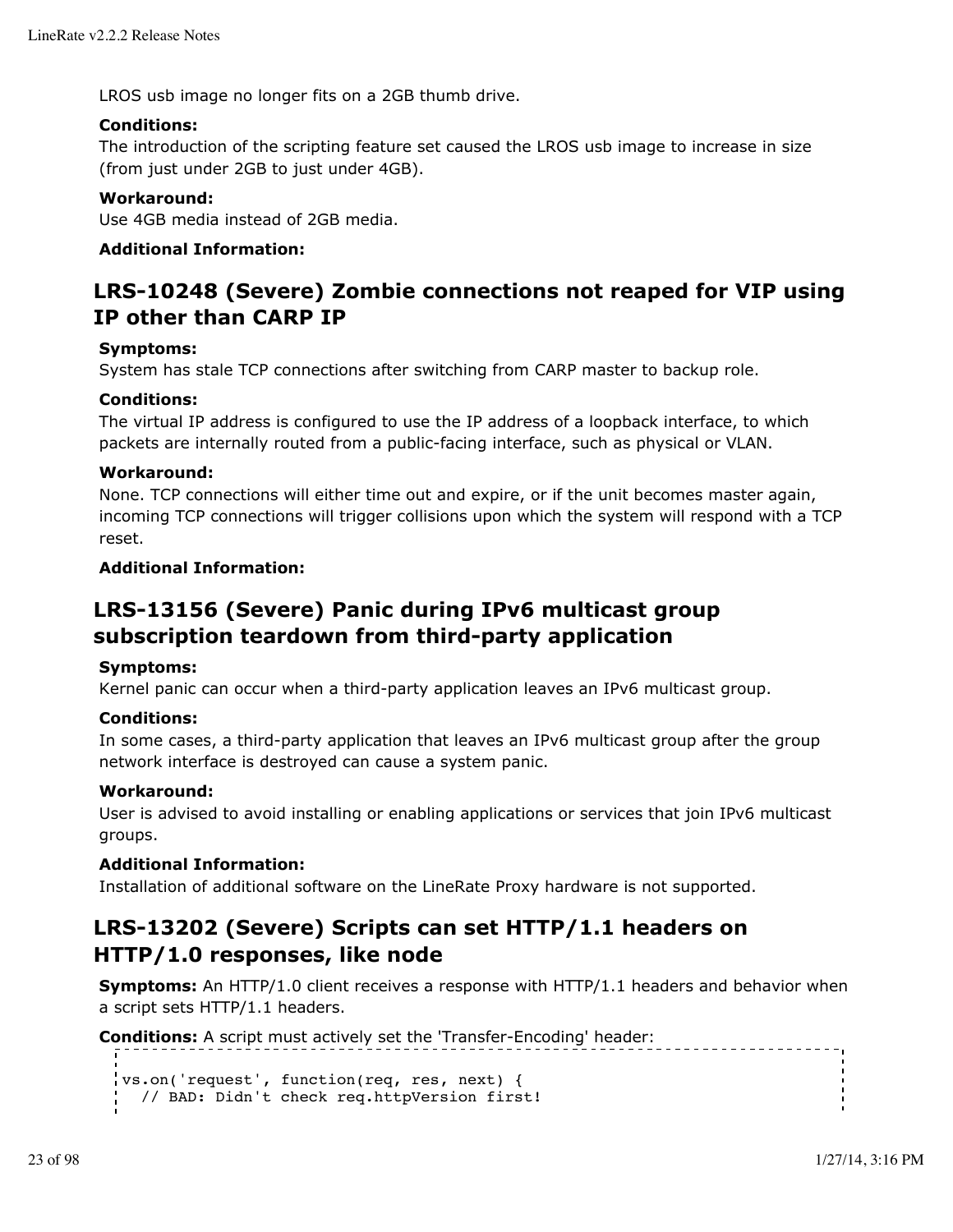```
 res.setHeader('Transfer-Encoding', 'chunked');
});
```
**Workaround:** Do not set the 'Transfer-Encoding' header yourself. Scripting will automatically add it if necessary. If the script needs to set the 'Transfer-Encoding' header, it should first check the request HTTP version: ----------------

```
vs.on('request', function(req, res, next) {
  if (req.httpVersion === '1.1') {
     // This isn't necessary; scripting will set it for you.
     res.setHeader('Transfer-Encoding', 'chunked');
   }
});
                              <u>-----------------</u>
```
**Additional Information:** This is the same behavior as node.js.

## **LRS-13227 (Severe) REST API returns HTTP 500 with unexpected reply (4)**

**Symptoms:** Clients of the HTTP REST interface get "HTTP 500 Internal Server Error" for a valid request. The response body is "The LROS controller gave an unexpected reply (4) to a request".

**Conditions:** Any

**Workaround:** Retry the request.

**Additional Information:**

## **LRS-14080 (Severe) System generates core file when script incorrectly pipes and writes the response**

### **Symptoms:**

A client request terminates early, because the data path process has crashed. The system also generates a core file.

## **Conditions:**

A script is intercepting the response, the script incorrectly pipes and writes to the response.

### **Workaround:**

It is invalid to pipe and write to the response. A script should either pipe or write to the response, not both.

### **Additional Information:**

## **LRS-14081 (Severe) System is slow and lb\_http processes are at 100% for some time**

### **Symptoms:**

System becomes slow and lb\_http processes are shown at 100% CPU even though no traffic is active on the system.

## **Conditions:**

System with a large number of open stale connections.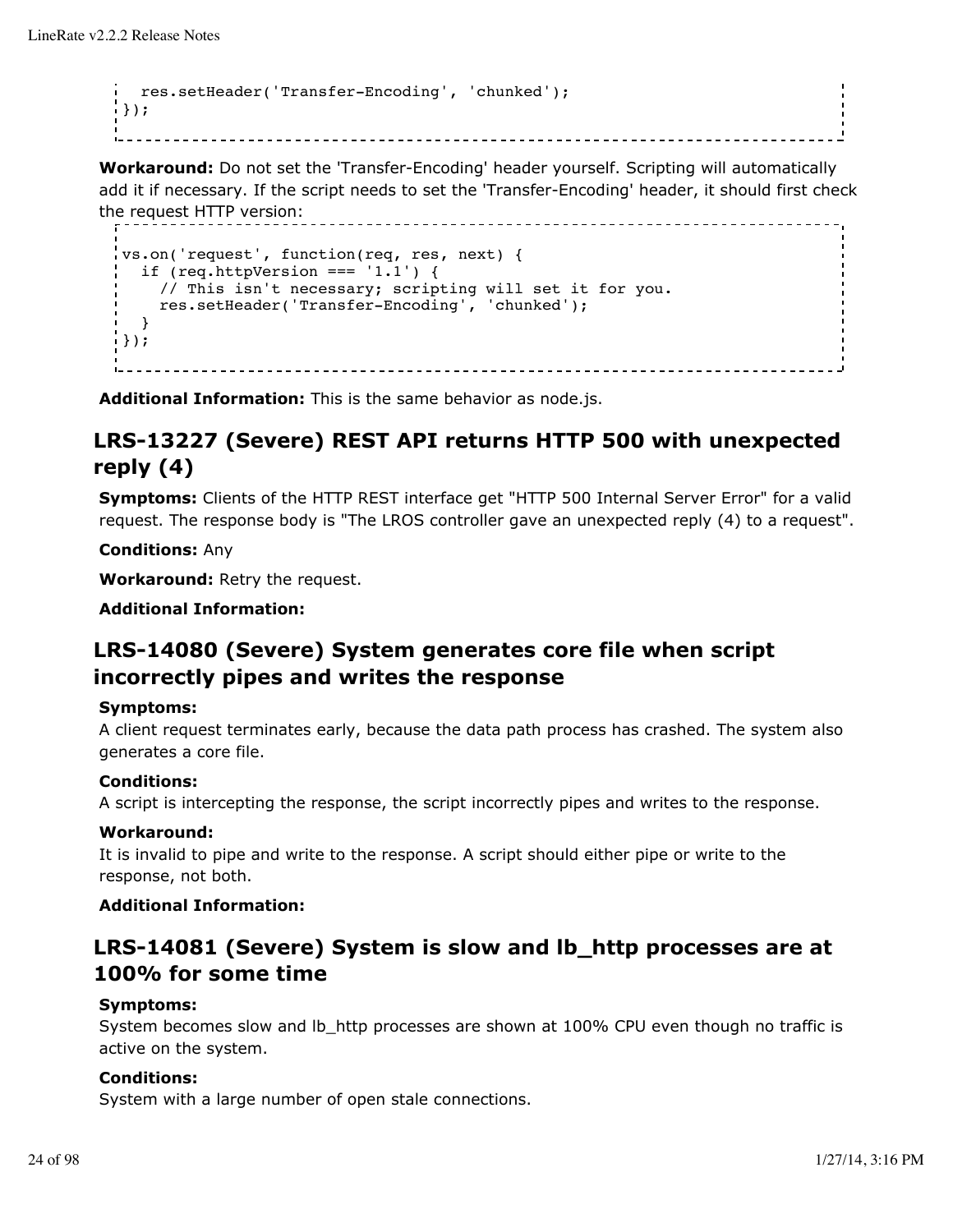## **Workaround:**

None known. The system will eventually clear all of the stale connections and return to a normal state.

## **Additional Information:**

This happens on a system that has had a large number of open connections that have been terminated abnormally (no RST or FIN), and then more connections using those same ports have been sent causing the device to reset those connections.

## **LRS-17535 (Severe) System reboots due to a kernel panic**

### **Symptoms:**

System reboots due to a kernel panic.

### **Conditions:**

High volume of traffic (>10K transactions/sec) with script installed that catches all requests and calls next() to inject back in to the data path. Extra latency due to scripts is causing the system to consume all memory and lead to a kernel panic when system fails to reclaim memory via the "out of memory (OOM) killer."

### **Workaround:**

None known

### **Additional Information:**

## **LRS-17539 (Severe) Data path processes are terminated due to out-of-memory due to a script consuming all memory with HTTP.ClientRequest**

### **Symptoms:**

Data path processes are terminated due to out-of-memory.

### **Conditions:**

A script has hundreds of thousands or millions of outstanding HTTP.ClientRequests and HTTP.ServerRequests.

### **Workaround:**

The proxy can be configured to limit the admission of new traffic using the "proxy max-clientconns" command. The script can be written to retire requests quickly even if the HTTP.ClientRequests that it makes are not satisfied.

**Additional Information:** Every time a script makes an HTTP.ClientRequest, memory is allocated that can't be freed until the response arrives or times out. If the HTTP.ClientRequest must be completed before an outstanding HTTP.ServerRequest/HTTP.ServerResponse pair can be completed (that is, a request from the client of the proxy), consider setting a low timeout on the pair to ensure memory is reclaimed quickly. At scale, try to minimize the amount of data and total transactions that must be "in flight" in the proxy at a given time.

## **LRS-18267 (Severe) "ERROR: Unable to create socket: Interrupted system call" message when creating a virtual IP**

### **Symptoms:**

When creating a virtual IP, the error message "ERROR: Unable to create socket: Interrupted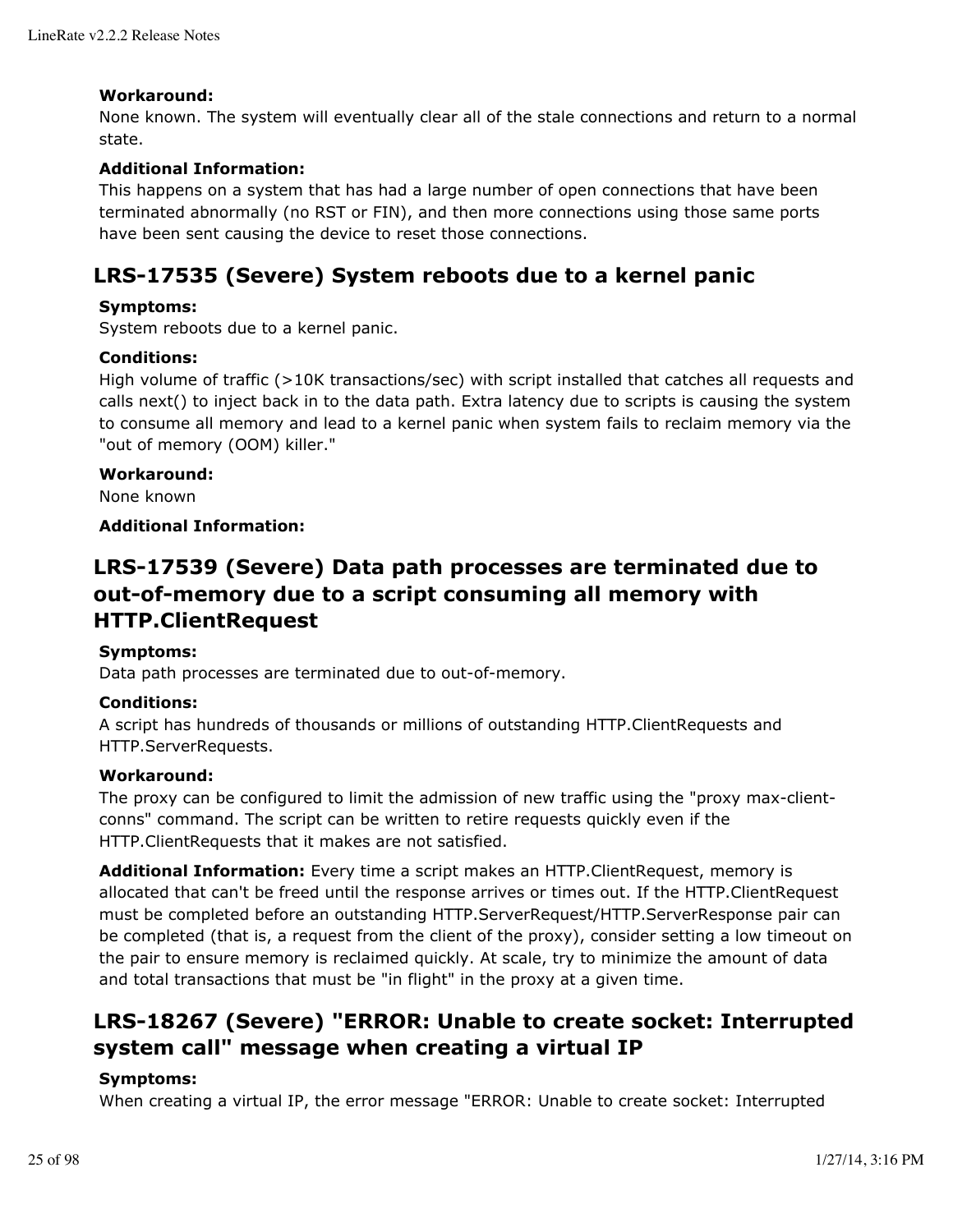system call" is seen.

## **Conditions:**

The system is configured with the interfaces bound together using LACP. The IP address of the LACP interface is being used for the IP address of the virtual IP.

## **Workaround:**

None known.

### **Additional Information:**

## **LRS-18708 (Severe) Intermittent failure loading LineRate Manager in Chrome browser**

### **Symptoms:**

Intermittent failures loading LineRate Manager in a Chrome browser.

## **Conditions:**

Connecting to the LineRate Manger over a VPN connection using Chrome browser.

### **Workaround:**

Use the browser refresh button to reload missing components of the Manager page.

## **Additional Information:**

If the browser's developer tools are used to view the process of loading the Manager page, the tools will show that some of the necessary files are not able to be retrieved.

## **LRS-110 (Moderate) In TCP Multiplex mode, a server connection may be closed even when the client is the cause of the timeout**

### **Symptoms:**

Server connections are closed when it takes longer than the response timeout for the client to receive the request.

## **Conditions:**

A virtual server is configured with tcp-multiplex, a server is responding to a client, and the client takes too long to receive the request, the load balancer will sometimes close the server connection as well.

### **Workaround:**

None.

## **LRS-183 (Moderate) Server does not always timeout properly**

### **Symptoms:**

Client connections see HTTP 502 errors, and the server statistics report reset errors.

### **Conditions:**

Seen on some occasions when a client closes a connection while the server is responding.

## **Workaround:**

None, however, when a new request is initiated to the server, the idle timeout for the connection goes back into effect.

## **LRS-410 (Moderate) Password too long is silently not accepted**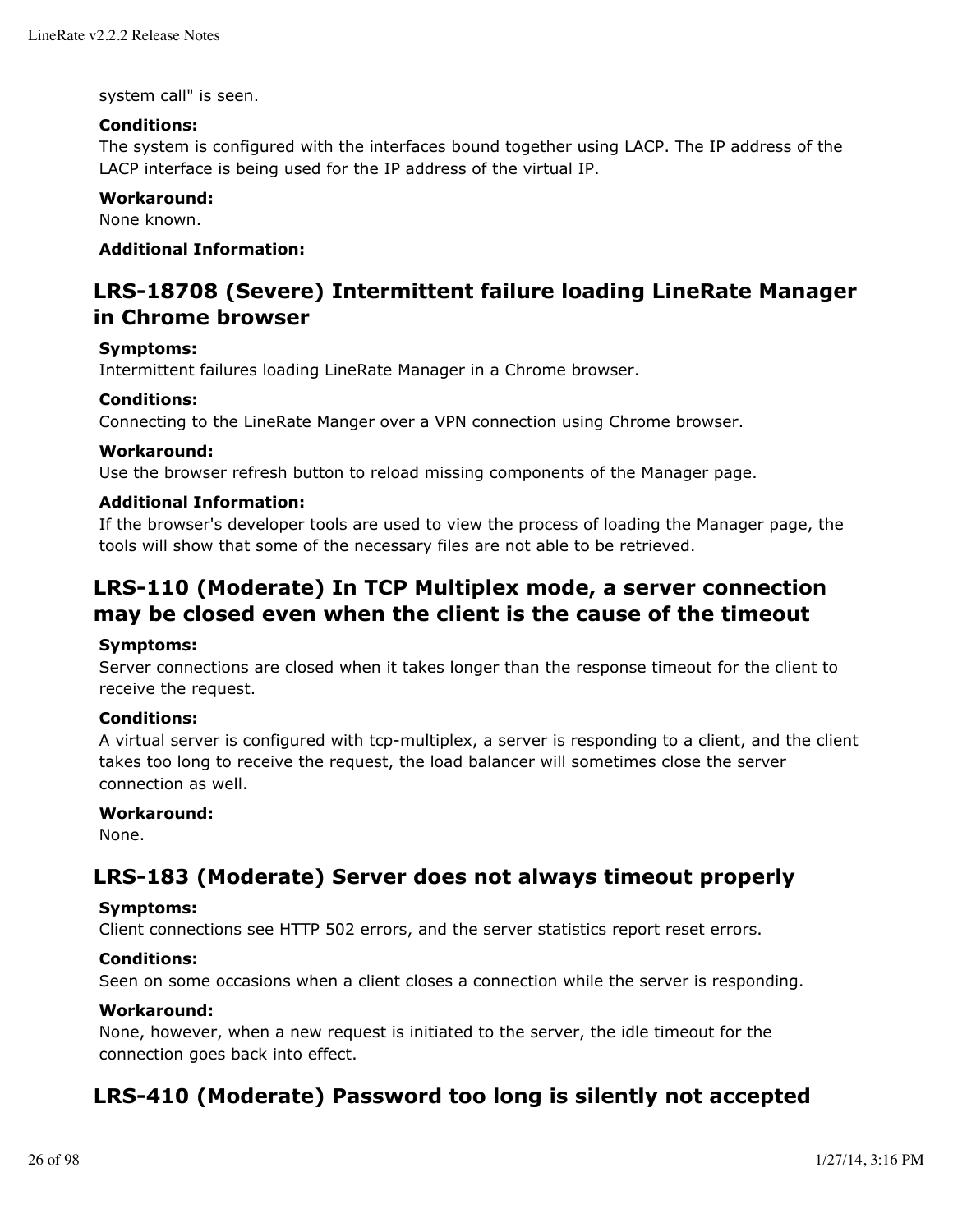### **Symptoms:**

Passwords longer than 128 characters are silently ignored when configured. The password does not become part of the running configuration and is not saved.

## **Conditions:**

None.

### **Workaround:**

Use passwords shorter than 128 characters.

## **LRS-477 (Moderate) Some IP traffic stats do not increment**

### **Symptoms:**

The following statistics in 'show ip traffic' do not increment:

- bad hop count
- security failures
- with options

**Conditions:**

Any IP traffic.

## **Workaround:**

None.

## **LRS-483 (Moderate) Broadcast packets may be double counted in statistics**

## **Symptoms:**

Broadcast packets may be double counted at the driver layer.

### **Conditions:**

None.

### **Workaround:**

None.

## **LRS-595 (Moderate) virtual ip names should be allowed to be keywords**

### **Symptom:**

Use of a keyword as an argument to an existing command fails. For example, "virtual-ip carp".

### **Condition:**

Entering a CLI keyword for a command's argument is not accepted by the CLI and returns an error message.

## **Workaround:**

Use non-keyword strings as arguments for commands.

## **LRS-610 (Moderate) ICMP echo doesn't show up in sent ICMP stats**

## **Symptom:**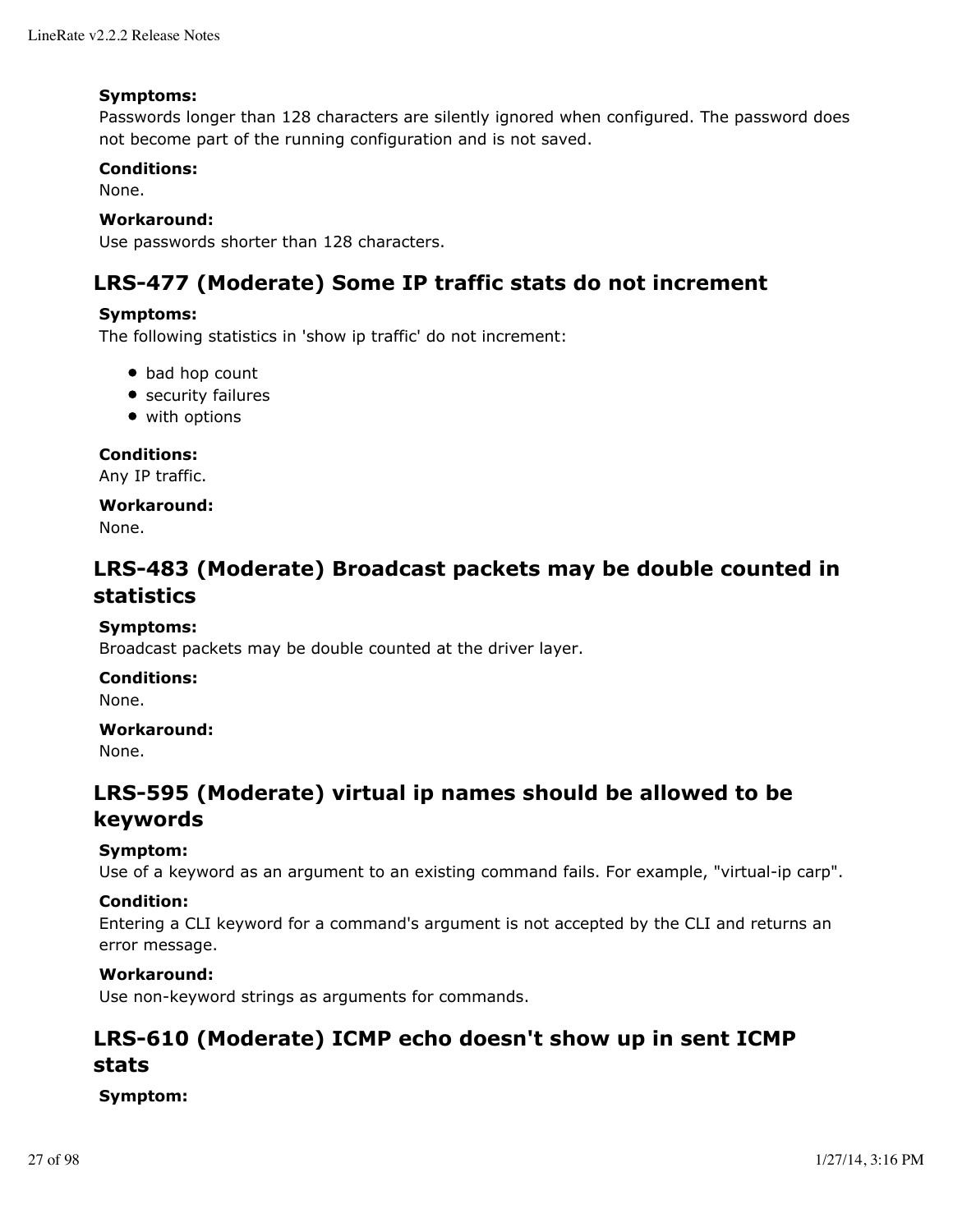When using the ping command from an LROS system, packets are sent and received correctly, but the counter for ICMP echos sent, as viewed by 'show ip traffic' does not increment.

## **Conditions:**

ICMP echo packets are being generated from an LROS system.

### **Workaround:**

None.

## **LRS-700 (Moderate) Load balancer does not conform to RFC 2616 handling of connection headers**

## **Symptoms:**

The load balancer forwards headers named after tokens in Connection headers received in an HTTP/1.0 (or lower version) HTTP message. This could result in strange connection behavior or failure to process a request properly on a real server.

## **Conditions:**

An HTTP/1.0 or earlier client transmits a Connection header along with other headers that match tokens in the connection header to the load balancer.

## **Workaround:**

None.

Additional info: Problems due to this behavior should be rare.

## **LRS-871 (Moderate) Command line search & edit displays strange characters**

### **Symptom:**

Command line search with the CTRL-R command inserts invalid characters with right arrow key.

## **Condition:**

Using the CTRL-R command to reverse search the command history.

### **Workaround:**

None

## **LRS-874 (Moderate) Duplicate acks during health monitoring**

### **Symptoms:**

Duplicate tcp ACK packets may be generated for HTTP queries from the health monitor.

### **Conditions:**

Health monitoring is enabled.

### **Workaround:**

None.

## **LRS-879 (Moderate) Duplicate registration message from SNMP is seen during boot up process**

## **Symptom:**

A message similar to the following is seen in the boot logs.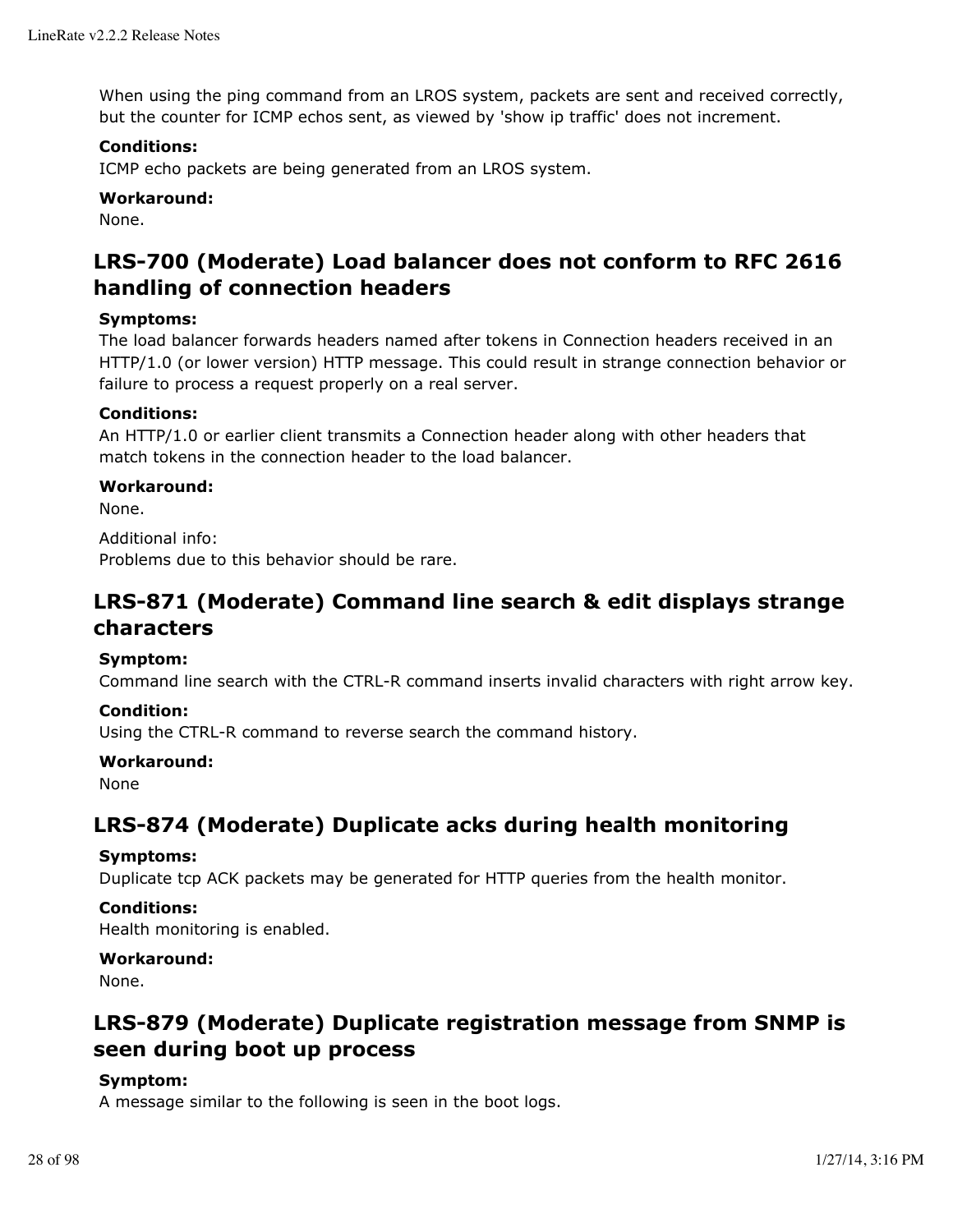net-snmp[1064]: duplicate registration (lrsSnmp/inst, lrsSnmp/inst)

## **Condition:**

Appears to happen on every boot.

**Workaround:**

None known.

## **LRS-892 (Moderate) Real server max-connections can be set to unlimited while real-server is attached to virtual server in TCP multiplex mode**

## **Symptoms:**

Real server connections grow without bound when attached to a virtual server that is in tcp-multiplex mode.

## **Conditions:**

After configuring a virtual server to be in tcp-multiplex mode, set the max-connections limit on a real-server to 0.

## **Workaround:**

Ensure that all real servers used with a tcp-multiplex mode virtual server have max-connections set.

## **LRS-936 (Moderate) Real server connections can exceed max-connections**

## **Symptoms:**

Real servers have more active connections than specified in max-connections.

### **Conditions:**

System is configured to have more than one load balancer process (which is the default on system with more than 4 cores). Also, the configured max-connections value does not evenly divide across the total number of load balancer processes.

### **Workaround:**

The overage is due to rounding. For example, with 15 load balancer processes and max-connections as 500, the true number of max-connections is round(500/15)\*15. Either adjust max-connections down to the next lowest or next highest multiple of the number of lb\_http processes. bash "ps -auxww lb\_http | grep -v -E 'grep|management' | wc -l" will show the number of load balancer processes currently configured.

## **LRS-947 (Moderate) Certain errors are not translated to human readable form**

### **Symptoms:**

Certain error messages are cryptic. For example: "ERROR: memberRegex rs.%2A not configured on rserverGroup foo"

## **Conditions:**

A typed command has an error.

### **Workaround:**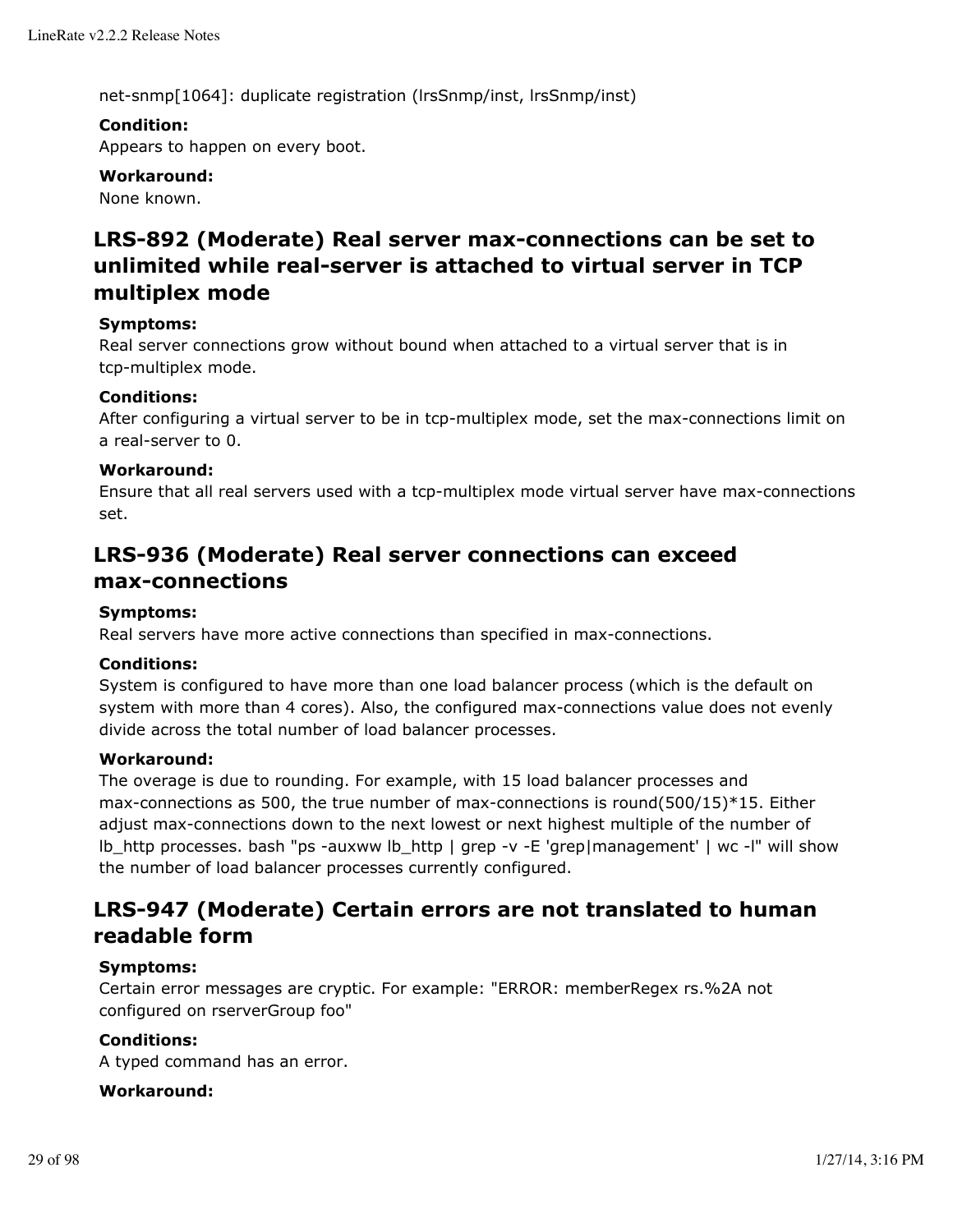None.

## **LRS-984 (Moderate) 'no base <name>' commands do not check for existence of object to be removed**

## **Symptom:**

Entering an invalid base name removes the base that is configured under the virtual IP or real server.

## **Condition:**

System configured with virtual IP or real server that use bases.

### **Workaround:**

None.

## **LRS-1069 (Moderate) Two virtual IPs can be configured with the same IP address/port pair.**

## **Symptoms:**

One or more virtual IP addresses appear not to obey their parameters (such as, idle-timeout, max-connections, max-in-flight, etc.)

## **Conditions:**

Occurs when two virtual IPs are configured with the same IP address/port combination.

### **Workaround:**

Do not configure multiple virtual IPs with the same IP/port combination.

## **LRS-1088 (Moderate) Controller communication exception error during boot or when changing number of processes**

### **Symptoms:**

A message similar to the following may appear in the system log:

LROS: health: \***Error**\* controller communication exception (parseHeader): Encountered EOF before it was expected

LROS: health: \***Error**\* Communication failure with controller. Restarting communications and resyncing.

### **Conditions:**

This message may be printed when any of the following occur:

- The system is booting.
- The number of load balancer processes changes with the 'load-balancer processes' command.
- A load balancer or health process terminates and is restarted.

### **Workaround:**

None.

## **Additional Information:**

The system will continue to function normally after these error messages, as the load balancer and health processes will re-establish the communication with the controller immediately and will continue to operate normally.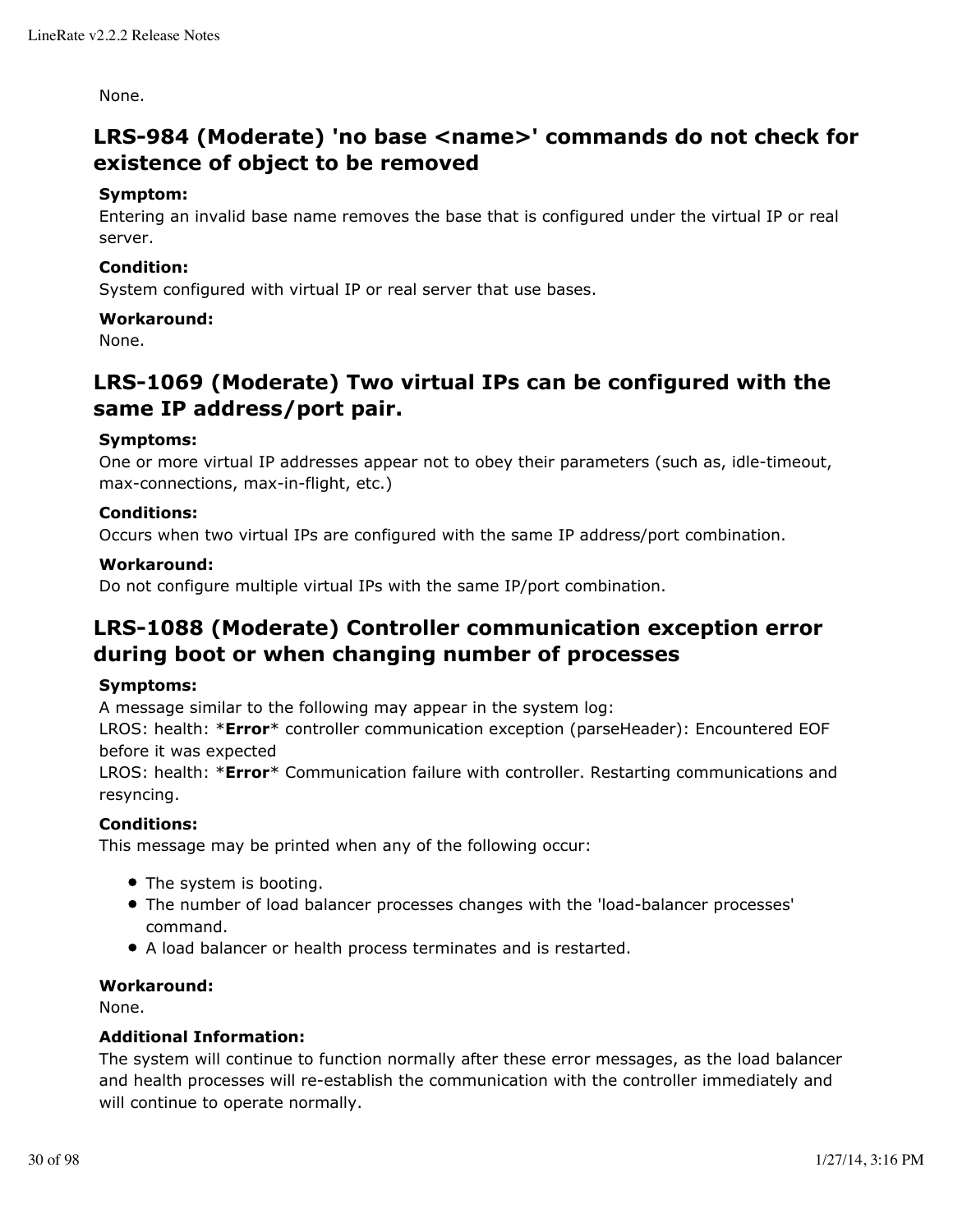## **LRS-1120 (Moderate) Carp: Deleting carp interface makes it so IP can't be added to carp**

## **Symptoms:**

The command carp  $\langle$  vhid $\rangle$  ip  $\langle$  ip address $\rangle$  gives:

ERROR: Unable to set IP address: Internal error: No additional information available

### **Conditions:**

A previously configured CARP interface had the same VHID as the CARP interface that shows the symptoms.

### **Workaround:**

Restart the system and then configure CARP, choose a different VHID, or choose a different IP address (if possible).

## **LRS-1150 (Moderate) ctrl-Z causes issues when used in username secret**

## **Symptoms:**

The string "^Z" may appear in command history of the username line

## **Conditions:**

Pressing control-Z may cause strange behavior with username secrets.

### **Workaround:**

Do not use Ctrl-Z in username secrets.

## **LRS-1155 (Moderate) Long usernames are accepted by LROS but can't be used as logins**

### **Symptoms:**

A username created using the CLI may not be used to log into the device.

### **Condition:**

The username has to be 17 characters or longer.

### **Workaround:**

Create usernames that are no more than 16 characters in length.

## **LRS-1165 (Moderate) Deleting a more precise route that masks a direct attach route may direct traffic to wrong route**

### **Symptom:**

Traffic gets directed to the wrong route.

### **Conditions:**

A direct attach route (interface route) exists, and then a more specific route was added and then deleted.

### **Workaround:**

Deleting and re-adding the direct attach route or using "clear ip route \*" may correct the issue.

### Example:

If the configuration contains a default route and also a static route which has an interface as its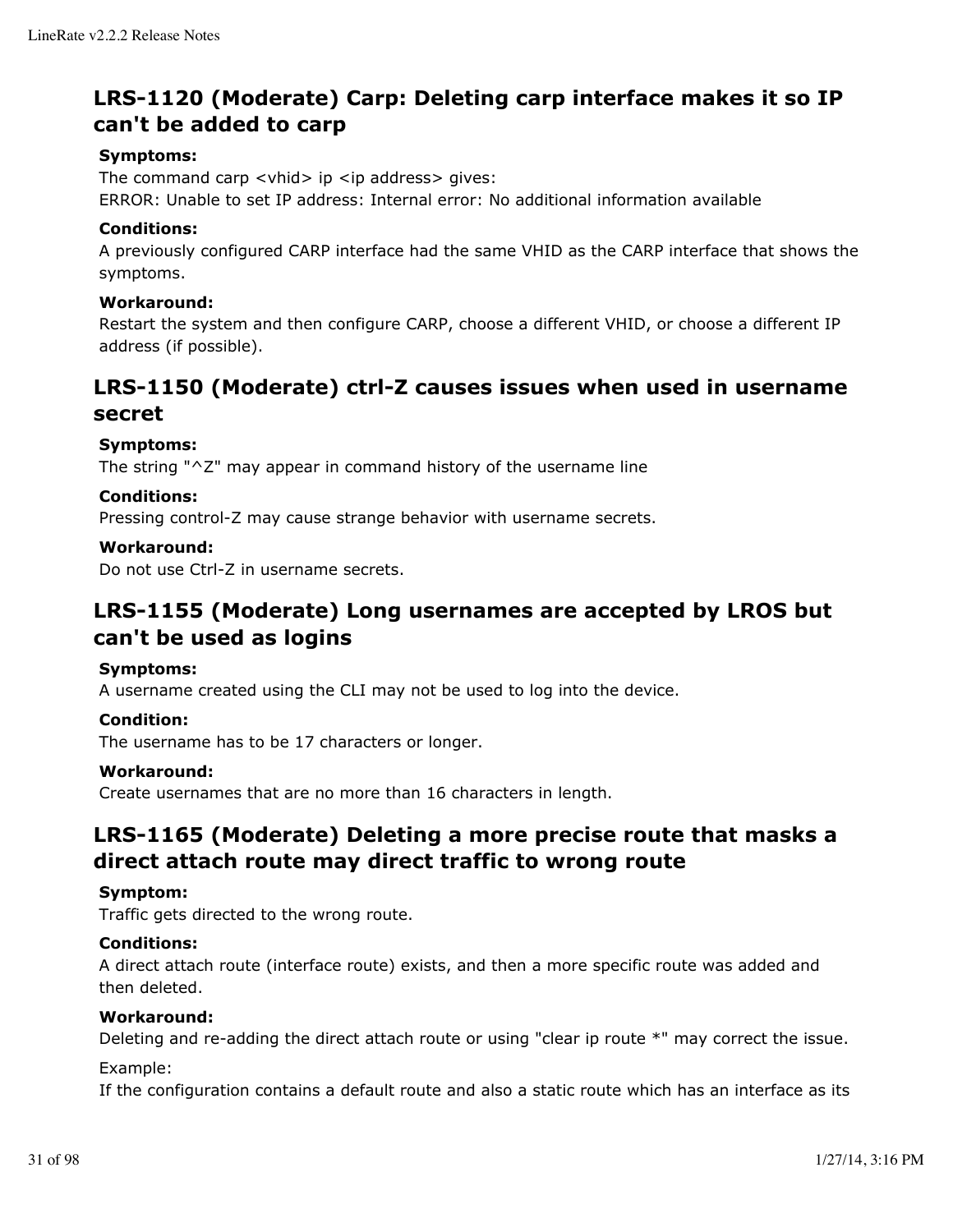destination, such as: ip route 0.0.0.0/0 10.0.0.1 ip route 10.201.0.0/16 ix0 Then a second route that is a more specific route within the first route is added: ip route 10.201.0.1/32 ix1 And then deleted: no ip route 10.201.0.1/32 ix1 Then traffic to 10.201.0.1 will be directed to the default route instead of correctly being directed to interface ix0.

## **LRS-1206 (Moderate) Subinterfaces don't come up until physical interface is upped**

## **Symptoms:**

Subinterfaces do not pass traffic until the physical interface associated with the subinterfaces has been upped.

### **Conditions:**

Only the subinterfaces have to be configured with an IP address.

### **Workaround:**

Bring up the physical interface associated with the subinterface using the no shutdown command.

## **LRS-1248 (Moderate) Routes requiring recursive route resolution only work intermittently**

### **Symptoms:**

Routes requiring recursive route resolution may or may not be installed properly into the forwarding information base. The show ip route command displays the installed routes. Even if such a route is installed correctly, changing interface IP addresses or unrelated routes may cause it to not be installed properly.

### **Conditions:**

One or more routes requiring recursive route resolution are configured.

### **Workaround:**

Manually resolve routes that would otherwise need recursive route resolution and manually configure the resolved route.

## **Additional Information:**

An example problematic configuration:

interface ix0 ip address 10.1.2.3/16

ip route 10.2.0.0/16 10.1.0.1 ip route 10.3.0.0/16 10.2.0.1

Notice that the gateway for the 10.3.0.0 route can only be reached by recursively resolving the IP route 10.2.0.0/16 route. This will only function correctly if the 10.2.0.0/16 route is installed before 10.3.0.0/16, which is not guaranteed by the system.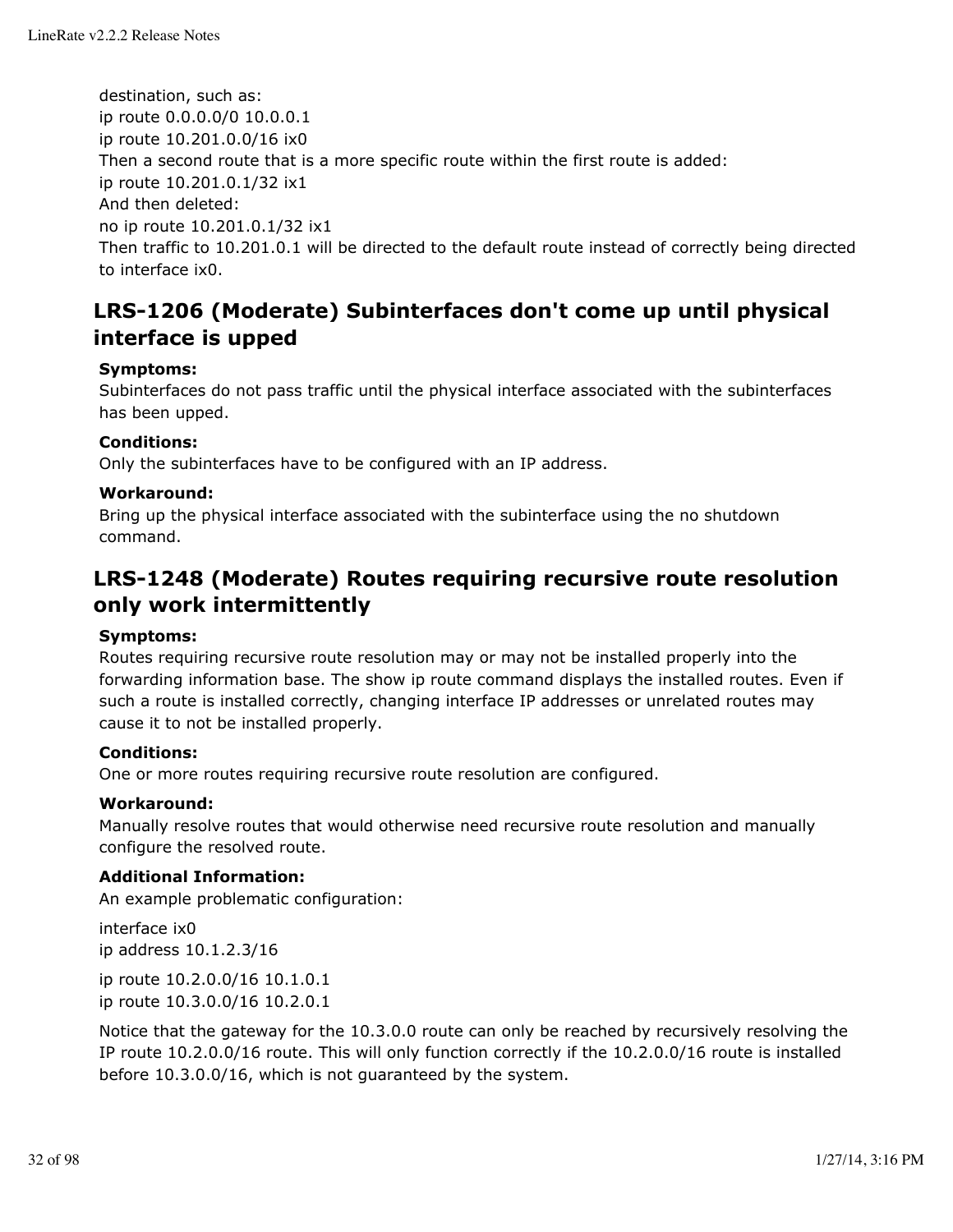Recursive resolution with respect to direct attach routes is sufficient. The following will function correctly as direct attach routes are installed prior to gateway routes, regardless of configuration order in show run:

ip route 10.2.0.0/16 ix0 ip route 10.3.0.0/16 10.2.0.1

## **LRS-1251 (Moderate) help systems erroneously indicates that encapsulation is a valid option for primary interfaces**

Symptoms: Online help system offers "encapsulation" as a valid option for primary interfaces (for example, ix0) when they are only valid on sub-interfaces, such as ix0.1

## **Conditions:**

View online help for any primary interface.

## **Workaround:**

None.

## **Additional Information:**

When attempting configure encapsulation for a primary interface, the system responds with an error that says you can only configure encapsulation on a subinterface.

## **LRS-1252 (Moderate) Help system erroneously offers flowcontrol as a valid option on sub-interfaces**

## **Symptoms:**

Online help system offers "flowcontrol" as a valid option for subinterfaces (for example, ix0.1) when they are only valid on primary interfaces, such as ix0.

## **Conditions:**

View online help for any subinterface.

### **Workaround:**

None.

## **LRS-1262 (Moderate) syslog: Cannot use "level debug" under "logging filter <filtername>" configuration**

### **Symptoms:**

Entering the configuration command "level debug" or "no level debug" subcommands under the "logging filter <filtername>" command displays the error message - ERROR "debug" not recognized.

### **Conditions:**

None

### **Workaround:**

The workaround is to use the numeric value of the level "debug", which is 7, instead of the word "debug".

For example host(config)# logging filter filter1 host(config-log-filter)# level 7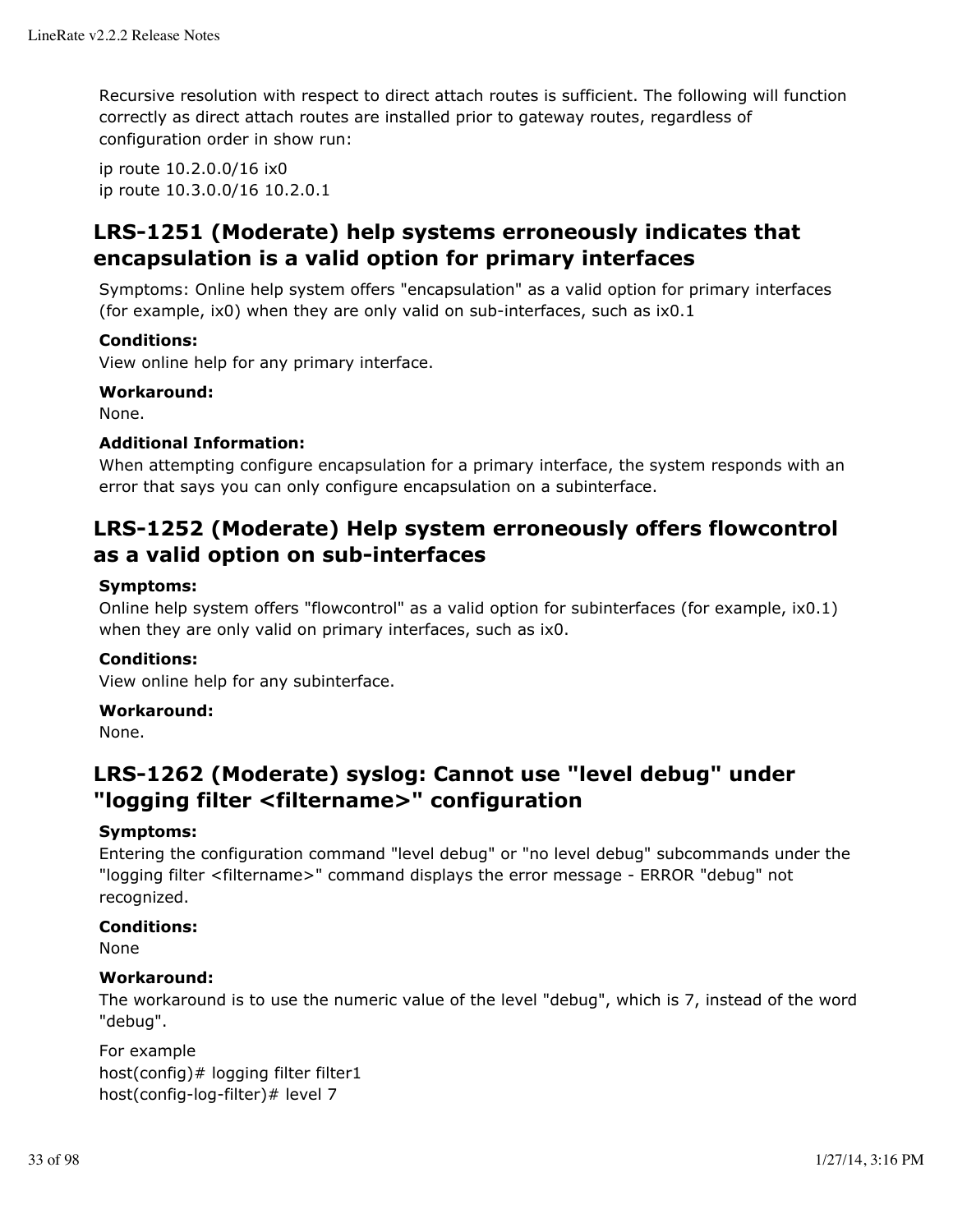## **LRS-1270 (Moderate) Show int shows incorrect subinterface MTU when encapsulation not set on subinterface**

## **Symptom:**

Show interface shows 1500 for a subinterface MTU, even though the MTU is configured to a different number on that subinterface.

## **Condition:**

A subinterface has been created, but no "encapsulation" configuration has been set on the subinterface.

## **Workaround:**

The subinterface interface cannot go to the up state until "encapsulation" is set, so the incorrect MTU will not affect any network traffic. Adding "encapsulation" to the subinterface fixes the problem, and the correct MTU is set.

## **LRS-1290 (Moderate) snmpd: error finding row index in \_ifXTable\_container \_row\_restore**

## **Symptom:**

The following message appears in /var/log/messages at boot time:

snmpd $\zeta$  = process ID>]: error finding row index in \_ifXTable\_container\_row\_restore

## **Conditions:**

Unknown

## **Workaround:**

None known

## **LRS-1337 (Moderate) All kernel messages are logged with level "notice"**

## **Symptoms:**

All kernel messages are being logged only at log level "notice."

## **Conditions:**

Any kernal messages logged.

## **Workaround:**

None.

## **LRS-1338 (Moderate) Sent multicast/broadcast packets are not being counted for VLAN sub interfaces**

## **Symptom:**

The sent multicast/broadcast statistic is not incrementing for VLAN subinterfaces.

## **Condition:**

System configured for VLAN subinterfaces

### **Workaround:**

None.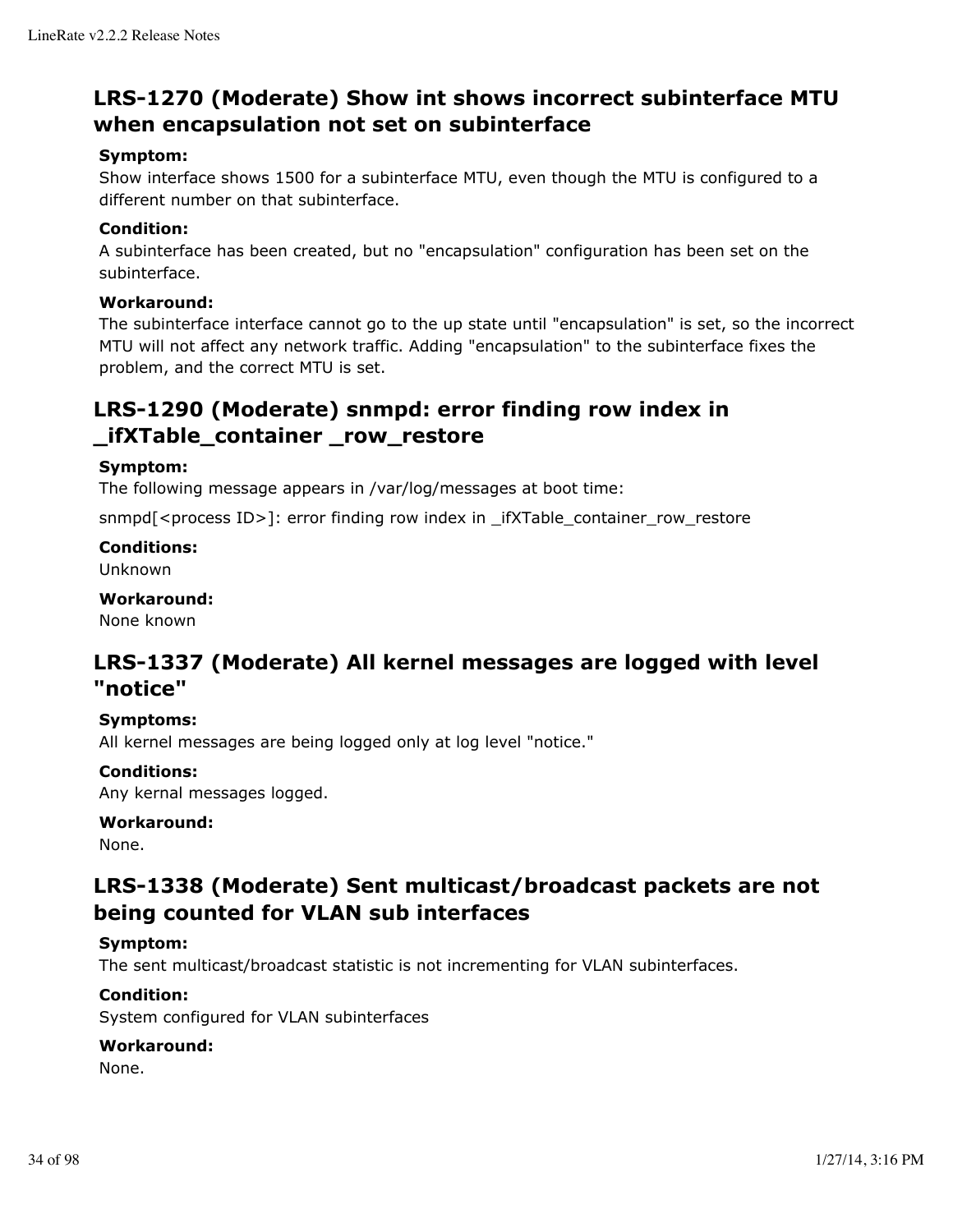## **LRS-1359 (Moderate) SNMP: Internal error: Path not found message when enabling SNMP on an IP address**

## **Symptom:**

Configuring snmp-server to listen on an IP address displays the error message: "ERROR: Unable to enable snmp agent on udpv4 <ipaddr>Internal error: Path not found" in the CLI.

## **Condition:**

System configured to use SNMP.

Two lros-shell sessions need to be active, and one deletes the snmp-server configuration using "no snmp-server", while the second one is in the "snmp-server" configuration mode.

## **Workaround:**

None.

## **Additional Information:**

Modifying the same config at the same time from two different lros-shell sessions is discouraged.

## **LRS-1371 (Moderate) SNMP server listens on default UDP port on all IPv4-enabled interfaces when not configured**

## **Symptoms:**

The system is listening on the default SNMP UDP port (161) on all IPv4-enabled interfaces, even though snmp-server is not configured.

### **Conditions:**

No snmp-server configuration is present in the running-config.

### **Workaround:**

None.

## **Additional information:**

Although the SNMP server is listening on the ports, the default snmp-server configuration does not have any community strings configured, so no SNMP queries will be accepted by the SNMP server. All incoming SNMP packets will be dropped by the SNMP server.

## **LRS-1390 (Moderate) Routes can be removed that are not in the running configuration**

### **Symptom:**

Users can remove a route that is not in the current running configuration if they specify the interface that the gateway of the route is configured on. For example the route is configured with "ip route 192.168.1.0/24 192.168.2.1" but can be removed with "no ip route 192.168.1.0/24 ix0".

### **Condition:**

System configured for static routes with IP address gateways.

## **Workaround:**

None. Take care when removing routes with the gateway.

## **LRS-1392 (Moderate) Emulex: Show interface shows Auto-speed**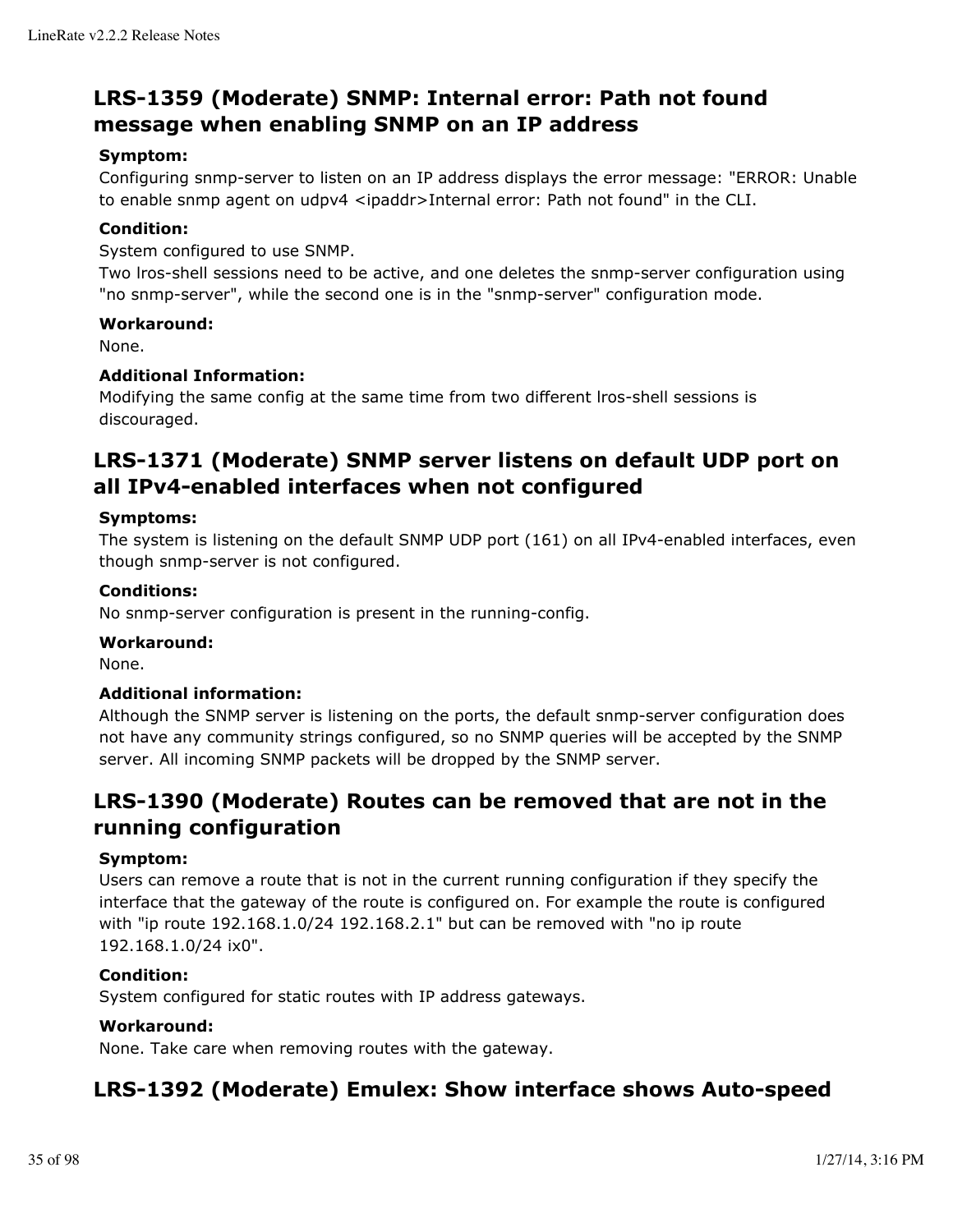## **instead of actual negotiated speed**

## **Symptom:**

Show interface output shows "Auto-speed" instead of the negotiated speed for oce interfaces.

## **Condition:**

System running on a host with Emulex NICs that use the ocenet driver.

## **Workaround:**

None

## **Additional Information:**

You can verify the speed of the link by checking the interface of the device the system is connected to. For example, by using the "show interface" command on Cisco or Arista switches.

## **LRS-1407 (Moderate) Show interface does not show configured IP addresses**

## **Symptom:**

The show interface command does not show IP addresses that are configured on the interface.

## **Conditions:**

This may occur after configuring two IP addresses that are in the same IP subnet on the interface.

## **Workaround:**

Remove IP addresses from the interface such that no two IP addresses configured on the interface are in the same IP subnet. Save the configuration and reload the system.

## **LRS-1432 (Moderate) Real Server URL hash does not recompute upon server address change**

### **Symptoms:**

URLs may get hashed inconsistently to different real servers.

### **Conditions:**

If the IP address or port of a real server is changed, the load balancer does not immediately update the hashing algorithm with that change. So the particular server that any given URL hashes to may differ between load balancer processes, if any process has terminated and restarted since the IP address or port change. Also, a reboot of the system after the IP address or port change may also cause the URLs to hash to different servers.

### **Workaround:**

None.

## **LRS-1449 (Moderate) OCE interfaces support a maximum of 64 VLANs**

## **Symptom:**

Configuring more than 64 interfaces with VLANs results in additional interfaces that do not pass traffic, and the following logs are seen in the /var/log/messages file" 'kernel: ocenet\_register\_vlan: port=0, too many vlans=65326'

## **Condition:**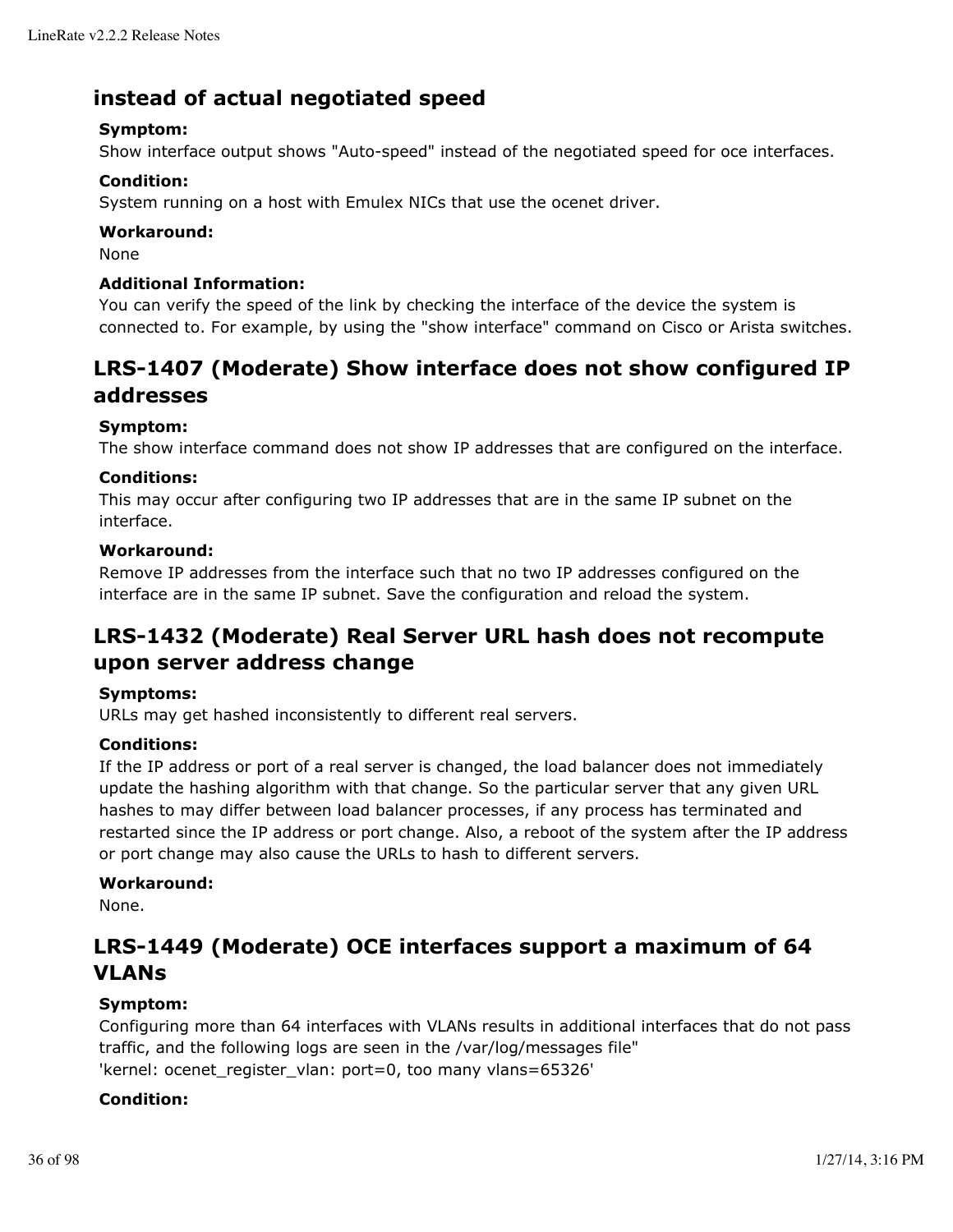System running on a server with Emulex interface cards.

### **Workaround:**

None. The current limit on the number of supported VLAN interfaces is 64.

## **LRS-1450 (Moderate) HTTP CONNECT statistics should be displayed as part of "show real-server <server> statistics"**

### **Symptoms:**

HTTP CONNECT statistics do not show in "show real-server <servername> statistics [detailed]" output.

### **Conditions**

None.

## **Workaround:**

There is no workaround to view real server-specific statistics.

In version 1.6.x, use "show load-balancer statistics detailed" and in version 2.x, use "show proxy statistics detailed" to see all the aggregated HTTP CONNECT statistics.

# **LRS-1472 (Moderate) VLAN interfaces have intermittent connectivity after initial configuration**

### **Symptom:**

Intermittent network connectivity after configuring VLAN interfaces.

## **Condition:**

System configured for VLAN interfaces.

#### **Workaround:**

None. The condition appears to resolve itself after approximately 45 seconds.

# **LRS-1481 (Moderate) BCE interfaces take 3-4 seconds to come up after down/up**

#### **Symptom**

BCE interfaces take 3-4 seconds to become active after enabling them (no shutdown).

#### **Condition**

None.

#### **Workaround**

None. Interfaces will come up after 3-4 seconds.

# **LRS-1482 (Moderate) Error setting /app/lb\_http/rserver /rs1/hmonitor/h1/status: Internal error: Path not found**

## **Symptom**

The message "Error setting /app/lb\_http/rserver/rs1/hmonitor/h1/status: Internal error: Path not found" is seen in the logs if a health monitor probe receives connection refused.

## **Condition**

System configured for health monitor, and the real server refuses the connection.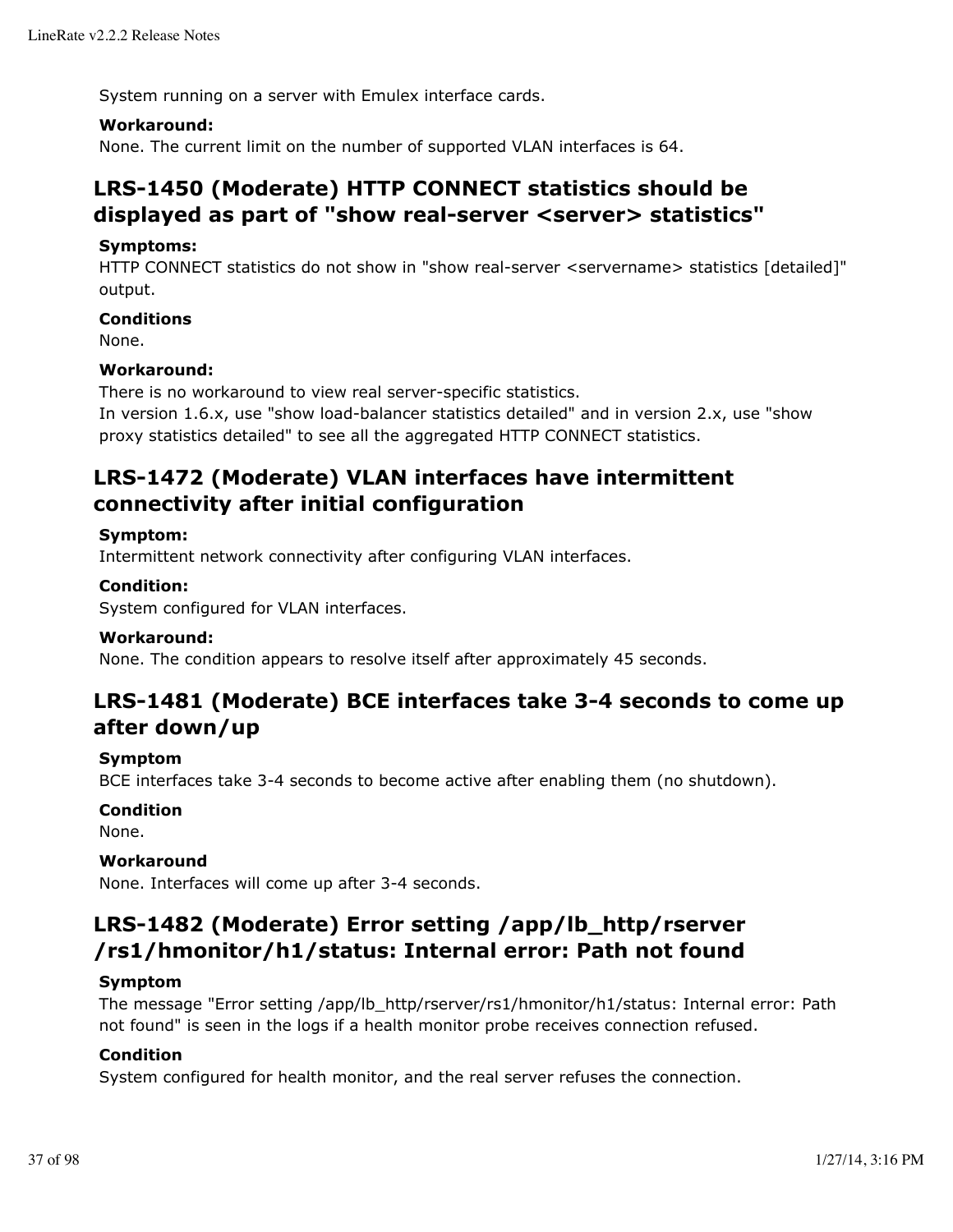#### **Workaround**

None.

# **LRS-1523 (Moderate) virtual-ip HTTP response 5xx statistics inconsistent with total number of responses sent**

### **Symptoms:**

The virtual IP statistics for 5XX errors and total responses may be inconsistent with one another. These statistics can be viewed with the "show virtual-ip <name> statistics" command.

### **Conditions:**

Certain errors in HTTP responses received from a real server may cause the counters to be updated incorrectly.

### **Workaround:**

None.

# **LRS-1558 (Moderate) Cannot use CTRL+Z to exit config mode while entering a pem-format certificate**

### **Symptom:**

Pressing the CTRL+Z keys to exit configuration mode while entering a PEM format certificate or key does not exit the configuration mode.

### **Condition:**

System with user configuring a PEM format certificate or key.

## **Workaround:**

Type quit on a line by itself to complete the PEM format command, and then use the CTRL-Z command.

# **LRS-1568 (Moderate) Client for SSL termination cannot validate certificate chain more than 9 deep**

#### **Symptom:**

Clients fail to verify certificate chains that are more than nine deep.

#### **Condition:**

System configured for SSL termination with certificate chains that are more than nine deep.

#### **Workaround:**

None.

#### **Additional Information:**

The curl command shows the following error message: SSL certificate verify result: unable to get local issuer certificate (20).

# **LRS-1647 (Moderate) Strings are not quoted in the configuration prompt for sub-modes**

## **Symptom:**

Strings that were quoted in the configuration are not quoted in the sub-mode configuration prompt.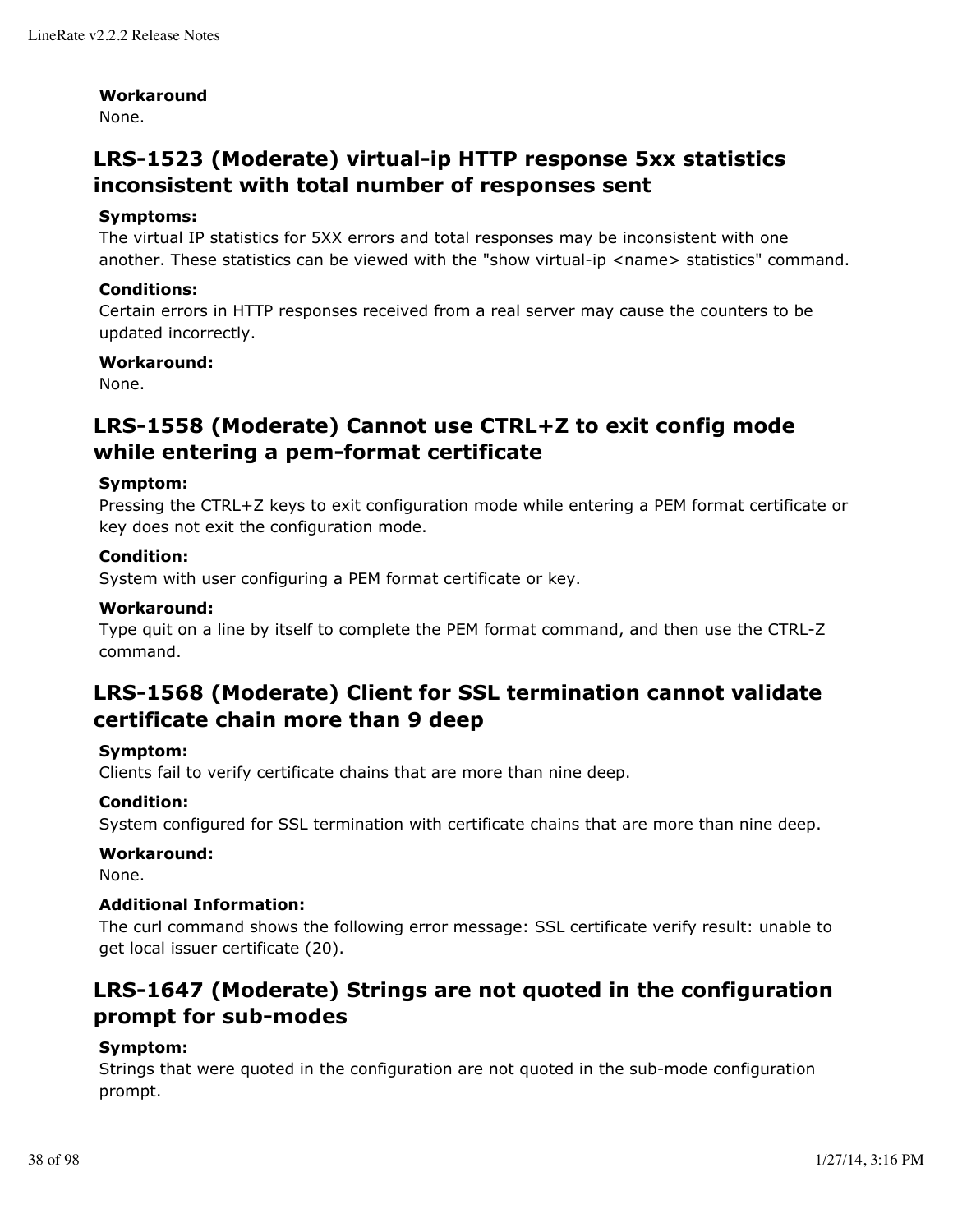### **Condition:**

Configuration of commands that use quoted strings for their sub-configuration mode commands.

### **Workaround:**

None.

Example Output:

host-1-11(config)# health-monitor "Test H M" host-1-11(config-hmonitor:Test H M)#

# **LRS-1658 (Moderate) System may send duplicate TCP ACK packets in some circumstances**

### **Symptom:**

The system may send a duplicate and unnecessary TCP ACK packet in some rare cases.

### **Conditions:**

Triggering conditions are unknown, but appear to be rare.

#### **Workaround:**

None known.

# **LRS-1698 (Moderate) SSL Profile shows RC4-MD5 twice**

#### **Symptom:**

After entering an OpenSSL cipher string of RC4-MD5, it is shown twice is the ordered cipher list section of the show ssl profile <profile> command.

### **Condition:**

System configured for SSL profiles that use the OpenSSL cipher string RC4-MD5.

#### **Workaround:**

None.

# **LRS-1699 (Moderate) SSL Version list is shown as <none> default in the output of show ssl profile**

#### **Symptom:**

The output of the show ssl profile <profile> command shows the SSL version list as none. No option currently exists to modify the supported SSL protocol versions allowed.

#### **Condition:**

An SSL profile has been configured.

#### **Workaround:**

None needed. The information shown in the show command is extraneous.

# **LRS-1702 (Moderate) Health monitor cannot be removed from a real-server if it is using a base that includes the health monitor**

#### **Symptom:**

There is no configuration command to disable health monitoring from a real server if the real server has inherited its health monitor configuration from a real server base.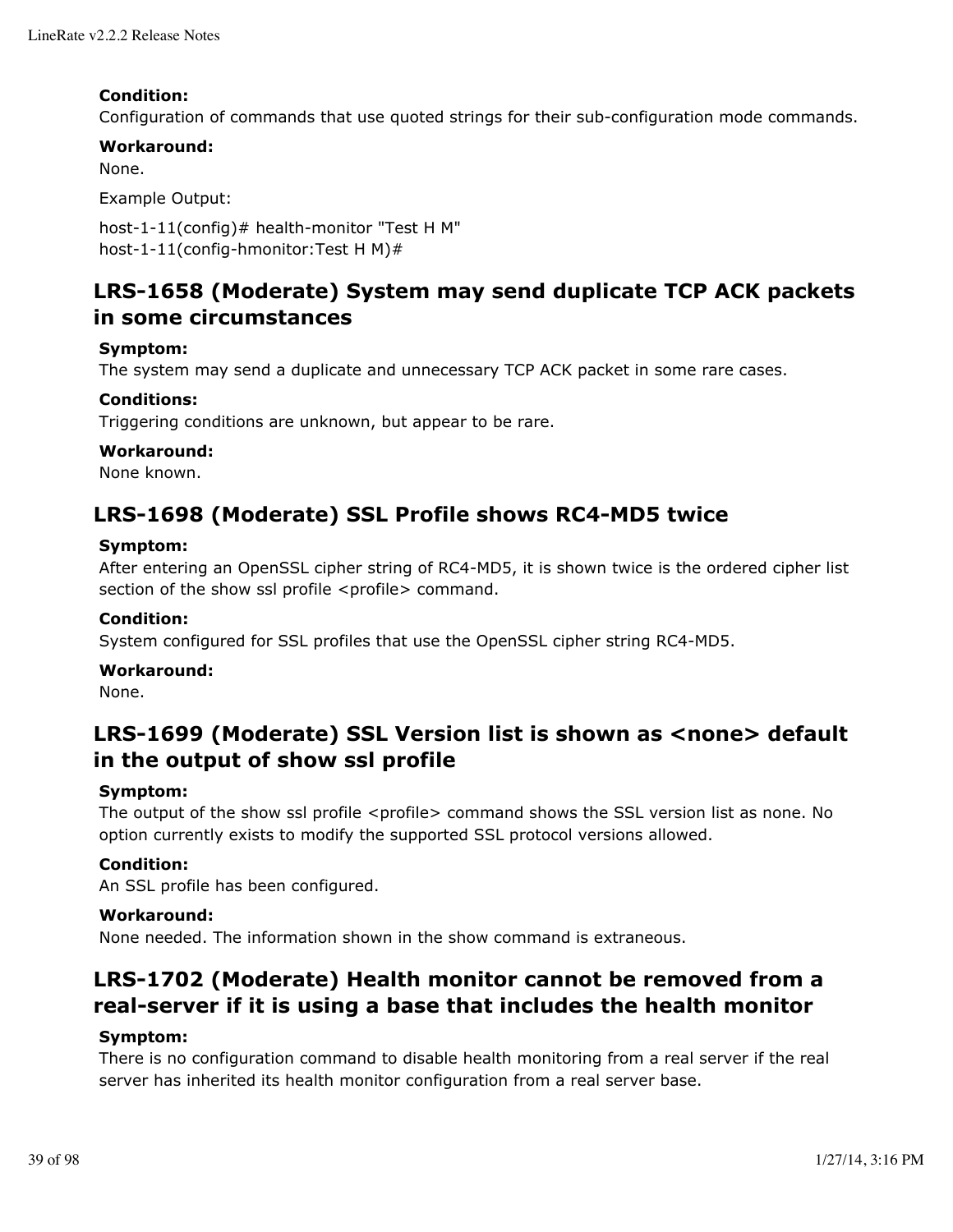### **Condition:**

System configured with health monitoring that is attached to real servers via bases.

### **Workaround:**

The base must be removed from the real server to remove the health monitor. If this is done, all configuration from the base must be added to the real server (except the health monitor) to ensure it has the same configuration as the other real servers.

# **LRS-1706 (Moderate) Ejecting root filesystem may panic the kernel**

### **Symptom:**

Kernel panics after forcibly removing the media containing the root filesystem. For example, removing the USB drive, ejecting a CD ROM, or unmounting virtual media.

#### **Conditions:**

Removing the media containing the root filesystem.

Work Around:

Shut down the system first, and then remove the media containing the root filesystem.

# **LRS-1755 (Moderate) VLAN interface shows zeros for MAC address**

#### **Symptom:**

Show interface shows all zeros for the MAC address for a VLAN subinterface.

### **Conditions:**

Subinterface configured on a physical interface and no "encapsulation" is set on the subinterface.

#### **Workaround:**

The MAC address may be found on the physical interface associated with the subinterface. The MAC address will also be correct after the encapsulation is set on the subinterface.

# **LRS-1760 (Moderate) Kernel waits indefinitely to flush data when the remote connection advertises a 0 TCP window.**

#### **Symptoms:**

Connections that should be closed show in the ESTABLISHED state and continuously attempt to flush with no timeout, even if a response timeout is set.

#### **Conditions:**

The remote side of a TCP connection indefinitely advertises a 0 TCP window, and there is data pending in the kernel.

#### **Workaround:**

None.

# **LRS-1767 (Moderate) Interface MTU change may result in traffic sent to wrong interface briefly**

## **Symptom:**

For a very short window of time, IP traffic flowing through or originating from the system may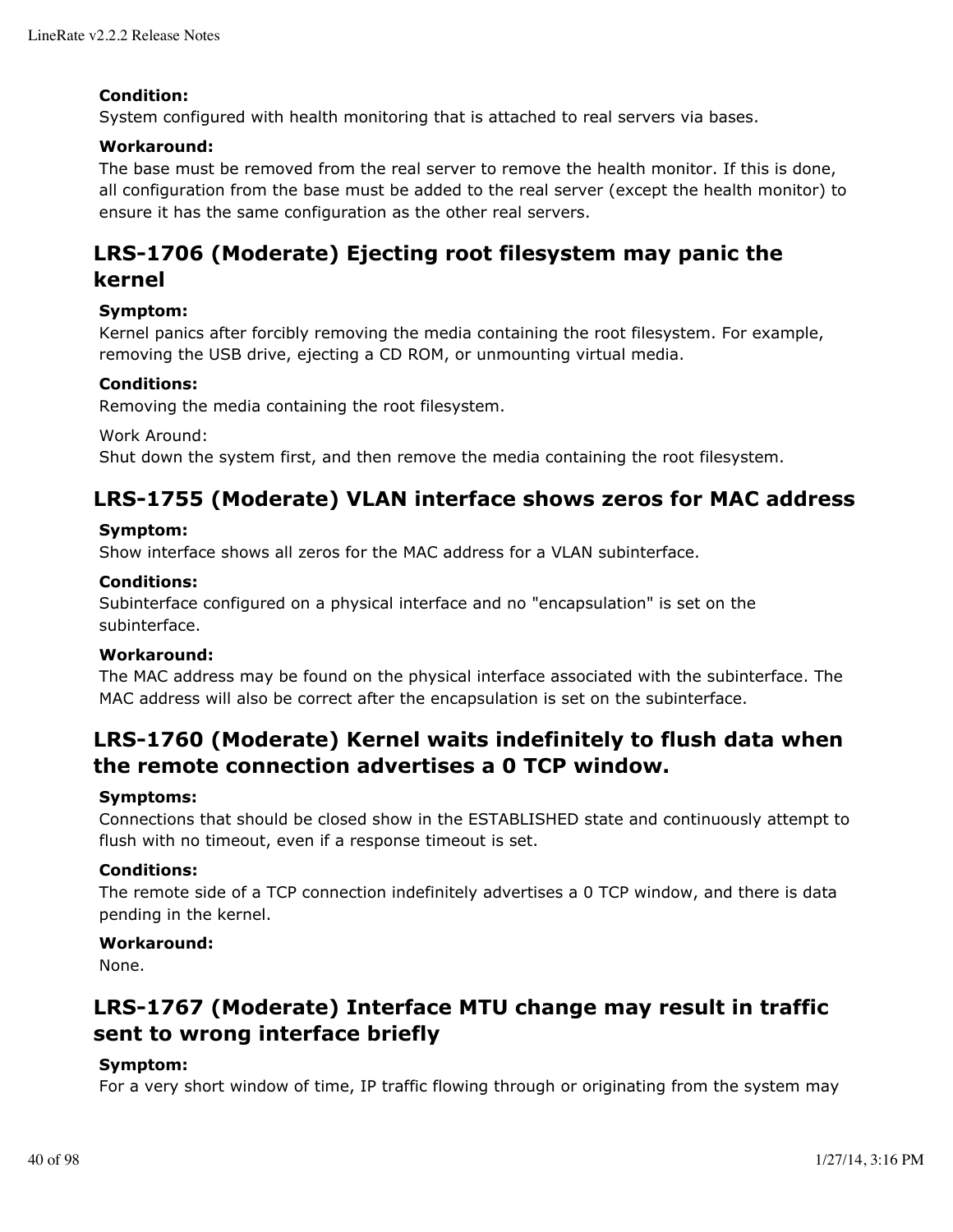forward out the wrong interface.

## **Conditions:**

The MTU configuration for any interface on the system is changed by the administrator.

## **Workaround:**

None.

## **Additional Information:**

When the MTU for an interface changes, all static IP routes are cleared and re-added automatically. Because forwarding of IP traffic is not disabled during this time, the order in which the routes are cleared and re-added may allow IP packets to forward to a less specific route (such as the default route) than they should.

# **LRS-1774 (Moderate) Health monitor of HTTPS real servers behaves poorly for more than 1,000 servers**

### **Symptom:**

Real servers are are intermittently marked down and back up when there are no actual problems with the real servers.

### **Condition:**

Health monitoring is configured to monitor a large number of HTTPS real servers, or the real servers are using large key sizes.

#### **Workaround:**

Increase the health monitor interval and timeout values. For example, 20-second interval and 3-second timeout.

### **Additional Information:**

With 1,024 bit RSA keys, the health monitor has been successfully tested to 1,000 servers using the default interval and timeout. With larger key sizes, the health monitor will not be able to monitor as many servers without reducing interval and timeout values.

# **LRS-1790 (Moderate) Performance degradation with repeated add/remove of HTTP strip header configuration**

#### **Symptom:**

HTTP connections per second performance drops by up to about 5%.

#### **Conditions:**

Repeated addition and removal of multiple different "strip-request-header" header names.

#### **Workaround:**

Removal and re-creation of virtual server or periodic reload of device.

#### **Additional information:**

This issue only occurs when using many different header names. Addition and removal of a small set of the same header names does not cause performance degredation.

# **LRS-1838 (Moderate) CARP: unexpected errors in client traffic after forcing CARP failover**

#### **Symptoms:**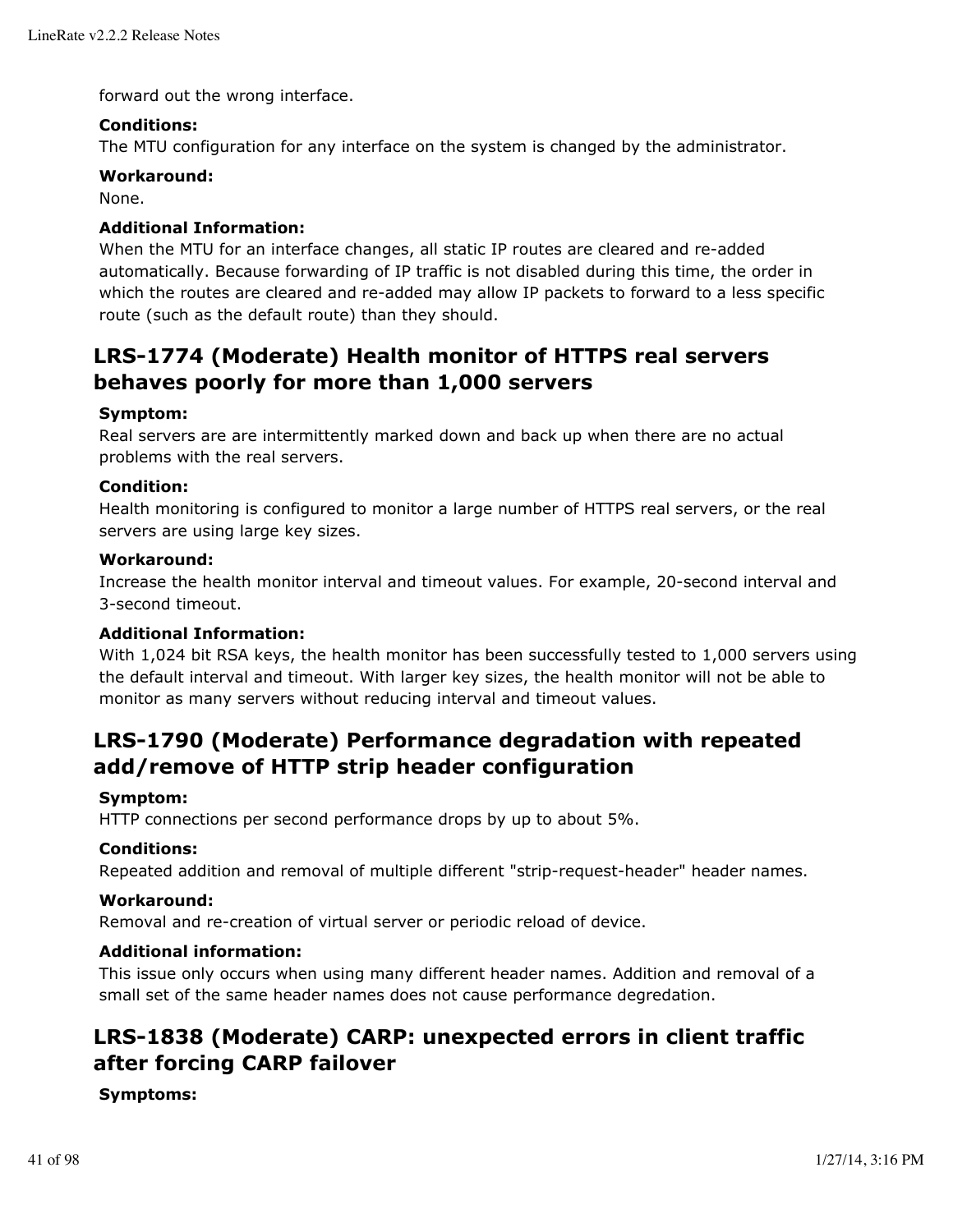HTTP clients may see errors for a short time after a CARP failover.

#### **Conditions:**

Two or more systems configured together in a CARP group, and then failure of the master of that CARP group, so that a backup system takes over.

#### **Workaround:**

None known.

### **Additional information:**

Some client errors due to connection loss are expected during a CARP failover, but the errors may continue for a short time period longer than expected.

# **LRS-1857 (Moderate) Warning messages from commands may be repetitive**

### **Symptom:**

In response to a shell command, many repetitive warning messages appear.

### **Conditions:**

The user executes a shell command, which produces a large quantity of warning messages.

### **Workaround:**

None.

# **LRS-1870 (Moderate) CARP: group should be automatically removed when all carp commands are removed from interface subconfig**

### **Symptoms:**

The "show carp" command displays CARP groups attached to an interface even after removing all CARP configuration for that group.

## **Conditions:**

A CARP group was configured on an interface and then each individual CARP configuration was removed from that group.

#### **Workaround:**

Manually remove CARP group via: "no carp <group>".

# **LRS-1891 (Moderate) CLI: parser needs strict text matching when using 'no' to remove config**

#### **Symptom:**

Some CLI commands ignore arguments when using the "no" form of the command to remove configuration from the device.

#### **Conditions:**

Administrator issues a command in the form of "no <command> <keyword> <ignored text>"

#### **Workaround:**

None

# **LRS-1953 (Moderate) login\_getclass message on boot**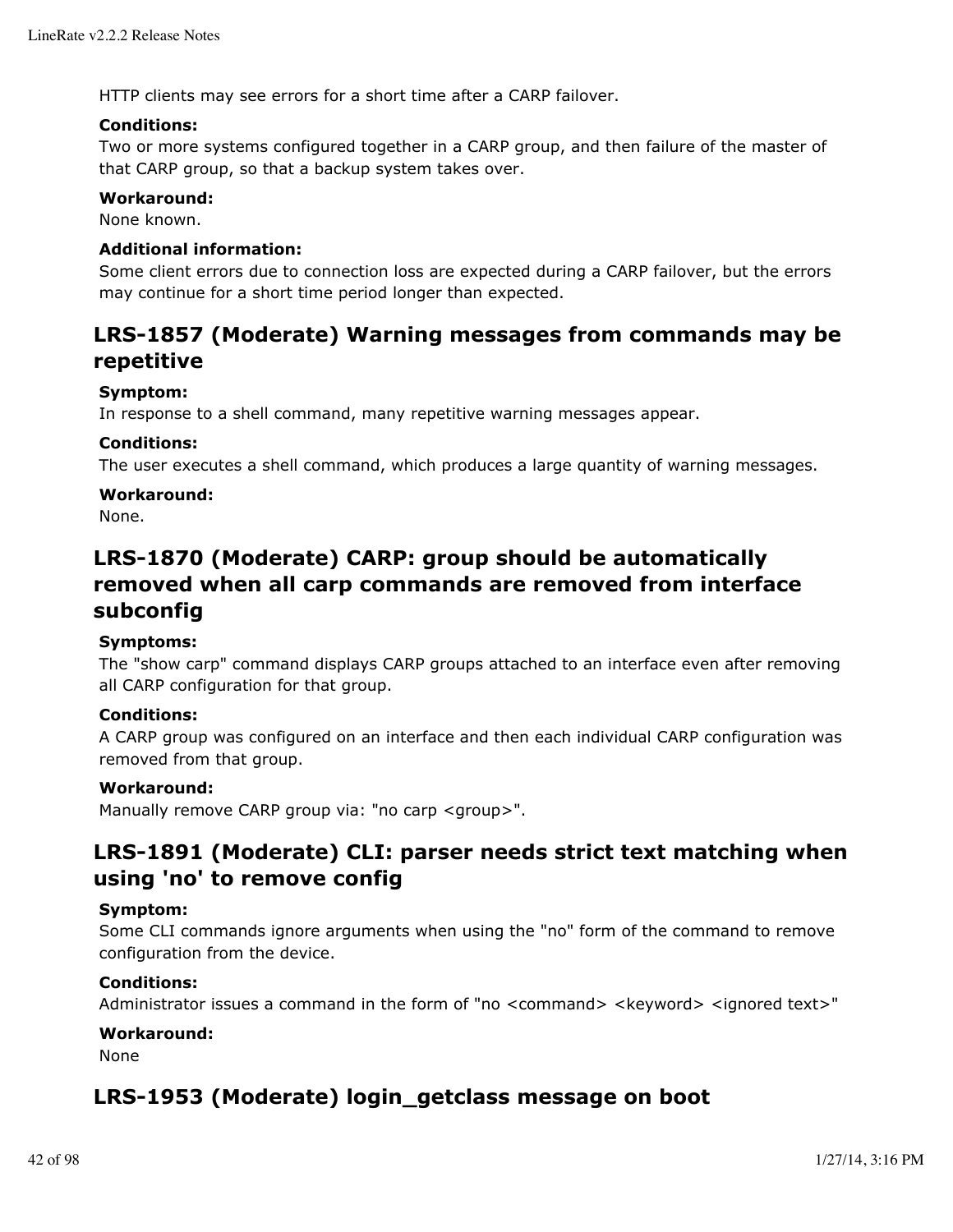### **Symptoms:**

The following message appears at system boot time: init: login getclass: unknown class 'daemon'

### **Conditions:**

No additional conditions required.

### **Workaround:**

None known.

### **Additional information:**

This message appears to have no effect on the correct operation of the system.

# **LRS-1954 (Moderate) Device asks to save configuration when no configuration changes have been made**

### **Symptom:**

After booting a system and making no configuration changes, then doing a reload, install, or upgrade, the system may say that configuration changes have been made and ask if you want to save those changes.

#### **Conditions:**

None required,

#### **Workaround:**

None known.

## **Additional information:**

In the LROS shell, the current differences between the running-config and startup-config can be viewed with 'show running-config diff'. This shows those items that the system has determined are changes and are in need of saving.

# **LRS-1961 (Moderate) In "netstat -r" output, the "Netif" column is too narrow**

#### **Symptoms:**

The "netstat -r" command (used to show network routes) uses fixed-width columns in its output. The column showing the network interface name associated with each route is limited to six characters. If a route goes out a network interface with a name longer than six characters, the network name will be truncated, and only the first six characters will show up.

#### **Conditions:**

This is only a problem when a system has network interface names longer than six characters.

#### **Workaround:**

Use network interface names that are six characters or shorter, or ensure that the first six characters of the interface names are unique.

#### **Additional Information:**

No harm is done beyond confusion in the output of 'netstat -r'. Specifically, routing still works correctly with long interface names.

# **LRS-1979 (Moderate) System may take 60 seconds to gain a**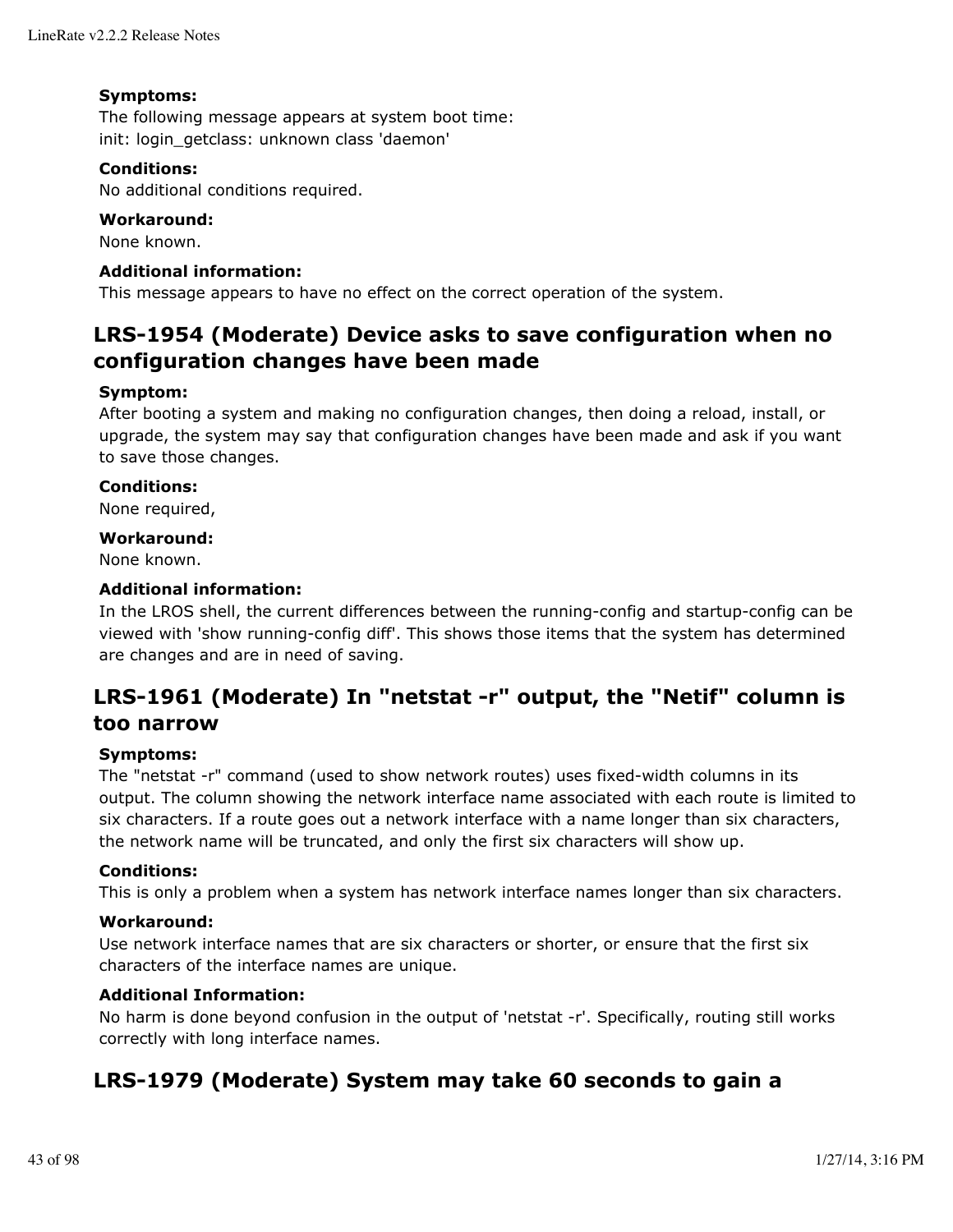# **performance benefit from reducing real-server max-connections**

## **Symptoms:**

A change to real server max-connections may take more than 60 seconds to show meaningful change in overall system performance.

### **Conditions:**

A change is made to either the real server or real server base max-connections parameter.

### **Workaround:**

None known.

### **Additional information:**

The change to the max-connections parameter takes effect immediately. However, when reducing max-connections, current connections that are open will not be forcibly closed. No new connections will be opened to a real server until its current connection count falls below the max-connections parameter setting. This may be the cause of this issue.

# **LRS-1987 (Moderate) Performance drop in 1.3.0 when removing and reapplying system configuration using a configuration file**

### **Symptoms:**

 $\sim$ 1K performance drop seen in connections/sec when adding/removing system configuration.

### **Conditions:**

Add/remove virtual-ip and virtual-server configuration using a configuration file from bash, for example, lros\_shell --config <somefile>.

### **Workaround:**

Reboot after non-trivial configuration operations, such as bulk configuration add/remove.

# **LRS-2001 (Moderate) Error message in log: mld6\_input: src :: is not link-local (grp=::)**

#### **Symptom:**

Error messages similar to the following may be seen in the system logs:

```
\frac{1}{2}mld6 input: src :: is not link-local (grp=::)
```
#### **Conditions:**

Unknown.

#### **Workaround:**

None known.

# **LRS-2101 (Moderate) IP Fragment stats are maintained inconsistently**

#### **Symptoms:**

The IP fragment statistics (available via sysctl) are not perfectly reliable. The reported numbers are only approximate.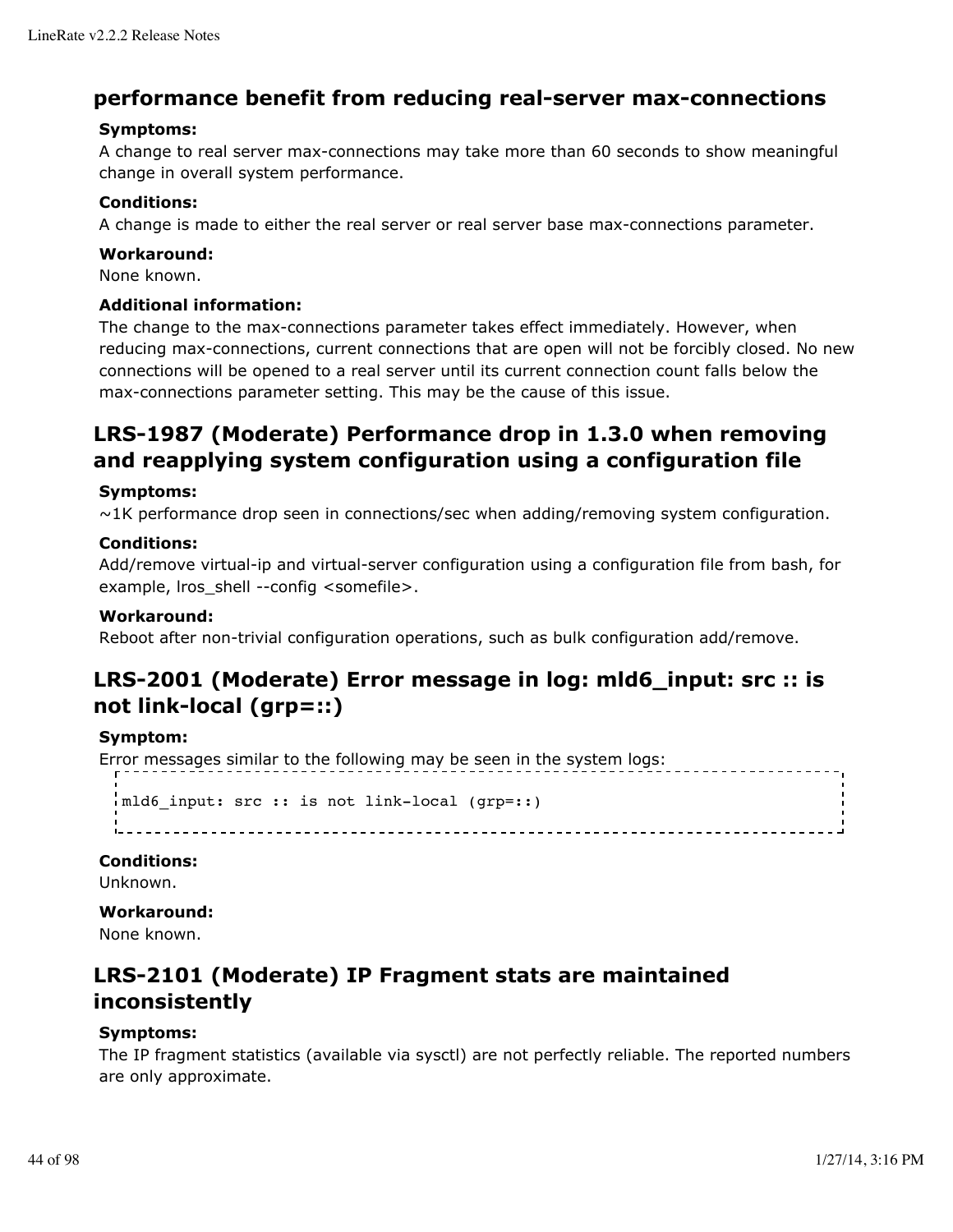### **Conditions:**

Using sysctl to view IP fragment statistics.

#### **Workaround:**

None.

## **Additional Information:**

IP fragments are handled correctly, but the statistics about them are counted incorrectly.

# **LRS-2106 (Moderate) Setting "service TCP" on a virtual server results in: ERROR: ServiceTypes do not match**

### **Symptoms:**

Setting "service tcp" on a virtual server fails with error "ERROR: ServiceTypes do not match".

## **Conditions:**

The virtual server has a virtual IP or real server attached to it that is of type "service http" and is online ("admin-status online").

### **Workaround:**

Set "admin-status offline" on all attached real servers and virtual IPs before setting "service tcp" on the virtual server.

# **LRS-2111 (Moderate) When configuration objects are entered into the configuration, they should show their default to be of type http.**

## **Symptom:**

After entering a real-server, virtual-server, or virtual-ip command the service type is not shown in the configuration.

#### **Condition:**

System configured with real-server, virtual-server, or virtual-ip commands with no options.

#### **Workaround:**

Manually use the "service http" command, which is the default service type.

# **LRS-2309 (Moderate) Plugging in a USB DVD drive may cause a kernel panic**

#### **Symptom:**

Kernel panic after inserting a USB DVD drive into a running system.

#### **Condition:**

Inserting a USB DVD drive into a running system.

### **Workaround:**

None. Remove USB DVD drive and reboot the system.

# **LRS-2322 (Moderate) Request idle timeout and response timeout only take effect after the currently in flight request completes or the prior timer expires.**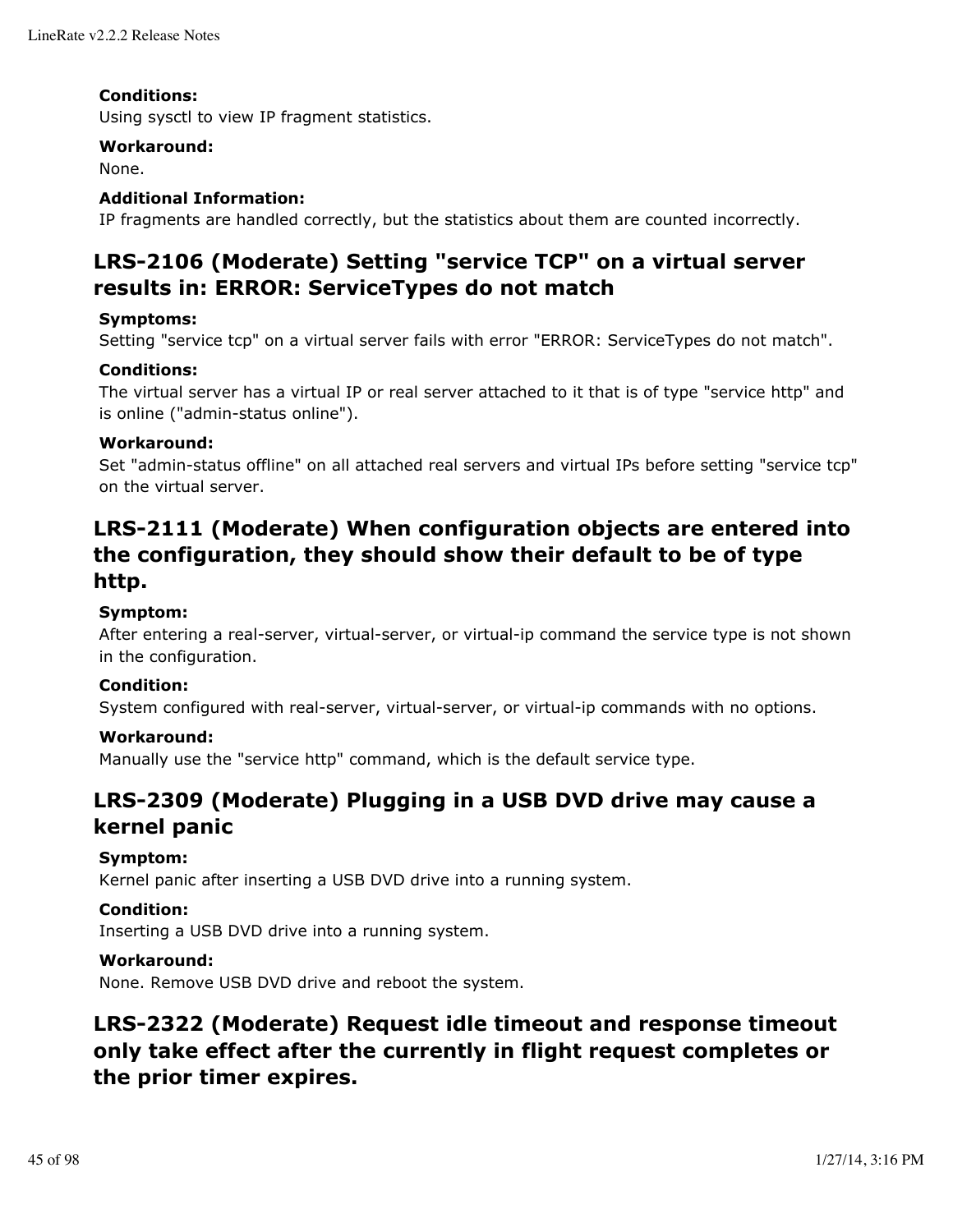#### **Symptoms:**

Certain requests and responses fail to honor the request and response idle timeouts.

#### **Conditions:**

The timeouts were modified after the request was issued/response initiated.

#### **Workaround:**

None.

# **LRS-2327 (Moderate) Real servers are not shown in virtual server output even if attached with a real server group**

#### **Symptom:**

Real servers are shown as "<none>" in the output of "show virtual-server <vserver>" if attached using real server group.

#### **Condition:**

System configured for virtual servers that have real server groups attached to them.

#### **Workaround:**

Use the "show real-server group" command to see which real servers are attached.

# **LRS-2348 (Moderate) Virtual IP addresses with same IP/port are allowed to be admin status online at the same time.**

#### **Symptom:**

Configuring a second virtual IP with the same IP/port as an existing virtual IP is allowed by the system.

#### **Condition:**

None.

#### **Workaround:**

None. Ensure that you are not configuring duplicate virtual IP entries.

# **LRS-2374 (Moderate) Service tcp virtual-servers show url-hash as a valid lb-algorithm**

#### **Symptom:**

The "url-hash" is shown as a valid lb-algorithm option when a virtual server is configured as service TCP.

#### **Condition:**

System configured with TCP virtual servers.

## **Workaround:**

None. An error message displays if you configure "url-hash" as the lb-algorithm for a TCP virtual server.

# **LRS-2375 (Moderate) Real server max-connections is not working**

#### **Symptom:**

Connections to the real server exceed the number configured by max-connections for the real server.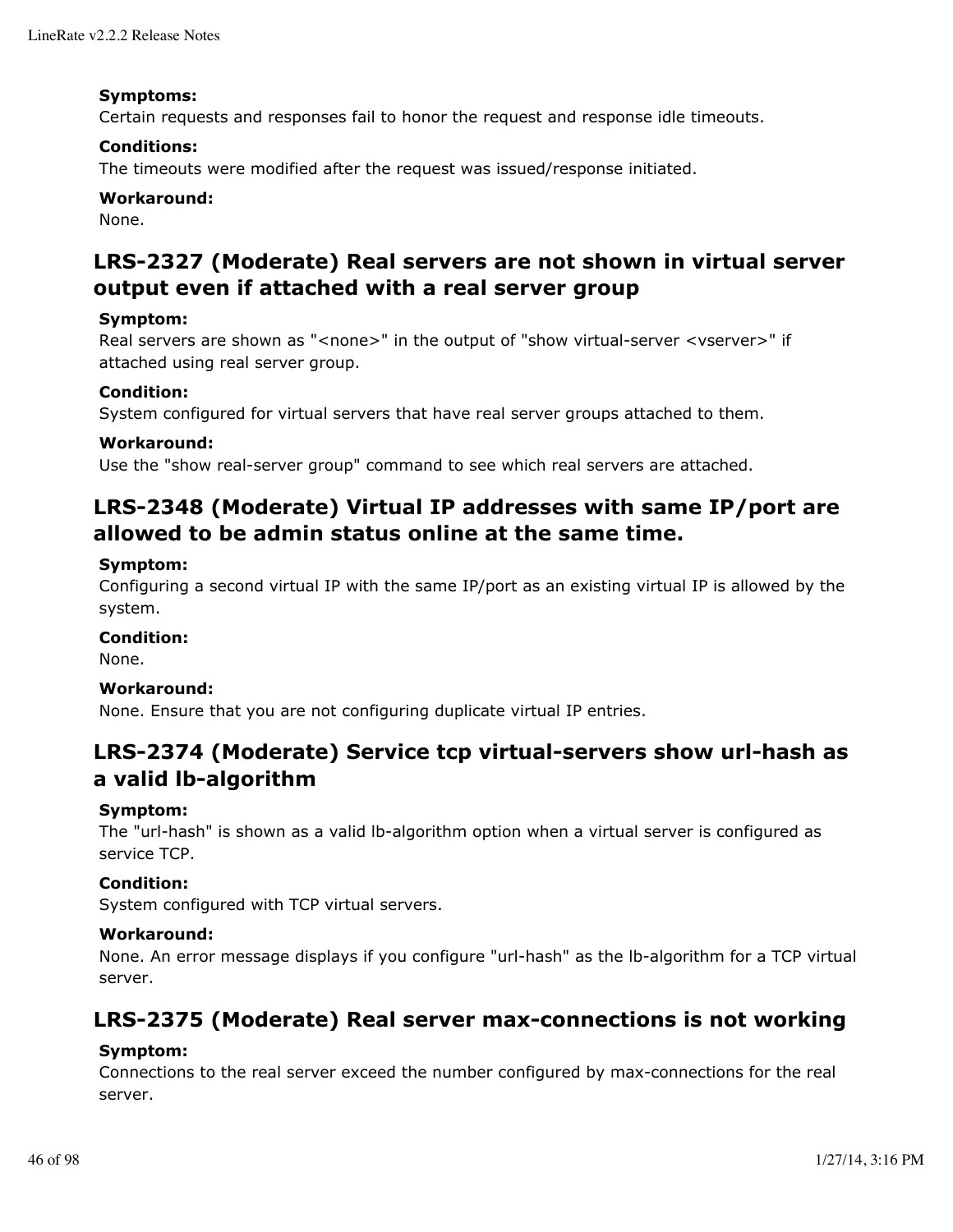### **Condition:**

System configured with TCP real servers.

### **Workaround:**

None. This is due to the number of load balancing processes that the system is running. The number of connections will not exceed the number of configured max-connections plus the number of load-balancing (version 1.6.x) or proxy (version 2.x) processes.

# **LRS-2377 (Moderate) Actual open connections may be higher than configured real server max-connections**

### **Symptoms:**

The number of open connections to a real server may be higher than the configured value for max-connections on the real server.

#### **Conditions:**

The system is configured for load balancing, max-connections is configured on a real server, and max-connections is not an even multiple of the value for 'load-balancer processes' (version 1.6.x) or 'proxy processes' (version 2.x).

### **Workaround:**

Set max-connections to an even multiple of the value for load-balancer processes (version 1.6.x) or proxy processes (version 2.x).

### **Additional information:**

Each load balancer data path process in the system is able to open a number of connections to each real server. The number that each process can open is the value of max-connections for that real server divided by the number of load balancer or proxy processes, rounded up to the nearest integer. This can result in the load balancer opening a few additional connections to each real server.

# **LRS-2384 (Moderate) IP Filter: show ip filter-list brief does not show correct number for Compiled Rules**

#### **Symptoms:**

Incorrect value displayed for Compiled Rules.

## **Conditions:**

Compiled Rules is 2 greater than the true number of rules in an ip filter-list.

#### **Workaround:**

Automated tools will need to subtract 2 from the Compiled Rules value.

# **LRS-2521 (Moderate) ERROR: Unable to create data directory /home/linerate/data: Error 256: mkdir: /home/linerate/data: No such file or directory**

#### **Symptom:**

The error message "LROS: ERROR: Unable to create data directory /home/linerate/data: Error 256: mkdir: /home/linerate/data: No such file or directory" is seen in /var/log/messages after boot up.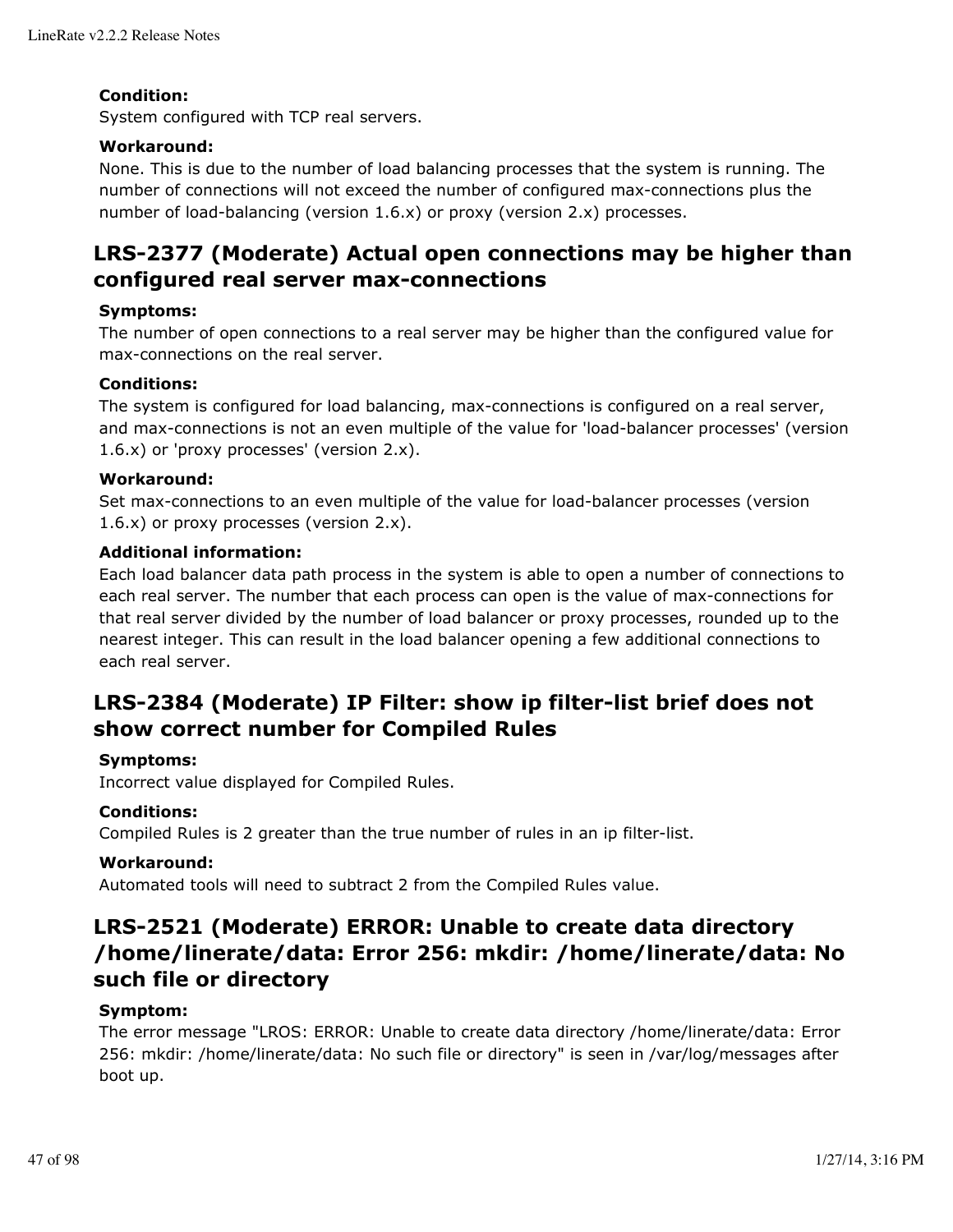### **Condition:**

None.

#### **Workaround:**

None.

# **LRS-2652 (Moderate) client-ip-header does not accept all characters, even if they are quoted properly.**

### **Symptoms:**

The client-ip-header command (service HTTP setting for a virtual server) does not accept all characters, even when surrounded by double quotes.

#### **Conditions:**

Enter characters that are not legal for a Word parameter type, surrounded by quotes, in the client-ip-header command.

### **Workaround:**

Use only legal characters for a Word parameter type (upper and lower case letters, digits, dashes, and periods).

# **LRS-2663 (Moderate) Process manager needs a mechanism to attempt to restart a process (that died unexpectedly) more than once if necessary**

### **Symptoms:**

The total number of load balancer data path processes (Ib\_http processes) that is running on the system is less than the number configured. Also, messages similar to the following will be present in the system logs:

LROS: ProcManager: unable to restart Ib http

#### **Conditions:**

System is configured for load balancing and one or more load balancer data path processes have died for any reason.

#### **Workaround:**

None known.

# **LRS-2669 (Moderate) Log message: WARNING: / was not properly dismounted**

#### **Symptoms:**

Messages similar to the following may be seen in the system logs at boot time: Trying to mount root from ufs:ufs/LROS5210b4a3e7349f3rootfs WARNING: / was not properly dismounted WARNING: / was not properly dismounted

#### **Conditions:**

System has been rebooted. This may be specific to a reboot after the upgrade command.

## **Workaround:**

None known.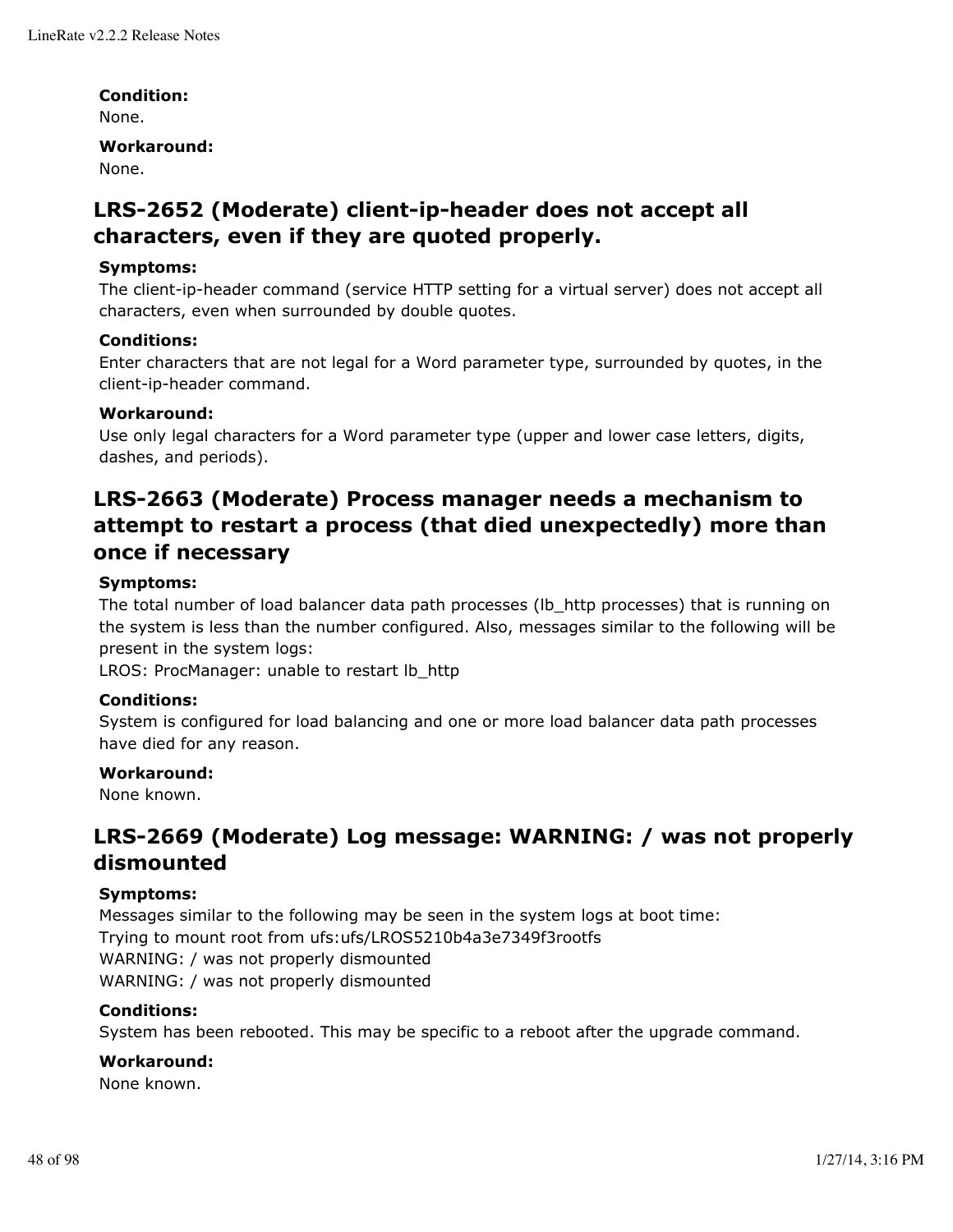# **LRS-2676 (Moderate) REST: PUT to create multiple virtual-ip interfaces doesn't return error message**

### **Symptom:**

Creation of configuration fails but no error is returned from the REST API.

### **Conditions:**

POST or PUT a JSON object containing multiple nodes.

### **Workaround:**

Multi-node JSON objects are not currently supported. The JSON must be subdivided to create or update a single node at a time.

# **LRS-2744 (Moderate) The GUI does not support browser-based navigation (navigating through current session using the browser's Back and Forward buttons)**

### **Symptom:**

System does not allow navigation within the application using standard browser Back and Forward buttons. Clicking the browser's Back or Forward button may exit the GUI.

### **Condition:**

Clicking the browser's Back or Forward button.

#### **Workaround:**

Use the filter strip to control navigation. Deleting a filter item in the filter strip will restore the previous view, similar to clicking a browser Back button.

# **LRS-2765 (Moderate) libs/uiproto/client.cc(45): Throw in function void lrs::uiproto::UIProtoClient::connect()**

#### **Symptom:**

Exception when applying an SSL profile base with a very long name to an SSL profile.

#### **Condition:**

System configured with SSL profiles that use SSL profile bases with very long names (greater than 256 characters).

#### **Workaround:**

Use a name for the SSL profile base that is less than 256 characters.

# **LRS-2798 (Moderate) REST: controller disconnected unexpectedly when sending 99 MB JSON object**

### **Symptom:**

Controller failure in REST API during PUT or POST operation.

## **Conditions:**

Send a valid JSON object containing a very large data field in the object.

#### **Workaround:**

Client is required limit size of JSON objects. Reasonable object size is <10 MB.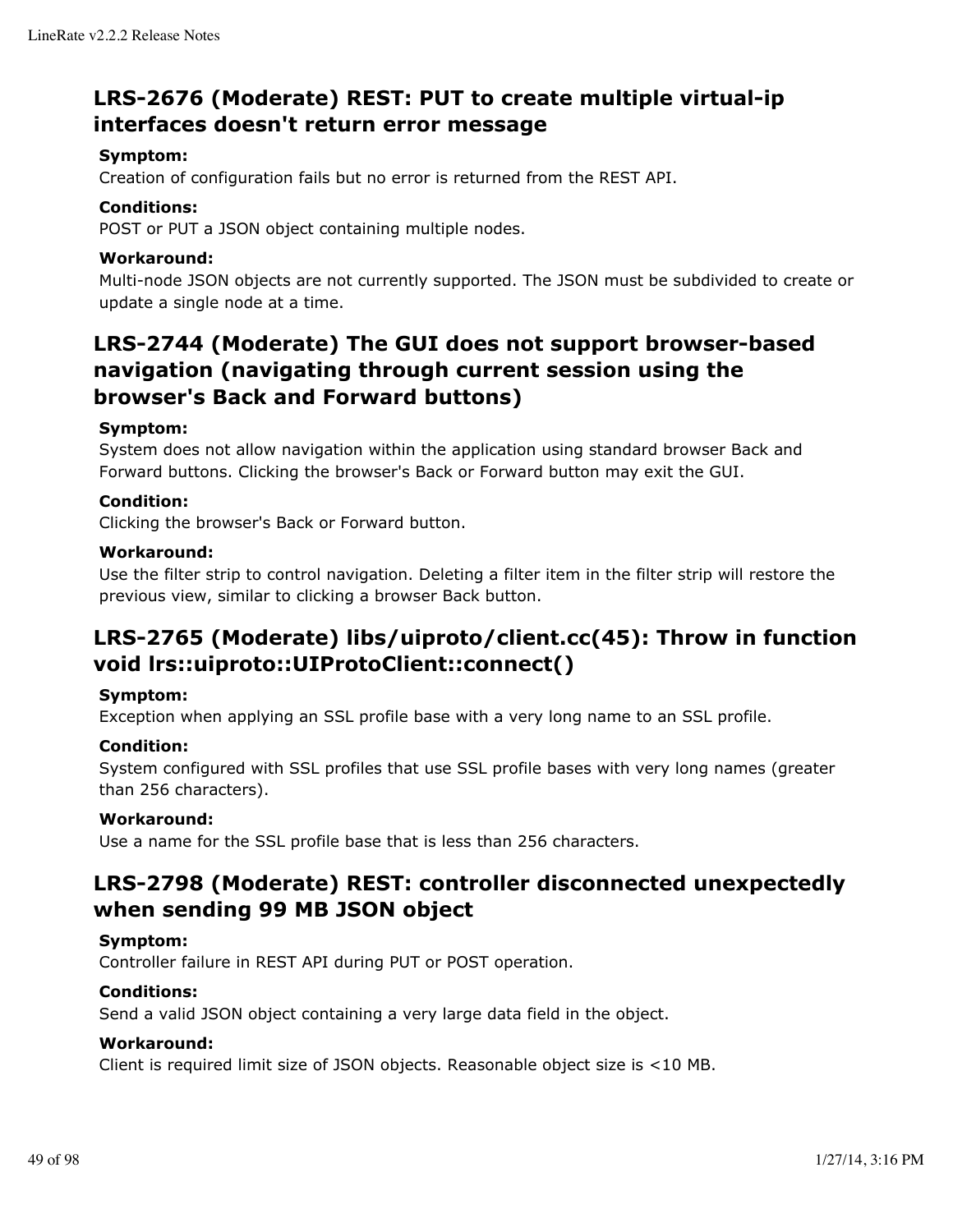# **LRS-2800 (Moderate) REST: server returns 500 with no response content**

### **Symptom:**

HTTP response code 500 in REST request when attempting to create a virtual IP.

#### **Conditions:**

Badly formatted JSON object send in POST request.

#### **Workaround:**

None.

#### **Additional Information:**

REST is expected to return a meaningful error code and description in response to a malformed request.

# **LRS-2819 (Moderate) LROS: netstat command fails occasionally with memory allocation error**

#### **Symptom:**

Using netstat command from bash prompt returns the following error: "netstat: sysctl: net.inet.tcp.pcblist: Cannot allocate memory"

#### **Conditions:**

System is under moderate to heavy load, resulting in low free memory available

#### **Workaround:**

This is a transient issue while the system is under load and does not affect data traffic. Retry the command.

# **LRS-2840 (Moderate) CLI says token "is ambiguous" on syntax errors**

#### **Symptom:**

CLI says some errors are due to ambiguous input when they are actually due to syntax errors.

#### **Conditions:**

A CLI command is entered that contains a variable (like <WORD> or <INTEGER> ). The command as entered has a syntax error: the incorrect type of variable is entered (for instance, a string is entered when only a word is allowed, or a word is entered when only an integer is allowed).

#### **Workaround:**

Enter a command with the proper syntax. Use '?' to for help, to know what types of variables are allowed in the command you are entering.

# **LRS-2855 (Moderate) When removing an SSL profile, system should warn if it is in use by configuration objects**

#### **Symptom:**

No warning message when removing an SSL profile that is in use.

#### **Condition:**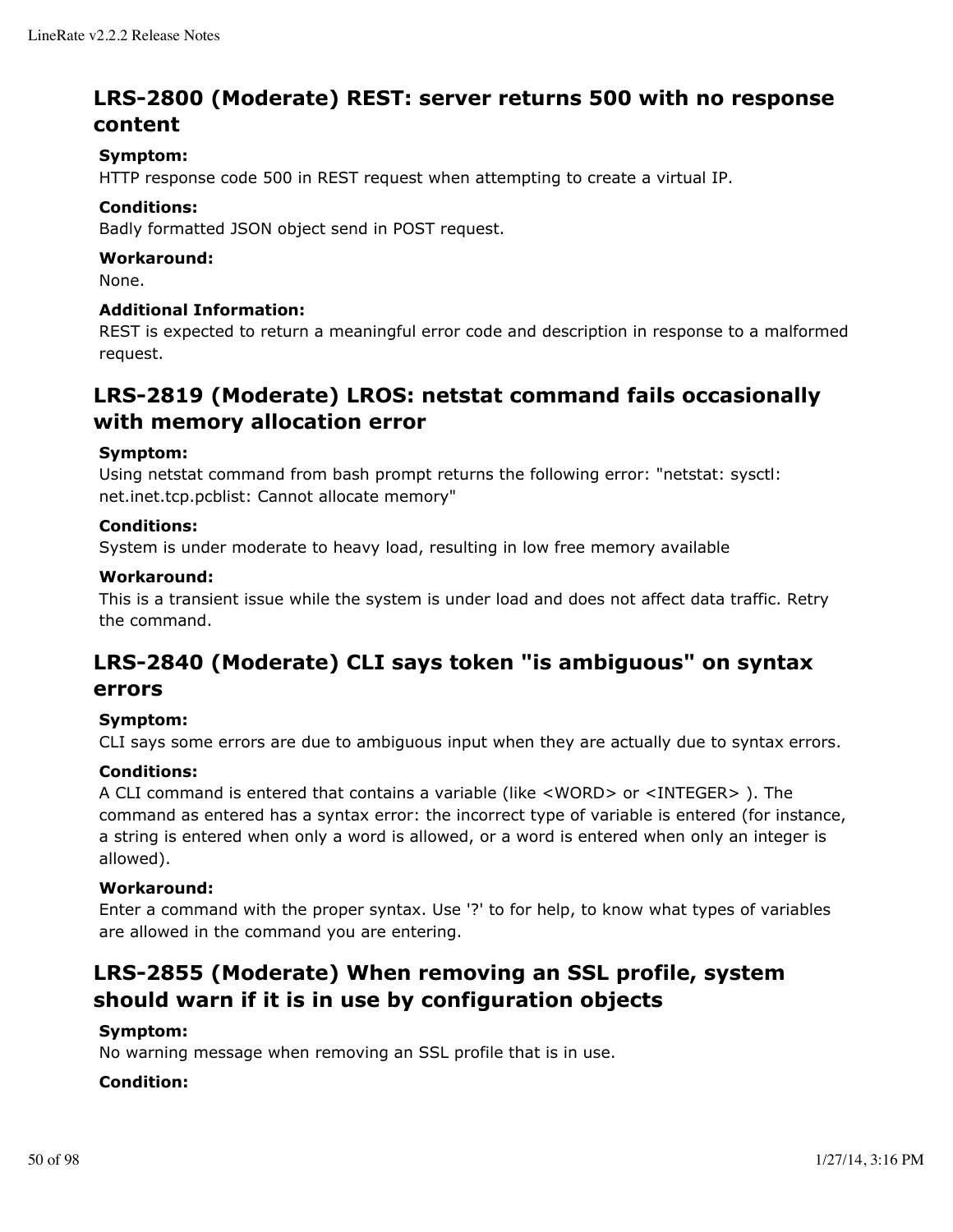System configured with objects that have SSL profiles attached to them.

### **Workaround:**

None. Because of late binding, this is allowed.

# **LRS-2900 (Moderate) Error when running show command on SSL profile with long name**

### **Symptoms:**

Running 'show ssl profile <ssl-profile-name>' on an SSL profile with a name longer than 245 characters results in an error message similar to the one below:

...

Ordered cipher list ERROR: Unable to retrieve data from controller: Path: <ssl-profile-name>/cipherNameList

Also, messages similar to the following will be present in the system logs: Caught exception getting cipherNameList

### **Conditions:**

System is configured with an SSL profile with a name longer than 245 characters.

## **Workaround:**

Configure SSL profile with names that are 245 characters or less.

# **LRS-2920 (Moderate) "show debug sysdb value <name>" with bad path exits shell**

#### **Symptoms:**

Shell unexpectedly exits after executing "show debug sysdb value <name>", with the following message:

host-name# show debug sysdb value "/app"

ERROR: Exiting on exception:

libs/uiproto/lrs/uiproto/client.tcc(122): Throw in function std::string

lrs::uiproto::UIProtoClient::getAsString(const std::string&, bool, double)

Dynamic exception type: boost::exception\_detail::clone\_impl<lrs::uiproto::UnhandledType> std::exception::what: std::exception

[lrs::uiproto::tagUIPath\*] = /app

 $[lrs::uiproto::tagObjType*] = 12$ 

Connection to host-name closed.

## **Conditions:**

Execute "show debug sysdb value" with an non-existant sysdb path

#### **Workaround:**

**Note:** Consider carefully before using this workaround, because this command can have a serious impact on your system. For information about the command discussed below, see https://docs.lineratesystems.com/200Release\_2.0/200CLI\_Reference\_Guide/Exec\_Commands /Show\_Commands/Show\_Debug\_Commands.

Log back into the shell, and only use existing paths with "show debug sysdb value <name>".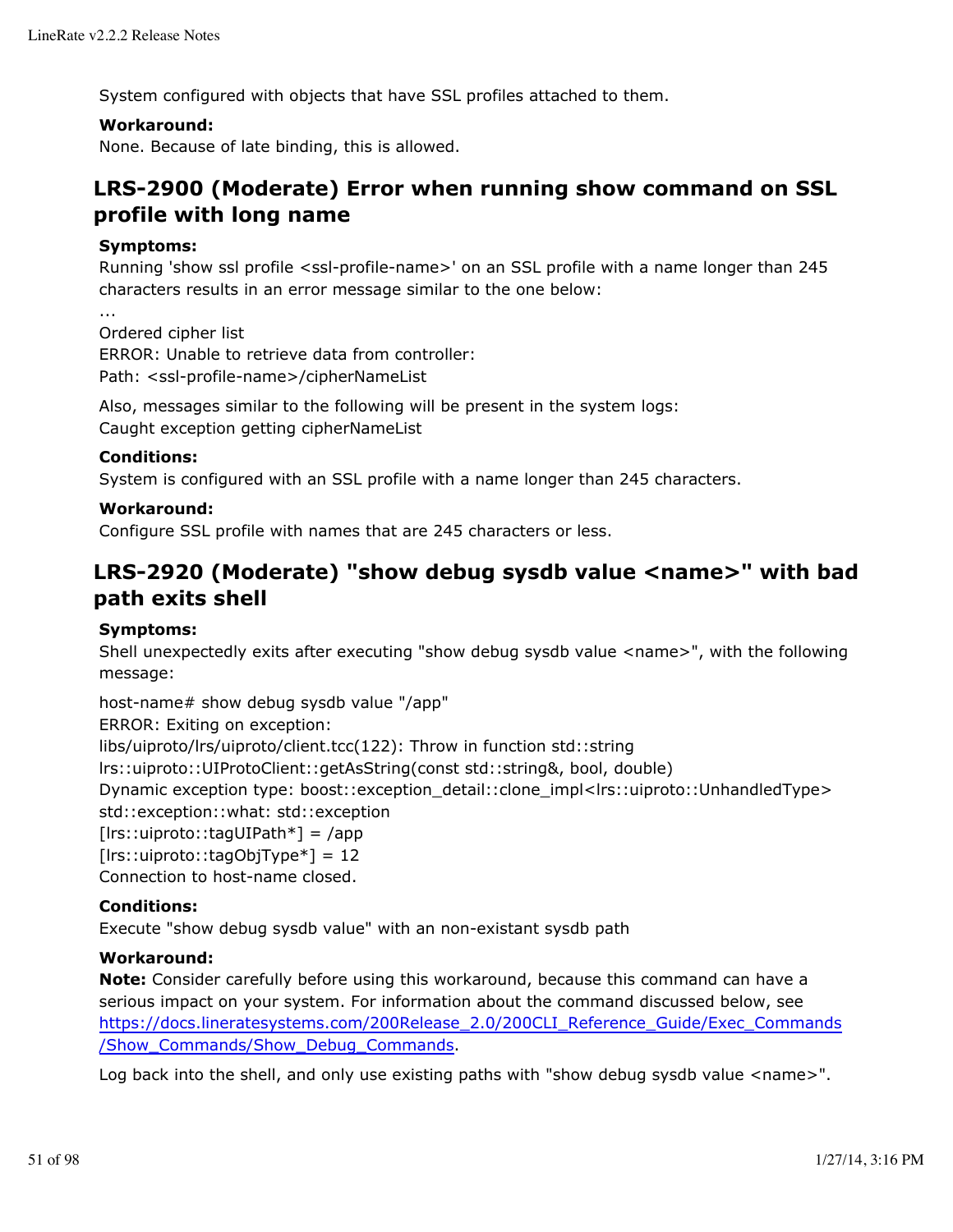## **Additional Information:**

Some paths will not cause the shell to exit, but instead display the following error:

ERROR: Could not retrieve '/path/that/does/not/exist; 'Get' request failed: ResponseCode: 101 (Internal error: Path not found)

# **LRS-2940 (Moderate) REST API: recursive GET query aborts on first errored path**

## **Symptom:**

A REST API query aborts, and the response message only contains information about path that has an error. The response has no information about all the paths that were successfully queried.

### **Conditions:**

Send a REST API query on a path with the recurse option set, and query results contain errors anywhere in the path hierarchy.

### **Workaround:**

Construct the query path to exclude any paths that are known to cause errors.

# **LRS-2969 (Moderate) Tab completion doesn't print help when 1 keyword and CR are candidates**

### **Symptom:**

Sometimes triggering Tab completion when the completion is ambiguous doesn't print help.

#### **Conditions:**

Type a partial command at the prompt without pressing Enter. Press the Tab key twice to trigger printing help on an ambiguous tab completion. Help is not printed. This must happen at a level where one of the possible command completions is just pressing Enter. The command is a valid command, but it could be extended into a longer command as well, for example by adding "detail".

#### **Workaround:**

Press "?" to get the help manually.

# **LRS-2994 (Moderate) Removing a route from the configuration does not remove the route from the system**

#### **Symptoms:**

Removing a route from the config does not remove it from the system. The route is removed from the configuration as indicated by "show run".

#### **Conditions:**

1) Add a route to a network without using zeros (0) in the host portion of the network. For example 3.4.5.6/24 instead of 3.4.5.0/24

2) Remove the route added in #1 from the config. An error message similar to the one described in  $E = 2993$  is generated, but the route to the 3.4.5.0/24 net is not removed from the system. This can be verified either using netstat or by pinging a host on the 3.4.5.0/24 network.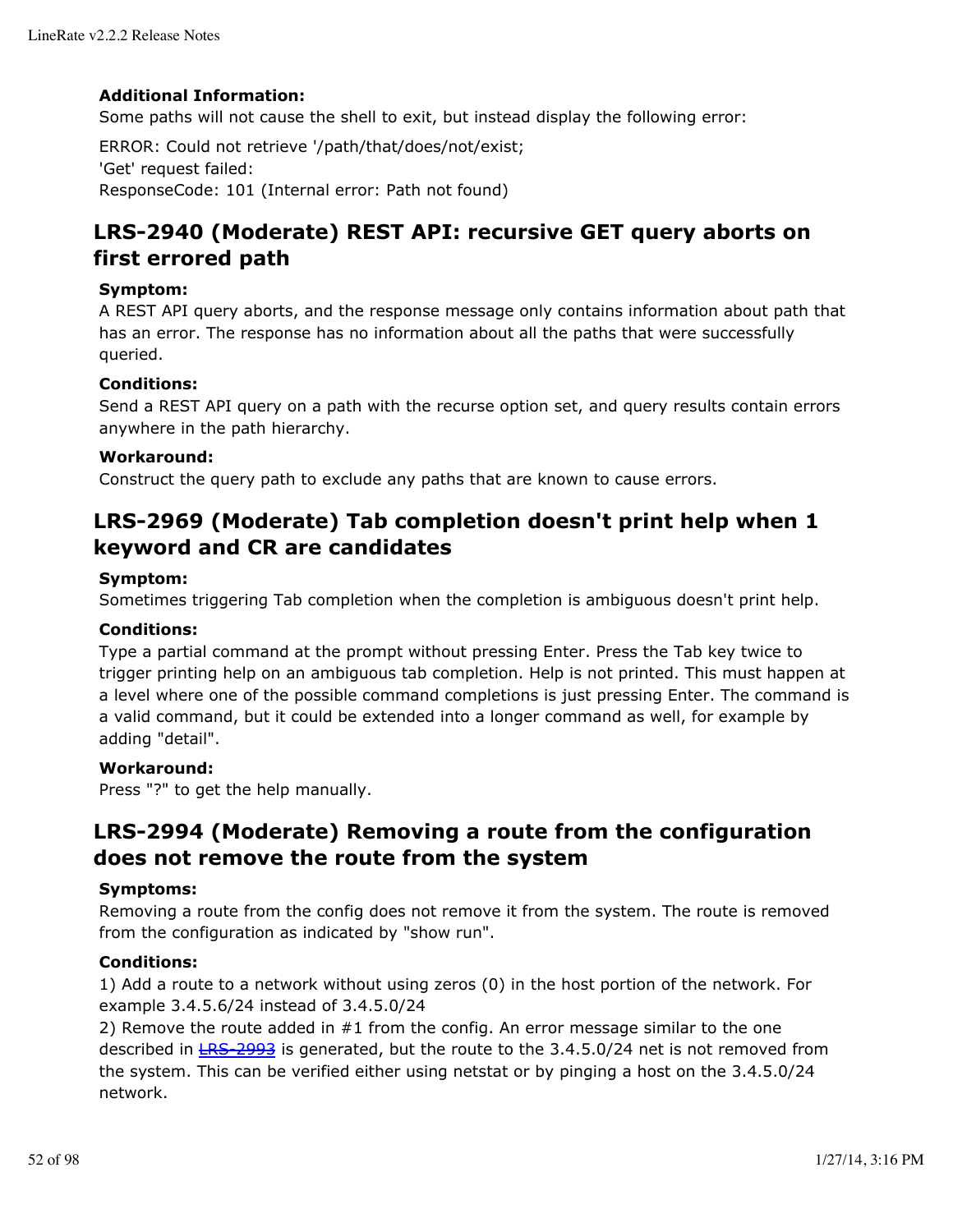### **Workaround:**

While adding a route to a network, make sure that the host portion of the network is all zeros.

# **LRS-3023 (Moderate) SNMP error message: Could not restart snmp agent**

### **Symptom:**

Error messages seen in logs similar to the following: LROS: Error activating snmp changes. Will retry on the next config change LROS: Details: controller/modules/snmp/snmp\_writer.cc(27): Throw in function virtual void lrs::ctrl::NetSnmpWriter::activateChanges() LROS: Dynamic exception type: boost::exception\_detail::clone\_impl<ex::InternalErr> LROS: std::exception::what: std::exception LROS:  $[ex::tagUserMsq*] = Could not restart s nmp agent$ 

### **Conditions:**

System is configured to enable SNMP server.

#### **Workaround:**

None known.

# **LRS-3054 (Moderate) GUI filter does not support "==" as a valid equality operator.**

#### **Symptom:**

User receives an error when typing an equals operator as  $'=-'$ .

### **Condition:**

Typing '==' for an equals operator in filters (for example, name==vip1 will generate an error because the system only supports the '=' symbol for equality filters).

Woraround: Use a single '=' character for equality filters (name=vip1).

# **LRS-3137 (Moderate) show backup list detail shows all backups as type "partial"**

## **Symptoms:**

Output from the "show backup list detail" command lists all backups as type "partial." This makes it impossible to know which backup is partial and which backup is full. linerate01# show backup list detail Available backups:

Backup Name Type Version

-----------------------------------------------

backup-date-partial.tar.bz2 partial N/A backup-date-full.tar.bz2 partial N/A

### **Conditions:**

System with full backups.

#### **Workaround:**

Use bash shell to compare backup file sizes. A full backup will be several MB in size. A partial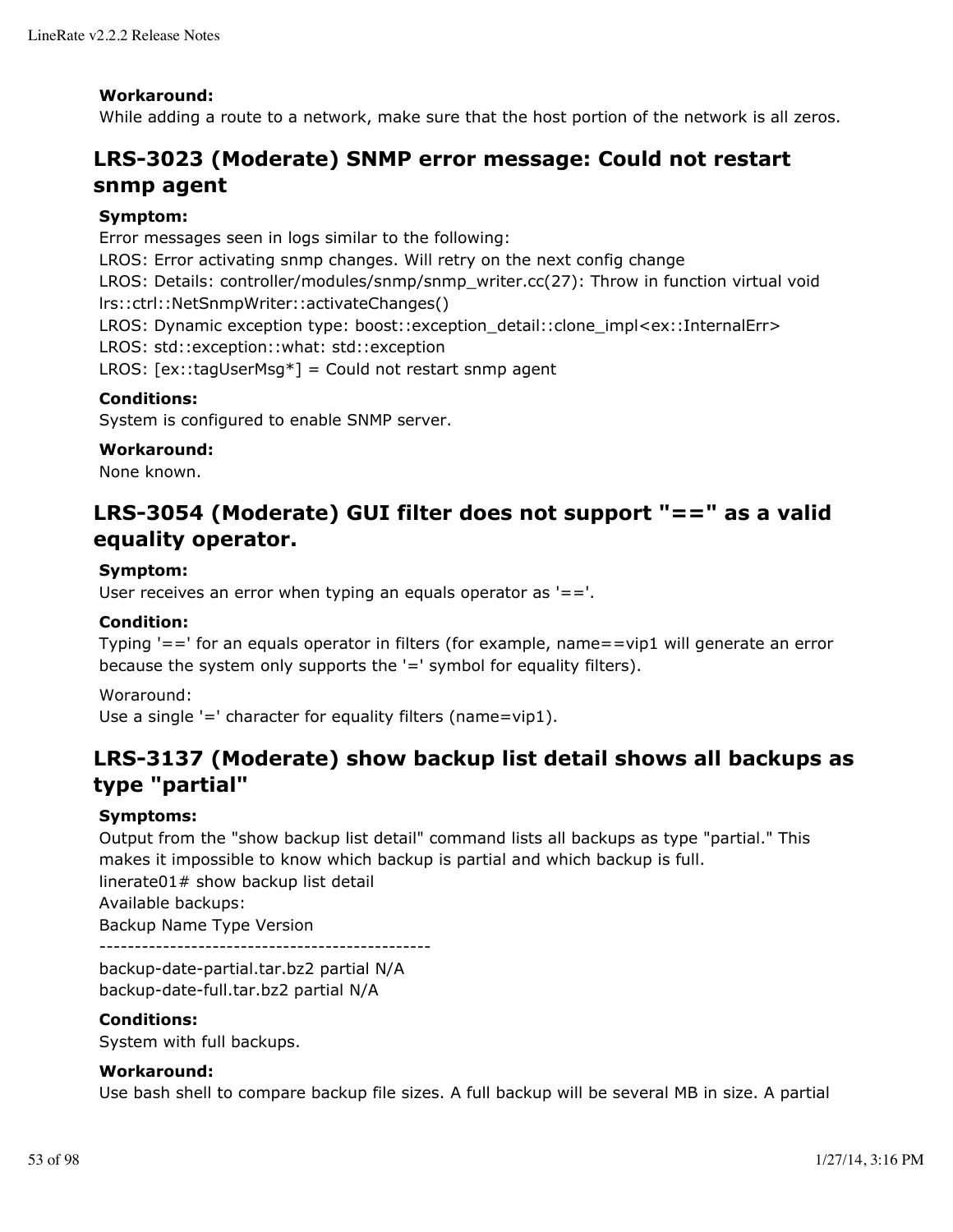will typically be less than 1 MB.

linerate01# bash [admin@linerate01 ~]\$ ls -l backups/ total 41840 rw-rr- 1 root lros 42777718 Apr 20 04:30 backup-date-full.tar.bz2 rw-rr- 1 root lros 14766 Apr 20 04:27 backup-date-partial.tar.bz2 [admin@linerate01 ~]\$ du -hs backups/\* 41M backups/backup-date-full.tar.bz2 16K backups/backup-date-partial.tar.bz2

# **LRS-3147 (Moderate) Virtual IP admin status inconsistent if exception**

## **Symptoms:**

Virtual IP may be reported as being online when it is not.

### **Conditions:**

If an error is reported when setting a virtual IP's admin status to online, the virtual IP may report its admin status is online when it is not.

#### **Workaround:**

Set the admin status to offline, then to online again. The issue will persist until the admin status is set to online without errors.

# **LRS-3151 (Moderate) Warning not always displayed when configuring an invalid IP address on a virtual IP**

### **Symptoms:**

Configuring an invalid IP address on a virtual IP may not print a warning.

#### **Conditions:**

Unknown.

#### **Workaround:**

Set the admin status of the virtual IP to offline, then to online to verify that the IP address configured is valid.

# **LRS-3153 (Moderate) Average values displayed as part of the "show real-server <name> statistics" are not entirely accurate**

#### **Symptom:**

The average values displayed in "show real-server <name> statistics" are not entirely accurate.

#### **Conditions:**

None.

#### **Workaround:**

None.

#### **Additional Information:**

The averages are off by a small factor due to a minor computational error. This issue is applicable to the average values reported in virtual IP and virtual server statistics as well. If the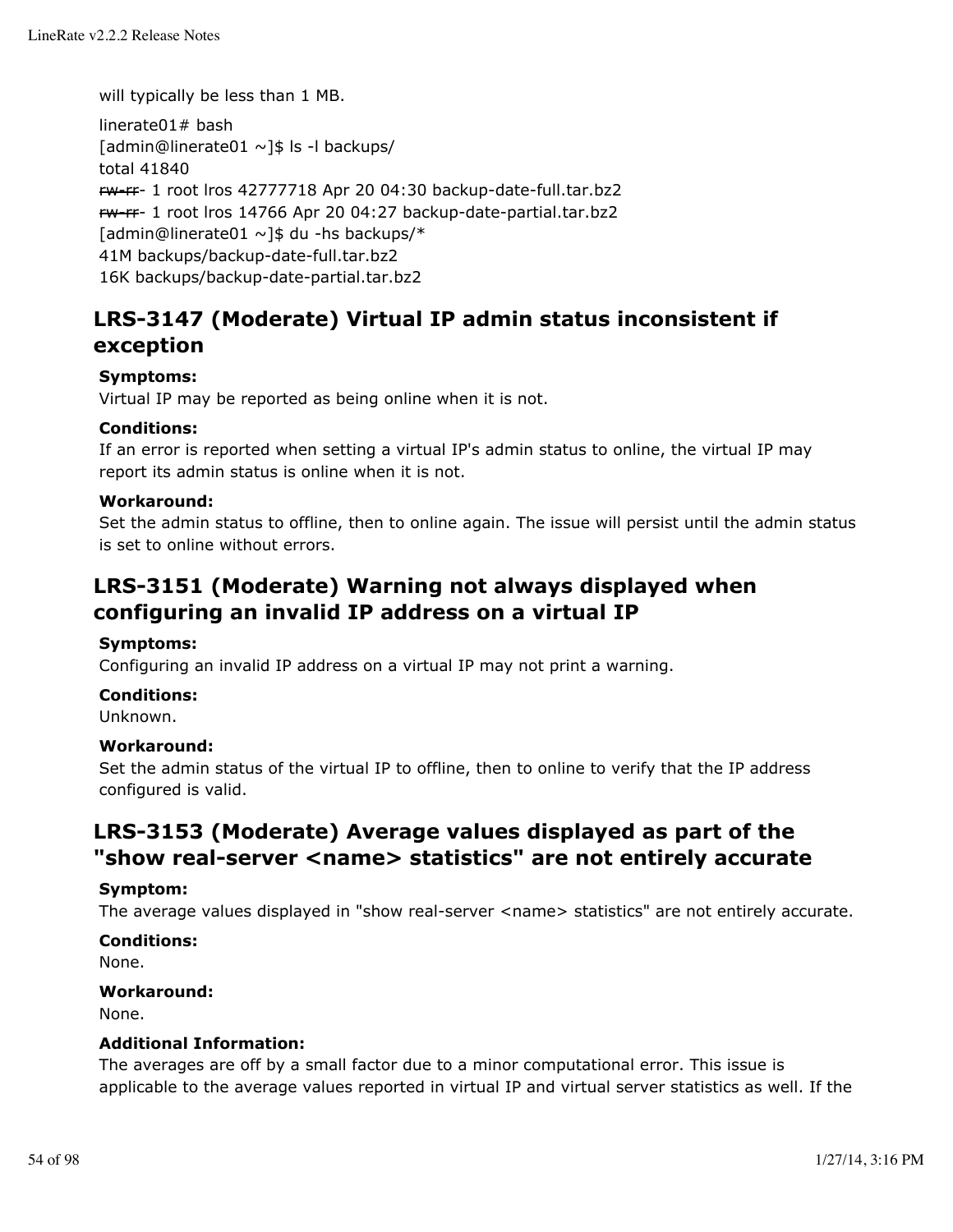system has X number of load-balancer (version 1.6.x) or proxy (version 2.x) processes, the correct average value can be obtained by multiplying the reported value with  $((X+1)/X)$ .

# **LRS-3174 (Moderate) Need config migration when downgrading to earlier versions**

### **Symptom:**

Unable to connect to system via SSH after booting to a down-level version of LROS.

### **Conditions:**

Use upgrade command to install down-level version. The upgrade command copies the current running-config to the startup-config for the next version to be booted after installation completes.

### **Workaround:**

Connect via console and manually fix config after system reboot. Downlevel versions may not support all features of the current version. Due to current CLI behavior ("delayed config"), a top-level config command will not be accepted and subconfig commands will be applied as part of the previous top-level config. For instance, the current introduced rest-server. Using upgrade to boot back to the previous version will result in rest-server subconfig commands, such as "allow from" and "allow to", being applied to the SSH configuration.

# **LRS-3203 (Moderate) GUI does not quickly identify misconfigurations and incomplete configurations.**

#### **Symptoms:**

Current GUI filtering capabilities don't identify common system misconfigurations or incomplete configurations.

## **Conditions:**

- Config contains objects with duplicate IP addresses (that is, virtual IP or real server objects).
- Config contains a real server attached to multiple virtual servers.
- Config contains virtual servers with no default host (even though the "host names" list is not empty).
- Config contains objects that inherit from non-existent bases (that is, virtual IP, real server, or SSL profile objects).
- Config contains "orphaned" objects (that is, objects that aren't associated with any other object).

### **Workaround:**

None.

# **LRS-3204 (Moderate) Kernel Panic during reboot after install**

#### **Symptoms:**

Errors reported on console during reboot after install:

```
vm_fault: pager read error, pid 1 (init)
...
```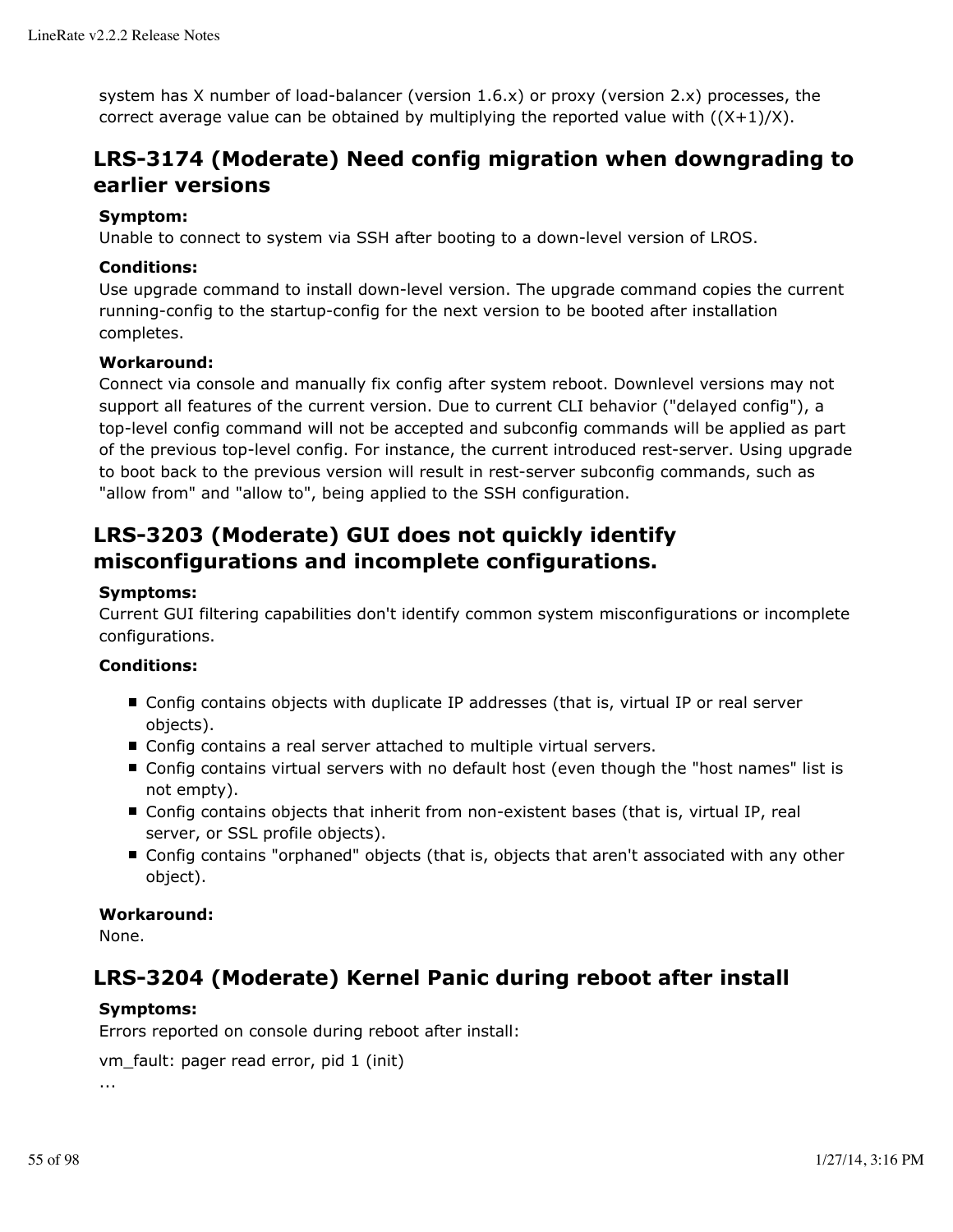exit1() at exit1+0xa0 sys\_exit() at sys\_exit+0xe syscall() at syscall\_0x254 Xfast\_syscall() at Xfast\_syscall+0xab  $-$  syscall (1, FreeBSD ELF64, sys\_exit), rip = 0x67719c, rsp = 0x7fffffffe078, rbp = 0x6c6  $-$ 

### **Conditions:**

Install media was removed before system has fully shut down.

#### **Workaround:**

Leave install media in until the system has completely shutdown, and the BIOS boot messages are displayed.

#### Additional Info:

These errors can be ignored if the install media was in until the "Reboot and remove CD now" message was displayed.

# **LRS-3249 (Moderate) System fails to process filter conditions where the target value includes a character from operators list (=,**

**~, !, <, >).**

## **Symptoms:**

System fails to add a new filter condition to the filter chain. Press Enter, but nothing happens.

### **Conditions:**

Create a filter condition where the target value includes one of the operator characters (for example, VIP name  $=$  xxabc $=$ =).

#### **Workaround:**

None.

# **LRS-3263 (Moderate) Ethernet link goes down briefly after executing 'ip routing' or 'no ip routing'**

#### **Symptom:**

Network traffic is disrupted for up to a few seconds, potentially causing errors seen by clients and servers connected through the system.

### **Conditions:**

Executing the commands "ip routing" or "no ip routing".

#### **Workaround:**

Configure the setting for "ip routing" in startup-config and do not change the value while traffic is being processed.

## **Additional information:**

The 'ip routing' and 'no ip routing' configuration commands result in all Ethernet interfaces transitioning to link down state briefly. Some interfaces may take a longer time to re-establish link than others.

# **LRS-3304 (Moderate) The system displays default values for HTTP-only attributes in a TCP object row or TCP-only attributes in**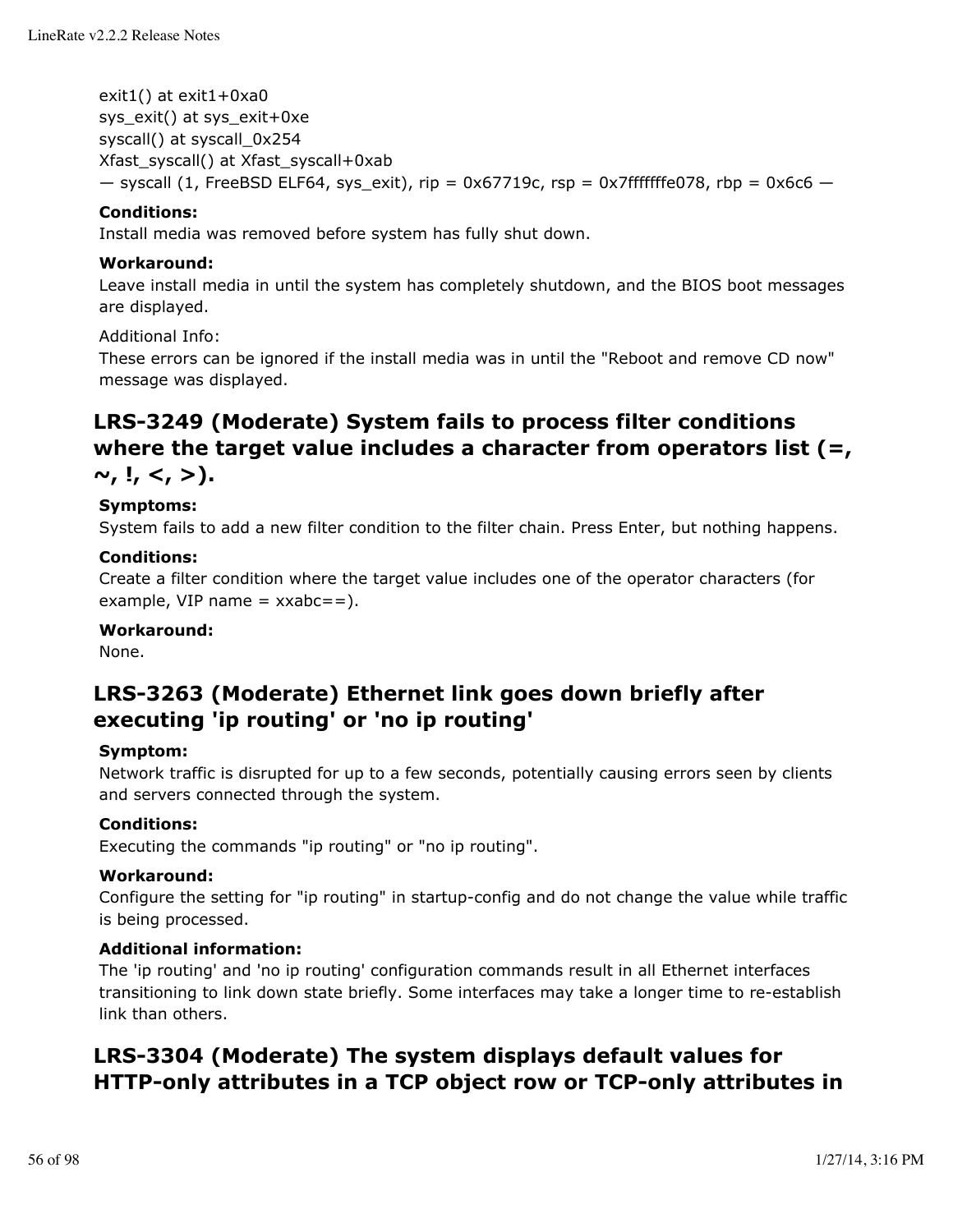# **an HTTP object row.**

## **Symptoms:**

Table pane displays default values for HTTP-only attributes in TCP object rows (the displayed values don't apply to the TCP object). Table pane displays default values for TCP-only attributes in HTTP object rows (the displayed values don't apply to the HTTP object).

### **Conditions:**

Example:

- System config contains a virtual IP whose Service Type is TCP.
- Note that this TCP virtual IP's row in the Virtual IP table contains non-blank values for the HTTP-only attributes Keepalive Timeout, Max Header Size and Max In Flight.

### **Workaround:**

None.

# **LRS-3315 (Moderate) Node.js exception when user does not exist in /var/log/messages**

## **Symptom:**

Node.js exception in the log files for a user that does not exist.

Apr 17 13:44:49 host-44-data LROS: Error: User does not exist

Apr 17 13:44:49 host-44-data LROS: at findUserById (/usr/linerate/node/node\_js /http\_serv.js:38:8)

Apr 17 13:44:49 host-44-data LROS: at /usr/linerate/node/node\_js/http\_serv.js:52:3 Apr 17 13:44:49 host-44-data LROS: at pass (/usr/linerate/node/node\_modules/passport /lib/passport/index.js:217:7)

Apr 17 13:44:49 host-44-data LROS: at Passport.deserializeUser (/usr/linerate

/node/node\_modules/passport/lib/passport/index.js:221:4)

Apr 17 13:44:49 host-44-data LROS: at SessionStrategy.authenticate (/usr/linerate

/node/node\_modules/passport/lib/passport/strategies/session.js:40:28)

Apr 17 13:44:49 host-44-data LROS: at Passport.authenticate (/usr/linerate

/node/node\_modules/passport/lib/passport/middleware/authenticate.js:114:14)

Apr 17 13:44:49 host-44-data LROS: at Object.handle (native)

Apr 17 13:44:49 host-44-data LROS: at next (/usr/linerate/node/node\_modules/connect /lib/http.js:203:15)

Apr 17 13:44:49 host-44-data LROS: at Passport.initialize (/usr/linerate/node/node\_modules /passport/lib/passport/middleware/initialize.js:69:5)

Apr 17 13:44:49 host-44-data LROS: at Object.handle (native)

## **Condition:**

User logs in to GUI with a username that is not configured on the system.

## **Workaround:**

None.

# **LRS-3335 (Moderate) Question help gives empty list of options**

## **Symptom:**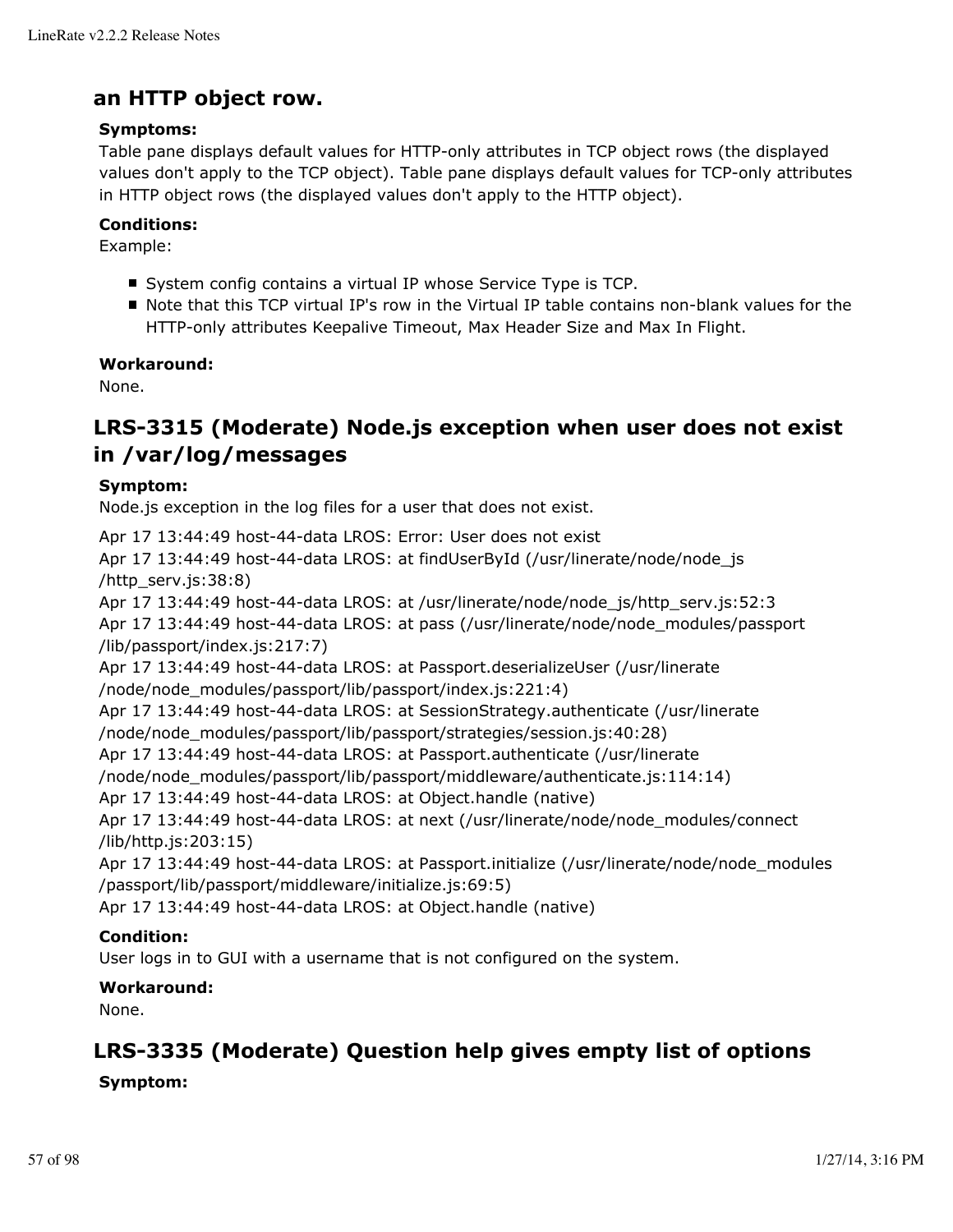Occasionally, using the question mark in the command line interface will result in an empty list of help options.

### **Conditions:**

The only place in the command line interface where this is known to occur currently is in virtualserver configuration mode when attaching a real server group and when typing a question mark after the "weight" keyword, like below:

host-lros(config-vserver: vs1)# attach real-server group mygroup-vs1 weight?

Available options are: host-lros(config-vserver:vs1)#

### **Workaround:**

None known.

# **LRS-3366 (Moderate) ssh and rest-server 'allow from' command does not allow specifying a single IPv6 address without a prefix**

### **Symptoms:**

The 'allow from' option associated with 'ssh' and 'rest-server' does not allow specifying a single IPv6 address without a prefix.

### **Conditions:**

Configure an 'allow-from' option specifying a single IPv6 address for either an 'ssh' or 'restserver' object.

### **Workaround:**

Specify the single IPv6 address with a 128-bit prefix (that is, with a trailing /128 added to the IPv6 address).

# **LRS-3371 (Moderate) Creating an SSL profile with a name length greater than 22 will not display available certificates with ? completion**

## **Symptom:**

When editing an SSL profile to add certificates and keys, at times the certificate or key object that is defined will not show up in the list of available options. This is seen when using the Tab key or ? to expand the list of available options for attaching a primary-certificate or private-key object.

#### **Conditions:**

This will occur when the length of the certificate or key object name is greater than 22 characters. This causes the CLI interpreter to fail to list all of the key or certificate options available.

#### **Workaround:**

You can manually enter the name of the certificate or key object, and it will apply correctly. This can be verified with the command "show ssl profile <name>" and check that the Cert Name or Key Name is correct.

# **LRS-3385 (Moderate) REST server process leaks memory after**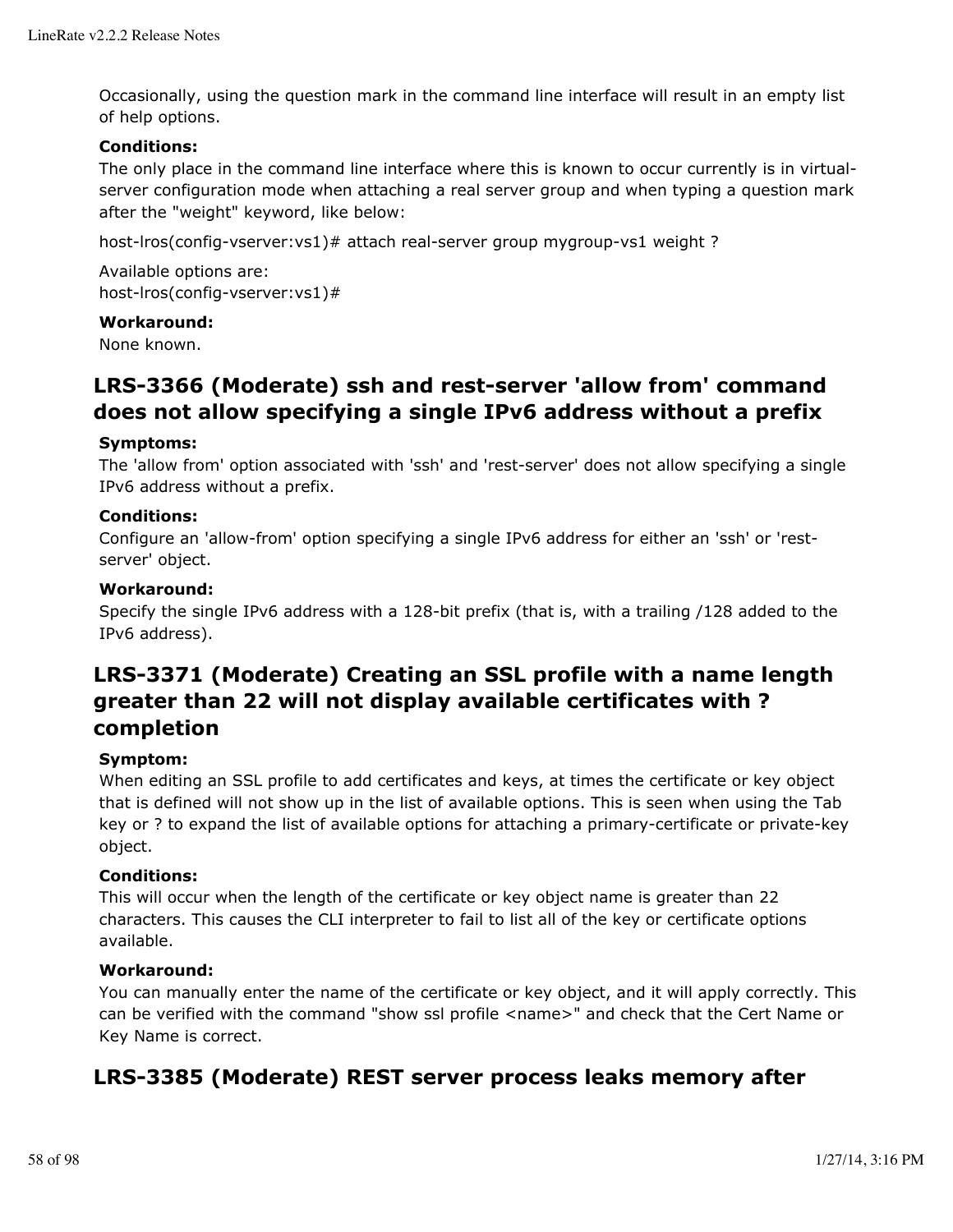# **running a script that repeatedly logs in**

## **Symptoms:**

The system has a slow memory leak triggered by repeated client login requests to the REST server.

### **Conditions:**

System is running with a configuration that has REST server access enabled. After processing client login requests to the REST server (on the order of several thousands of requests), the memory used by the REST server process goes up and doesn't appear to be released to the system after the client connections have closed.

### **Workaround:**

None.

# **LRS-3389 (Moderate) virtual-ip statistics for HTTP response codes are incorrectly labeled as internal**

### **Symptoms:**

The 'show load-balancer statistics detailed' command shows statistics for HTTP response codes, as seen by a virtual IP. However, the name of the statistics have "Internal" in the name, such as 'httpInternalResp200'. These statistics actually count all HTTP response codes, not just internally generated responses, so the name of the statistic is incorrect.

### **Conditions:**

The issue is always present when viewing 'show load-balancer statistics detailed'.

### **Workaround:**

None.

# **LRS-3416 (Moderate) Show tech support detailed output is missing netstat details**

#### **Symptom:**

Command timed out message instead of mbuf details in output of show command.

## **Conditions:**

Execute "show tech support detailed".

#### **Workaround:**

The show tech command aggregates the output of several OS commands, any of which may time out individually due to load on the system. The issue is transient, and the command may be re-run to capture complete output

# **LRS-3480 (Moderate) 'no carp <carp-id>' fails when there are no attributes configured on that CARP interface**

#### **Symptom:**

Attempting to configure CARP on an interface results in error messages. The following sequence produces the error: int bce0 carp 10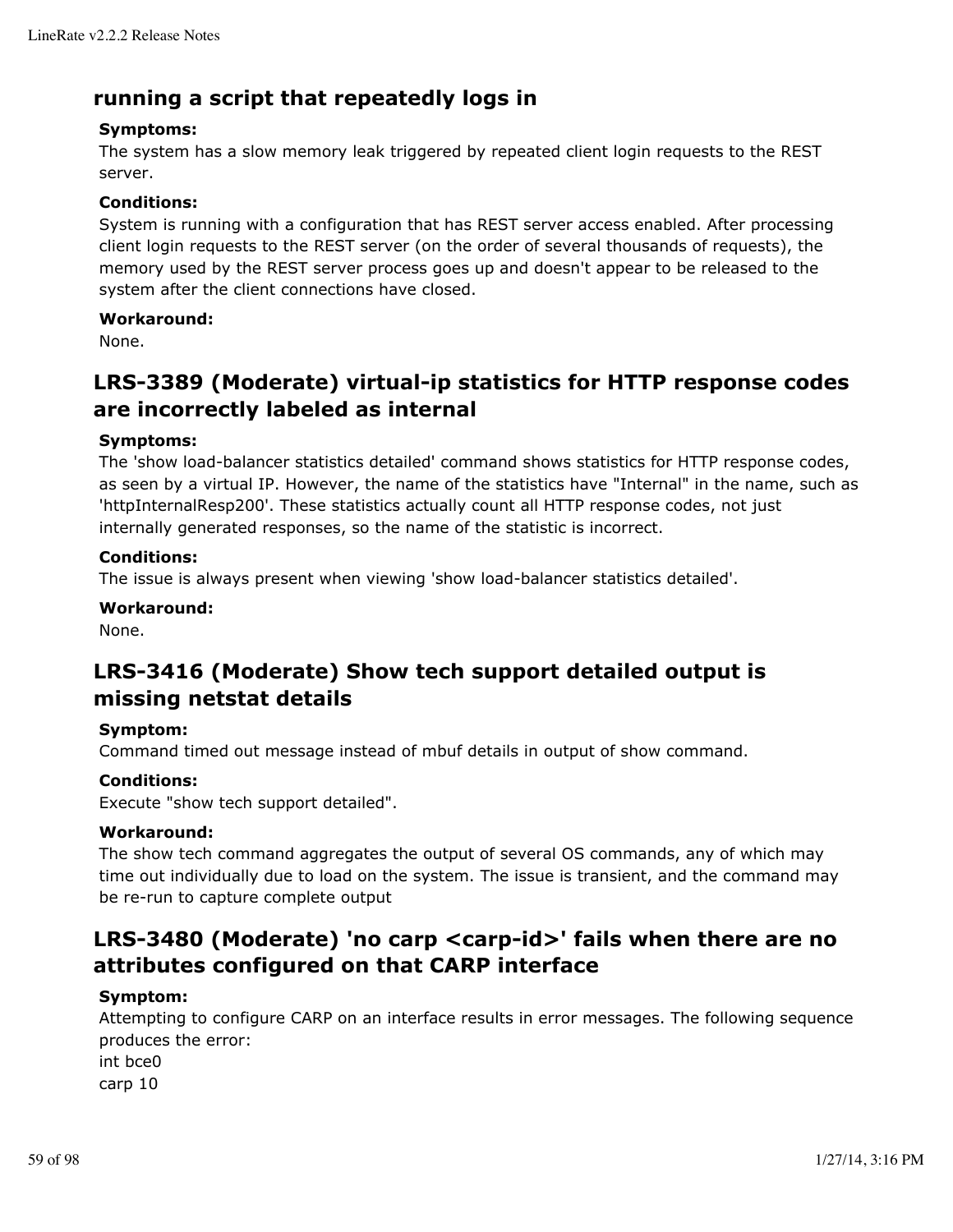no carp 10

The error message is similar to the following:

ERROR: Unable to set LRO state on interface carp2: ifconfig: interface carp2 does not exist

Additionally, after the carp interface is in this state, additional configuration of that interface triggers failures.

### **Conditions:**

Removing CARP configuration with "no carp <ID>" when that carp group had been enabled, but no parameters had been configured for that CARP group previously.

### **Workaround:**

None known.

# **LRS-3520 (Moderate) ipv6 route command does not support mtu option**

### **Symptom:**

The "ipv6 route" command does not support the "mtu" option.

### **Condition:**

Attempting to create a route with an associated MTU.

#### **Workaround:**

None.

# **LRS-3543 (Moderate) Redirect to the login page when click browser reload while the GUI is in the middle of an automatic reload.**

#### **Symptoms:**

System redirects to the login page when you click the browser reload button while the GUI page is in the middle of an automatic reload.

### **Conditions:**

1. Log in to the GUI and wait for the initial config data load to complete (that is, wait for the "Last update" message to appear and the "Reload Configuration" spinner to disappear).

2. Click the "Reload Configuration" button, and then click the browser "Reload Page" button while the "Reload Configuration" spinner is spinning.

Note that you are redirected to the login page, but the expected behavior is to return to the GUI home page.

#### **Workaround:**

Don't click the browser "reload" button while the "reload configuration" spinner is visible.

# **LRS-3549 (Moderate) REST: PUT to reset node to default fails with HTTP error 500**

#### **Symptoms:**

Setting some REST API nodes to default value results in HTTP 500 error.

#### **Conditions:**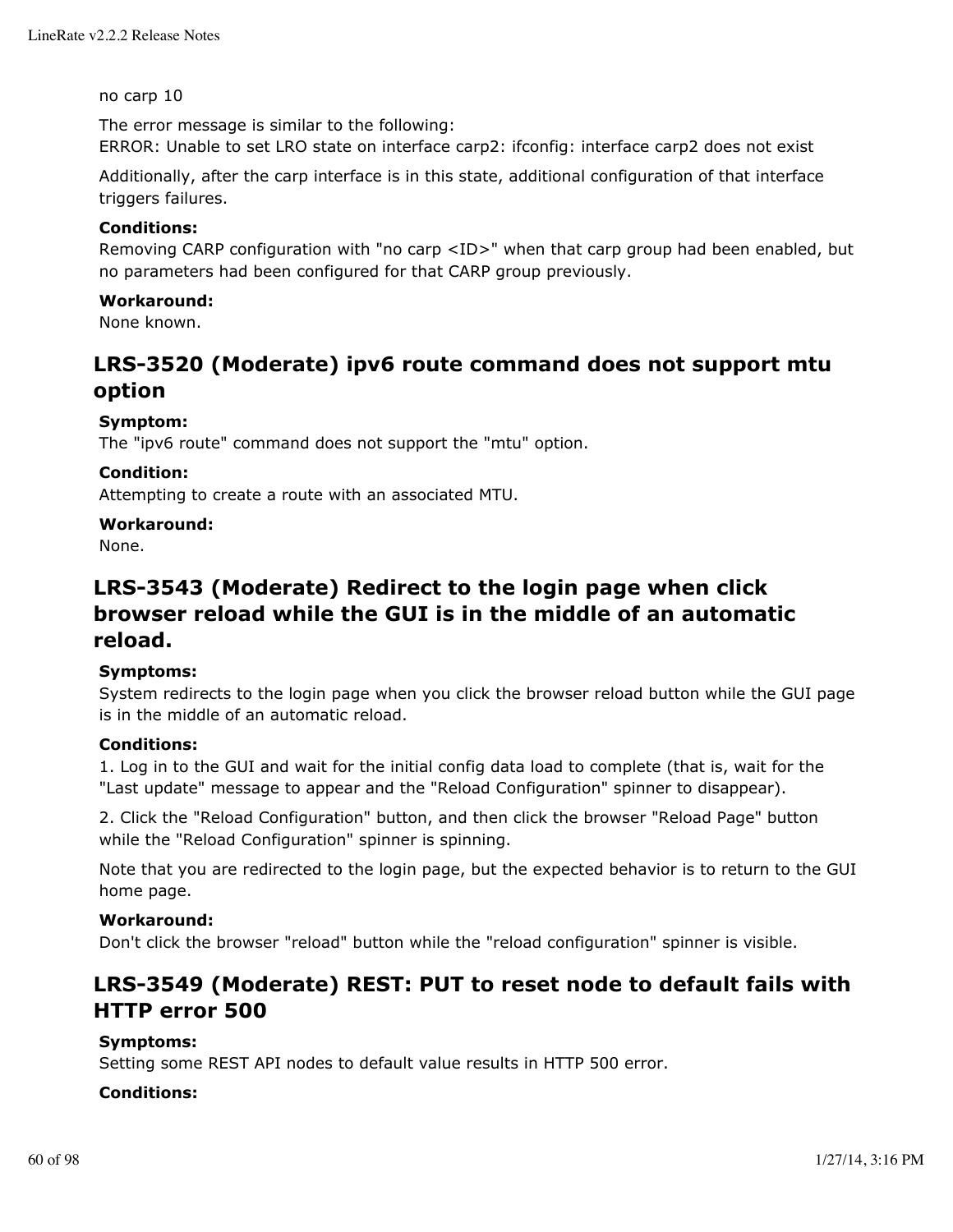Sending an HTTP PUT command to some REST API nodes with default = 'true' results in the error.

### **Workaround:**

Refer to the REST API documentation for the node to determine if the node can be set to default = 'true'. If it cannot, use the default value listed to explicitly set the node to its default. For 1.6.x, see https://docs.lineratesystems.com/100Release\_1.6/250REST\_API\_Reference\_Guide. For 2.x, see https://docs.lineratesystems.com/200Release\_2.0/250REST\_API\_Reference\_Guide.

## **Additional Information:**

Using REST or the documentation, you can determine if it is possible to set the node to default  $=$  'true'. Send a GET command to the node and see if default and defaultAllowed are set to  $=$ 'false'. If they are, you cannot use the REST API GET default = 'true' to set the node to its default value.

# **LRS-3562 (Moderate) Incorrect warning message on removing interface IP address after changing virtual-ip IP address**

### **Symptoms:**

A warning message is incorrectly displayed upon removal of an IP address from an interface. The warning message is similar to the following:

WARNING: deleting IP address associated with virtual-ip <virtual\_ip\_name>

#### **Conditions:**

This occurs with the following sequence of steps:

- 1. Start with IP address A configured on a virtual IP.
- 2. Change virtual IP's address from A to B.
- 3. Remove IP address A from an interface, and the warning message incorrectly gets displayed.

#### **Workaround:**

None needed. The message is only a warning.

# **LRS-3568 (Moderate) System redirects to a page whose content is "Internal Server Error".**

#### **Symptoms:**

System redirects to a page whose content is "Internal Server Error" and subsequent login attempts will fail until the browser session cookie is manually deleted. This issue is reproducible in Chrome, but not in Firefox.

#### **Conditions:**

1. Log in to the GUI and wait for the refresh configuration spinner to stop spinning.

2. Click the Real Servers tab.

3. Click the Refresh Configuration button and while the refresh configuration spinner is still spinning, click the Log Out link.

4. Log in again.

The page whose only content is the text "Internal Server Error" displays.

#### **Workaround:**

■ Don't click the Log Out link while the system is in the middle of refreshing the configuration.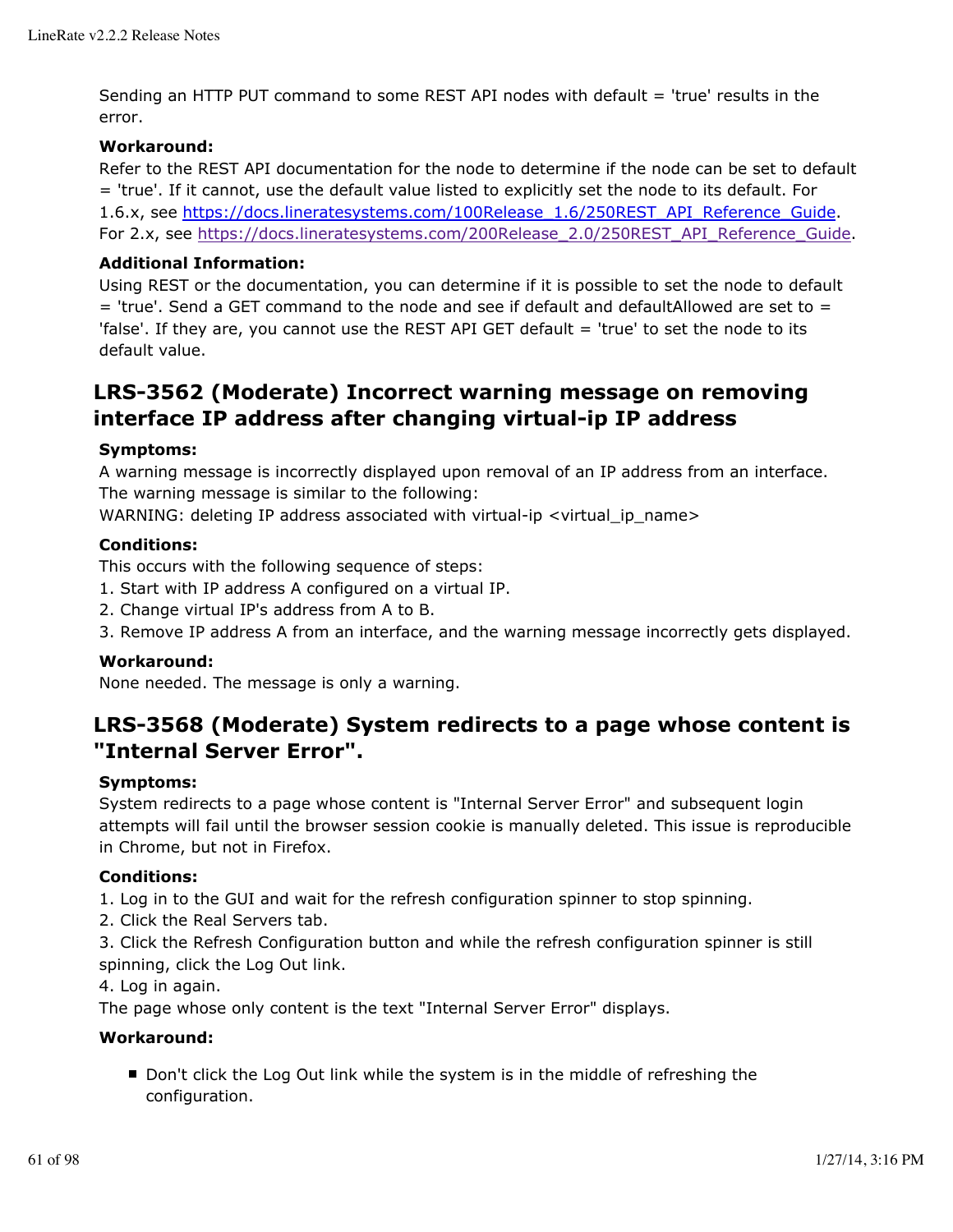If you do get the "Internal Server Error" page, manually delete the connect.sid cookie before you try to log in again.

# **LRS-3597 (Moderate) MTU size does not change for IPv6 routes when changed on the physical interface**

### **Symptom:**

After changing interface MTU, the MTU value for the IPv6 routes for that interface still show the old MTU size.

### **Condition:**

System configured for IPv6 interfaces and routes.

#### **Workaround:**

Statically configure the route with the ip route command.

# **LRS-3605 (Moderate) Link local addresses can be configured for interfaces even if they don't start with fe80**

### **Symptom:**

IPv6 addresses that are not link local (start with fe80) are accepted by the CLI and shown in the running configuration.

## **Condition:**

None.

### **Workaround:**

None. Take care to only configure link-local addresses when using the link-local keyword.

# **LRS-3633 (Moderate) IPv6 Routes do not check the destination before removing from the configuration**

## **Symptom:**

Removing an IPv6 route without the correct gateway address is allowed by the system. If any route with that destination network exists, it will be removed, regardless of whether the gateway given in the "no" command matched the gateway that was configured for that route.

#### **Condition:**

System is configured with static routes.

#### **Workaround:**

None

# **LRS-3635 (Moderate) Health monitor errors on valid response if connection is closed with TCP reset**

## **Symptom:**

HTTP health monitor does not show healthy real server, even though a correct and valid HTTP response was sent back to the health monitor request.

#### **Conditions:**

The server sending the HTTP response closes the connection with a TCP reset immediately after sending an HTTP response.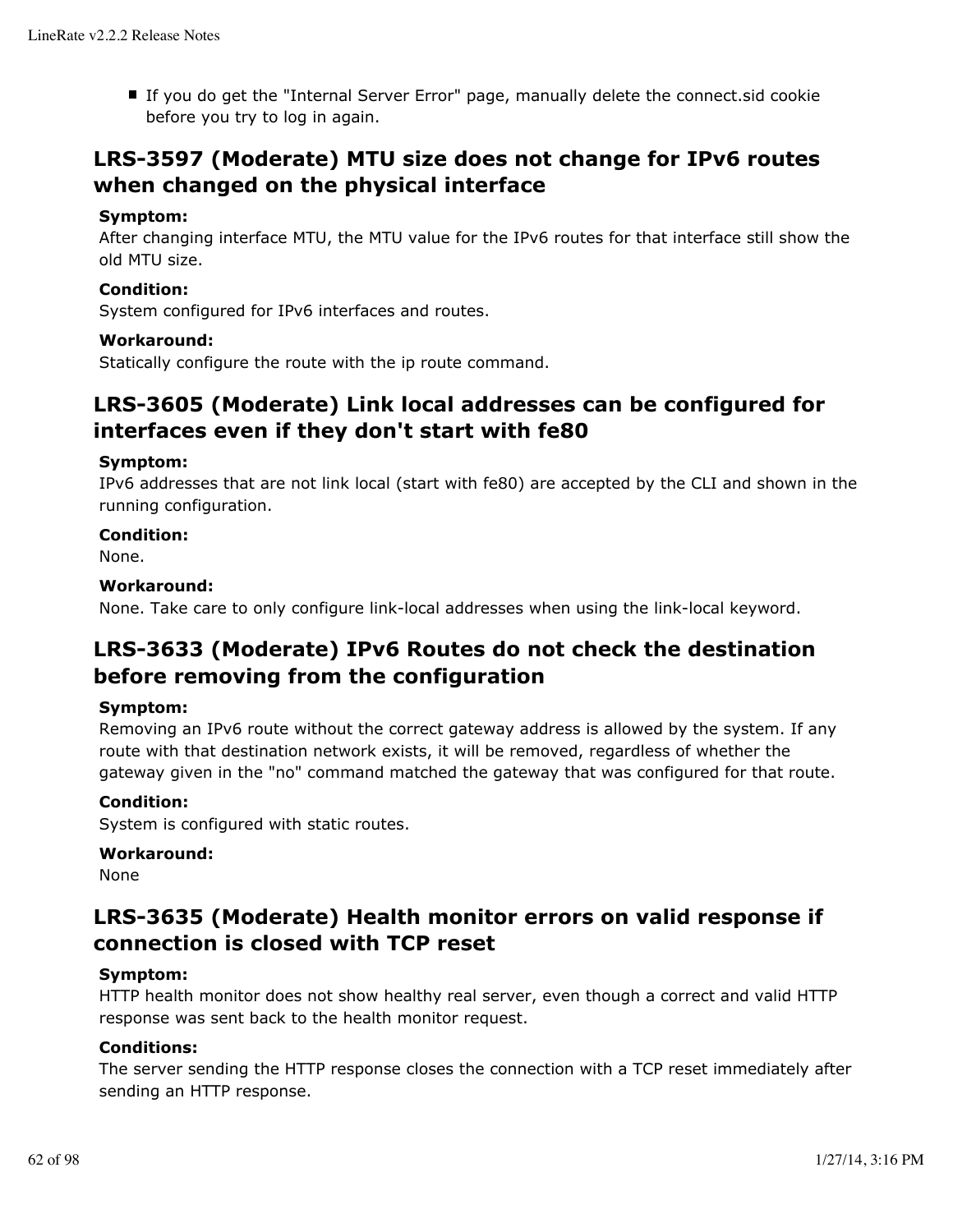### **Workaround:**

One of the following can resolve this issue:

- Configure the HTTP server to close the connection gracefully after sending the HTTP response, instead of closing the connection with a TCP reset.
- Configure the HTTP server to delay closing the connection with TCP reset by a few milliseconds after sending the HTTP response. However, this workaround will not work if the response body is delimited by the TCP connection closing (for example, "Connection: close" header).

# **LRS-3643 (Moderate) Error message: Bad message from route socket**

### **Symptom:**

Error message displayed in log files similar to the following: LROS: Bad message from route socket

### **Condition:**

Certain types of interface-related state changes, including CARP group state changes may cause this message.

### **Workaround:**

None known.

# **LRS-3672 (Moderate) Health monitor response-body doesn't deal with newlines properly**

#### **Symptoms:**

Real server health is reported as "down" even though the response body contains the target text that the user specified when he created the health monitor.

#### **Conditions:**

1. Create an HTTP health monitor and set the request-target to a text file that is accessible by the nginx webserver.

2. The request-target text file contains a trailing newline.

3. Specify the request-target file's text in the health monitor response-body.

The system expects you to provide an exact match for the response-body text, but it doesn't allow you to specify the trailing newline character.

#### **Workaround:**

Don't use newline characters in request-target text files.

# **LRS-3709 (Moderate) Real server pool and health monitor configuration can report the backup and primary real servers as "up" at the same time**

## **Symptoms:**

System reports that both the primary and secondary real servers are "up" at the same time.

## **Conditions:**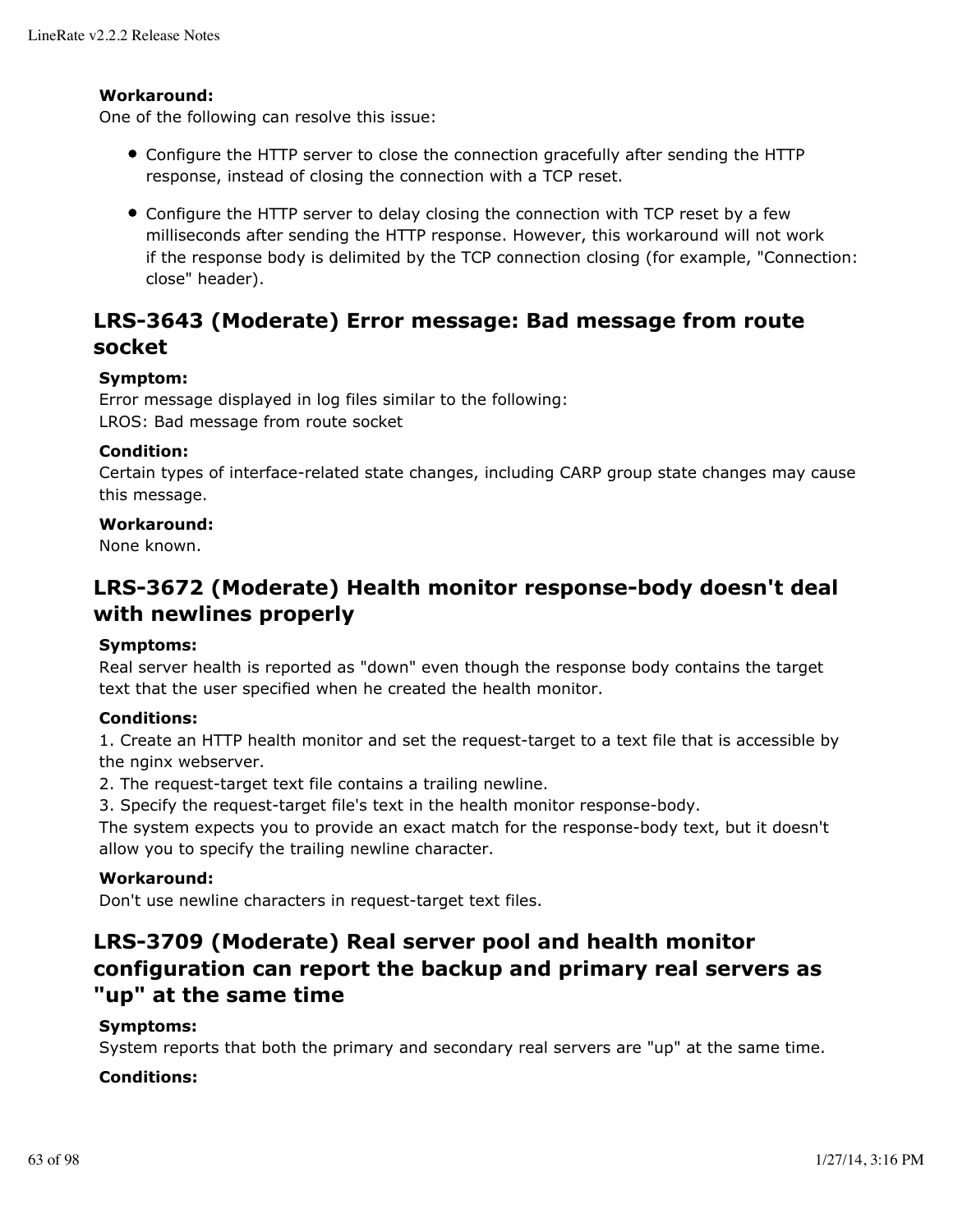- Real server rs1 is the primary and real server rs2 is the secondary.
- $\blacksquare$  Health monitor hm1 is attached to rs1 and monitors rs1's IP address.
- Health monitor hm2 is attached to rs2 and monitors rs2's IP address.
- Health monitor hm3 is attached to rs2 and monitors rs1's IP address. hm3 has the same settings as hm1 (same values for "interval", "server-up", etc.), but it also has the "invert" option set.
- User brings rs1 down, and the system correctly reports that rs1 is down and rs2 is up.
- User brings rs1 back up, and the system incorrectly reports that both rs1 and rs2 are up.
- The system can report that both the primary and backup real servers are "up" at the same time for the duration of one health-monitor interval.

### **Workaround:**

The second health monitor (hm3) that is attached to the secondary real server (the health monitor that is supposed to be the invert of the primary server's health monitor) should have low values set for "interval", "server-up" and "server-down".

# **LRS-3750 (Moderate) REST: numChildren on a GET can sometimes return incorrect number of children for a node**

#### **Symptom:**

The numChildren value returned in response to a GET in REST for some nodes in the /status hierarchy may sometimes be smaller than the actual number of children of that node.

#### **Condition:**

Certain nodes always return a numChildren value that is too low. No additional condition is required.

#### **Workaround:**

Perform a GET with the "op=list" query option and count the actual number of child nodes.

# **LRS-3751 (Moderate) PUT on certain REST nodes should return an error**

## **Symptom:**

The REST operation PUT is performed on a node where PUT is not a valid operation. The correct behavior is that an error should be issued for nodes that do not allow PUT on them.

## **Conditions:**

This issue applies to many nodes, including some collection (organization) nodes, such as virtualServer.

#### **Workaround:**

None known.

# **LRS-3757 (Moderate) Attaching SSL profile to REST server after 'allow to' commands causes inconsistent state**

## **Symptom:**

The REST server may not listen on all configured IP addresses and ports. Additionally, the error message below will be present due to REST configuration: ERROR: Unable to create socket: Address already in use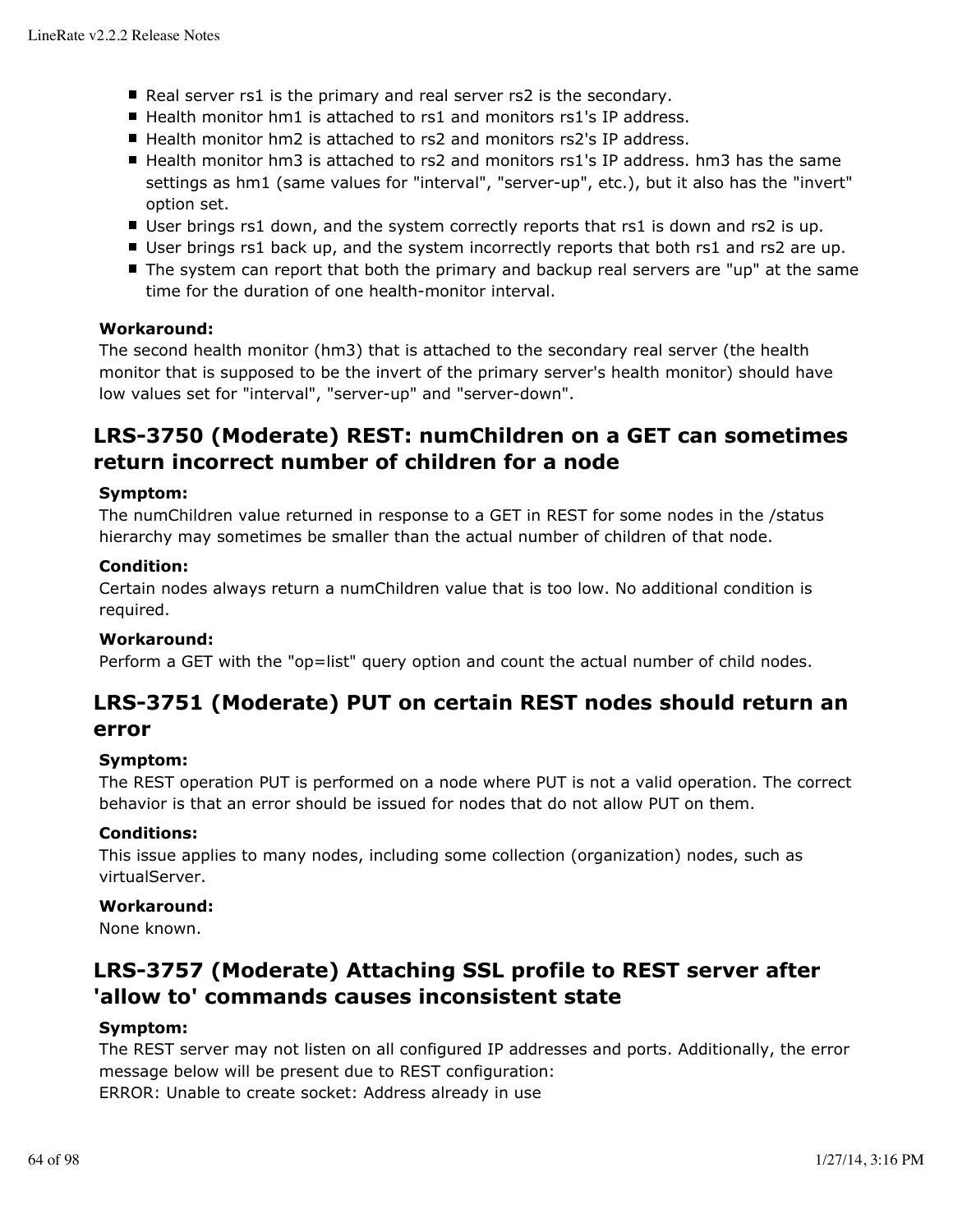### **Conditions:**

Multiple instances of 'allow to' are present in the REST server configuration, and the SSL profile is attached to the REST server after the 'allow to' configuration. Additionally, it may be that one of the 'allow to' lines must be 'allow to any'.

### **Workaround:**

Configure either 'allow to any' or one or more other 'allow to' lines, but not both.

# **LRS-3761 (Moderate) SNMP information incorrect for port channel**

#### **Symptom:**

IF-MIB entries ifSpeed and ifType are incorrect for port channel interfaces.

#### **Condition:**

System has a port channel interface configured and information about that interface is requested via SNMP.

### **Workaround:**

None.

# **LRS-3762 (Moderate) SNMP IF-MIB ifType and ifSpeed incorrect for ix interfaces**

### **Symptom:**

The IF-MIB OIDs for ifType and ifSpeed do not contain the correct values for an ix interface.

### **Condition:**

Retrieving interface information via SNMP IF-MIB.

#### **Workaround:**

None.

# **LRS-3791 (Moderate) Error messages in log on failover: write error: device busy**

#### **Symptom:**

Error messages in the system logs similar to the following: LROS: Initiation(102.250.1.155:16224) to Termination(101.0.180.1:63728 -> 101.0.130.4:9020) write error: Device busy

#### **Condition:**

Unknown, but may be related to layer 4 (TCP) load balancing and a failover event.

#### **Workaround:**

None known.

# **LRS-3793 (Moderate) Some virtual IPs don't come up correctly when set to use CARP IP**

#### **Symptom:**

Virtual IP does not accept incoming traffic. Issuing 'show virtual-ip <name>' shows that the virtual IP is in a DOWN state due to IP address not being configured on the system, even though the IP address is correctly configured as a CARP IP.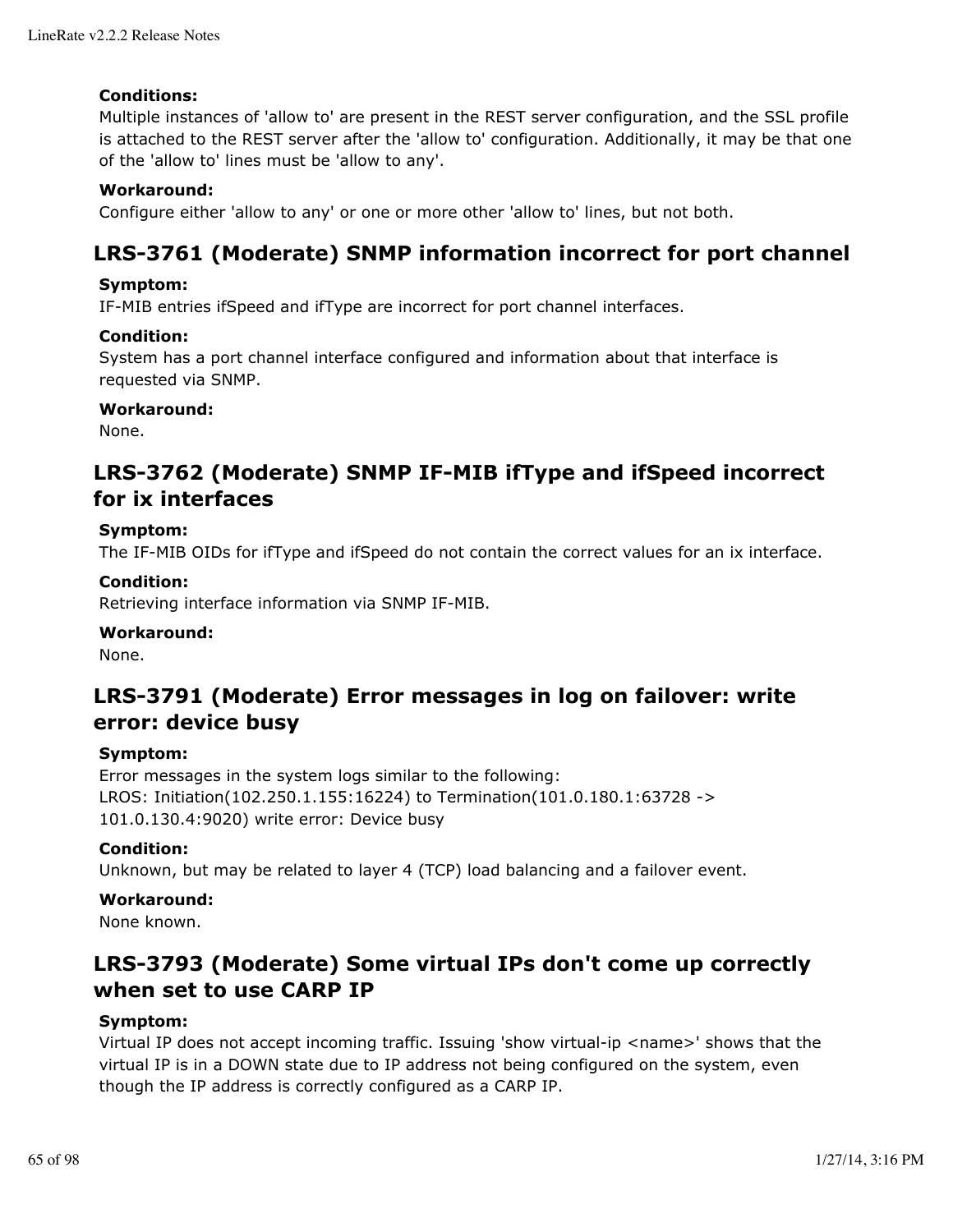### **Conditions:**

Virtual IP is configured to use an IP address from a CARP group. Other unknown conditions are also required to trigger this issue.

## **Workaround:**

The virtual IP can be brought up by configuring the virtual IP and issuing the following commands: admin-status offline

admin-status online

# **LRS-3803 (Moderate) Entering IP route with next hop not directly connected does not warn**

### **Symptom:**

The system accepts, without warning, a static IP route that has a next hop that is not directly connected.

### **Conditions:**

Configuring an IP route with the 'ip route' command where the next hop IP address is not contained within a directly connected network.

### **Workaround:**

None.

# **LRS-3805 (Moderate) SNMP ifAlias not populated with interface description**

### **Symptom:**

The IF-MIB SNMP OID ifAlias does not contain a descriptive string, such as the configured interface description.

#### **Condition:**

The system is configured for SNMP.

#### **Workaround:**

None.

# **LRS-3811 (Moderate) Polling of CPU information via SNMP stopped retrieving information**

#### **Symptom:**

System CPU load is not being retrieved via SNMP.

## **Conditions:**

Polling SNMP OIDs related to system CPU utilization using an SNMP client, such as Cacti.

## **Workaround:**

Use "top" from bash via the command line.

# **LRS-3829 (Moderate) tmr\_tcp kernel thread - high CPU with many connections**

#### **Symptom:**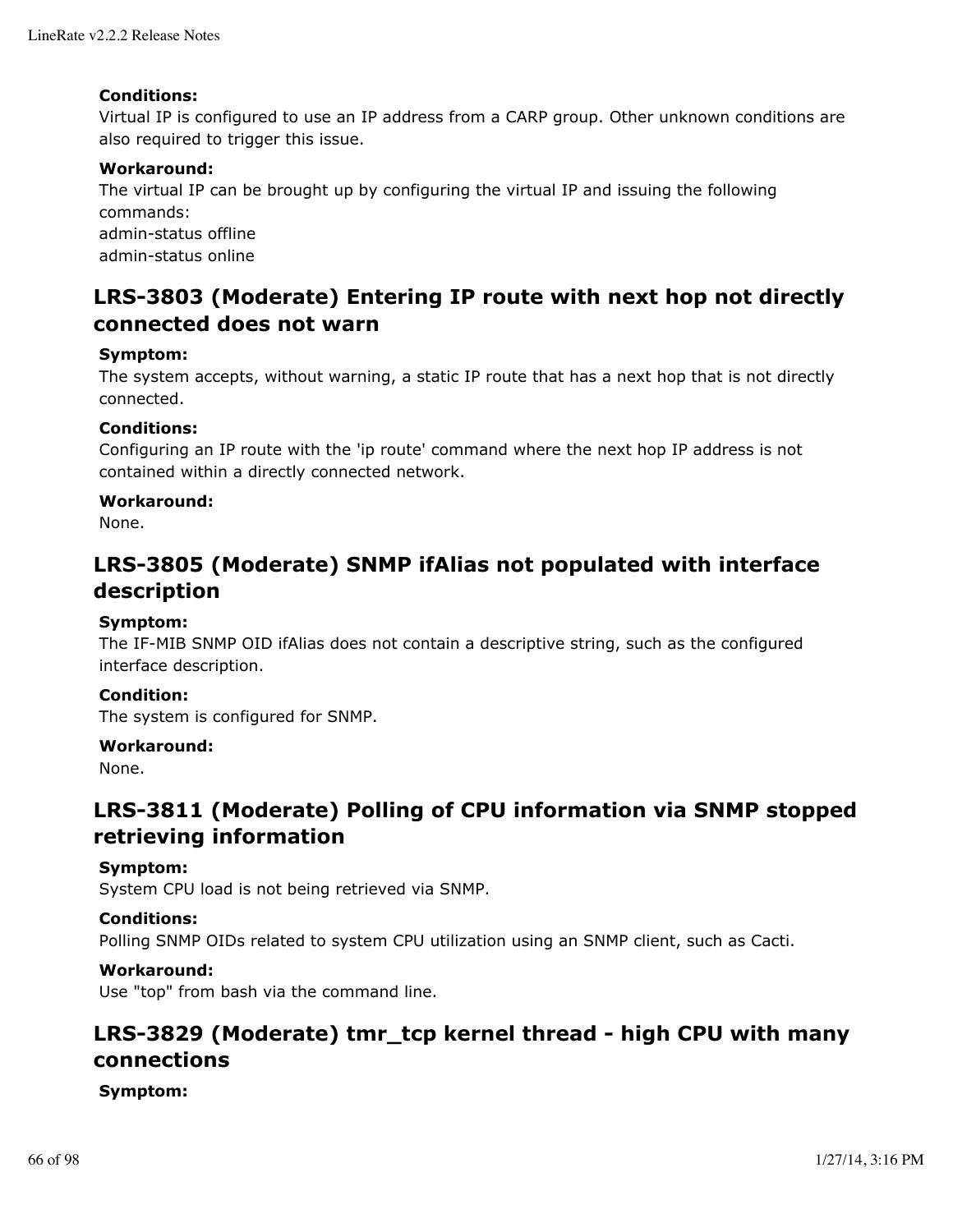Management of the system may become sluggish. Using "top -S" from bash, the tmr\_tcp process is using a large percentage of CPU.

#### **Conditions:**

The system has a very large number of open TCP connections (greater than 1 million), and the traffic pattern causes a large number of delayed ACKs to be transmitted.

## **Workaround:**

**Note:** Consider your changes carefully before using this workaround, because these commands can have a serious impact on your system. For 1.6.x, see https://docs.lineratesystems.com /100Release\_1.6/200CLI\_Reference\_Guide/Configure\_Commands /Load\_Balancer\_Mode\_Commands. For 2.x, see https://docs.lineratesystems.com /200Release\_2.0/200CLI\_Reference\_Guide/Configure\_Commands/Proxy\_Mode\_Commands.

A CPU core can be devoted to the tmr\_tcp process by decreasing the number of load balancer (version 1.6.x) or proxy (version 2.x) datapath processes by one and moving the tmr\_tcp process.

# **LRS-3830 (Moderate) Extra VLAN encapsulation in port-mirrored packet capture**

### **Symptoms:**

On ix interfaces with no VLANs configured, packet captures can incorrectly include erroneous VLAN encapsulation.

## **Conditions:**

Packet capture on an ix interface with no VLAN interface configured on top of it.

### **Workaround:**

Configure a VLAN interface on top of the ix interface you want to sniff on. Packet captures on the underlying physical interface now show the correct VLAN encapsulation (if any).

# **LRS-3835 (Moderate) Out-of-order transmission of forwareded IP fragments on ix interface**

#### **Symptoms:**

Forwarded fragments may be retransmitted out of order. Specifically, the first fragment may be delayed and transmitted after later fragments.

#### **Conditions:**

Forwarding fragments going out an Intel "ix" interface.

#### **Workaround:**

None.

# **LRS-3846 (Moderate) LROS installer exits when specifying a crash dump partition size larger than the disk**

#### **Symptom:**

The LROS installer exits unexpectedly during the installation process.

## **Condition:**

The user specifies a size for the dumpdev that is larger than the target disk.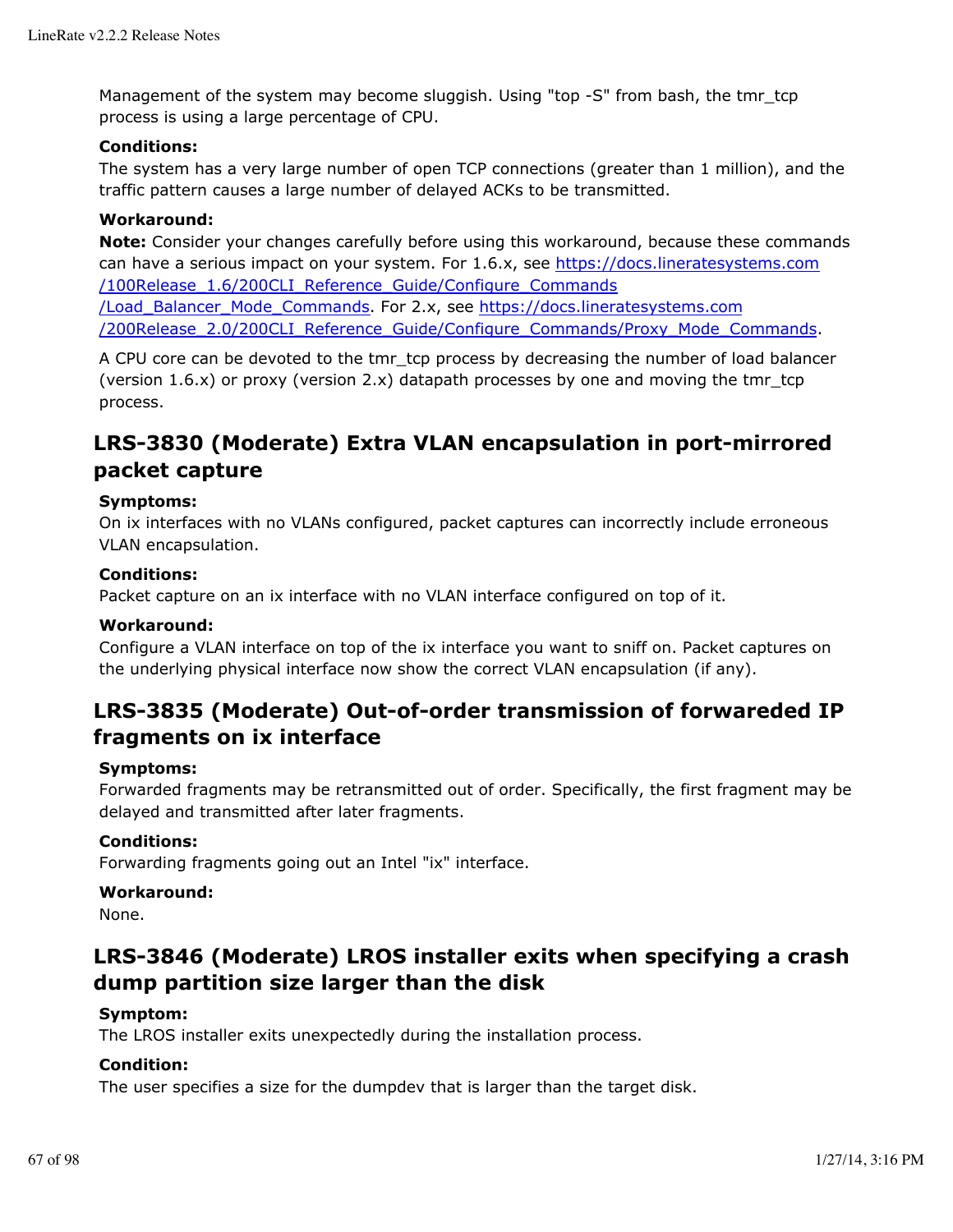### **Workaround:**

None known. Enter a smaller size for dumpdev.

# **LRS-3862 (Moderate) IP routes with non-zero host portion should be rejected**

### **Symptom:**

A route with a destination network that contains non-zero host bits can be successfully entered using the "ip route" command. Routes like the two below are invalid and should be rejected by the system.

ip route 10.0.0.1/24 ix1 ipv6 route fd::2:0:0:7b1/64 ix1

### **Condition:**

No additional conditions are required.

### **Workaround:**

Compute the correct destination network for the route and re-enter the correct route. Corrections for the examples above are: ip route 10.0.0.0/24 ix1 ipv6 route fd::/64 ix1

# **LRS-3892 (Moderate) recovery: restore command will only work if the target file exists in the default backup location (ie. /home/linerate/backups)**

### **Symptoms:**

Restore command fails when the target file isn't in the default backup location (/home/linerate /backups).

### **Conditions:**

Try to restore a target file that doesn't exist in the default backup location (/home/linerate /backups).

#### **Workaround:**

First copy the target file to the default backups location and then issue the restore command.

# **LRS-3959 (Moderate) DSCP is inconsistent when Max-in-flight > 1**

#### **Symptoms:**

DSCP is inconsistent.

#### **Conditions:**

Real server configured with max-in-flight >1.

#### **Workaround:**

Configuring DSCP with TCP multiplex enabled is not supported. The DSCP bits may not be correct in this case.

# **LRS-3997 (Moderate) Core files appear in /var/crash for the node process**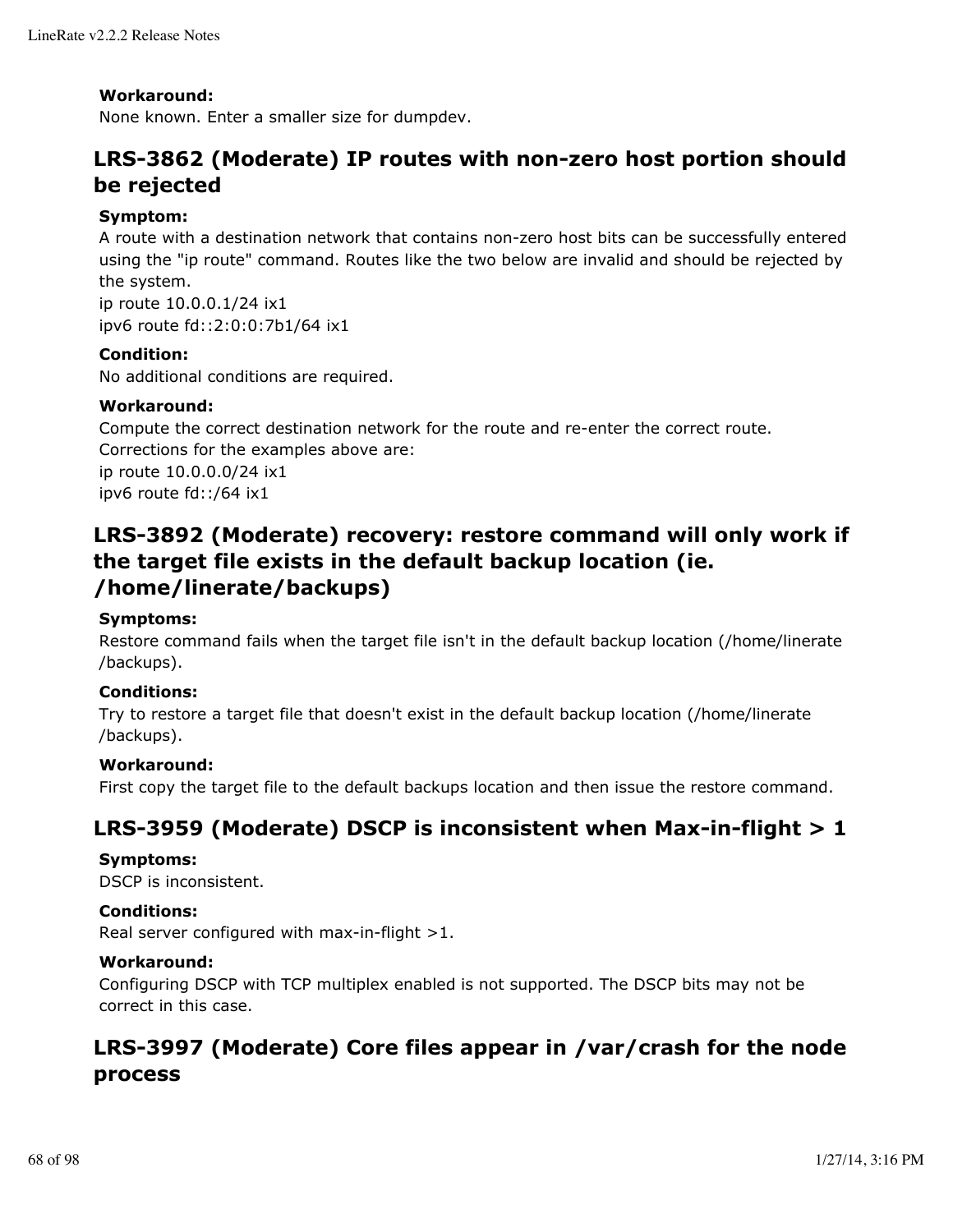### **Symptom:**

Core files appear in /var/crash for the node process.

### **Conditions:**

A PUT request is issued to the REST server containing a "data" field that is an incorrectly formatted JSON object.

### **Workaround:**

None.

# **LRS-4117 (Moderate) REST: /config/restServer/<name>/allow /from/<address> node is a string**

### **Symptoms:**

The /config/restServer/<name>/allow/from/<address> node is currently a string type.

**Conditions:** None.

**Workaround:** None.

## **Additional Information:**

To be consistent with other IP address nodes, this node should be ip-addr-with-mask type.

# **LRS-4121 (Moderate) Can't distinguish between full and quick backup files in CLI or REST**

## **Symptom:**

Neither the show backup list command or /status/system/util/list node distinguish between a full or quick backup file.

#### **Condition:**

System backups have been created with the backup command.

#### **Workaround:**

When creating a backup, name the backup file with information that distinguishes the type of backup you are creating.

# **LRS-4640 (Moderate) REST API returns numChildren=0 for chainCertName with children**

#### **Symptom:**

The JSON returned for the REST path /status/ssl/profile/<name>/chainCertName shows numChildren=0 even though there is at least one chain certificate installed and a corresponding node present.

#### **Condition:**

Any retrieval of the chainCertName REST API node.

### **Workaround:**

Use the 'level=recurse' option on the query string to retrieve the actual list of installed chain certificates, and then count the number of direct child nodes returned.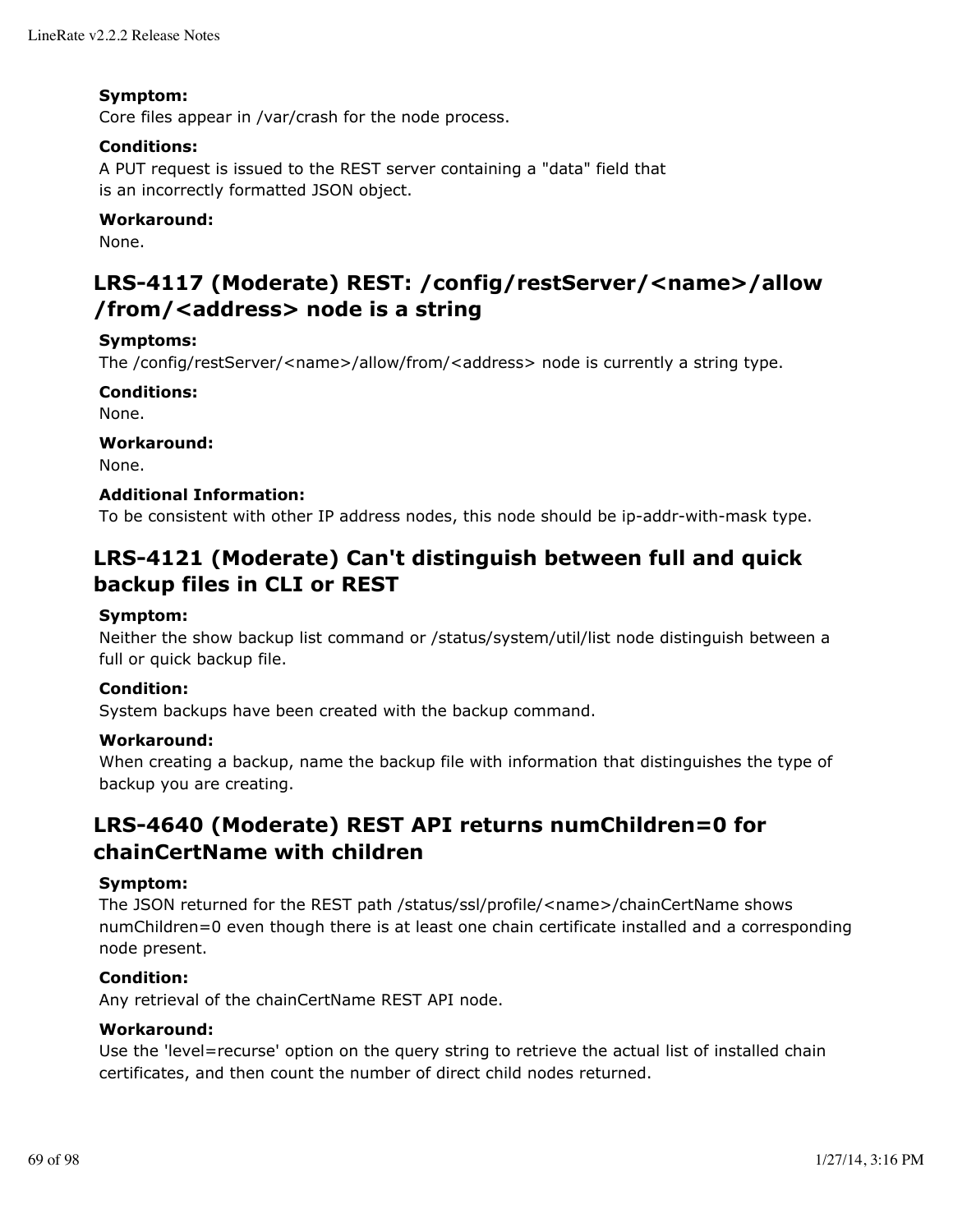# **LRS-4846 (Moderate) LACP interfaces are not always balanced**

## **Symptom:**

Traffic leaving the load balancer through an LACP port-channel is not evenly balanced between the physical interfaces that are members of that port-channel.

## **Conditions:**

LACP is configured across a set of physical interfaces.

## **Workarounds:**

None known.

## **Additional information:**

Affects 1 G interfaces more severely than 10 G interfaces. The 10 G interfaces are typically within about 10% difference between physical interfaces.

# **LRS-4866 (Moderate) REST node: /config/snmp/servers/<name> has incorrect name**

## **Symptoms:**

The /config/snmp/servers/<name> node is incorrect.

### **Conditions:**

None.

### **Workaround:**

None.

## **Additional Information:**

This node is not a node you create, as denoted by the <name> at the end, but is a fixed node. Additionally, there is just one SNMP server, meaning that server in the node path should not be plural.

# **LRS-4870 (Moderate) Scripting: A file descriptor opened by a script can be accessed by other scripts**

## **Symptoms:**

A file descriptor opened by a script can be accessed by other scripts.

## **Conditions:**

Script foo opens a file and gets a file descriptor back. Script bar does a read/write/close on this file descriptor.

## **Workaround:**

Do not share file descriptors across scripts.

# **LRS-4872 (Moderate) LROS ping command does not set the TTL of the ping packet to what is requested**

## **Symptom:**

The TTL value of the ping command cannot be overridden by the the -m option for ping.

## **Condition:**

Running ping command in bash.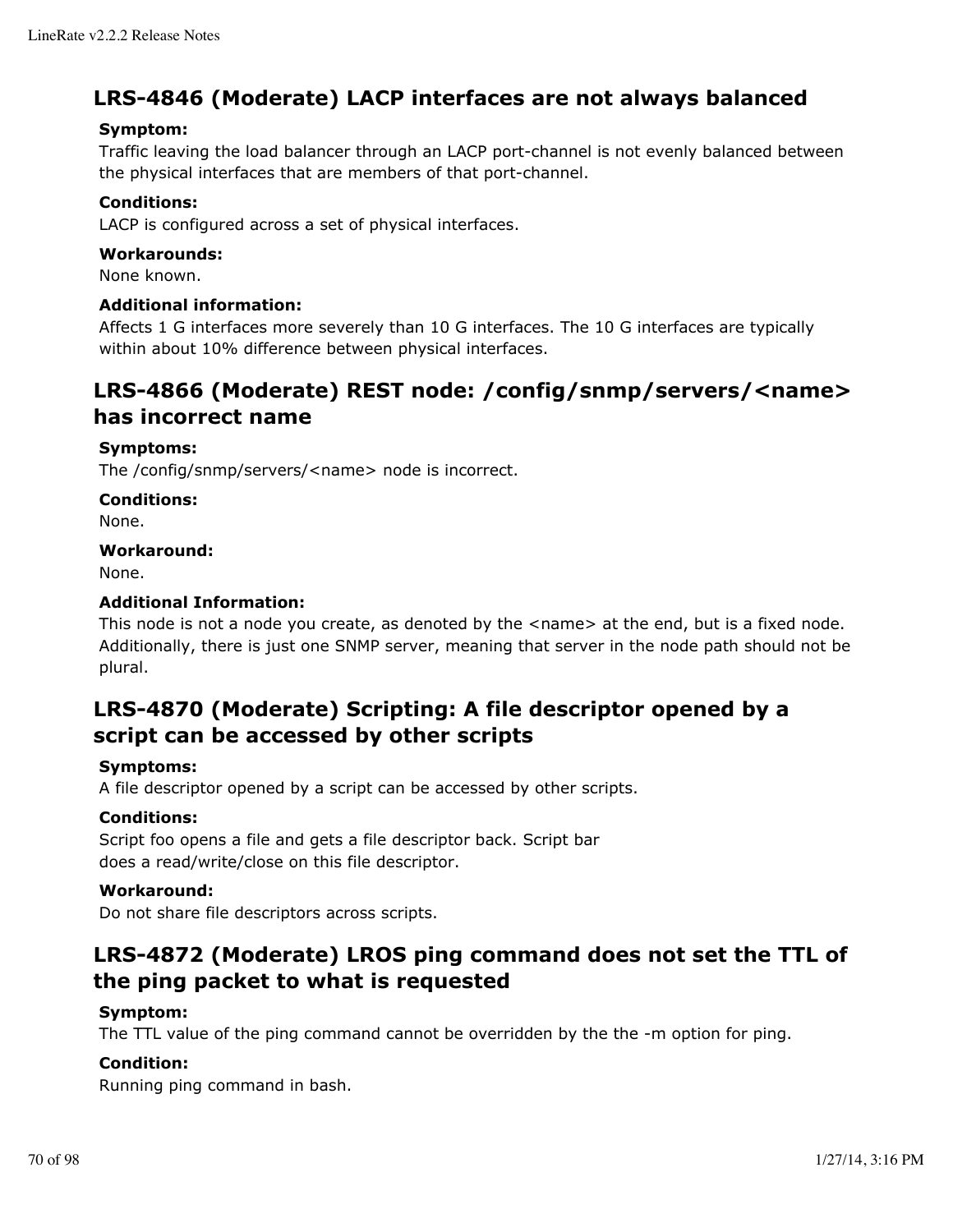#### **Workaround:**

None known.

# **LRS-5223 (Moderate) Inconsistent use of the "default" field when using the REST API to unset virtual-ip "IP Address" and "IP Range".**

## **Symptoms:**

Inconsistent use of the "default" field when using the REST API to unset virtual-ip "IP Address" and "IP Range".

### **Conditions:**

When you want to unset a virtual-ip "IP Range" through the REST API, you have to submit a request with "default  $= 1$ " and "family  $=$  af-unspecified". But when you want to unset a virtual-ip "IP Address", you have to submit a request with "default  $= 0$ " and "family  $=$ af-unspecified".

#### **Workaround:**

None known.

#### **Additional Information:**

# **LRS-5233 (Moderate) Output from the forward-proxy "statistics detailed" show command contains invalid queue-related statistics.**

#### **Symptoms:**

Output from the forward-proxy "statistics detailed" show command contains invalid queuerelated statistics.

#### **Conditions:**

Create a forward-proxy object named "fp-1". Run the show command: "show forward-proxy fp-1 statistics detailed". Note that the output contains sub-sections entitled "Request Mgr Q Size:" and "Server Q Size:". These queue-related statistics blocks are not applicable to forward-proxy objects.

#### **Workaround:**

None known.

### **Additional Information:**

# **LRS-5344 (Moderate) REST API doesn't perform the same input validations as the CLI.**

#### **Symptoms:**

REST API doesn't perform the same input validations as the CLI.

#### **Conditions:**

For example, if you use the REST API to set a forward-proxy description value of "hello world", the double quotes will be preserved and when you execute "show run" at the CLI the output will show a description of ""hello world"" (ie. another set of wrapping quotes are added).

### **Workaround:**

None known.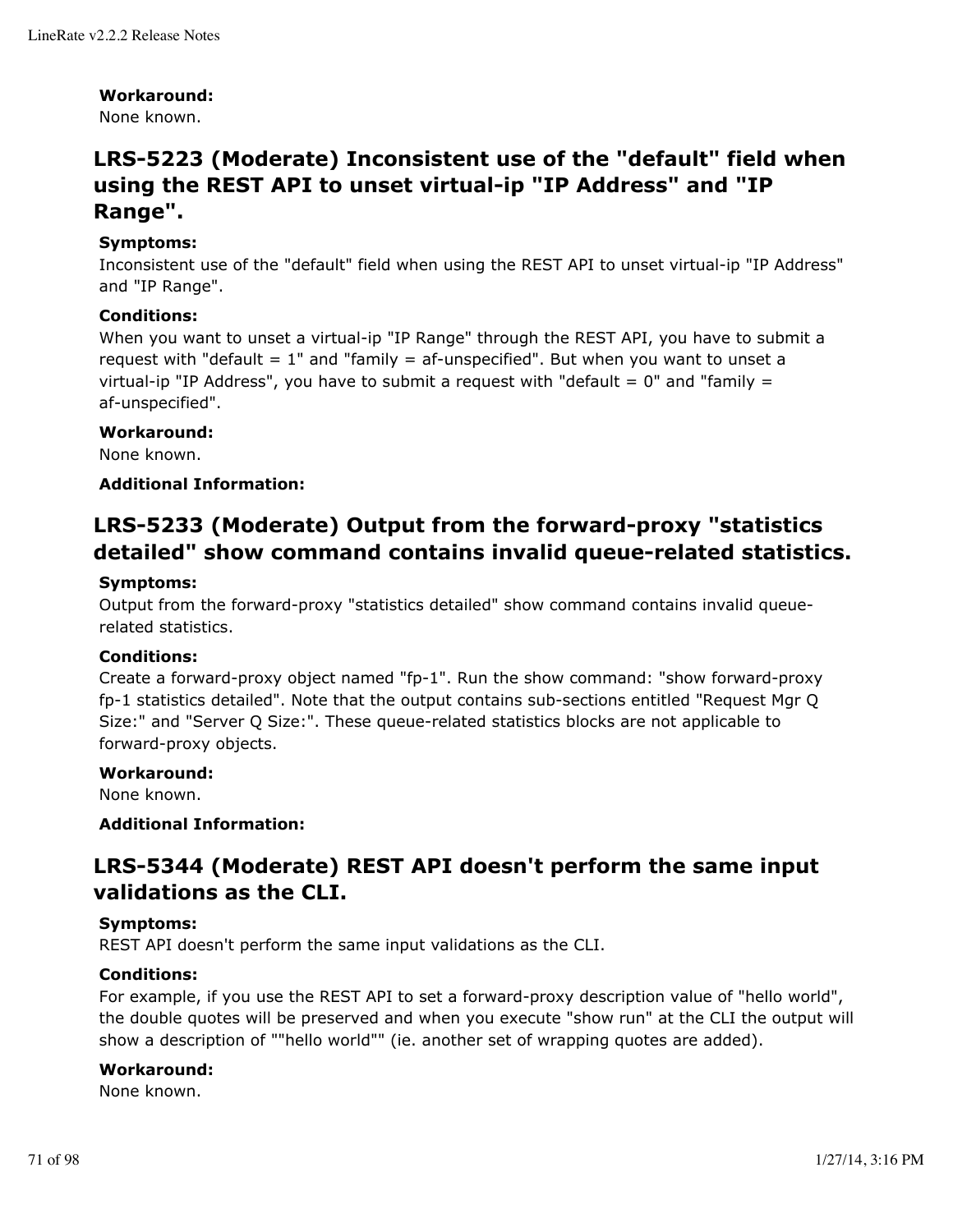## **Additional Information:**

# **LRS-5377 (Moderate) CLI uses port-channel to create a port channel and channel-group to configure the port channel**

### **Symptoms:**

The CLI command to create a port channel is interface port-channel <chan\_num>. The command to configure the port channel is channel-group <chan\_num>.

### **Conditions:**

Creating and configuring port channels.

#### **Workarounds:**

None.

# **LRS-5378 (Moderate) Must use integer to create port channel, but pox to configure port channel**

### **Symptoms:**

CLI requires an integer to create a port channel, but requires pox (where x is the integer) to configure the port channel.

### **Conditions:**

Creating and configuring port channels.

#### **Workaround:**

Use an integer to create the port channel, then use pox (where  $x$  is the integer) to configure the port channel.

# **LRS-5856 (Moderate) Excessive SSL messages printed to log file**

#### **Symptoms:**

Messages similar to one or more of the following appear in the system logs:

LROS: Error accepting SSL connection: Encountered EOF before it was expected

LROS: Error accepting SSL connection: Dynamic exception type: lrs::io::ssl::SSLIOException

LROS: std::exception::what: no ciphers passed

LROS: std::exception::what: tlsv1 alert user cancelled

LROS: std::exception::what: tlsv1 alert internal error

## **Conditions:**

SSL configured.

## **Workaround:**

None known.

# **LRS-5947 (Moderate) Poor error message when upgrade runs out of disk space**

## **Symptoms:**

The upgrade command fails with an interaction similar to the following: LROS# upgrade "file:///home/linerate/image\_name.upg" Upgrade requires a reload when completed. Continue? [yes/no]: yes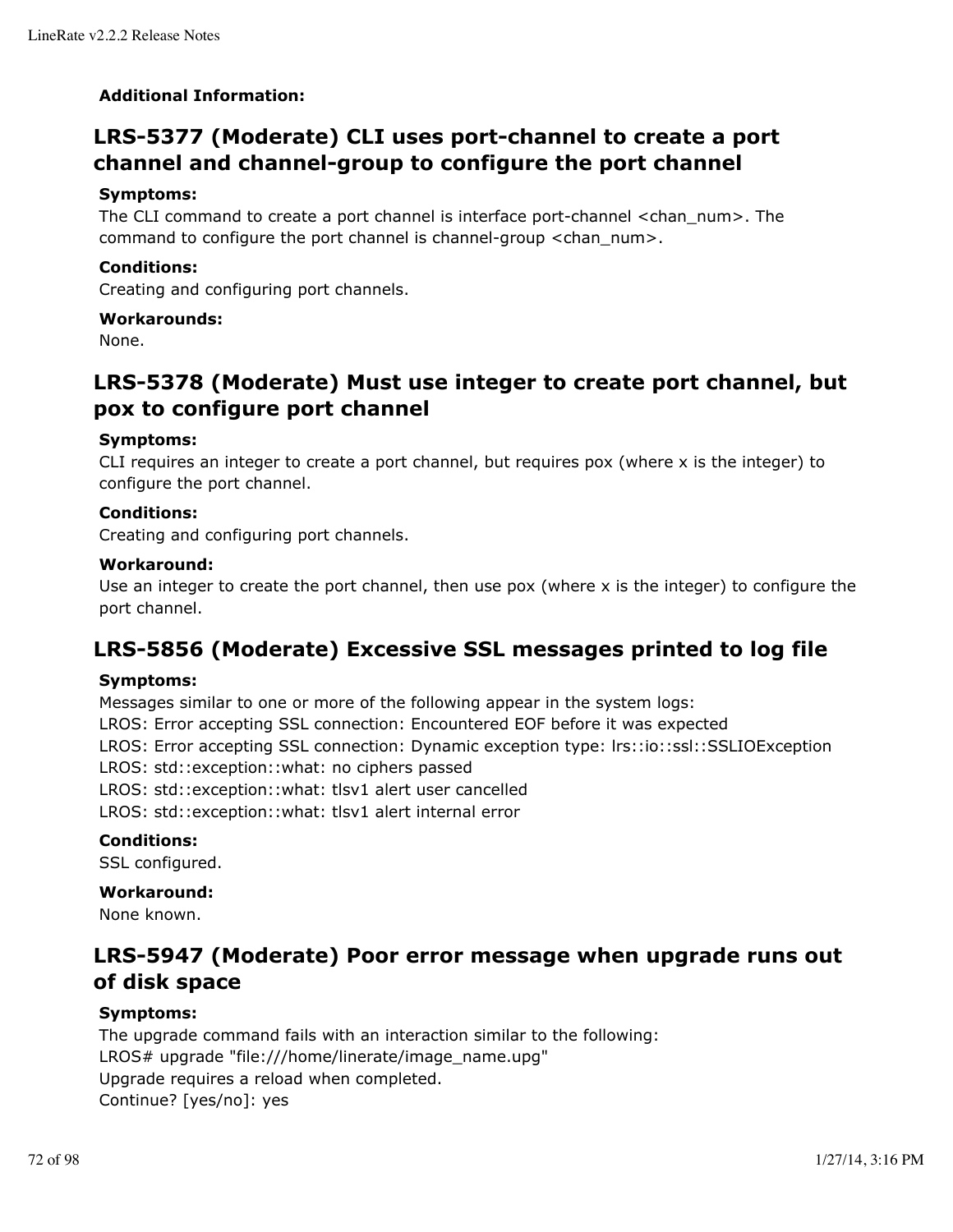ERROR: Error upgrading: Running /boot/install failed. Unexpected error upgrading LROS

# **Conditions:**

The system is low on disk space. Typically, an upgrade requires about 2GB of free disk space.

# **Workaround:**

Look for error messages in /var/log/controller.messages during the upgrade process. This should give more information on the failure. Removing un-needed files can allow the upgrade to complete successfully.

# **LRS-5954 (Moderate) System does not respond to any HTTP requests**

# **Symptoms:**

System stops responding to HTTP requests.

# **Conditions:**

1) Real server attached to the virtual server must have an SSL profile name attached to it.

- 2) The attached SSL profile must not be configured on the system.
- 3) The real server must not have an health monitor attached to it.
- 4) The virtual server must support TCP multiplexing.

After the virtual server processes a few HTTP requests in the above configuration, unconfigure the SSL profile attached to the real server. The virtual server will stop processing any new HTTP requests.

# **Workaround:**

Attach a health monitor monitor to the real server or

offline the real server administratively and bring it back online using the commands "admin offline" and "admin online"

Additional Details:

After queuing up around 10000 requests per system process, the system responds with HTTP 503 messages for all subsequent requests.

This issue can also happen in non-tcp-multiplex mode, but it requires the unconfiguration of the SSL profile attached to the real server to happen after the systm starts sending 503 response code HTTP responses.

# **LRS-5962 (Moderate) Proxy does not honor real server weights properly**

# **Symptoms:**

System does not load balance the HTTP requests properly based on real server weights using the weighted least connections algorithm.

## **Conditions:**

When tcp-multiplex and weighted least connections are configured on virtual servers, either of the following conditions may cause this:

If real servers have "is-proxy" set to off and the virtual servers have "forward-connectrequests" set to true, HTTP CONNECT requests are dropped.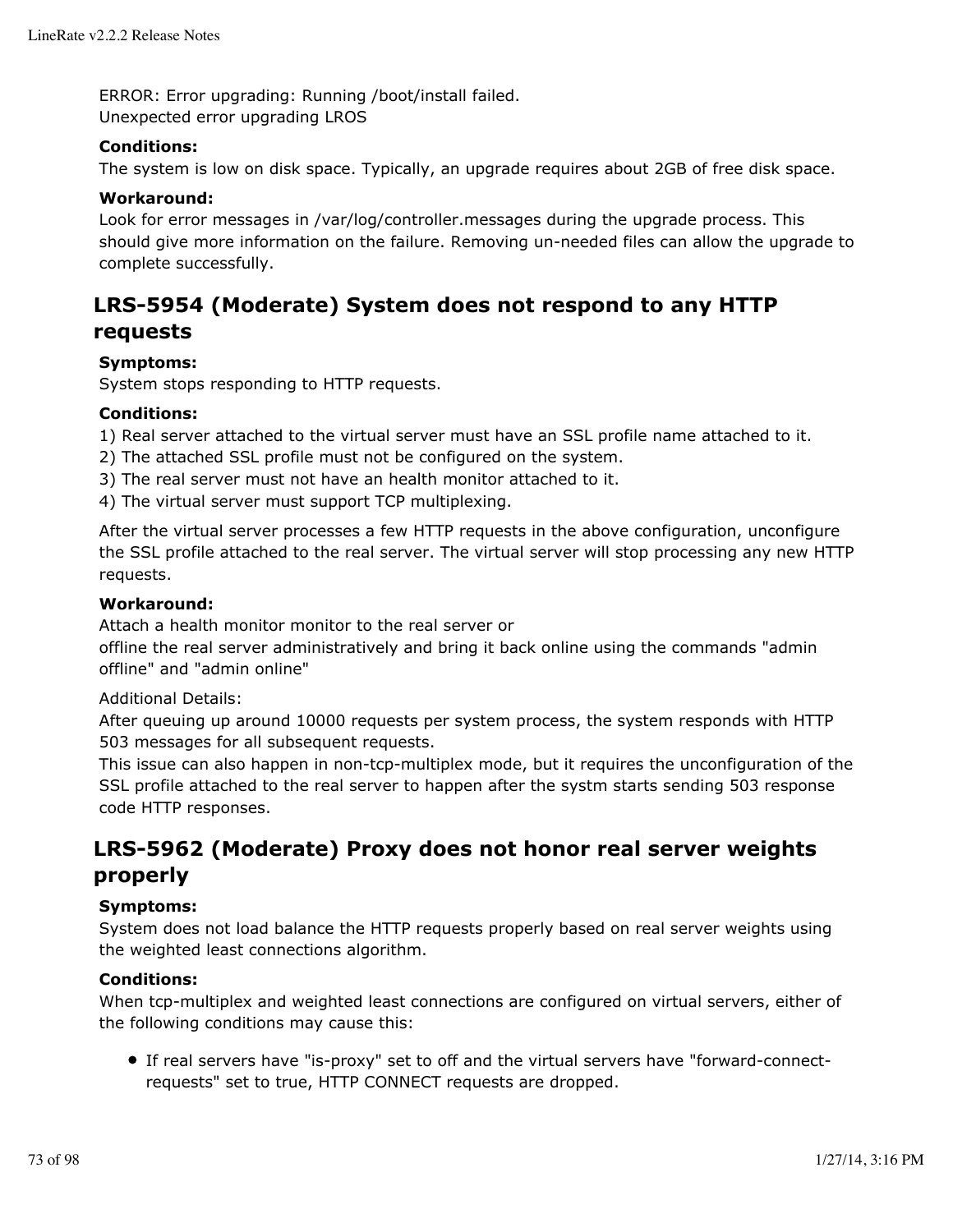Certain transmission errors to the real server that result in the proxy closing the connections.

# **Workaround:**

Administratively offline and online the real servers using the "admin offline" and "admin online" configuration commands.

Additional details:

# **LRS-6040 (Moderate) Client timeout with large HTTP objects with Weighted Least Connection Load Balancing algorithm with no tcp-multiplex**

## **Symptom:**

HTTP clients with short timeouts may time out waiting for responses with objects greater than 8 k in size.

# **Condition:**

The system is configured as a reverse proxy (load balancing), the virtual server is using the weighted least connections load balancing algorithm, and tcp-multiplex is disabled on the virtual server.

# **Workaround:**

Enable tcp-multiplex or change the load balancing algorithm.

# **LRS-6160 (Moderate) Show CARP lists incorrect IP on "Master is ..." line**

## **Symptoms:**

The show carp <group> commands lists the incorrect IP address in the "Master is ..." line.

# **Conditions:**

At least two CARP groups and virtual IP configured.

## **Workaround:**

None.

# **LRS-6258 (Moderate) Removing the IP address does not display the message - "WARNING: deleting IP address associated with virtual-ip <vipname>"**

## **Symptoms:**

The message "WARNING: deleting IP address associated with virtual-ip vip1" is not displayed.

## **Conditions:**

- 1. Delete the IP address used by virtual IP (vip1) configured on an interface.
- 2. Add the IP address used by vip1 on a different interface.
- 3. Delete the IP address from the interface again.

## **Workaround:**

None.

## **Additional Information:**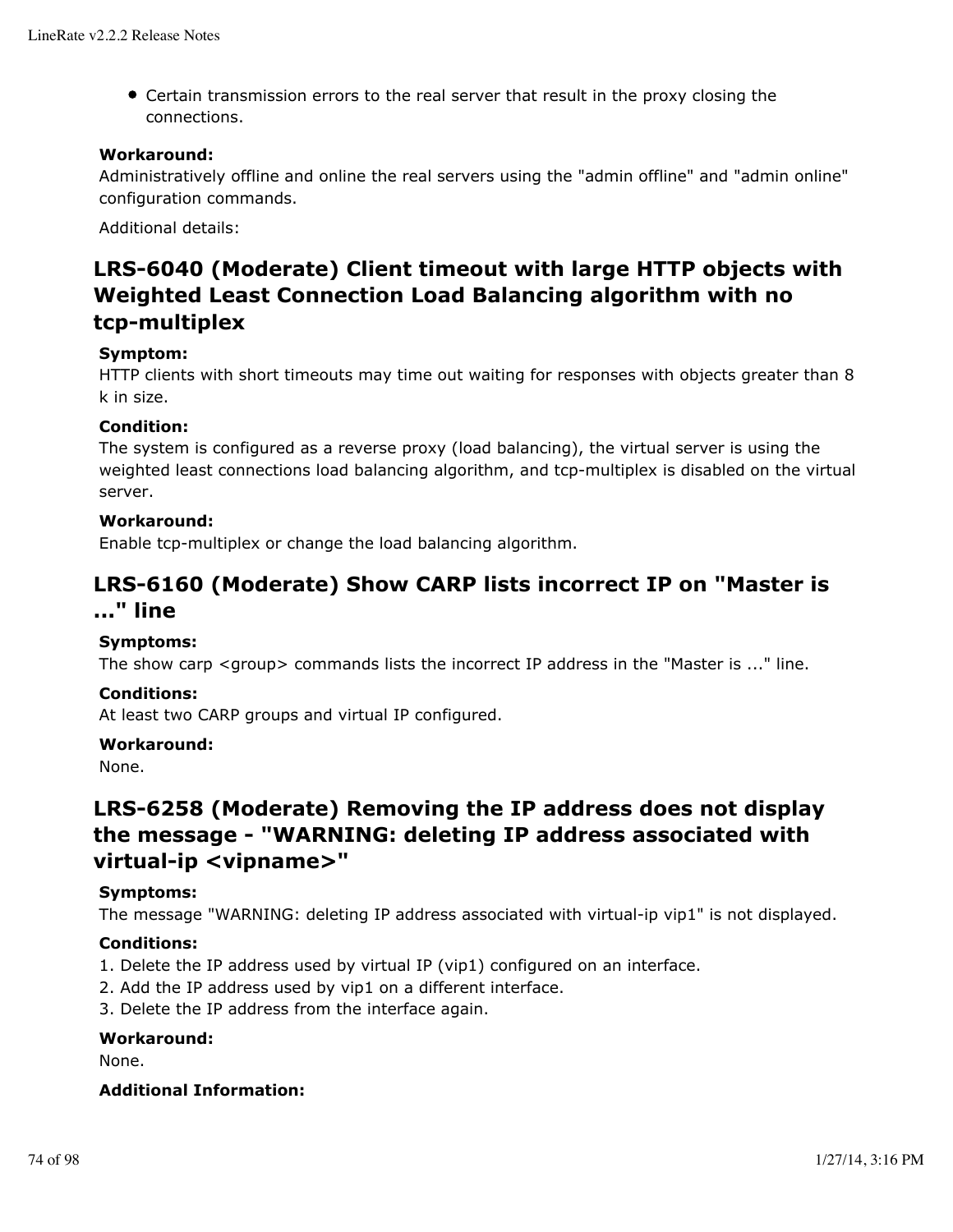This issue does not impact the functionality of the system.

# **LRS-6355 (Moderate) Cannot create or remove a virtual IP named "range" using the CLI**

# **Symptom:**

You cannot create or remove a virtual IP named "range" using the CLI.

# **Condition:**

Try to create or remove a virtual IP named "range."

# **Workaround:**

Create or remove with the REST API.

## **Additional Information:**

For a virtual IP in the CLI, range is reserved word for the virtual-ip command.

# **LRS-6492 (Moderate) REST: Virtual IP stats for both forward and reverse proxies shown in clientNoVserver stats**

## **Symptoms:**

Virtual IP stats that relate to both forward and reverse proxies are in the clientNoVserver stats node.

# **Conditions:**

None.

# **Workaround:**

None. Node to be renamed clientNoProxy in the future.

# **LRS-6536 (Moderate) Need to clean-up the persistence-related warning messages on pxeboot images.**

## **Symptoms:**

- The warning messages that are presented when you execute the "write" or "copy" commands on a pxeboot image are split across multiple lines instead of being written as a single, coherent warning message.
- The pxeboot image's persistence-related warning messages contain partial file path references instead of complete file path references. For example, they contain file paths like "/startup-config" instead of "/home/linerate/data/startup-config".

# **Conditions:**

- If you enter the command "write mem" on a pxeboot image, you'll get this output: WARNING: File written to a volatile storage location: /startup-config WARNING: This will not persist across a reboot. Please copy to a WARNING: non-volatile location when able. Building configuration...  $[OK]$
- If you enter the command "copy running-config tmp.txt" on a pxeboot image, you'll get this output: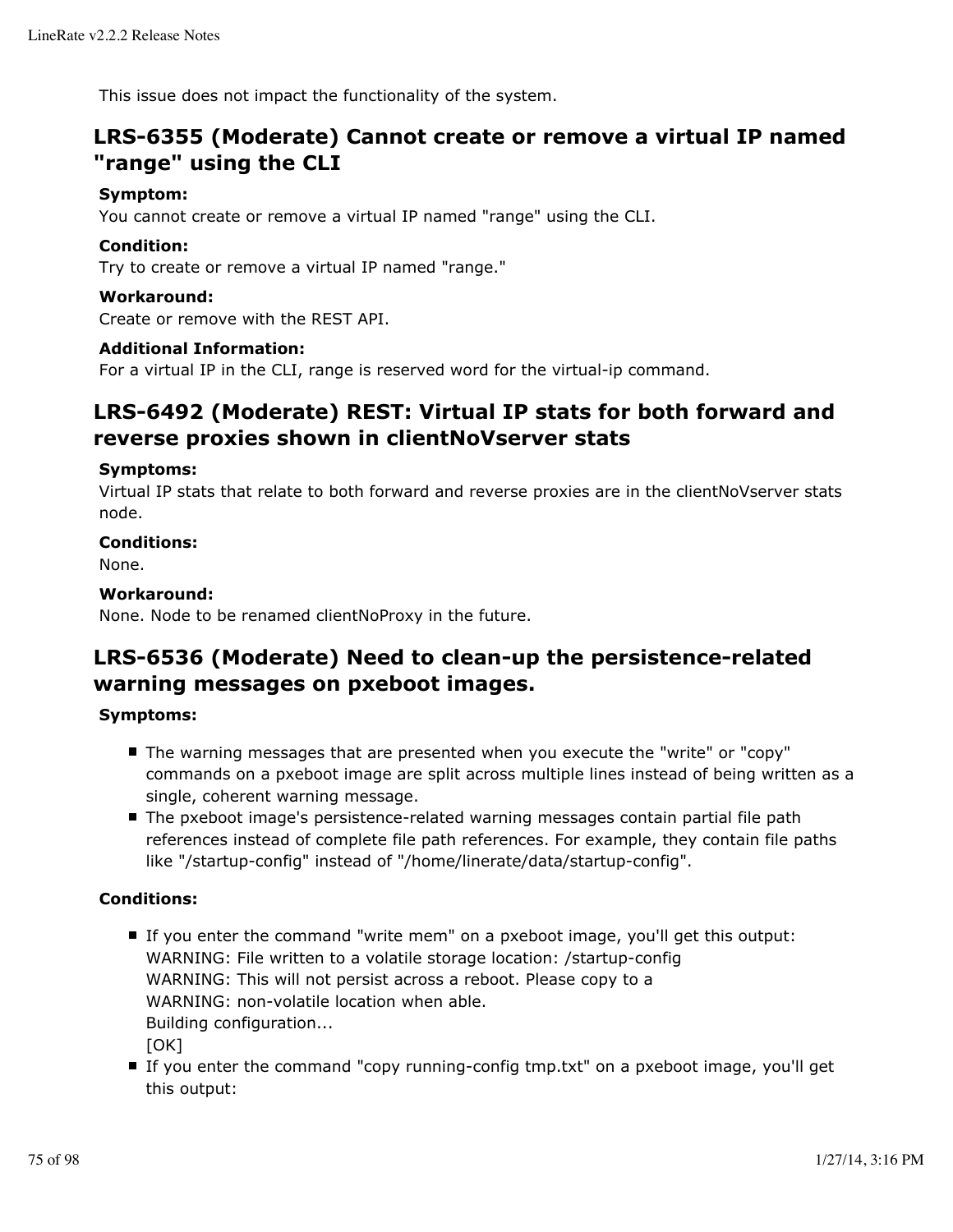WARNING: File written to a volatile storage location: /tmp.txt WARNING: This will not persist across a reboot. Please copy to a WARNING: non-volatile location when able. Copying file...done.

# **Workaround:**

None known.

# **Additional Information:**

# **LRS-6730 (Moderate) Selecting upgrade from installation menu exits to shell if no existing installation is found**

## **Symptoms:**

Installer program exits to shell prompt when "Upgrade" option is selected, but an existing installation is not found.

# **Conditions:**

In installer program, "Upgrade" option is selected, but an existing installation is not found.

# **Workaround:**

Do not attempt to upgrade a system without an existing installation. If you mistakenly exit to the shell, type "exit" or press CTRL-D to exit the shell and return to the installer or "reboot" to reboot the system.

# **Additional Information:**

# **LRS-7306 (Moderate) Cannot log in to system to use CLI or REST**

# **Symptom:**

In some rare instances, the system can get into a state where it does not accept new CLI or REST client requests.

## **Condition:**

This can happen when previous configuration commands take a long time to service. These situations usually occur when:

a. the system is under heavy load.

b. the system has a really large configuration and is syncing it to

data path processes (which happens on system startup or when

a data path process starts up).

c. Both of the above.

## **Workaround:**

None known.

# **LRS-7739 (Moderate) no attach real-server on deleted but attached server doesn't tab complete**

## **Symptoms:**

Tab completion does not work on objects that have been deleted.

## **Conditions:**

Configure real server real-foo, attach it to virtual IP vip-foo, then delete real server real-foo ("no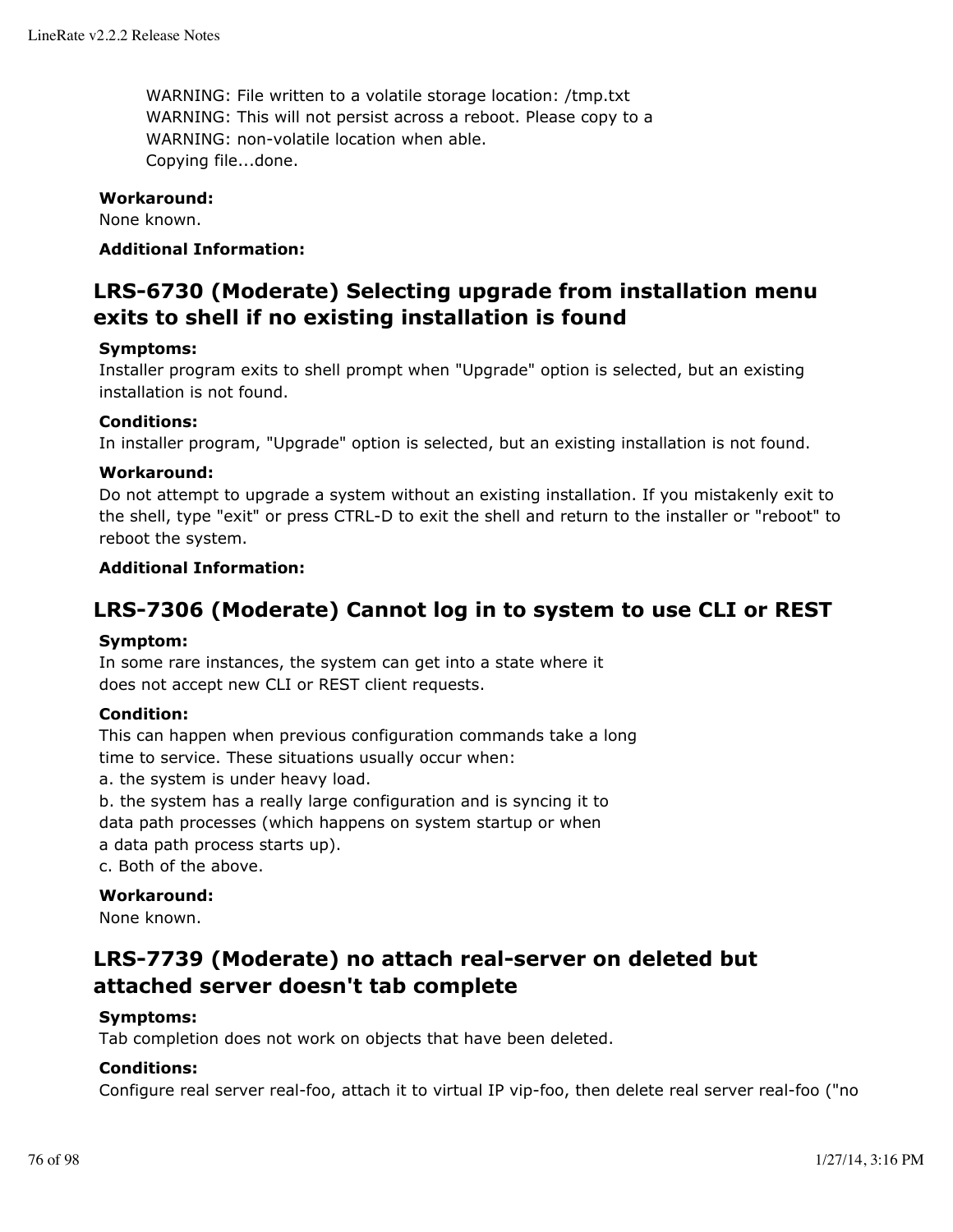real-server real-foo"). In vip-foo mode, try "no attach real-server rea[TAB]." Tab completion does not work.

# **Workaround:**

Type the full name of the real-server or health-monitor in the "no attach" command.

# **Additional Information:**

# **LRS-8412 (Moderate) Packets dropped counter is the same for both oce interfaces in system**

# **Symptoms:**

The dropped packets counter in the output of the show interface command for oce interfaces is the same value for all interfaces installed in the system

# **Conditions:**

System running in a server with oce interfaces installed.

# **Workaround:**

None known.

# **LRS-8413 (Moderate) Output errors on oce interfaces after CARP switchover**

## **Symptoms:**

Output errors reported in show interface output on Emulex (oce) interfaces after CARP switchover.

## **Conditions:**

System running on a server that has Emulex interfaces installed in it and CARP configured.

## **Workaround:**

None known.

## **Additional Information:**

# **LRS-8414 (Moderate) Packets dropped counter rolls over at low values for oce interfaces**

## **Symptoms:**

The packets dropped stat reported in show interface output on Emulex (oce) interfaces rolls over to 0 at low values.

# **Conditions:**

System running on a server that has oce interfaces installed in it that is receiving traffic that is being dropped by the interface.

## **Workaround:**

None known.

# **Additional Information:**

# **LRS-8424 (Moderate) TCP Retransmission Errors**

# **Symptoms:**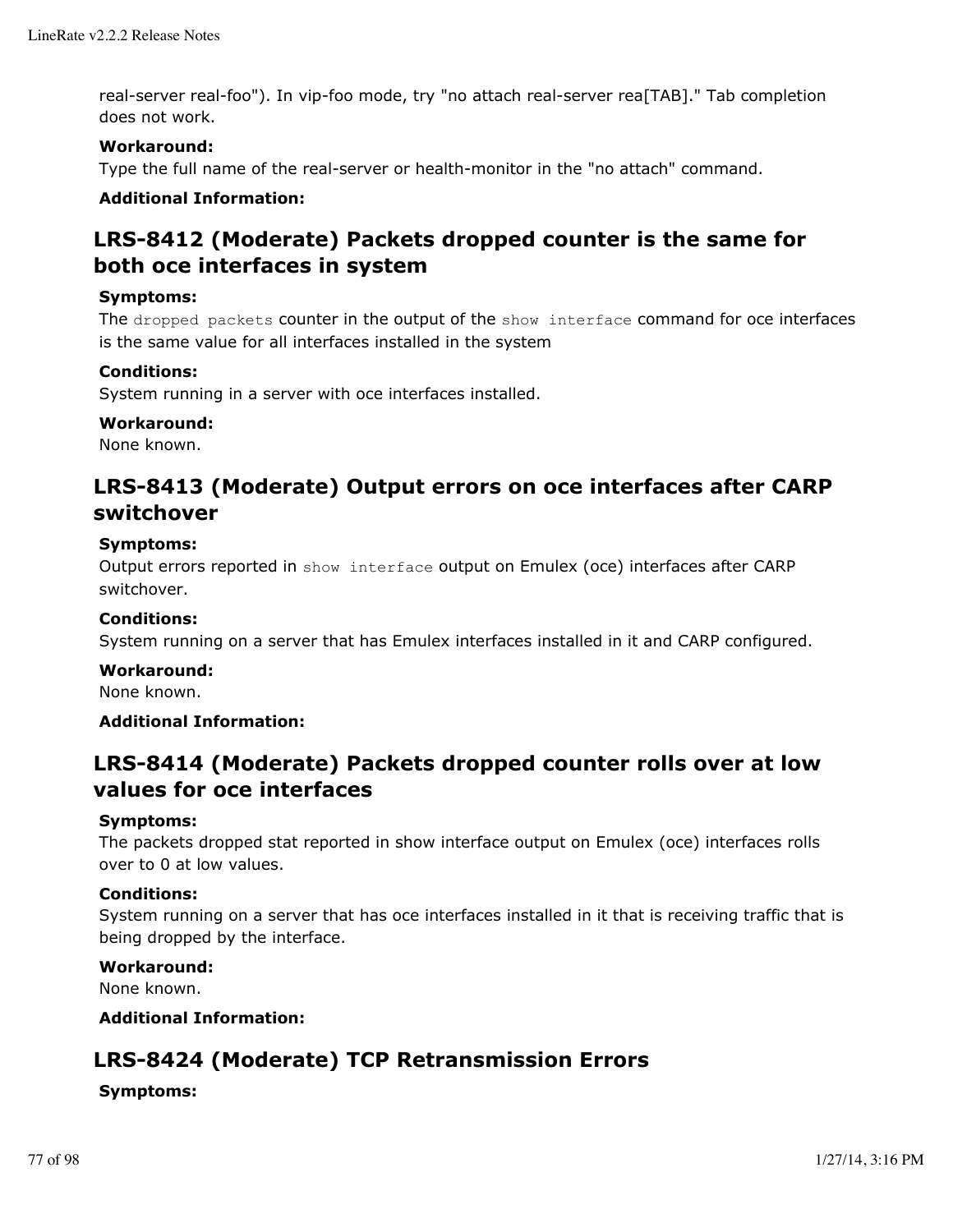Running system commands in bash such as sysctl -a or show tech-support with the CLI, which take a long time to complete, cause the system to fail over due to CARP keep-alive-timeout. This timeout out is short-lived, so the master changes back quickly, which causes TCP retransmissions.

# **Conditions:**

System with CARP configured and a user entering system or CLI commands that take a long time to complete.

## **Workaround:**

None.

# **Additional Information:**

If the system is busy or has a lot connections active, the commands will take a long time to complete causing this error. This is a transient error that only happens while the command is executing or shortly after it completes.

# **LRS-8930 (Moderate) Error: SNMP actual retrieval of routing table: Cannot allocate memory**

# **Symptoms:**

Error: snmpd[14786]: actual retrieval of routing table: Cannot allocate memory message shown in the /var/log/messages file.

# **Conditions:**

System configured for SNMP and client doing SNMP walk.

# **Workaround:**

None.

# **Additional Information:**

# **LRS-9271 (Moderate) Custom error object handling inconsistent with node.js**

## **Symptoms:**

Thrown exceptions show up in the syslog as '[object Object]', and their source lines are printed (sometimes truncated), rather than the full, formatted exception message.

## **Conditions:**

Custom exceptions (of the form 'throw {name:"foo", message:"bar"}

;' are being used.

# **Workaround:**

Use the 'new Error("foo","bar");' syntax instead.

# **Additional Information:**

The node.js JavaScript interpreter parses the custom error messages correctly when run in non-interactive mode. In interactive mode, the custom errors are unrecognized. The V8 JavaScript interpreter does not parse such custom objects as exceptions, but prints them as objects with their source line. LineRate's interpreter is consistent with V8 and the node.js interactive interpreter.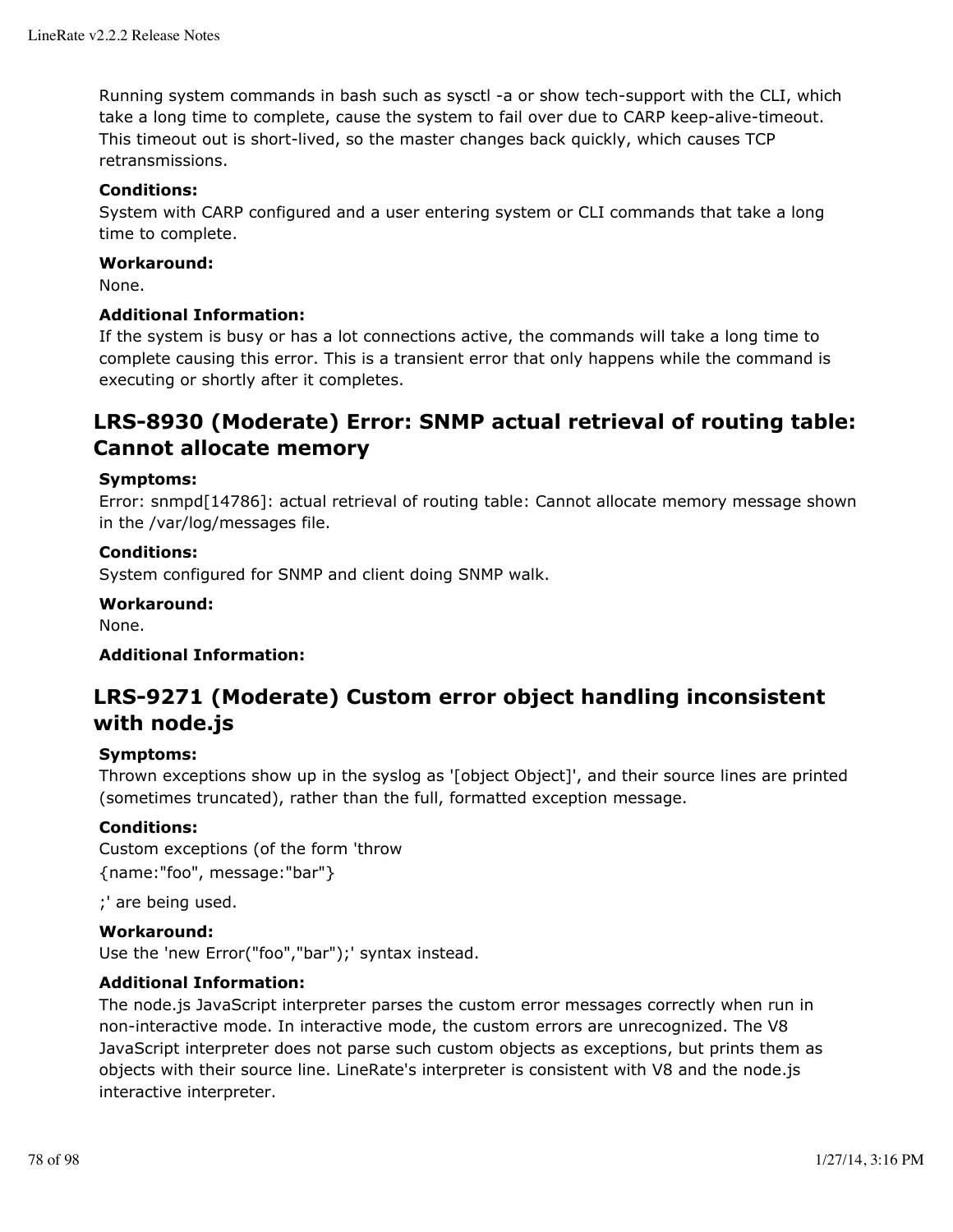# **LRS-9334 (Moderate) scheduler sometimes has error: "cpuset: setaffinity: No such process"**

# **Symptoms:**

The "scheduler cpu manual" command returns an error similar to the following:

ERROR: cpuset error for thread 100503 (controller/controller): cpuset: setaffinity: No such process

# **Conditions:**

Using "scheduler cpu manual" on a multithreaded process that starts and stops threads frequently.

## **Workaround:**

If the command is repeated, it may complete successfully.

## **Additional Information:**

This error does not cause any other undesired behavior other than the message itself. It simply indicates that a transient thread of the multithreaded process has exited prior to setting the CPU affinity for that thread.

# **LRS-9336 (Moderate) Garbled syslog output from scripting engine**

## **Symptoms:**

Error messages from multiple data path (lb\_http) processes are interleaved, causing garbled lines in /var/log/controller.messages.

# **Conditions:**

A script with a runtime or syntax error is loaded in the scripting engine.

## **Workaround:**

The properly formatted error message is available from "show script <script>".

# **LRS-9576 (Moderate) CARP ads not received for ix VLAN interface on backup**

# **Symptoms:**

Both units in CARP group are operating as the master, leading to traffic problems as an upstream switch or router may not pass traffic properly through the CARP group.

## **Conditions:**

CARP is configured on a VLAN interface attached to an ixgbe physical interface.

## **Workaround:**

None. Reboot of CARP backup system is required.

## **Additional Information:**

The trigger for this problem is unknown. However, CARP switchovers were being deliberately forced, and in other cases, the interface driver has been observed to perform a reset when going "admin-status up". Although, in those cases, the interface could be manually reset to correct the CARP issue, whereas in this case no reset path was identified short of a system reboot.

# **LRS-9585 (Moderate) GUI doesn't poll the backend system on a**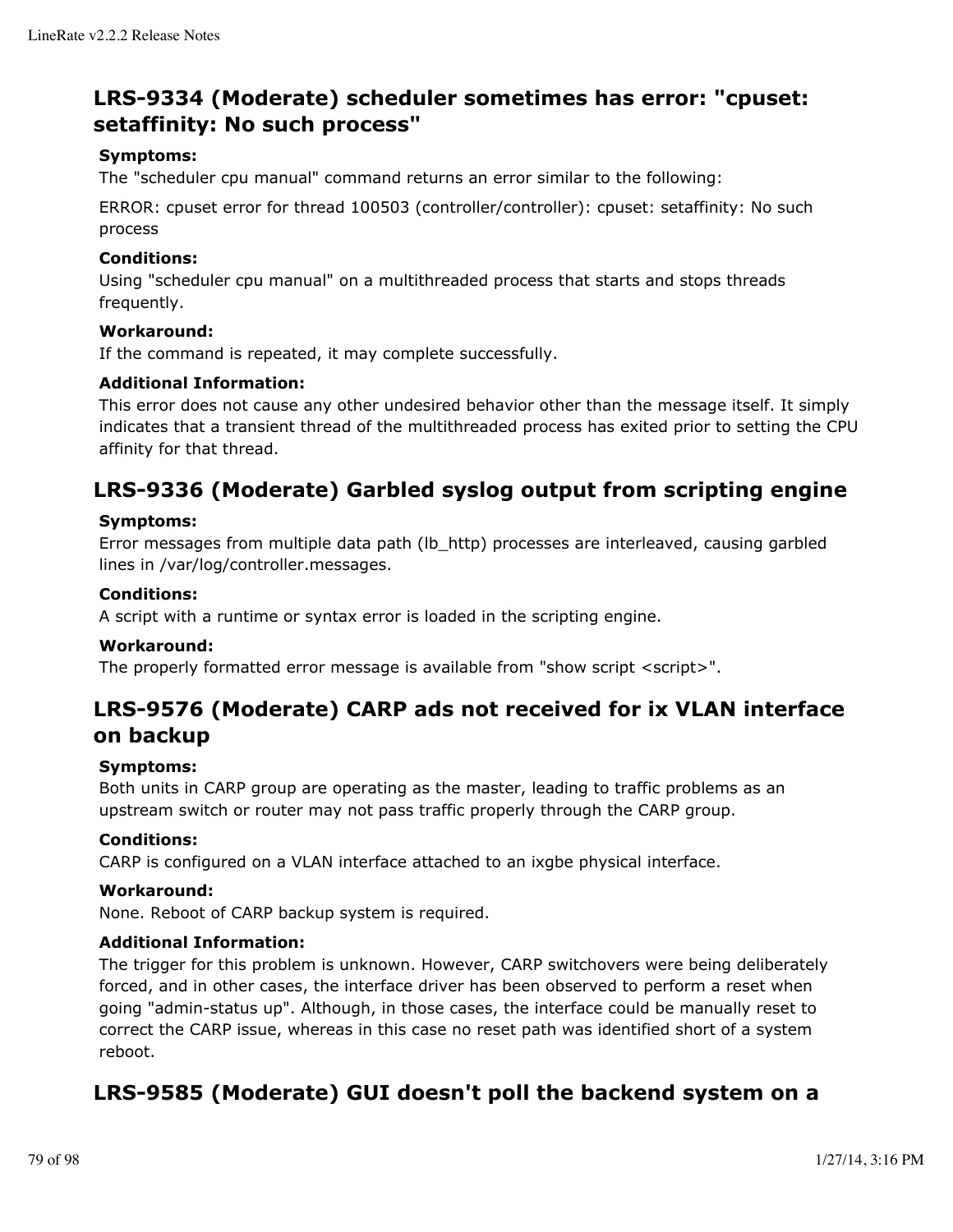# **regular basis.**

# **Symptoms:**

GUI fails to display configuration changes that were made outside the GUI (ie. changes that were made through the CLI or REST API).

# **Conditions:**

Log in to the GUI, click on the "Real Servers" tab in the configuration table and apply the filter "name = rs-x". Verify no matches are found and then remove the filter. Go to the CLI and add a new real-server named rs-x. Go back to the GUI and re-apply the filter "name = rs-x". Verify the GUI still returns no matches. Remove the filter, click the "Refresh Configuration" button and then re-apply the filter. Note that this time the GUI returns one match (ie. the GUI recognizes the config change after you clicked the "Refresh Configuration" button).

# **Workaround:**

Periodically refresh the configuration by clicking the "Refresh Configuration" button.

# **Additional Information:**

Prior versions of the GUI would poll the backend system at regular intervals to pick up config changes and update the dashboard's configuration widgets accordingly. Prior versions of the GUI would also allow this polling feature to be enabled/disabled with a checkbox on the "Information" dialog.

# **LRS-9628 (Moderate) Erroneous path REST API response from GET request on /status node**

**Symptoms:** A GET request made through the REST API to the top-level status node (/status) results in an erroneous response. The path is returned as "/" which does not match the "requestPath" of "/status". All other information returned from GET call is correct.

**Conditions:** Anytime a GET request is made on the top-level status node.

**Workaround:** None. The information returned from this GET request is still valid.

# **Additional Information:**

# **LRS-9805 (Moderate) Scripting HTTP.ClientRequest doesn't support hostname option**

# **Symptoms:**

Scripting HTTP client requests with the 'hostname' option ignore the option, and always request to host '127.0.0.1'.

# **Conditions:**

A script that makes a request using the 'hostname' option:

```
var http = require('http');
var req = http.get({ hostname: '3.4.5.6',
                      port: 80,
                       path: '/index.html' },
                    onResponseCb);
```
# **Workaround:**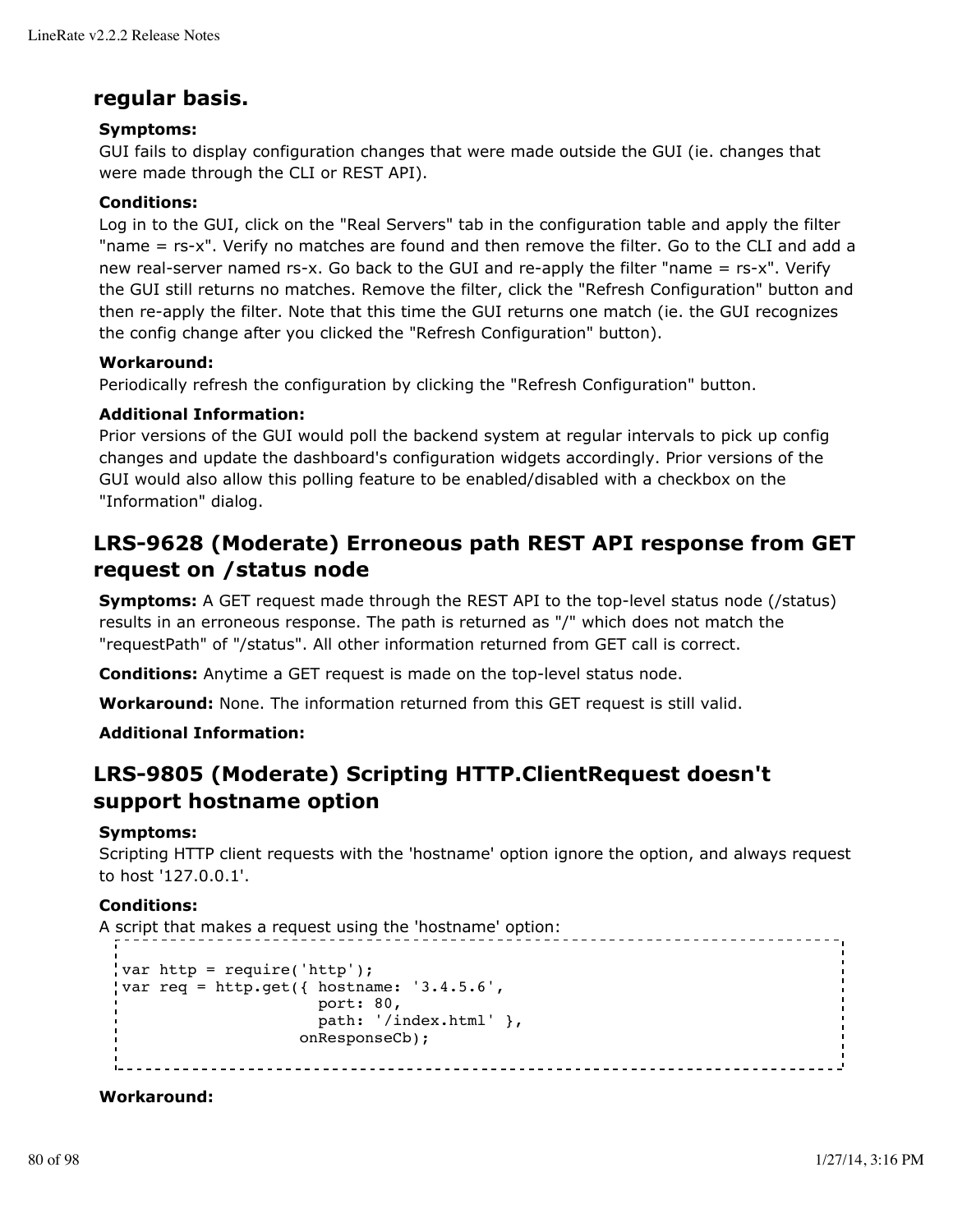Use the 'host' property instead:

```
var http = require('http');
var req = http.get({ host: '3.4.5.6',
                 port: 80,
                 path: '/index.html' },
               onResponseCb);
```
**Additional Information:**

# **LRS-10373 (Moderate) Sample file names used in the upgrade command help message end with ".img" instead of ".upg".**

# **Symptoms:**

Sample file names used in the upgrade command help message end with ".img" instead of ".upg".

# **Conditions:**

At the CLI, issue the command "upgrade ?" to see the the upgrade command help message. Note that the sample file names used in the help message end with ".img" instead of ".upg".

# **Workaround:**

n/a

**Additional Information:**

# **LRS-10456 (Moderate) API allows TCP attributes to be set on objects with a service type of HTTP.**

# **Symptoms:**

API allows TCP attributes to be set on objects with a service type of HTTP and allows HTTP attributes to be set on objects with a service type of TCP.

# **Conditions:**

Create a real-server named "rs-http-1" and set its service type to HTTP. Use the REST API to set the TCP attribute "Data Idle Timeout" on this HTTP real-server and note that the PUT request succeeds (ie. the TCP-specific attribute is successfully set on an HTTP real-server).

## **Workaround:**

None known.

# **Additional Information:**

# **LRS-10461 (Moderate) GUI fails to apply additional formatting to configuration table cells that contain delimited list values.**

## **Symptoms:**

GUI fails to apply additional formatting to configuration table cells that contain delimited list values, which makes these cells unreadable without manual intervention.

## **Conditions:**

Create a virtual-server and attach three real-servers. Log in to the GUI, click the "Virtual Servers" tab on the configuration table control and find the newly created virtual-server. Note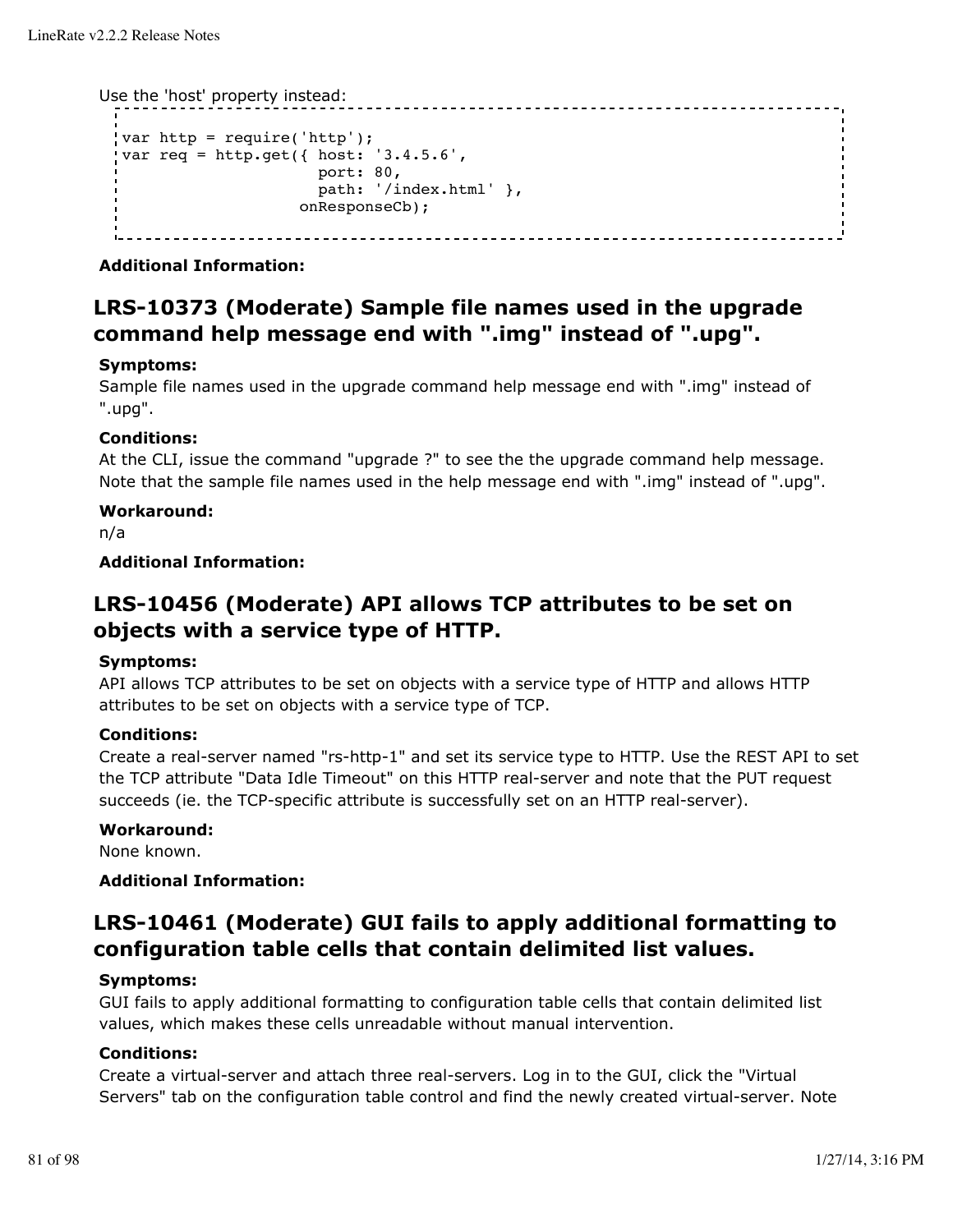that the contents of the "Real Servers" column is a comma-separated list of real-server names and is unreadable without manual intervention (ie. in the absence of text-wrapping or some other formatting assistance, you're forced to resize the column to read its contents).

# **Workaround:**

Manually resize the affected columns to make their content readable.

# **Additional Information:**

# **LRS-10483 (Moderate) System allows users to edit public dashboards they don't own.**

## **Symptoms:**

System allows users to edit public dashboards they don't own.

# **Conditions:**

System contains two users: user-1 and user-2. Log in as user-1, create a public dashboard and add a line chart widget to the dashboard. Log out as user-1 and log in as user-2. Add, remove and edit widgets on the public dashboard that you created as user-1. Log out as user-2 and log back in as user-2. Note that none of the changes you made as user-2 were persisted.

# **Workaround:**

You should treat public dashboards as read-only and avoid trying to edit them.

# **Additional Information:**

# **LRS-10485 (Moderate) System only allows one dashboard to be deleted at a time.**

## **Symptoms:**

System only allows one dashboard to be deleted at a time.

## **Conditions:**

Open the Dashboards dialog and create two new dashboards by clicking the "+" button twice. Now try to delete both of the newly created dashboards by clicking their associated checkboxes and then clicking the "-" button. Note that the system only allows one dashboard to be selected at a time.

## **Workaround:**

When you want to delete multiple dashboards, you have to delete them one at a time.

# **Additional Information:**

# **LRS-10610 (Moderate) System refuses to accept the opening paren when you type a filter that uses the attribute name "Session Cache Size (bytes)".**

## **Symptoms:**

System displays the error message "Enter a different attribute name." when you type a filter that uses the attribute "Session Cache Size (bytes)".

## **Conditions:**

Log in to the GUI and click the "SSL Profiles" tab in the configuration table control. Click into the filter textbox, type the filter condition "Session Cache Size (bytes) > 0" and hit "Enter". Note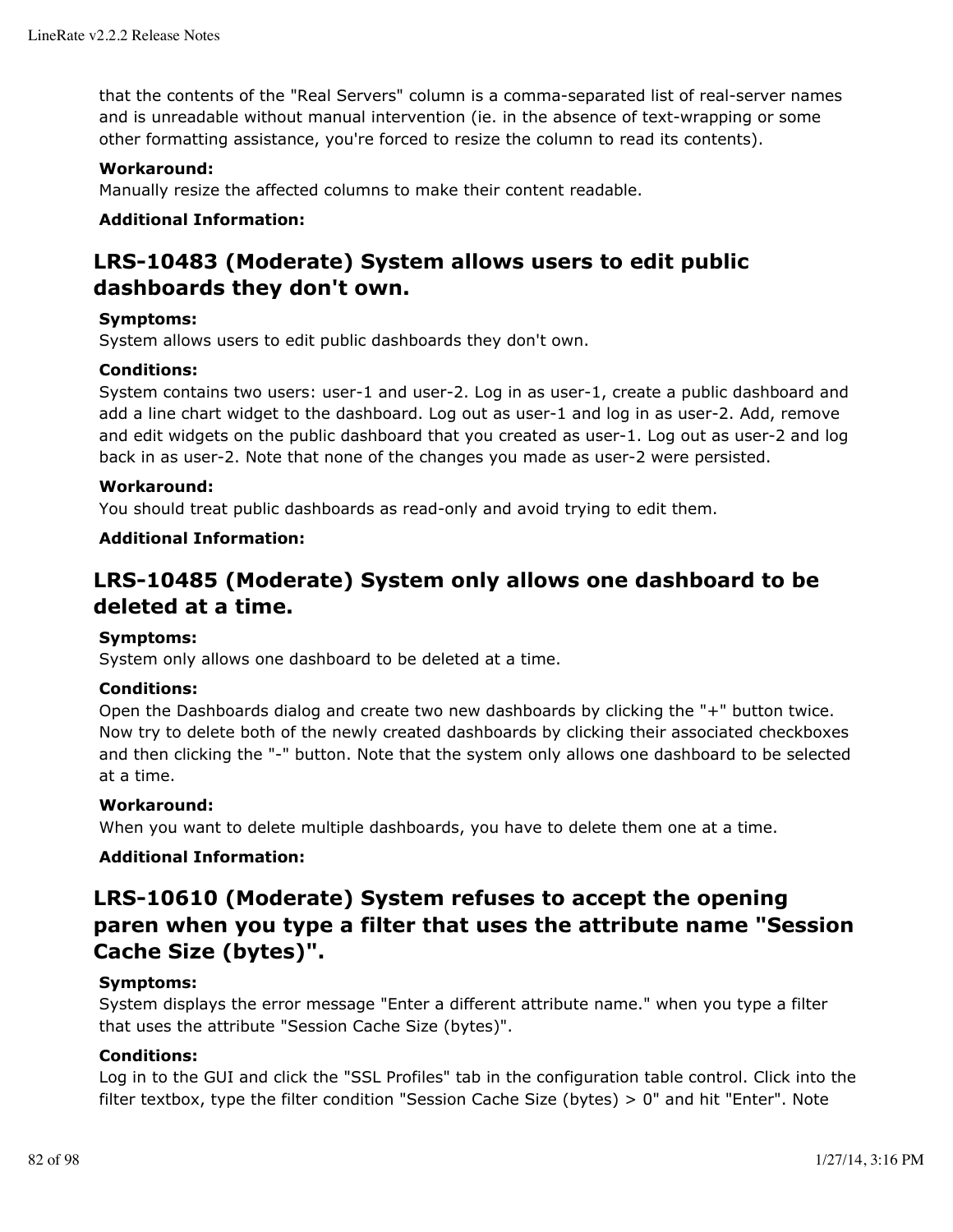that the filter condition that's actually applied is "Session Cache Size bytes)  $> 0$ " (ie. note that the system refuses to accept the opening paren before "bytes").

# **Workaround:**

Instead of typing the full attribute name into the filter textbox, you can just select the attribute name from the type-ahead suggestions list.

# **Additional Information:**

# **LRS-10613 (Moderate) "show script <script>" doesn't clear Last Runtime Error if problem was fixed by auto restart, only if offline/onlined**

## **Symptoms:**

The Last Runtime Error field is not cleared if the script was fixed and automatically restarted.

# **Conditions:**

A script encounters a runtime error, the problem is resolved, and the script is restarted via the automatic restart mechanism.

# **Workaround:**

Set the script to admin-status offline, then to admin-status online. The error should clear.

# **Additional Information:**

A runtime error could occur long after a restart if the portion of the code that triggers the error is not run soon after the restart.

# **LRS-10633 (Moderate) System fails to clearly communicate chart widget's chart type.**

## **Symptoms:**

System fails to clearly communicate chart widget's chart type

## **Conditions:**

Create a line chart for the real-server connections statistic "Server Open Connections" (allow "Objects" to default to "All"). Create an area chart for the exact same statistic. Note that both the line and area charts appear identical on your dashboard and the system provides no way to distinguish between the two.

# **Workaround:**

None known.

# **Additional Information:**

# **LRS-10640 (Moderate) Monitoring charts fail to display coordinate values when you hover over a data point.**

## **Symptoms:**

Monitoring charts fail to display coordinate values when you hover over a data point.

## **Conditions:**

Hover over a data point on a monitoring chart and note that the system fails to display a tooltip that shows the data point's coordinate values.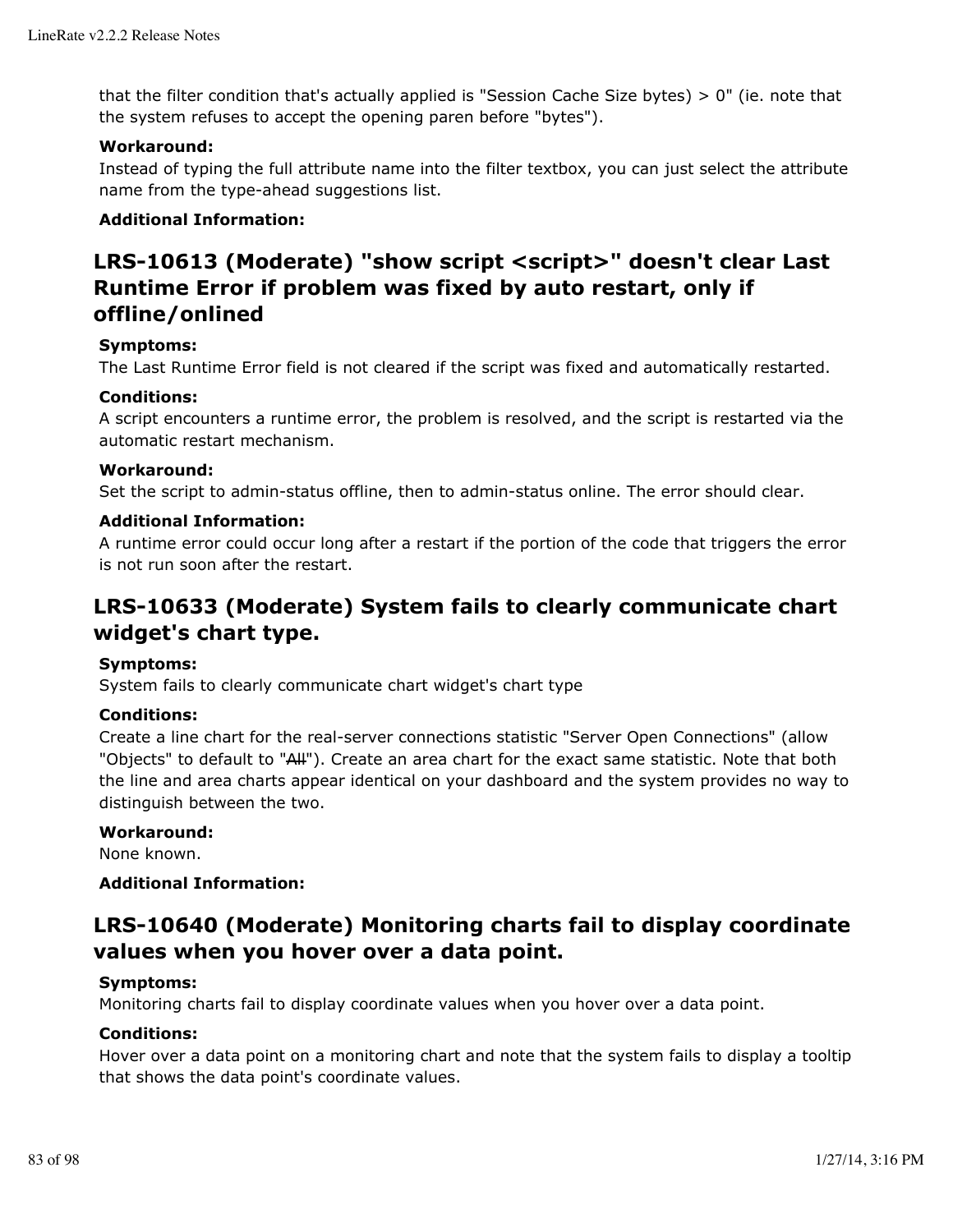# **Workaround:**

Estimate the x-axis value from a visual inspection of the chart. The y-axis value can be found in the line label text that appears in the top right corner of the chart when you hover over a data point.

# **Additional Information:**

# **LRS-10722 (Moderate) Set default=false ignored for script attributes when override value is the same as the default value.**

# **Symptoms:**

With REST API path /status/script/<script name>/restartMode or /status/script/<script name>/adminStatus, the default setting remains set to True after setting a value equal to the default (0).

# **Conditions:**

Set REST API paths /status/script/<script name>/restartMode or /status/script/<script name>/adminStatus, to a value equal to the default.

## **Workaround:**

Either ignore the default setting or set to non-default value (1 in this case), and then set back to 0 to clear the default setting.

# **LRS-10948 (Moderate) Scripting buffer.toString() truncates utf8 strings**

**Symptoms:** Scripting's buffer.toString() method may truncate some strings with extended characters.

**Conditions:** A script that tries to convert a buffer with extended characters using Buffer.toString():

```
str = \u00bd + \u00bc = \u00be';
var buf = new Buffer(str, 'utf8');
console.log('String:', str);
console.log('Buffer.toString():', buf.toString());
```
**Workaround:** None known.

# **Additional Information:**

# **LRS-11348 (Moderate) ix interface takes 5 seconds to come out of reset**

## **Symptoms:**

When reconfiguring an Intel "ix" network interface, the system may take up to approximately 5 seconds to start sending and receiving traffic. After traffic starts moving through the ix network interface, performance is normal.

## **Conditions:**

This brief delay in traffic happens when the network interface configuration is changed, for example, when the LRO and TSO flags are enabled or disabled.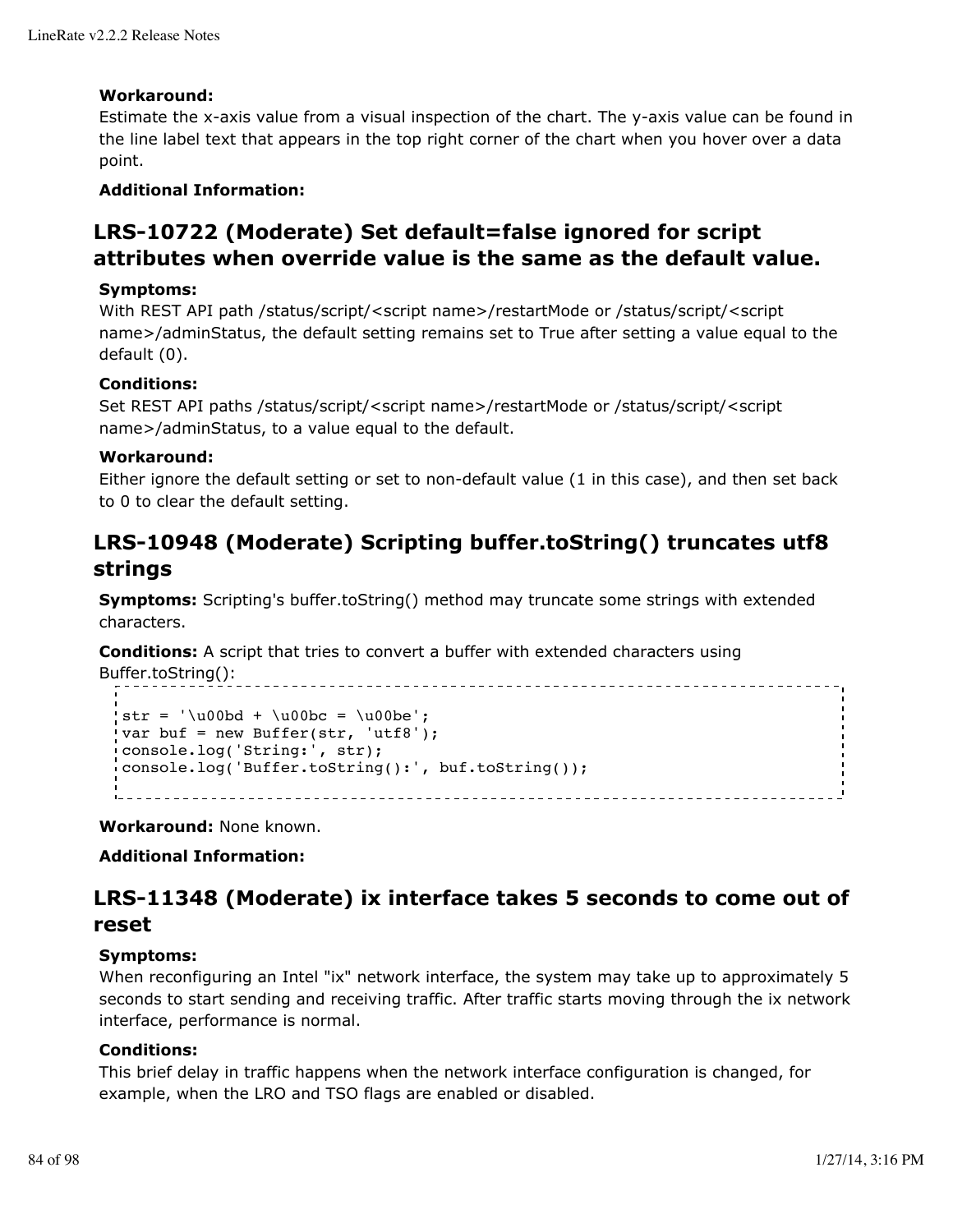#### **Workaround:**

None.

# **Additional Information:**

# **LRS-11352 (Moderate) ix interface traffic byte-count stats are off by 6%**

# **Symptoms:**

Intel "ix" network traffic statistics (bytes sent and received) may be off by 5-10%.

# **Conditions:**

When bytes are sent and received by an Intel "ix" network interface, the bytes reported by the "netstat" command may be incorrect by 5-10%.

# **Workaround:**

None.

# **Additional Information:**

# **LRS-11374 (Moderate) Script editor doesn't warn user about missing write permissions on source file**

# **Symptoms:**

No warning issued while launching script editor on files that have missing write permissions.

## **Conditions:**

Configure a script with source specified from file that has no write permissions, and then try to edit the script source.

## **Workaround:**

Inspect script source file permissions via bash before launching editor to make sure it has the correct permissions.

# **Additional Information:**

# **LRS-11821 (Moderate) System will pass through HTTP Upgrade: headers it does not understand, corrupting the channel**

## **Symptoms:**

System will forward all Upgrade headers and then terminate the server connection when data is sent, if the upgrade was to a non-HTTP protocol (for example, HTTPS, FTP, etc.).

## **Conditions:**

Client request contains an Upgrade: header requesting an upgrade to a non-plain text HTTP protocol. System forwards this header to a server. The server understands the upgrade request and switches protocols.

# **Workaround:**

Configure strip-request-headers on the virtual server to remove all Upgrade headers from requests.

# **LRS-11943 (Moderate) System fails to sort newly copied objects into the correct row.**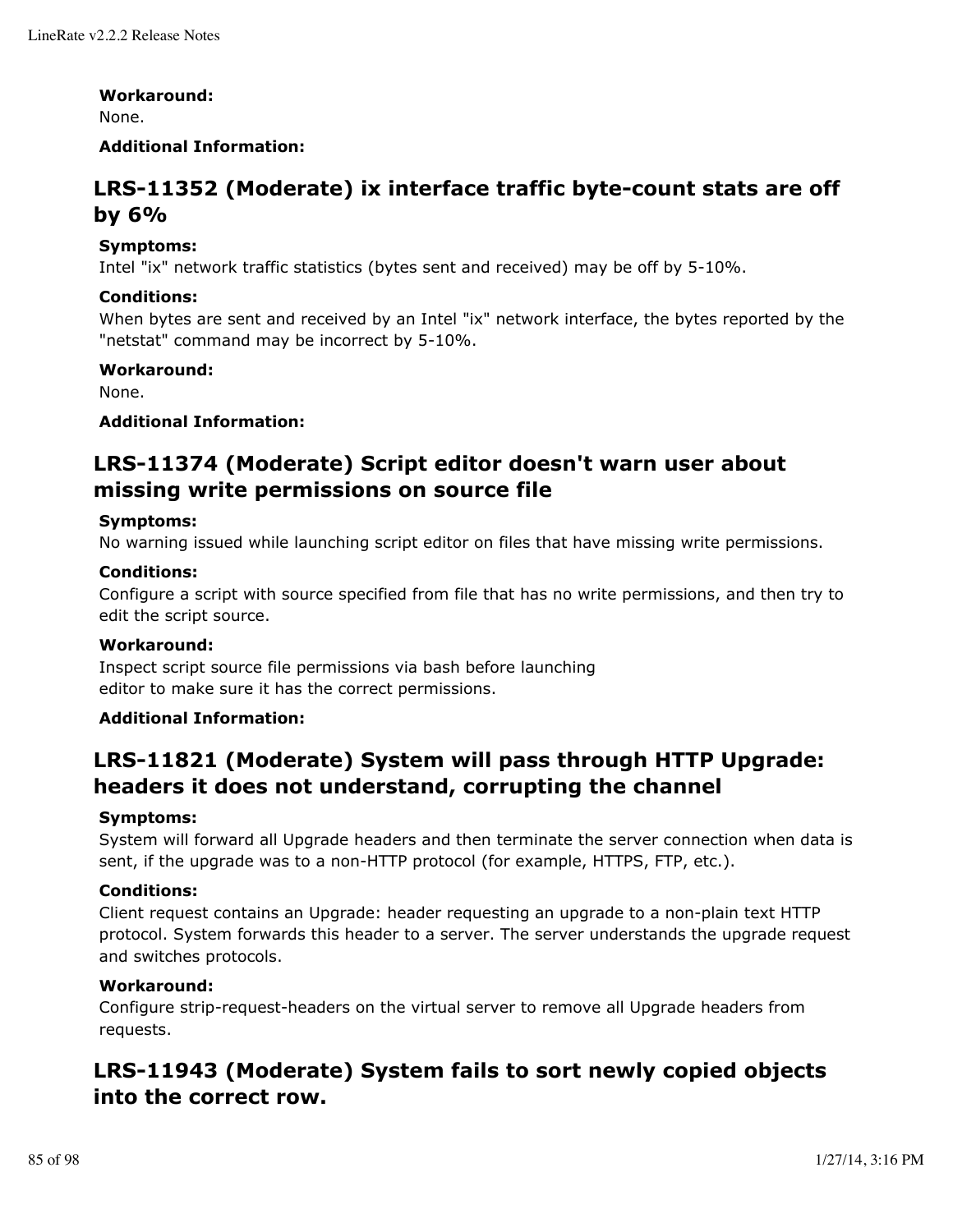# **Symptoms:**

System fails to sort newly copied objects into the correct row.

# **Conditions:**

This issue only occurs if there are more objects than can fit on a single page of the configuration table (ie. if the configuration table has to add a vertical scrollbar to show all the objects) and if the configuration table hasn't been manually sorted already (ie. you haven't clicked any column headers yet). If both of these conditions exist, then if you copy an existing object and give it a name that is almost identical to the original (eg. copy real-server "rs-http-1" to "rs-http-2"), you'll notice that the newly created object does not automatically appear next to the original object. You have to manually sort on the "Name" column to make the newly created object appear next to the original.

# **Workaround:**

After copying an object, click on the "Name" column header to manually sort on that column.

# **Additional Information:**

# **LRS-11965 (Moderate) System fails to deselect configuration table rows when a filter is removed.**

## **Symptoms:**

System fails to deselect configuration table rows when a filter is removed.

## **Conditions:**

Apply a filter (for example "name != ""), then select one or more of the resulting rows. Remove the filter and note that the same number of rows are still selected. The expected behavior is that no rows remain selected when the filter is removed.

## **Workaround:**

You can manually remove

## **Additional Information:**

# **LRS-12187 (Moderate) High latency in VMware deployment**

## **Symptoms:**

High latency (on the order of seconds) seen in responses from system to clients.

# **Conditions:**

System is deployed as a VMware quest, and the traffic load from clients exceeds  $\sim$ 13K reqests/second per data path process.

## **Workaround:**

Use upstream router to regulate traffic rate or increase number of proxy processes in system.

**Note:** Consider your changes carefully before using this workaround, because this command can have a serious impact on your system. For information about the command discussed below. For 1.6.x, see https://docs.lineratesystems.com/100Release\_1.6 /200CLI\_Reference\_Guide/Configure\_Commands/Load\_Balancer\_Mode\_Commands. For 2.x, see https://docs.lineratesystems.com/200Release\_2.0/200CLI\_Reference\_Guide /Configure\_Commands/Proxy\_Mode\_Commands.

## **Additional Information:**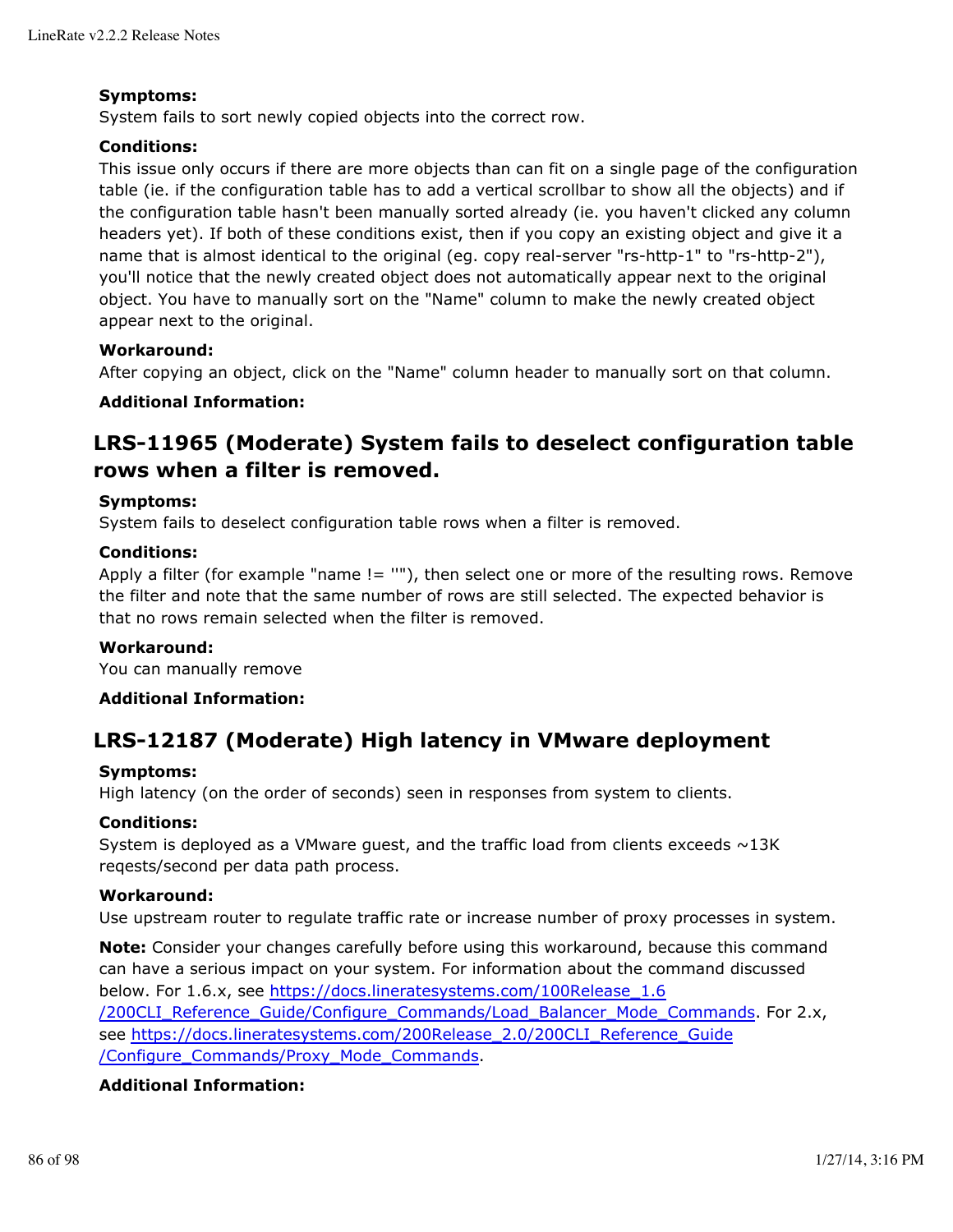Performance testing measured at a max requests rate of  $\sim$ 13K per proxy process when the system is deployed as a VMware guest on a physical hypervisor with 3.33GHz Westmere CPUs. The guest was allocated 2 virtual CPUs with 2 GB of RAM per virtual CPUs.

# **LRS-13138 (Moderate) Category names in the filter feature's autocomplete suggestions list are not sorted alphabetically.**

# **Symptoms:**

Category names in the filter feature's autocomplete suggestions list are not sorted alphabetically.

# **Conditions:**

Navigate to the "Virtual Servers" tab on the configuration table control. Type "a" into the filter textbox and note that the "SCRIPT" category appears below the "VIRTUAL IP" category in the resulting autocomplete suggestions list.

## **Workaround:**

None known.

# **Additional Information:**

# **LRS-13145 (Moderate) Chart statistics list is difficult to read when object names are long enough to overflow a single line in the statistics list.**

# **Symptoms:**

Chart statistics list is difficult to read when object names are long enough to overflow a single line in the statistics list.

## **Conditions:**

Add a real-server named real-server-default-vals. Create a line chart, set the object type to "Real Server", set the object name to "real-server-default-vals". Add the "HTTP Requests" statistic "Total HTTP Server Requests" and the "Connections" statistic "Server Open Connections". Note that the first statistic overflows into the second line in the "Statistics" section of the chart settings dialog and the second statistic is then overlaid on top of this second line, which makes the list of associated statistics difficult to read.

## **Workaround:**

None known.

# **Additional Information:**

# **LRS-13146 (Moderate) Dropdown controls on the chart settings dialog don't display properly in Chrome on Windows and Ubuntu.**

## **Symptoms:**

Dropdown controls on the chart settings dialog don't display properly in Chrome on Windows and Ubuntu.

# **Conditions:**

Open the chart settings dialog in Chrome on a Windows or Ubuntu machine and note that bottom parts of the characters in the dropdown controls are truncated.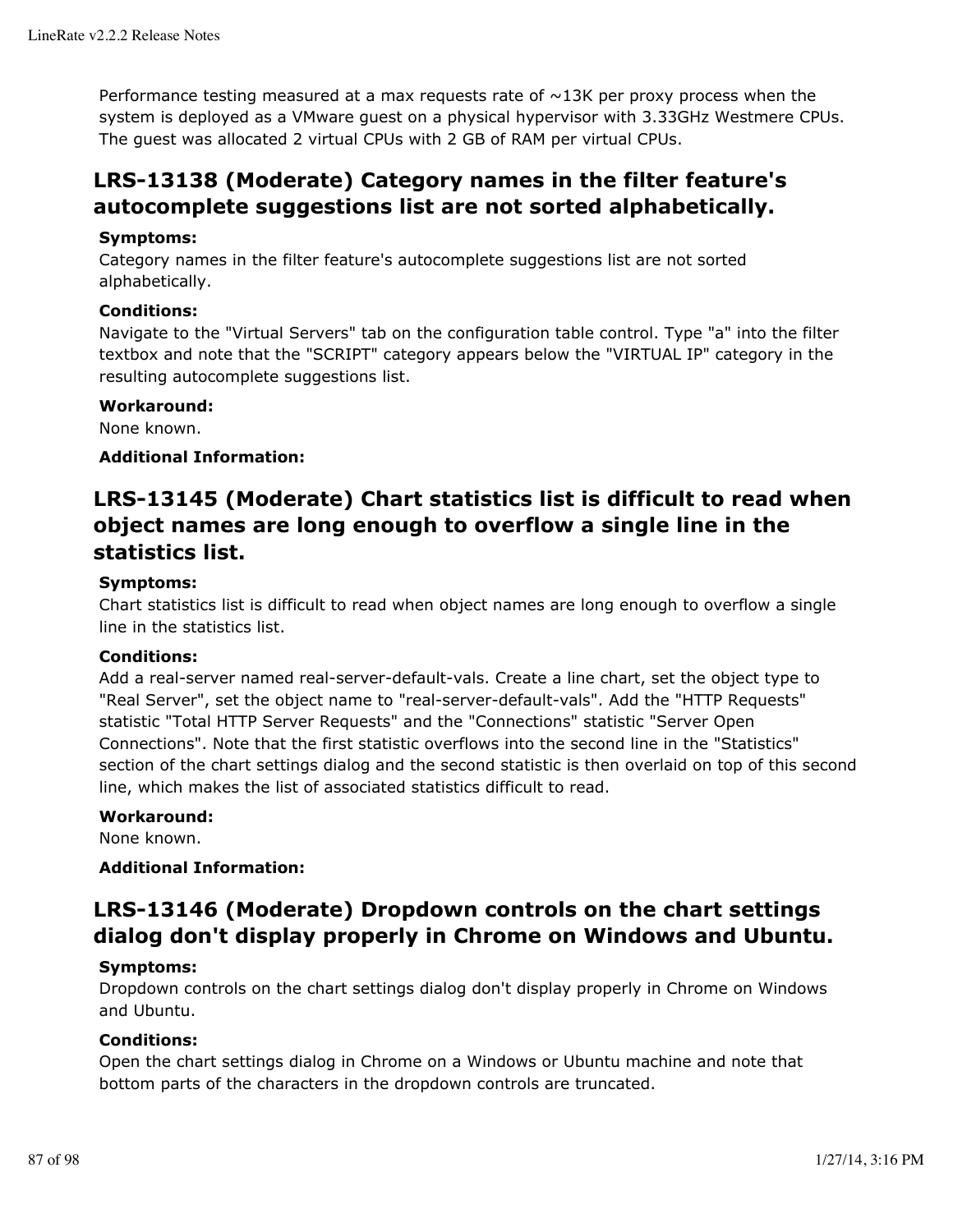#### **Workaround:**

None known.

# **Additional Information:**

# **LRS-13150 (Moderate) pico editor has strange backspace behavior when using tmux**

#### **Symptoms:**

When editing a file via the included editor in the system, characters disappear and reappear.

## **Conditions:**

Editing existing lines of code when using tmux version 1.7

#### **Workaround:**

Do not use tmux version 1.7. Use tmux version 1.6.

# **Additional Information:**

# **LRS-13169 (Moderate) Dashboard management dialog indicates that dashboard copying is a supported operation.**

#### **Symptoms:**

Dashboard management dialog indicates that dashboard copying is a supported operation.

#### **Conditions:**

Open the dashboard management dialog and note that it contains the header text "Add, remove, or copy dashboards". The dashboard copy operation is not supported in this release, so the dialog header text should read "Add or remove dashboards".

## **Workaround:**

None known.

## **Additional Information:**

# **LRS-13170 (Moderate) Dashboard management dialog indicates that public dashboards are supported.**

#### **Symptoms:**

Dashboard management dialog indicates that public dashboards are supported.

## **Conditions:**

Open the dashboard management dialog and note that it contains a column of checkboxes entitled "Public". Public dashboards are not supported in this release, so this column of checkboxes should be removed.

## **Workaround:**

None known.

**Additional Information:**

# **LRS-13201 (Moderate) Memory and CPU utilization spike when creating and deleting many real servers (or virtual servers)**

## **Symptoms:**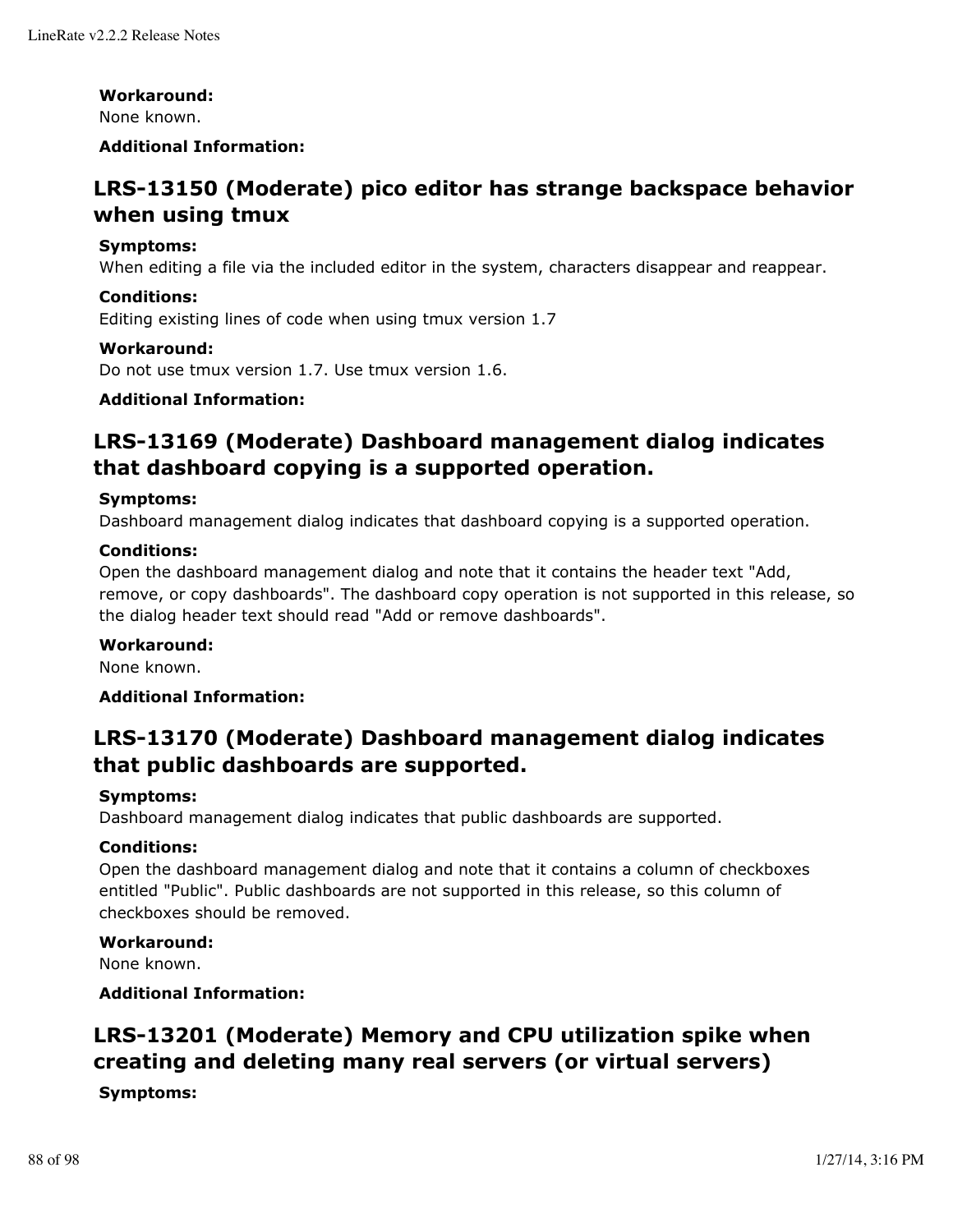Memory and CPU utilization spike when creating or deleting many real servers and virtual servers.

# **Conditions:**

Any time many real servers or virtual servers are being created or deleted.

# **Workaround:**

None.

# **Additional Information:**

# **LRS-13212 (Moderate) GUI allows TCP-only attributes to be set on HTTP objects (and vice versa).**

# **Symptoms:**

TCP attributes are set on HTTP objects and HTTP attributes are set on TCP objects.

# **Conditions:**

Create a new real-server and set its "Service Type" to HTTP. Edit the TCP attribute "Data Idle Timeout" in the new real-server's row of the "Real Servers" table. Hit "Save" and note that your changes are persisted without error. The same behavior occurs if you create a TCP real-server and save changes to an HTTP attribute (like "Response Idle Timeout") on that TCP object.

# **Workaround:**

None known.

# **Additional Information:**

# **LRS-13213 (Moderate) GUI fails to recognize object name if the name wasn't specified in the object creation request's payload.**

## **Symptoms:**

GUI configuration table contains rows with empty "Name" cells.

## **Conditions:**

Use the REST API to create a new configuration object, but omit the 'data' key from the json data that is sent with the object creation request.

## **Workaround:**

Specify the object name in the 'data' key in the json data that is sent with the object creation request.

# **Additional Information:**

# **LRS-13243 (Moderate) REST: some nodes below /config /ssl/profile/<name> are not used**

## **Symptoms:**

Unused REST nodes are available.

## **Conditions:**

None.

## **Workaround:**

Do not use these nodes: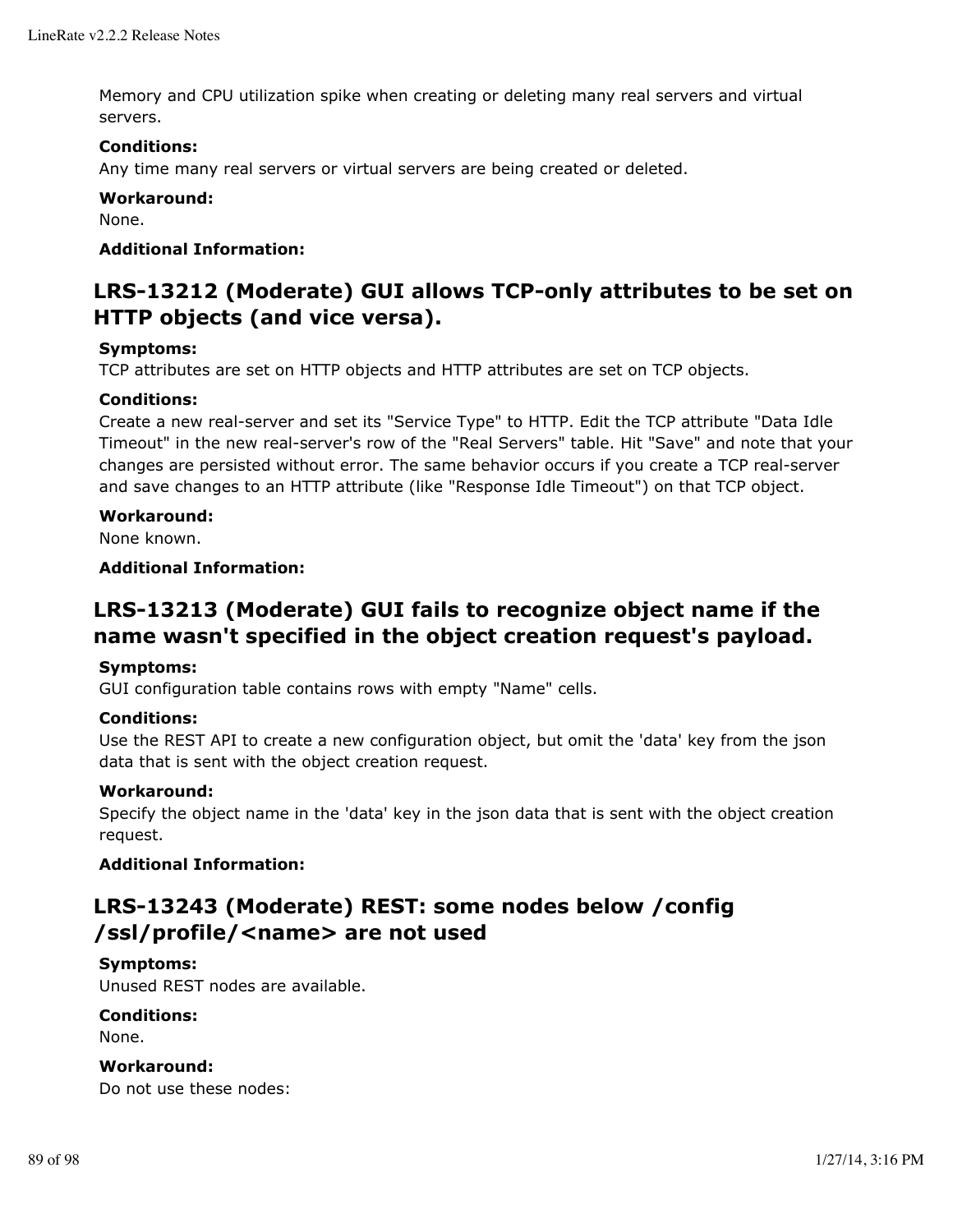/config/ssl/profile/<name>/keyLifeTime /config/ssl/profile/<name>/sslVersionsOpenSslFormat /config/ssl/profileBase/<name>/keyLifeTime /config/ssl/profileBase/<name>/sslVersionsOpenSslFormat

# **Additional Information:**

# **LRS-13505 (Moderate) GUI fails to treat real-server base "Description" attribute as read-only**

# **Symptoms:**

GUI allows the real-server base "Description" attribute to be edited.

## **Conditions:**

Create a real-server base object, click on its "Description" cell in the configuration table and note that the GUI opens the "Description" editor. Real server base objects do not support the "Description" attribute, so the GUI should not open an editor when this cell is clicked.

# **Workaround:**

None known.

# **Additional Information:**

# **LRS-13512 (Moderate) npm tmp directory contents not cleaned up in some cases**

## **Symptoms:**

Some temporary files are left in /home/linerate/data/scripting/tmp directory that do not get cleaned up

when they are no longer needed.

## **Conditions:**

Seen occasionally when npm installs fail.

## **Workaround:**

Remove files in this directory manually.

# **Additional Information:**

# **LRS-13675 (Moderate) Default cell editor hangs if user tries to save with "Use Default" after a failed attempt to save with "Set Locally".**

## **Symptoms:**

Default cell editor hangs if user tries to save with "Use Default" after a failed attempt to save with "Set Locally".

## **Conditions:**

- open the real-server "Max Connections" cell editor
- select the "Set Locally" radio button, enter a value of 1234 and click "Save"
- re-open the cell editor, clear the textbox and click "Save"
- note that an editor error message is displayed ("Enter a valid number")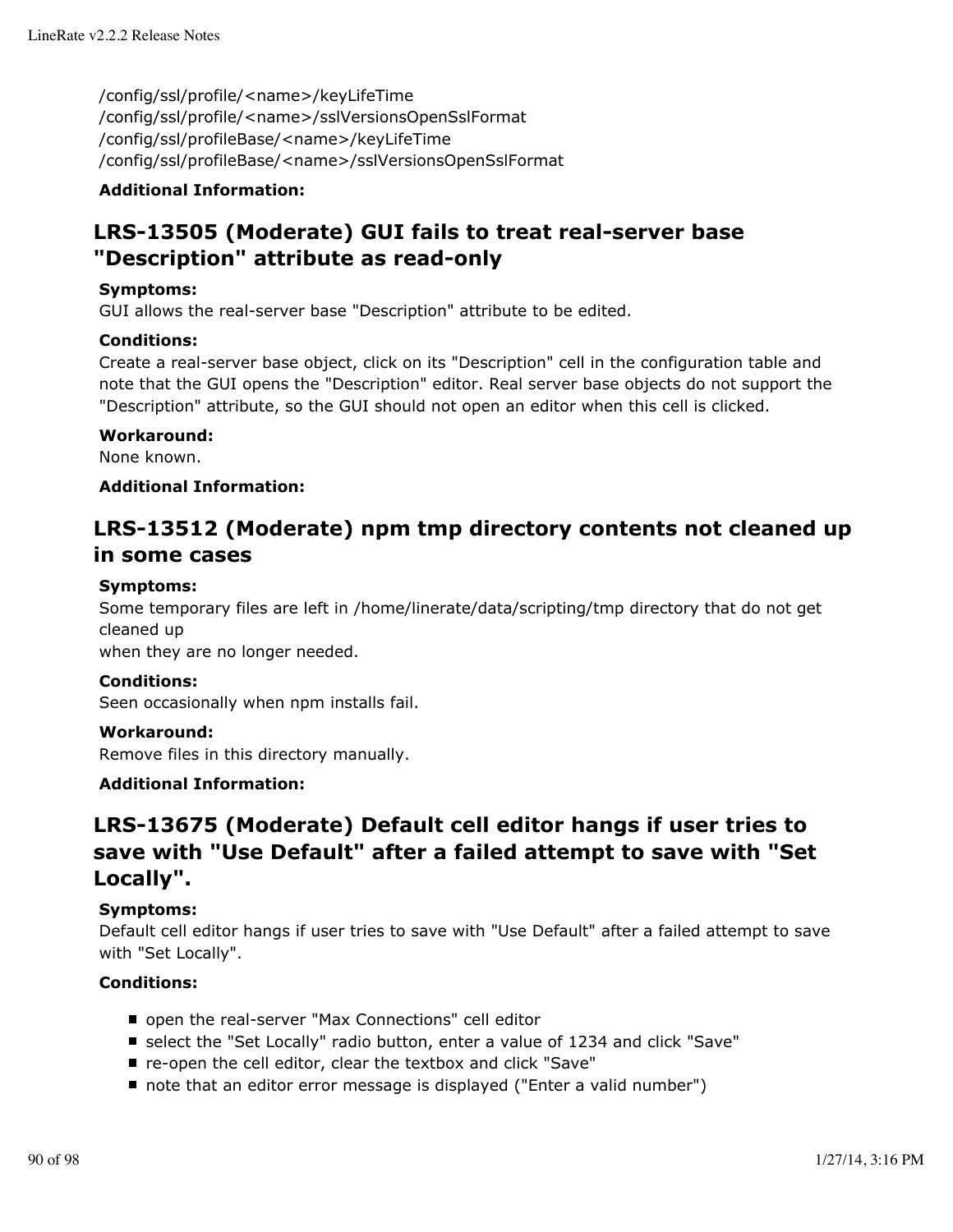- select the "Use Default" radio button and click "Save"
- note that the editor error message remains and the editor fails to save the change and close

# **Workaround:**

Close and re-open the cell editor. Note that the "Set Locally" field contains the cell value you want to unset. Select "Use Default" and click "Save".

# **Additional Information:**

# **LRS-13947 (Moderate) System hangs during boot after changing /home/linerate/data to be a symlink to /tmp**

# **Symptoms:**

Unable to SSH into system or connect via REST API. System is hung while booting just after a message is display on the console 'Clearing /tmp'. The serial console is still accessible.

# **Conditions:**

After entering the bash prompt from lros\_shell and changing /home/linerate/data to be a symlink to /tmp instead of pointing the physcial disk. System is reloaded from CLI or powercycled and is in the process of rebooting.

# **Workaround:**

Configure /home/linerate/data to point to physical disk storage. If /home/linerate/data must point to temporary (or temporarily unreachable) storage, the system startup may hang. Connect to the serial console and press 'Ctrl-C' to terminate the startup. However, you cannot log in to the product. You need to boot from an ISO (such as a LiveCD), manually mount the physical disk on which LROS is installed, and configure /home/linerate/data to point to a persistent (not /tmp) location.

# **Additional Information:**

This is a non-standard deployment would be manually configured. You cannot configure the system in this manner from Iros shell. This item informational in case someone wants to map parts of the directory structure to either /tmp storage, or perhaps some offbox location (for example, NFS).

# **LRS-14261 (Moderate) Licensing error message: "Couldn't resolve host login.f5.com"**

## **Symptoms:**

User cannot get a trial license from the license server because the login failed with the error message "Couldn't resolve host 'login.f5.com'"

## **Conditions:**

System that is unlicensed and is trying to install a license via the F5 license sever.

# **Workaround:**

Ensure there is connectivity to the DNS servers that are configured. DNS servers can be seen with the "show ip dns" command. One reason for this error is that the system may not be configured with a route that allows it to reach the DNS servers. For how to configure for licensing, see https://docs.lineratesystems.com/200Release\_2.0/100Getting\_Started\_Guide /130Configuring\_Licensing.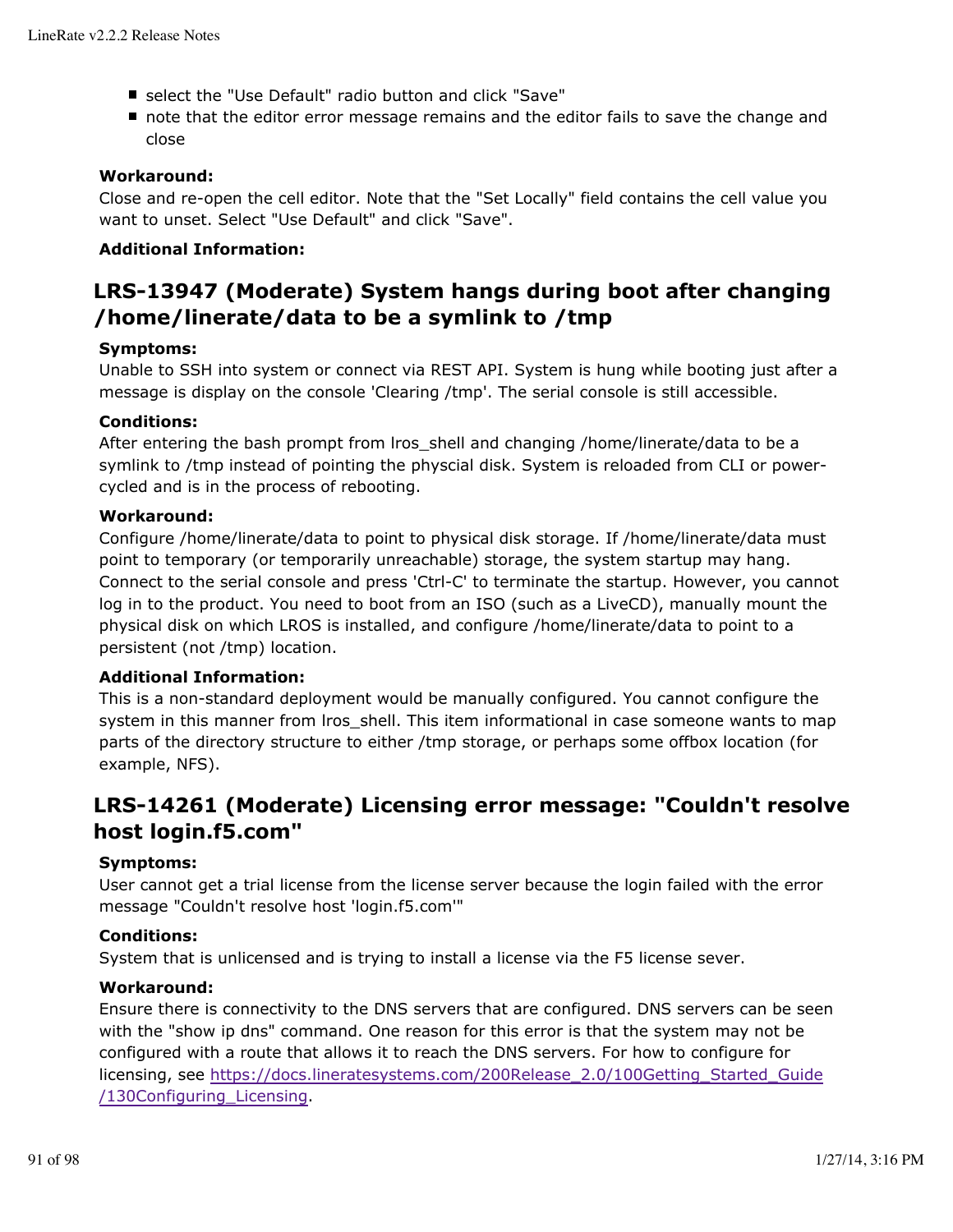# **Additional Information:**

# **LRS-14281 (Moderate) REST API allows clients to set the healthmonitor "status" node.**

# **Symptoms:**

System reports unexpected health-monitor status/results.

# **Conditions:**

REST API client explicitly sets the health-monitor "status" value.

# **Workaround:**

REST API clients should refrain from setting the value of the health-monitor "status" node. If they accidentally set it, then they should bring the health-monitor offline and then back online to "reset" the health-monitor's "status" node.

# **Additional Information:**

# **LRS-14295 (Moderate) GUI displays a "Create Error" message instead of redirecting to login page (on an expired session).**

# **Symptoms:**

After clicking a tab, object icon, or configuration reload button, the GUI displays a "Create Error" dialog.

# **Conditions:**

The "Create Error" dialog is displayed after the session idle timeout period has expired.

## **Workaround:**

Log in to the application again by clicking the browser reload button or by clicking the log out link located at the top of the application. Enter a valid user name and password in the login page to start a new session.

## **Additional Information:**

# **LRS-14296 (Moderate) GUI displays poor error message when duplicate address is used for start and end address in the virtual-ip "IP Address Range" attribute.**

## **Symptoms:**

GUI displays the "Save Error" message "hostname, nor servname provided, or not known".

## **Conditions:**

The same IP address is used for the "start" and "end" addresses when configuring the virtual-ip "IP Address Range" attribute.

# **Workaround:**

n/a

## **Additional Information:**

# **LRS-14301 (Moderate) GUI displays "Delete Error" when trying to remove health-monitor request/response headers.**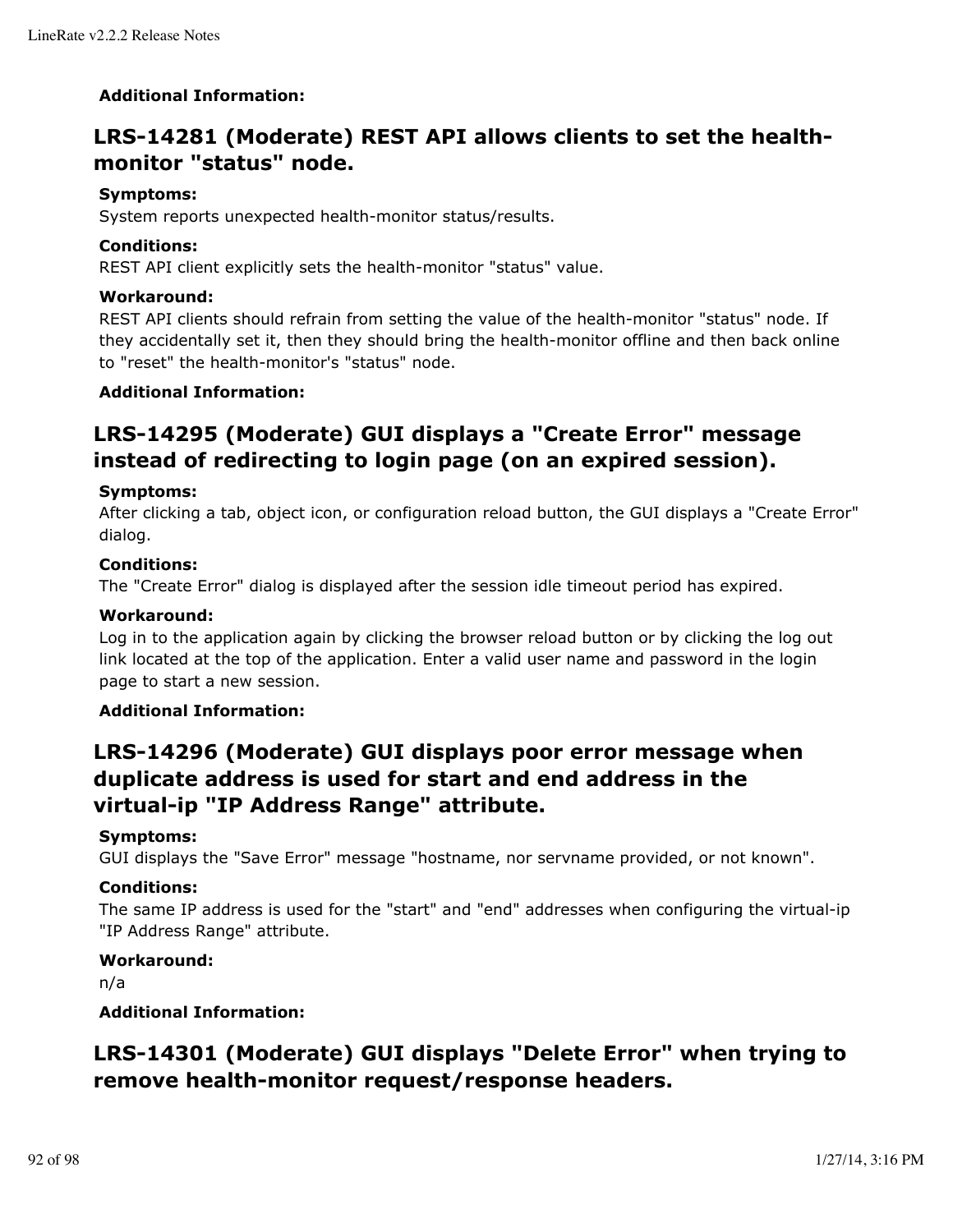## **Symptoms:**

GUI displays "Delete Error" when trying to remove health-monitor request/response headers.

# **Conditions:**

- open the editor for the health-monitor attribute "HTTP Request Headers", add "Connection: keep-alive" to the list and click "Save"
- re-open the editor, remove "Connection: keep-alive" from the list and click "Save"
- note that the GUI presents the "Delete Error" message "Path not found"

# **Workaround:**

Use the CLI or REST API to remove health-monitor http request/response headers.

# **Additional Information:**

# **LRS-14373 (Moderate) Warning message: Error retrieving value of object**

# **Symptoms:**

A warning message similar to the following appears in the log files: Error retrieving value of object /script/<script-name>/attached/proxyRequestListener/add during sync: Internal error: Node Has No Data Error retrieving value of object /script/<script-name>/attached/proxyRequestListener/del during sync: Internal error: Node Has No Data Error retrieving value of object /script/<script-name>/signalRuntimeError during sync: Internal error: Node Has No Data

# **Conditions:**

During system startup or when data path processes are started.

## **Workaround:**

None.

# **LRS-14559 (Moderate) GUI fails to display an error message for invalid ssl-profile "Cipher List" values.**

# **Symptoms:**

GUI fails to display an error message for invalid ssl-profile "Cipher List" values.

# **Conditions:**

GUI user configures an invalid value (eg. "abc") for the ssl-profile "Cipher List" attribute.

## **Workaround:**

n/a

# **Additional Information:**

# **LRS-14647 (Moderate) Alphabetically first real server in a virtual server in GUI doesn't render properly the whiteboard**

# **Symptoms:**

Within a virtual server view in the GUI, alphabetically the first real server renders as blank in the whiteboard in Safari and Firefox on OSX.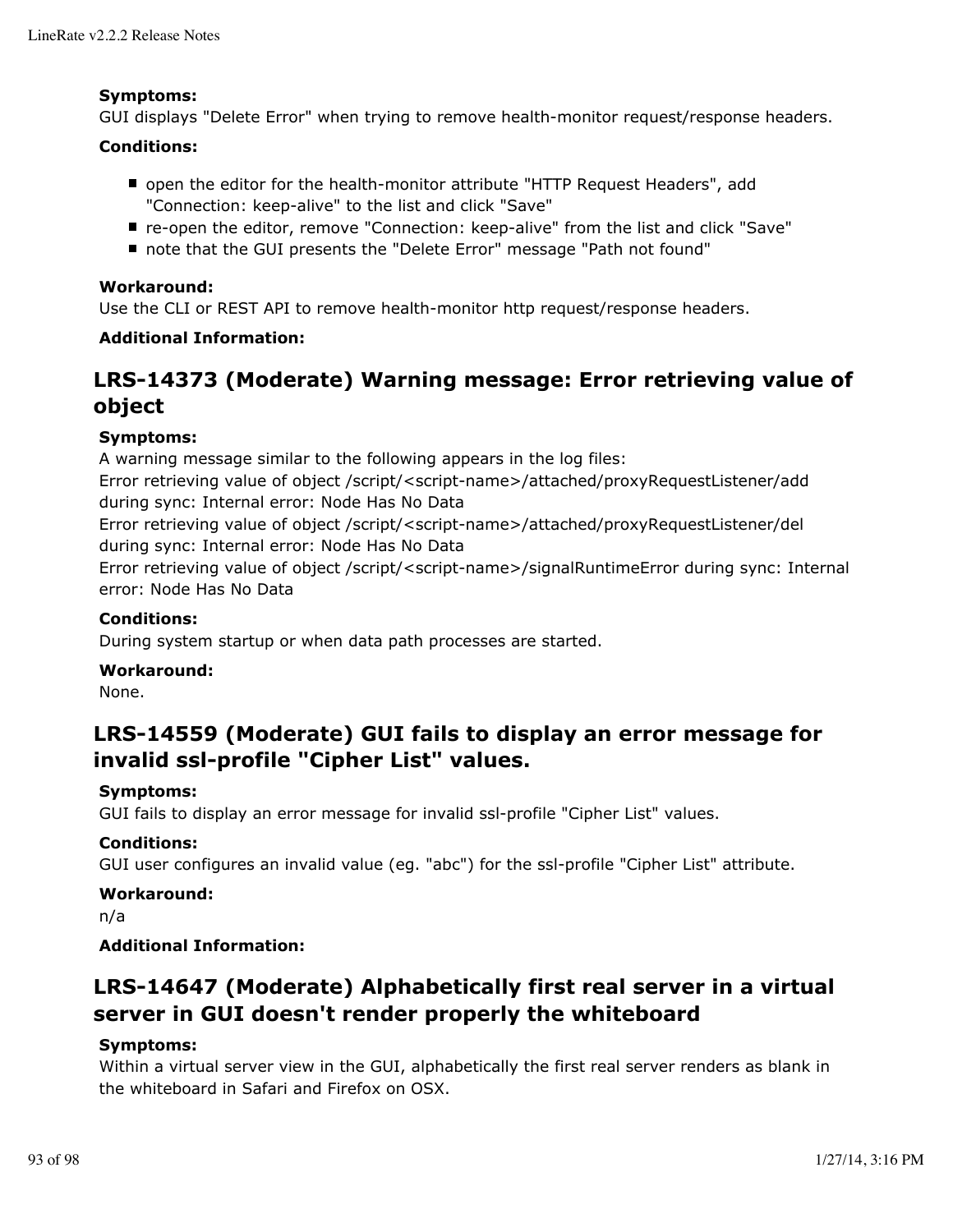# **Conditions:**

Multiple real servers attached to a virtual server.

## **Workaround:**

None known.

# **Additional Information:**

# **LRS-14708 (Moderate) When a script with a syntax error is offlined, then onlined, no error message is given**

## **Symptoms:**

Script silently fails to compile and run.

## **Conditions:**

A script contains a syntax error, then is offlined and onlined

#### **Workaround:**

Check the status of a script after admin online: "show script foo".

# **Additional Information:**

# **LRS-14796 (Moderate) Script editors don't work well when user connects via mosh/tmux.**

#### **Symptoms:**

When using "source edit vim" or "source edit pico" to edit a script, the editor becomes unusable. For example, cursor keys insert lines with numbers instead of moving the cursor.

## **Conditions:**

Script editor is invoked from a 256-color terminal, with TERM set incorrectly, such as when running in a tmux session.

## **Workaround:**

Don't use mosh/tmux to access the CLI and edit scripts, or set \$TERM to the correct value before logging in. For tmux or screen: export TERM=screen-256color

# **Additional Information:**

# **LRS-14913 (Moderate) When GUI is refreshed (CTRL-r), tabs of whiteboard and config panes are reset to default**

## **Symptoms:**

Whiteboard and config panes are reset to default tab when LineRate Manager GUI page is reloaded by user.

## **Conditions:**

User presses CTRL-r, F5, or click the reload icon in browser while viewing the LineRate Manager GUI.

## **Workaround:**

Reselect the correct tabs, or don't refresh.

## **Additional Information:**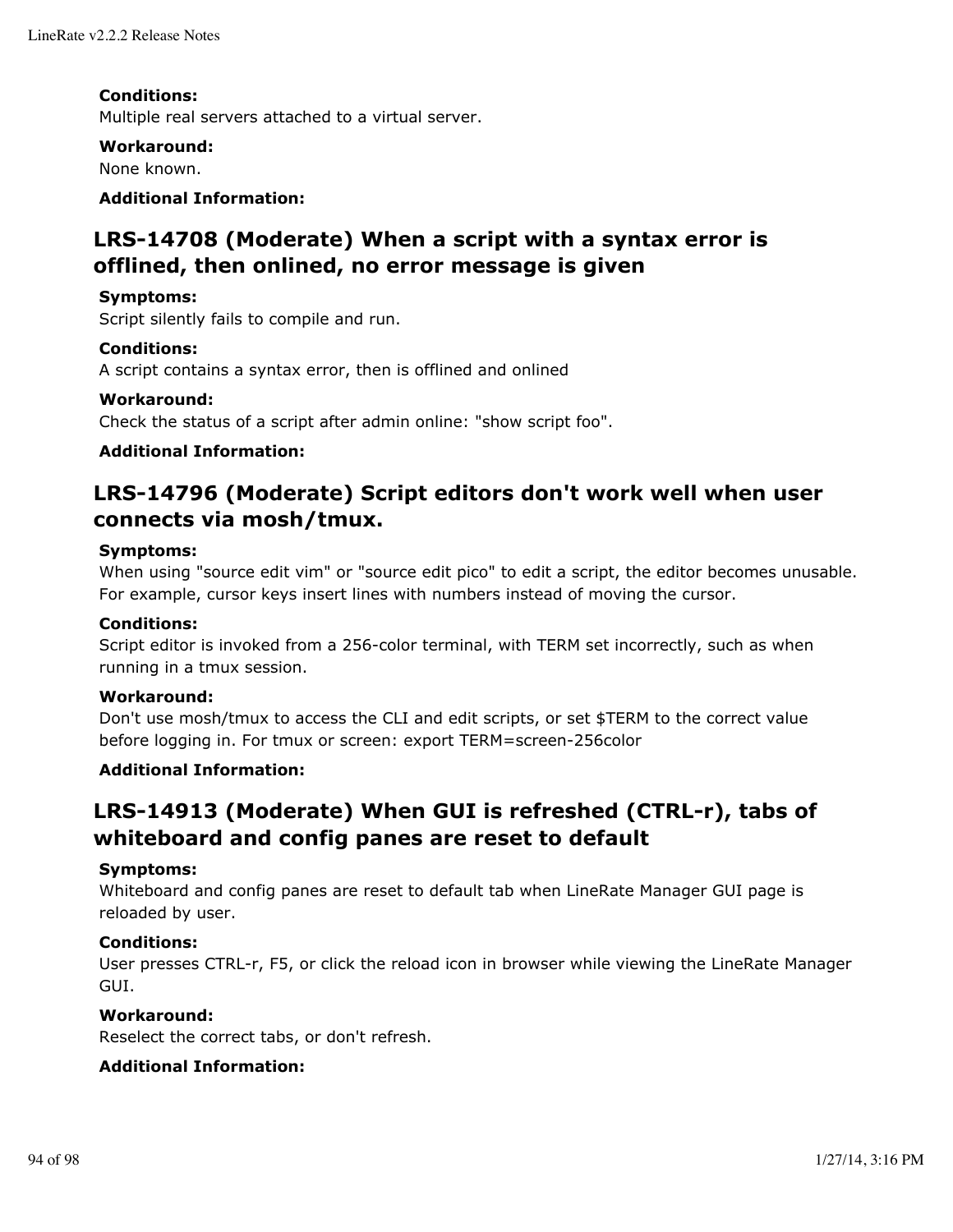# **LRS-14964 (Moderate) LROS reports errors when reloading a config file that contains virtual-servers with hostnames.**

# **Symptoms:**

LROS reports errors when reloading a config file that contains virtual-servers with hostnames.

## **Conditions:**

If the config file that's being reloading contains a virtual-server that has a hostname configured on it, then LROS will display error messages when you attempt to reload the config file. These error messages are of the form: "ERROR: Multiple virtual-servers cannot have the same hostname and same virtual IP configured. Another virtual-server also has hostname 'x' and virtual IP 'x' configured."

#### **Workaround:**

None known.

## **Additional Information:**

# **LRS-15139 (Moderate) Scripting fs module has no chmod method**

#### **Symptoms:**

JavaScript exception when calling fs.chmodSync.

## **Conditions:**

A script makes a call to fs.chmodSync.

#### **Workaround:**

Fix file permissions from the bash shell using the chmod command.

## **Additional Information:**

# **LRS-17560 (Moderate) HTTP/1.1 client requests served by HTTP/1.0 real servers are not always closed**

## **Symptoms:**

Some client connections are not closed immediately.

## **Conditions:**

An HTTP/1.1 client makes a request with a body, and the back-end server behind the proxy is HTTP/1.0

#### **Workaround:**

None known.

# **Additional Information:**

# **LRS-17953 (Moderate) Requests/sec not split evenly across multiple identical clients**

## **Symptoms:**

Requests/sec not split evenly across multiple identical clients.

## **Conditions:**

System has a license limiting HTTP requests/sec, and client load exceeds the limit. Each client uses a dedicated virtual IP to isolate traffic type and measure distribution of the license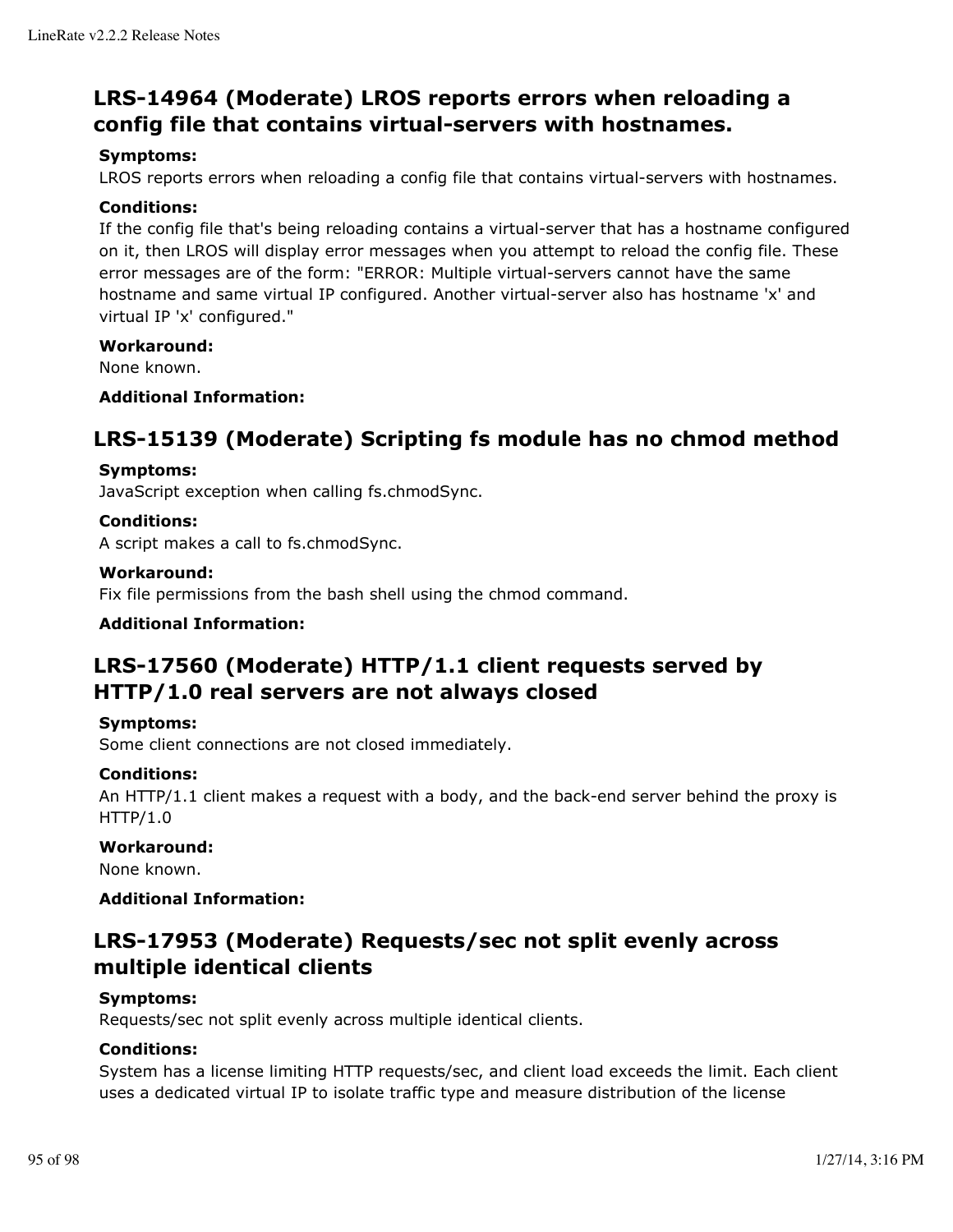capacity.

## **Workaround:**

# **Additional Information:**

All clients are able to sustain requests through the system. However, the client sending requests to the virtual IP with the lowest IO address appears to receive 50% of the licensed capacity. Remaining clients appear to evenly split the remaining 50% of licensed capacity.

# **LRS-17954 (Moderate) System limits transactions/sec to under the value entitled by the license**

# **Symptoms:**

System limits transactions/sec to under the value entitled by the license.

# **Conditions:**

Script uses .newRequest() API to redirect a request between two proxies.

# **Workaround:**

None

# **Additional Information:**

Requests flowing through the data path, when caught by a script, should only be counted once by the licensing feature. Only new requests or connections initiated by a script should be counted explicitly and added to the total requests being captured by licensing.

# **LRS-17959 (Moderate) GUI doesn't perform the same license file validations that the CLI performs.**

## **Symptoms:**

GUI doesn't perform the same license file validations that the CLI performs.

# **Conditions:**

- **GUI fails to display an error message when it imports an empty license file or a license file** that's larger than 100mb.
- GUI fails to display an error message when it imports a license file that uses an unsupported character set (eg. utf-16).

## **Workaround:**

n/a

## **Additional Information:**

# **LRS-18254 (Moderate) REST API has undocumented "members" node under status/app/proxy/realServerGroup.**

## **Symptoms:**

REST API has undocumented "members" node under status/app/proxy/realServerGroup.

# **Conditions:**

REST API client issues a recursive get against the path status/app/proxy/realServerGroup and notices that the response includes an unexpected node named "members".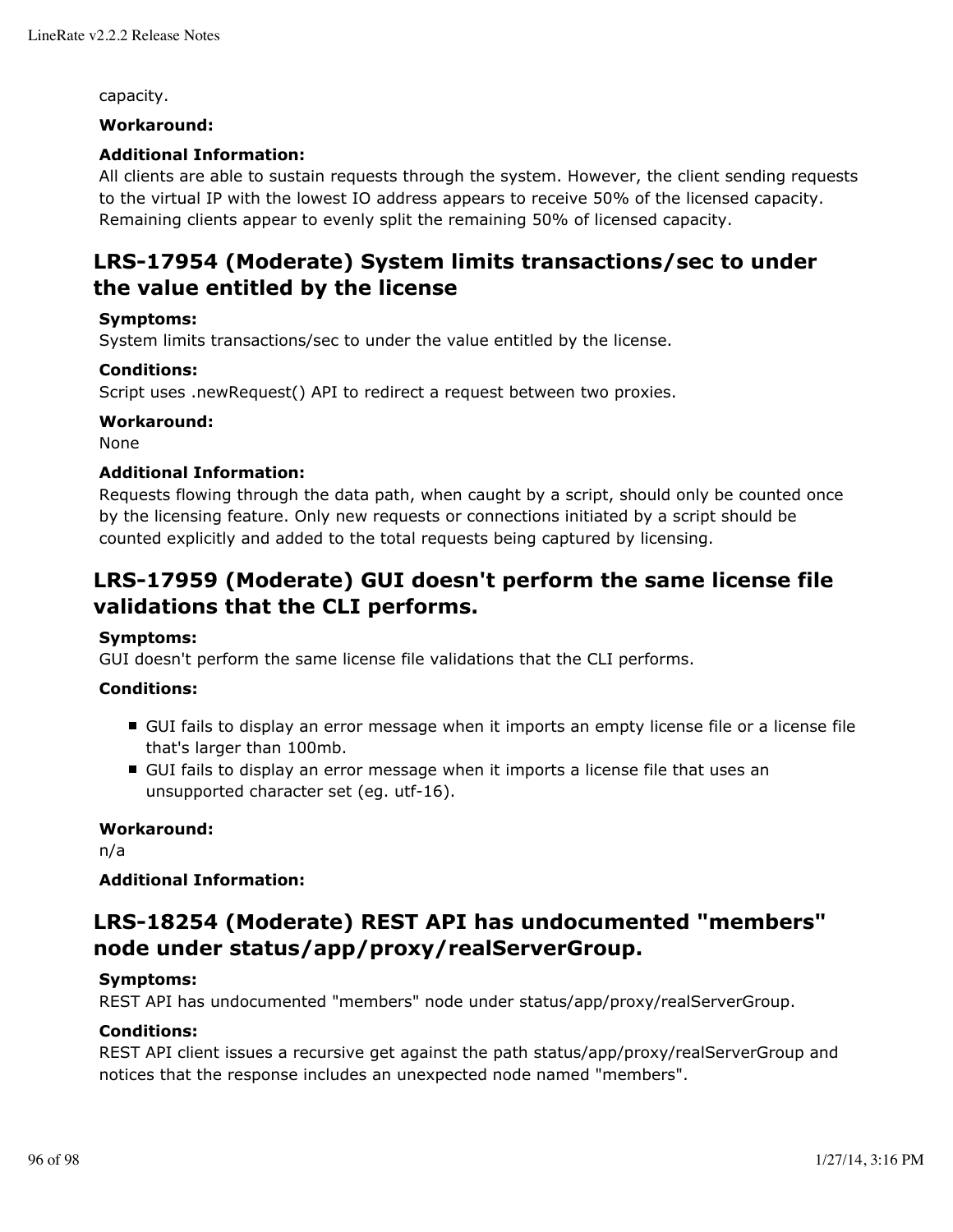# **Workaround:**

REST API clients should refrain from using the "members" node under status/app/proxy /realServerGroup.

# **Additional Information:**

# **LRS-18258 (Moderate) REST API "status" node is not updated when realServerGroup "memberRegex" patterns are removed.**

# **Symptoms:**

REST API "status" node is not updated when realServerGroup "memberRegex" patterns are removed.

# **Conditions:**

All "Member Regex" patterns are removed from a real-server group (eg. via GUI or CLI). Then a REST API client queries the status/app/proxy/realServerGroup/<name>/memberRegex path and notices that the response still contains the memberRegex patterns that were expected to be removed.

# **Workaround:**

n/a

# **Additional Information:**

# **LRS-18306 (Moderate) Path to syslog in Console page of Scripting API Reference Guide is wrong**

# **Symptoms:**

Path to syslog in Console page of Scripting API Reference Guide is wrong.

## **Conditions:**

None.

## **Workaround:**

The correct path is: /var/log/controller.messages

## **Additional Information:**

# **LRS-18310 (Moderate) show snmp-server always requires host**

## **Symptoms:**

The "show snmp-server" command always requires "host" to be a valid command. The host setting is not currently in use.

## **Conditions:**

None.

## **Workaround:**

Use "show run" to see the snmp-server settings that configured on the system.

# **Additional Information:**

# **LRS-18954 (Moderate) Some net-snmp errors are logged to the console during reboot**